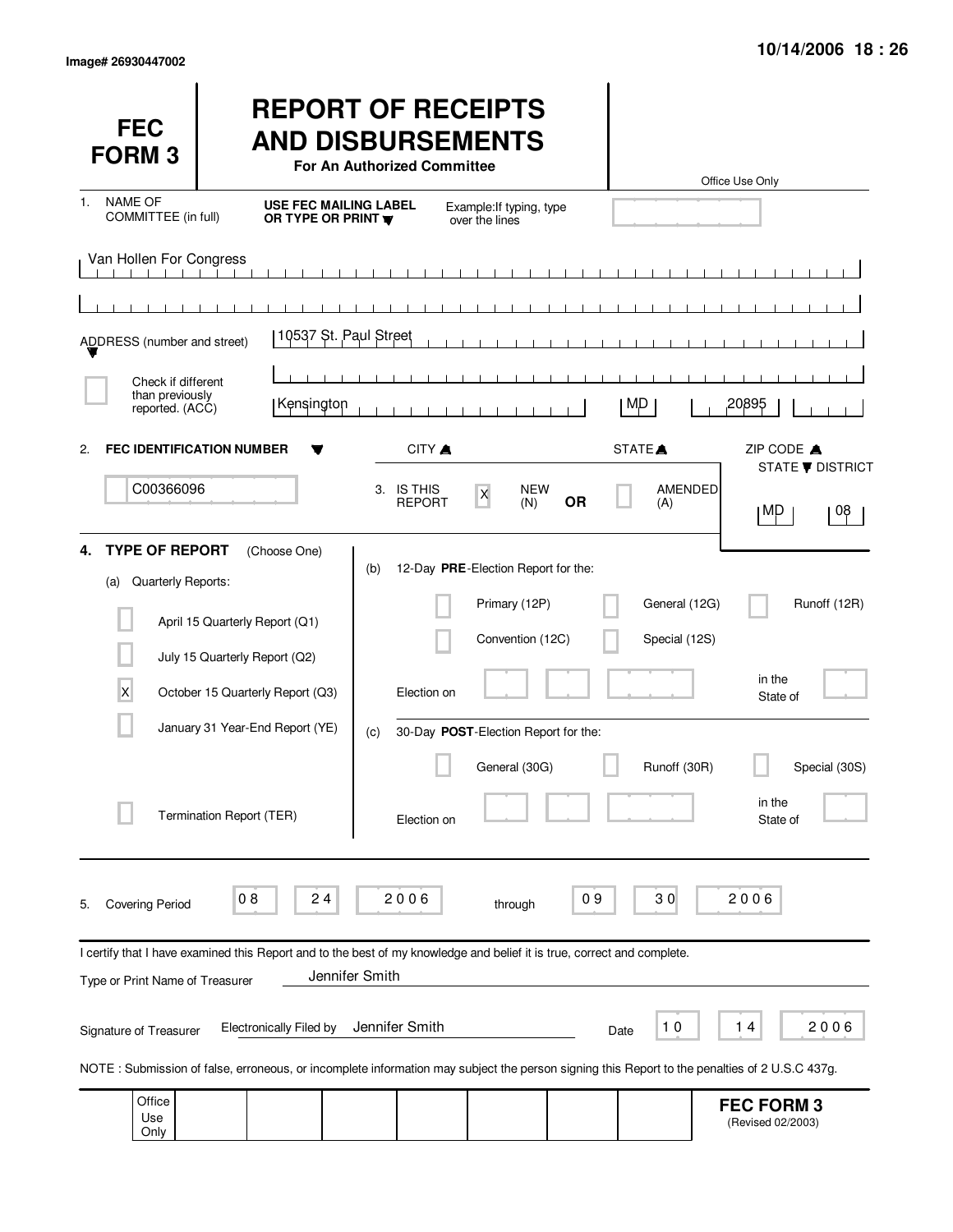|    |     | lmage# 26930447003                                                                                  | SUMMARY PAGE                                                                          |                                                                |
|----|-----|-----------------------------------------------------------------------------------------------------|---------------------------------------------------------------------------------------|----------------------------------------------------------------|
|    |     | FEC Form 3 (Revised 02/2003)                                                                        | of Receipts and Disbursements                                                         | Page 2                                                         |
|    |     | Write or Type Committee Name                                                                        |                                                                                       |                                                                |
|    |     | Van Hollen For Congress                                                                             |                                                                                       |                                                                |
|    |     | Report Covering the Period:<br>From:                                                                | $\begin{array}{cc}\nY & Y & Y \\ 2006\n\end{array}$<br>M<br>M<br>D"D<br>Y<br>24<br>08 | Y Y Y<br>$D^{\prime\prime}D$<br>M M<br>2006<br>09<br>30<br>To: |
|    |     |                                                                                                     | <b>COLUMN A</b><br><b>This Period</b>                                                 | <b>COLUMN B</b><br><b>Election Cycle-to-Date</b>               |
| 6. |     | Net Contributions (other than loans)                                                                |                                                                                       |                                                                |
|    | (a) | <b>Total Contributions</b><br>(other than loans) (from Line 11(e))                                  | 94376.99                                                                              | 1502901.23                                                     |
|    | (b) | <b>Total Contribution Refunds</b>                                                                   | 0.00                                                                                  | 4750.00                                                        |
|    | (C) | Net Contributions (other than loans)<br>(subtract Line 6(b) from Line 6(a))                         | 94376.99                                                                              | 1498151.23                                                     |
| 7. |     | <b>Net Operating Expenditures</b>                                                                   |                                                                                       |                                                                |
|    | (a) | <b>Total Operating Expenditures</b>                                                                 | 29355.70                                                                              | 559334.74                                                      |
|    | (b) | <b>Total Offsets to Operating</b><br>Expenditures (from Line 14)                                    | 8.13                                                                                  | 6734.24                                                        |
|    | (C) | <b>Net Operating Expenditures</b><br>(subtract Line 7(b) from Line 7(a))                            | 29347.57                                                                              | 552600.50                                                      |
| 8. |     | Cash on Hand at Close of<br>Reporting Period (from Line 27)                                         | 1447628.60                                                                            |                                                                |
| 9. |     | Debts and Obligations Owed TO<br>the Committee (Itemize all on<br>Schedule C and/or Schedule D)     | 0.00                                                                                  |                                                                |
|    |     | 10. Debts and Obligations Owed BY<br>the Committee (Itemize all on<br>Schedule C and/or Schedule D) | 2209.56                                                                               |                                                                |
|    |     |                                                                                                     | For further information contact:                                                      |                                                                |
|    |     |                                                                                                     | <b>Federal Election Commission</b><br>999 E Street, NW<br>Washington, DC 20463        |                                                                |
|    |     |                                                                                                     | Toll Free 800-424-9530<br>Local 202-694-1100                                          |                                                                |

# **For further information contact: For further information contact:**

## **SUMMARY PAGE**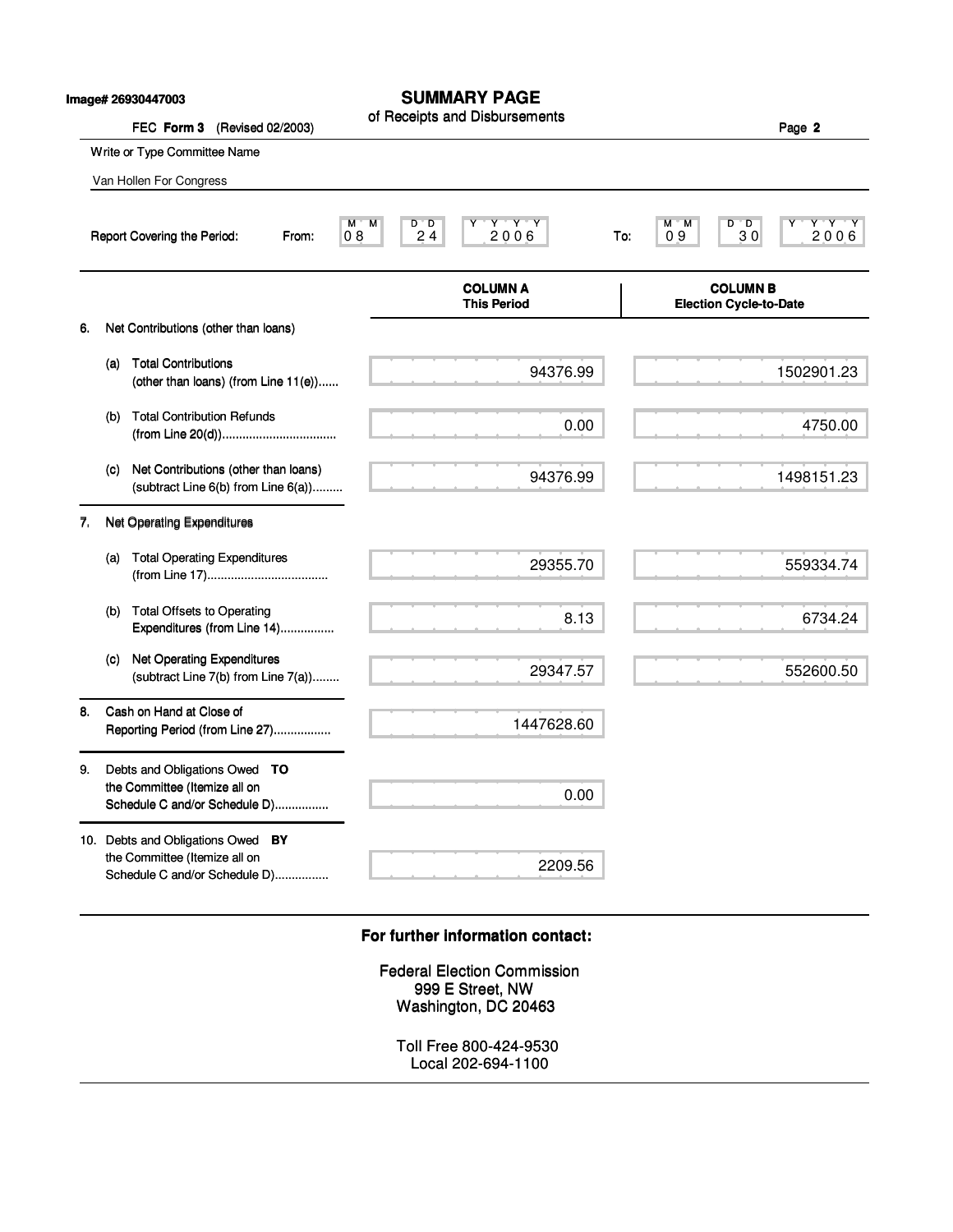| Image# 26930447004                                                                                           | <b>DETAILED SUMMARY PAGE</b>                                                         |                                                                 |
|--------------------------------------------------------------------------------------------------------------|--------------------------------------------------------------------------------------|-----------------------------------------------------------------|
| FEC Form 3 (Revised 02/2003)                                                                                 | of Receipts                                                                          | Page 3                                                          |
| Write or Type Committee Name<br>Van Hollen For Congress                                                      |                                                                                      |                                                                 |
| Report Covering the Period:<br>From:                                                                         | $Y'$ $Y'$ $Y'$<br>M)<br>M<br>$D^{\prime}$ , $D$<br>Υ<br>2 <sub>4</sub><br>2006<br>08 | Y'Y'Y<br>$D^{\bullet}$ $D$<br>М<br>M<br>30<br>2006<br>09<br>To: |
| <b>I. RECEIPTS</b>                                                                                           | <b>COLUMN A</b><br><b>Total This Period</b>                                          | <b>COLUMN B</b><br><b>Election Cycle-to-Date</b>                |
| 11. CONTRIBUTIONS (other than loans) FROM:                                                                   |                                                                                      |                                                                 |
| Individuals/Persons Other Than<br>(a)<br><b>Political Committees</b>                                         | 28995.00                                                                             | 1021041.00                                                      |
| Itemized (use Schedule A)<br>(i)                                                                             | 19690.11                                                                             | 90508.17                                                        |
| (iii) TOTAL of contributions<br>from individuals                                                             | 48685.11                                                                             | 1111549.17                                                      |
| Political Party Committees                                                                                   | 33.63                                                                                | 833.81                                                          |
| (b)<br><b>Other Political Committees</b><br>(c)                                                              | 45608.25                                                                             | 390268.25                                                       |
| (d)                                                                                                          | 50.00                                                                                | 250.00                                                          |
| (e) TOTAL CONTRIBUTIONS<br>(other than loans)<br>$(\text{add Lines } 11(a)(iii), (b), (c), \text{and } (d))$ | 94376.99                                                                             | 1502901.23                                                      |
| 12. TRANSFERS FROM OTHER<br>AUTHORIZED COMMITTEES                                                            | 0.00                                                                                 | 0.00                                                            |
| 13. LOANS                                                                                                    |                                                                                      |                                                                 |
| Made or Guaranteed by the<br>(a)                                                                             | 0.00                                                                                 | 0.00                                                            |
| (b)                                                                                                          | 0.00                                                                                 | 0.00                                                            |
| <b>TOTAL LOANS</b><br>(c)<br>(add Lines 13(a) and (b))                                                       | 0.00                                                                                 | 0.00                                                            |
| 14. OFFSETS TO OPERATING                                                                                     |                                                                                      |                                                                 |
| <b>EXPENDITURES</b><br>(Refunds, Rebates, etc.)                                                              | 8.13                                                                                 | 6734.24                                                         |
| 15. OTHER RECEIPTS                                                                                           | 9352.01                                                                              | 37884.07                                                        |
| 16. TOTAL RECEIPTS (add Lines<br>11(e), 12, 13(c), 14, and 15)<br>(Carry Total to Line 24, page 4)           | 103737.13                                                                            | 1547519.54                                                      |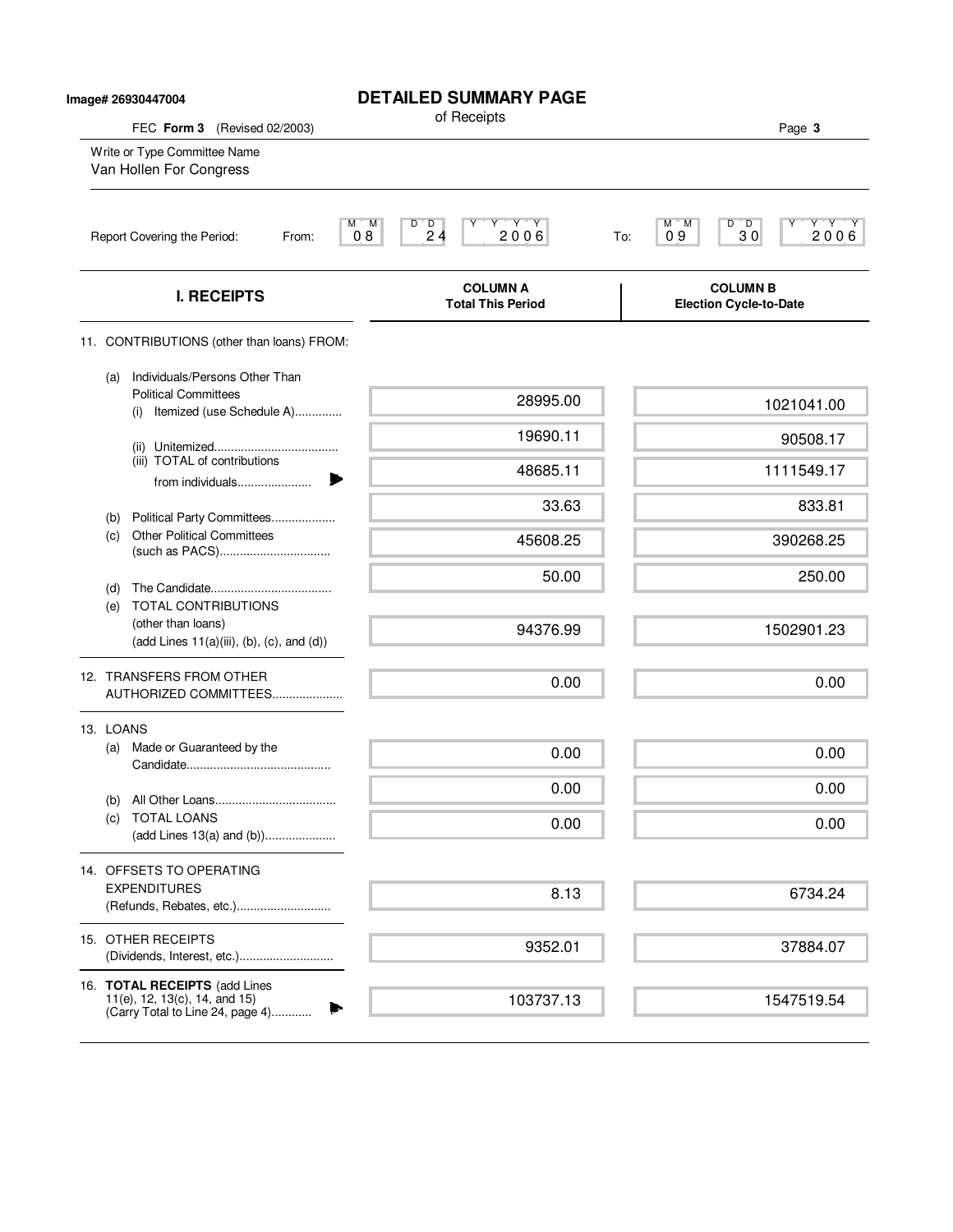### **Image# 26930447005**

# **DETAILED SUMMARY PAGE**

of Disbursements

|     | FEC Form 3 (Revised 02/2003)                                                               |                                             | Page 4                                           |
|-----|--------------------------------------------------------------------------------------------|---------------------------------------------|--------------------------------------------------|
|     | <b>II. DISBURSEMENTS</b>                                                                   | <b>COLUMN A</b><br><b>Total This Period</b> | <b>COLUMN B</b><br><b>Election Cycle-to-Date</b> |
|     | 17. OPERATING EXPENDITURES                                                                 | 29355.70                                    | 559334.74                                        |
|     | 18. TRANSFERS TO OTHER<br>AUTHORIZED COMMITTEES                                            | 2500.00                                     | 65000.00                                         |
|     | 19. LOAN REPAYMENTS:<br>(a) Of Loans Made or Guaranteed                                    | 0.00                                        | 940.44                                           |
| (b) |                                                                                            | 0.00                                        | 0.00                                             |
| (c) | <b>TOTAL LOAN REPAYMENTS</b>                                                               | 0.00                                        | 940.44                                           |
| (a) | 20. REFUNDS OF CONTRIBUTIONS TO:<br>Individuals/Persons Other<br>Than Political Committees | 0.00                                        | 4750.00                                          |
| (b) | Political Party Committees                                                                 | 0.00                                        | 0.00                                             |
| (c) | <b>Other Political Committees</b>                                                          | 0.00                                        | 0.00                                             |
| (d) | <b>TOTAL CONTRIBUTION REFUNDS</b><br>(add Lines 20(a), (b), and (c))                       | 0.00                                        | 4750.00                                          |
|     | 21. OTHER DISBURSEMENTS                                                                    | 0.00                                        | 10682.17                                         |
|     | 22. TOTAL DISBURSEMENTS<br>(add Lines 17, 18, 19(c), 20(d), and 21) $\triangleright$       | 31855.70                                    | 640707.35                                        |

Ĩ.

# **III. CASH SUMMARY**

|                                               | 1375747.17 |
|-----------------------------------------------|------------|
|                                               | 103737.13  |
|                                               | 1479484.30 |
|                                               | 31855.70   |
| 27. CASH ON HAND AT CLOSE OF REPORTING PERIOD | 1447628.60 |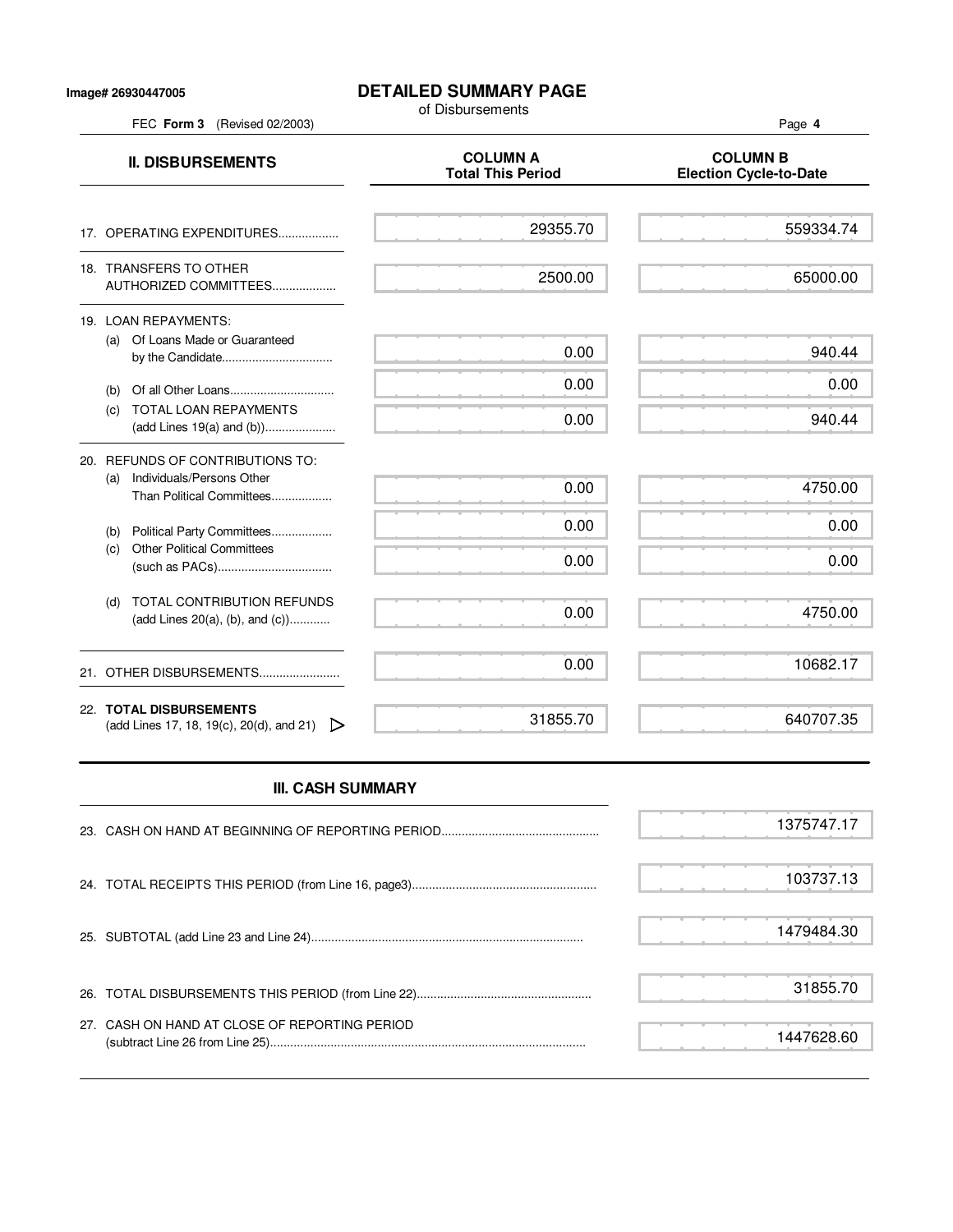| <b>SCHEDULE A (FEC Form 3)</b><br><b>ITEMIZED RECEIPTS</b>         | Use separate schedule(s)<br>or each category of the<br><b>Detailed Summary Page</b> |                                    | PAGE 5/69<br>FOR LINE NUMBER:<br>(check only one)<br>$\mathsf{X}$<br>11a<br>11 <sub>b</sub><br>11c<br>11d                                                                                                                                                                               |  |
|--------------------------------------------------------------------|-------------------------------------------------------------------------------------|------------------------------------|-----------------------------------------------------------------------------------------------------------------------------------------------------------------------------------------------------------------------------------------------------------------------------------------|--|
|                                                                    |                                                                                     |                                    | 12<br>13a<br>13 <sub>b</sub><br>14<br>15                                                                                                                                                                                                                                                |  |
|                                                                    |                                                                                     |                                    | Any information copied from such Reports and Statements may not be sold or used by any person for the purpose of soliciting contributions<br>or for commercial purposes, other than using the name and address of any political committee to solicit contributions from such committee. |  |
| NAME OF COMMITTEE (In Full)                                        |                                                                                     |                                    |                                                                                                                                                                                                                                                                                         |  |
| Van Hollen For Congress                                            |                                                                                     |                                    |                                                                                                                                                                                                                                                                                         |  |
| Full Name (Last, First, Middle Initial)<br>A. Ajay K. Agrawal      |                                                                                     |                                    | Date of Receipt                                                                                                                                                                                                                                                                         |  |
| Mailing Address<br>118 Upshire Cir.                                |                                                                                     |                                    | $Y + Y + Y$<br>$M$ $M$ /<br>$D$ $D$<br>Y<br>$\sqrt{ }$<br>22<br>09<br>2006                                                                                                                                                                                                              |  |
| City                                                               | State                                                                               | Zip Code                           | Transaction ID: C65041                                                                                                                                                                                                                                                                  |  |
| Gaithersburg                                                       | <b>MD</b>                                                                           | 20878                              | Amount of Each Receipt this Period                                                                                                                                                                                                                                                      |  |
| FEC ID number of contributing<br>federal political committee.      | C                                                                                   |                                    | 500.00                                                                                                                                                                                                                                                                                  |  |
| Name of Employer<br>Systems Integration and                        | Occupation<br>President & CEO                                                       |                                    | Limit Increased Due to Opponent's                                                                                                                                                                                                                                                       |  |
| Developmen<br>2006<br>Receipt For:                                 |                                                                                     | Election Cycle-to-Date<br>▼        | Spending (2 U.S.C. 441a(i)/441a-1)                                                                                                                                                                                                                                                      |  |
| Primary<br>X General                                               |                                                                                     | 2500.00                            |                                                                                                                                                                                                                                                                                         |  |
| Other (specify) $\blacktriangledown$                               |                                                                                     |                                    |                                                                                                                                                                                                                                                                                         |  |
| Full Name (Last, First, Middle Initial)<br><b>B.</b> Syed S. Ali   |                                                                                     |                                    | Date of Receipt                                                                                                                                                                                                                                                                         |  |
| <b>Mailing Address</b><br>12504 Degas Ct.                          |                                                                                     |                                    | $M$ M<br>D<br>$Y + Y$<br>$\overline{D}$<br>22<br>2006<br>09                                                                                                                                                                                                                             |  |
| City                                                               | State                                                                               | Zip Code                           | Transaction ID: C65046                                                                                                                                                                                                                                                                  |  |
| N. Potomac                                                         | <b>MD</b>                                                                           | 20878                              | Amount of Each Receipt this Period                                                                                                                                                                                                                                                      |  |
| FEC ID number of contributing<br>federal political committee.      | C                                                                                   |                                    | 100.00                                                                                                                                                                                                                                                                                  |  |
| Name of Employer<br>Revis Engineering                              | Occupation                                                                          |                                    |                                                                                                                                                                                                                                                                                         |  |
| 2006<br>Receipt For:                                               | M. Engineer                                                                         | Election Cycle-to-Date<br>Y        | Limit Increased Due to Opponent's<br>Spending (2 U.S.C. 441a(i)/441a-1)                                                                                                                                                                                                                 |  |
| X General<br>Primary                                               |                                                                                     |                                    |                                                                                                                                                                                                                                                                                         |  |
| Other (specify) $\blacktriangledown$                               |                                                                                     | 1100.00                            |                                                                                                                                                                                                                                                                                         |  |
| Full Name (Last, First, Middle Initial)<br><b>C.</b> Ann W. Aukamp |                                                                                     |                                    | Date of Receipt                                                                                                                                                                                                                                                                         |  |
| <b>Mailing Address</b><br>319 Valley Brook Dr.                     |                                                                                     |                                    | $M$ $M$ $/$<br>D<br>$\overline{D}$<br>Y Y Y Y<br>2006<br>22<br>09                                                                                                                                                                                                                       |  |
| City                                                               | State                                                                               | Zip Code                           | Transaction ID: C65140                                                                                                                                                                                                                                                                  |  |
| <b>Silver Spring</b>                                               | MD                                                                                  | 20904                              | Amount of Each Receipt this Period                                                                                                                                                                                                                                                      |  |
| FEC ID number of contributing<br>federal political committee.      | C                                                                                   |                                    | 125.00                                                                                                                                                                                                                                                                                  |  |
| Name of Employer<br>Self                                           | Occupation                                                                          | <b>Clinical Social Worker</b>      | Limit Increased Due to Opponent's                                                                                                                                                                                                                                                       |  |
| Receipt For:<br>2006                                               |                                                                                     | Election Cycle-to-Date<br><b>V</b> | Spending (2 U.S.C. 441a(i)/441a-1)                                                                                                                                                                                                                                                      |  |
| Primary<br>X General<br>Other (specify) $\blacktriangledown$       |                                                                                     | 325.00                             |                                                                                                                                                                                                                                                                                         |  |
|                                                                    |                                                                                     |                                    | 725.00<br>▶                                                                                                                                                                                                                                                                             |  |
|                                                                    |                                                                                     |                                    | ▶                                                                                                                                                                                                                                                                                       |  |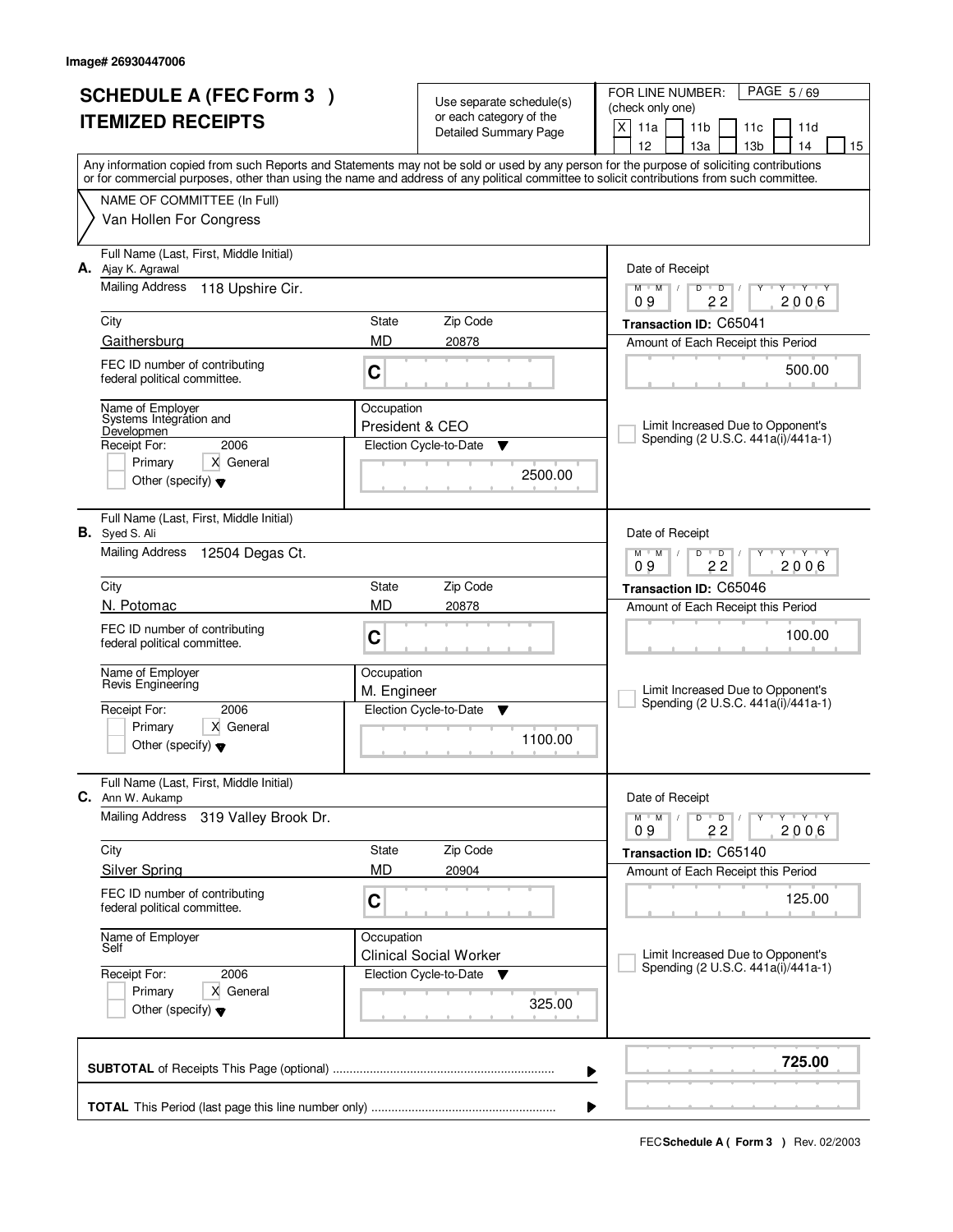|    | <b>SCHEDULE A (FEC Form 3)</b>                                              |                          | Use separate schedule(s)<br>or each category of the | PAGE 6/69<br>FOR LINE NUMBER:<br>(check only one)                                                                                                                                                                                                                                       |  |
|----|-----------------------------------------------------------------------------|--------------------------|-----------------------------------------------------|-----------------------------------------------------------------------------------------------------------------------------------------------------------------------------------------------------------------------------------------------------------------------------------------|--|
|    | <b>ITEMIZED RECEIPTS</b>                                                    |                          | Detailed Summary Page                               | X<br>11a<br>11 <sub>b</sub><br>11c<br>11d<br>12<br>13 <sub>b</sub><br>14<br>13a<br>15                                                                                                                                                                                                   |  |
|    |                                                                             |                          |                                                     | Any information copied from such Reports and Statements may not be sold or used by any person for the purpose of soliciting contributions<br>or for commercial purposes, other than using the name and address of any political committee to solicit contributions from such committee. |  |
|    | NAME OF COMMITTEE (In Full)                                                 |                          |                                                     |                                                                                                                                                                                                                                                                                         |  |
|    | Van Hollen For Congress                                                     |                          |                                                     |                                                                                                                                                                                                                                                                                         |  |
| А. | Full Name (Last, First, Middle Initial)<br>William C. Banta                 |                          |                                                     | Date of Receipt                                                                                                                                                                                                                                                                         |  |
|    | Mailing Address<br>3605 Stewart Dr.                                         |                          |                                                     | $\mathbf{y}$ $\mathbf{y}$<br>$\overline{D}$<br>$M$ <sup><math>+</math></sup><br>$M$ /<br>D<br>Y<br>22<br>2006<br>09                                                                                                                                                                     |  |
|    | City                                                                        | State                    | Zip Code                                            | Transaction ID: C65133                                                                                                                                                                                                                                                                  |  |
|    | Chevy Chase                                                                 | <b>MD</b>                | 20815                                               | Amount of Each Receipt this Period                                                                                                                                                                                                                                                      |  |
|    | FEC ID number of contributing<br>federal political committee.               | C                        |                                                     | 20.00                                                                                                                                                                                                                                                                                   |  |
|    | Name of Employer<br>Retired                                                 | Occupation<br>Retired    |                                                     | Limit Increased Due to Opponent's                                                                                                                                                                                                                                                       |  |
|    | 2006<br>Receipt For:                                                        |                          | Election Cycle-to-Date<br>▼                         | Spending (2 U.S.C. 441a(i)/441a-1)                                                                                                                                                                                                                                                      |  |
|    | Primary<br>X General<br>Other (specify) $\blacktriangledown$                |                          | 290.00                                              |                                                                                                                                                                                                                                                                                         |  |
|    | Full Name (Last, First, Middle Initial)<br><b>B.</b> Albert H. Barclay, Jr. |                          |                                                     | Date of Receipt                                                                                                                                                                                                                                                                         |  |
|    | Mailing Address 11600 River Rd.                                             |                          |                                                     | $D$ $D$<br>$Y \vdash Y \vdash Y$<br>$M$ $M$ /<br>09<br>2006<br>27                                                                                                                                                                                                                       |  |
|    | City                                                                        | State                    | Zip Code                                            | Transaction ID: C65162                                                                                                                                                                                                                                                                  |  |
|    | Potomac                                                                     | <b>MD</b>                | 20854-1238                                          | Amount of Each Receipt this Period                                                                                                                                                                                                                                                      |  |
|    | FEC ID number of contributing<br>federal political committee.               | C                        |                                                     | 250.00                                                                                                                                                                                                                                                                                  |  |
|    | Name of Employer<br>Development Alternatives,                               | Occupation<br>Consulting |                                                     | Limit Increased Due to Opponent's                                                                                                                                                                                                                                                       |  |
|    | Inc.<br>Receipt For:<br>2006                                                |                          | Election Cycle-to-Date<br>▼                         | Spending (2 U.S.C. 441a(i)/441a-1)                                                                                                                                                                                                                                                      |  |
|    | X General<br>Primary<br>Other (specify) $\blacktriangledown$                |                          | 2000.00                                             |                                                                                                                                                                                                                                                                                         |  |
|    | Full Name (Last, First, Middle Initial)<br>C. Michael D. Berg               |                          |                                                     | Date of Receipt                                                                                                                                                                                                                                                                         |  |
|    | <b>Mailing Address</b><br>5856 Marbury Rd.                                  |                          |                                                     | $D$ $D$ $I$<br>тгүтгүтгү<br>$M^+$ M<br>Y<br>$\sqrt{2}$<br>2006<br>15<br>09                                                                                                                                                                                                              |  |
|    | City                                                                        | State                    | Zip Code                                            | Transaction ID: C64866                                                                                                                                                                                                                                                                  |  |
|    | Bethesda                                                                    | <b>MD</b>                | 20817                                               | Amount of Each Receipt this Period                                                                                                                                                                                                                                                      |  |
|    | FEC ID number of contributing<br>federal political committee.               | C                        |                                                     | 250.00                                                                                                                                                                                                                                                                                  |  |
|    | Name of Employer<br>Vinson & Elkins LLP                                     | Occupation<br>Attorney   |                                                     | Limit Increased Due to Opponent's                                                                                                                                                                                                                                                       |  |
|    | Receipt For:<br>2006                                                        |                          | Election Cycle-to-Date<br>v                         | Spending (2 U.S.C. 441a(i)/441a-1)                                                                                                                                                                                                                                                      |  |
|    | X General<br>Primary<br>Other (specify) $\blacktriangledown$                |                          | 450.00                                              |                                                                                                                                                                                                                                                                                         |  |
|    |                                                                             |                          |                                                     | 520.00<br>▶                                                                                                                                                                                                                                                                             |  |
|    |                                                                             |                          |                                                     |                                                                                                                                                                                                                                                                                         |  |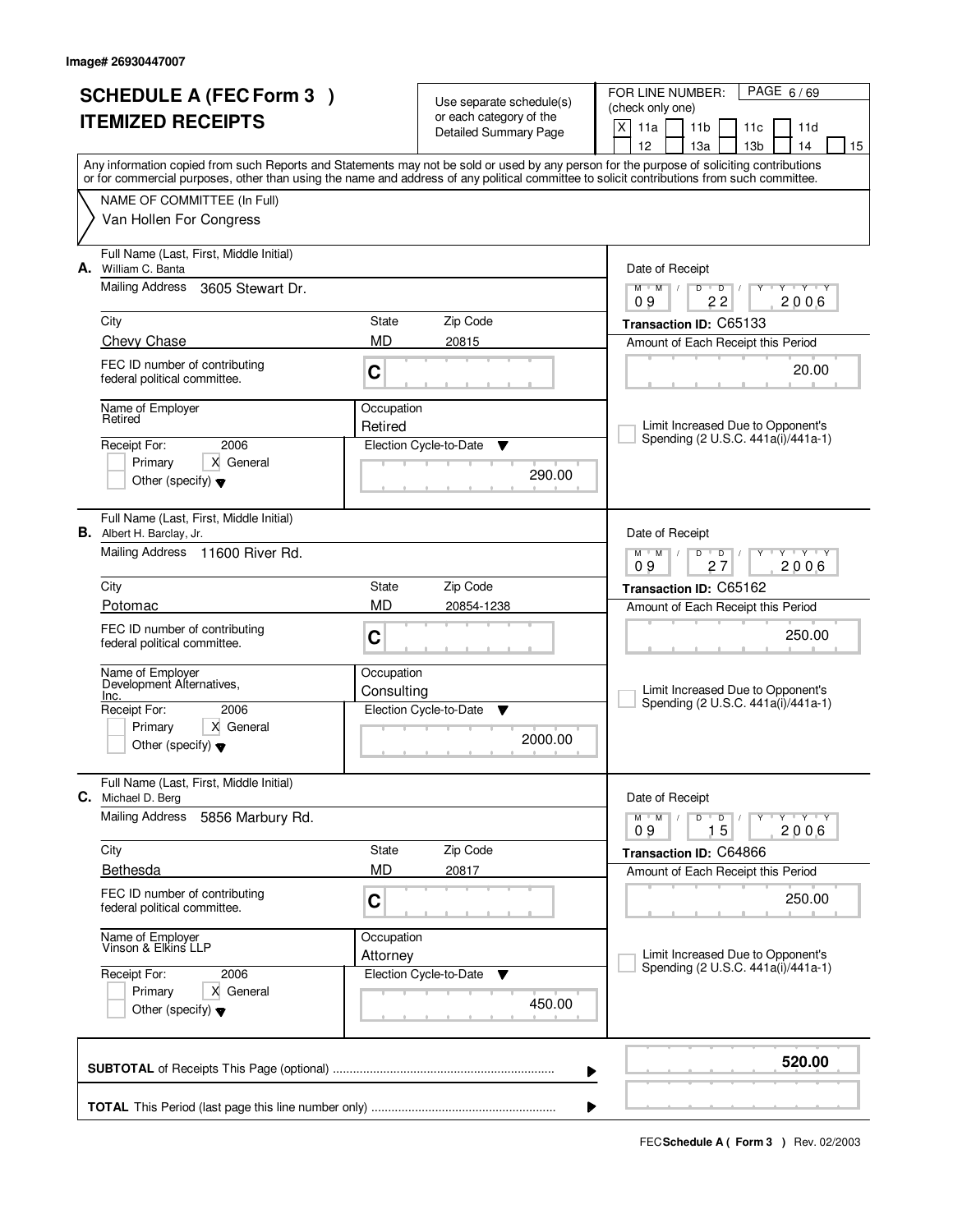|    | <b>SCHEDULE A (FEC Form 3)</b><br><b>ITEMIZED RECEIPTS</b>                                                      |                        | Use separate schedule(s)<br>or each category of the<br>Detailed Summary Page | PAGE 7/69<br>FOR LINE NUMBER:<br>(check only one)<br>X<br>11a<br>11 <sub>b</sub><br>11c<br>11d                                                                                                                                                                                                                                      |  |  |  |
|----|-----------------------------------------------------------------------------------------------------------------|------------------------|------------------------------------------------------------------------------|-------------------------------------------------------------------------------------------------------------------------------------------------------------------------------------------------------------------------------------------------------------------------------------------------------------------------------------|--|--|--|
|    |                                                                                                                 |                        |                                                                              | 12<br>13a<br>13 <sub>b</sub><br>14<br>15<br>Any information copied from such Reports and Statements may not be sold or used by any person for the purpose of soliciting contributions<br>or for commercial purposes, other than using the name and address of any political committee to solicit contributions from such committee. |  |  |  |
|    | NAME OF COMMITTEE (In Full)<br>Van Hollen For Congress                                                          |                        |                                                                              |                                                                                                                                                                                                                                                                                                                                     |  |  |  |
| А. | Full Name (Last, First, Middle Initial)<br>Samuel Black                                                         |                        |                                                                              | Date of Receipt                                                                                                                                                                                                                                                                                                                     |  |  |  |
|    | <b>Mailing Address</b><br>4330 Leland St.                                                                       |                        |                                                                              | $\overline{D}$<br><b>TY TY</b><br>$M$ $M$ /<br>$\overline{D}$<br>29<br>2006<br>08                                                                                                                                                                                                                                                   |  |  |  |
|    | City<br>Chevy Chase                                                                                             | State<br><b>MD</b>     | Zip Code<br>20815                                                            | Transaction ID: C64592<br>Amount of Each Receipt this Period                                                                                                                                                                                                                                                                        |  |  |  |
|    | FEC ID number of contributing<br>federal political committee.                                                   | C                      |                                                                              | 100.00                                                                                                                                                                                                                                                                                                                              |  |  |  |
|    | Name of Employer<br>N/A                                                                                         | Occupation<br>N/A      |                                                                              | Limit Increased Due to Opponent's                                                                                                                                                                                                                                                                                                   |  |  |  |
|    | Receipt For:<br>2006<br>$X$ Primary<br>General<br>Other (specify) $\blacktriangledown$                          |                        | Election Cycle-to-Date<br>v<br>4200.00                                       | Spending (2 U.S.C. 441a(i)/441a-1)                                                                                                                                                                                                                                                                                                  |  |  |  |
|    | Full Name (Last, First, Middle Initial)<br><b>B.</b> Samuel Black                                               |                        |                                                                              | Date of Receipt                                                                                                                                                                                                                                                                                                                     |  |  |  |
|    | Mailing Address<br>4330 Leland St.                                                                              |                        |                                                                              | $Y$ $Y$ $Y$<br>$M$ $M$ /<br>$D$ $D$<br>29<br>2006<br>08                                                                                                                                                                                                                                                                             |  |  |  |
|    | City                                                                                                            | State                  | Zip Code                                                                     | Transaction ID: C64593                                                                                                                                                                                                                                                                                                              |  |  |  |
|    | <b>Chevy Chase</b><br>FEC ID number of contributing<br>federal political committee.                             | <b>MD</b><br>C         | 20815                                                                        | Amount of Each Receipt this Period<br>2100.00                                                                                                                                                                                                                                                                                       |  |  |  |
|    | Name of Employer<br>N/A<br>2006<br>Receipt For:<br>Primary<br>X General<br>Other (specify) $\blacktriangledown$ | Occupation<br>N/A      | Election Cycle-to-Date<br>▼<br>4200.00                                       | Limit Increased Due to Opponent's<br>Spending (2 U.S.C. 441a(i)/441a-1)                                                                                                                                                                                                                                                             |  |  |  |
| C. | Full Name (Last, First, Middle Initial)<br>Thomas Hale Boggs                                                    |                        |                                                                              | Date of Receipt                                                                                                                                                                                                                                                                                                                     |  |  |  |
|    | Mailing Address 6 E. Kirke St.                                                                                  |                        |                                                                              | $D$ $D$ $/$<br>$M$ $M$ /<br>$Y + Y + Y$<br>18<br>2006<br>09                                                                                                                                                                                                                                                                         |  |  |  |
|    | City                                                                                                            | State                  | Zip Code                                                                     | Transaction ID: C64848                                                                                                                                                                                                                                                                                                              |  |  |  |
|    | <b>Chevy Chase</b><br>FEC ID number of contributing<br>federal political committee.                             | <b>MD</b><br>C         | 20815                                                                        | Amount of Each Receipt this Period<br>1000.00                                                                                                                                                                                                                                                                                       |  |  |  |
|    | Name of Employer<br>Patton Boggs                                                                                | Occupation<br>Attorney |                                                                              | Limit Increased Due to Opponent's                                                                                                                                                                                                                                                                                                   |  |  |  |
|    | Receipt For:<br>2006<br>Primary<br>X General<br>Other (specify) $\blacktriangledown$                            |                        | Election Cycle-to-Date<br>v<br>1000.00                                       | Spending (2 U.S.C. 441a(i)/441a-1)                                                                                                                                                                                                                                                                                                  |  |  |  |
|    |                                                                                                                 |                        |                                                                              | 3200.00<br>▶                                                                                                                                                                                                                                                                                                                        |  |  |  |
|    |                                                                                                                 |                        |                                                                              |                                                                                                                                                                                                                                                                                                                                     |  |  |  |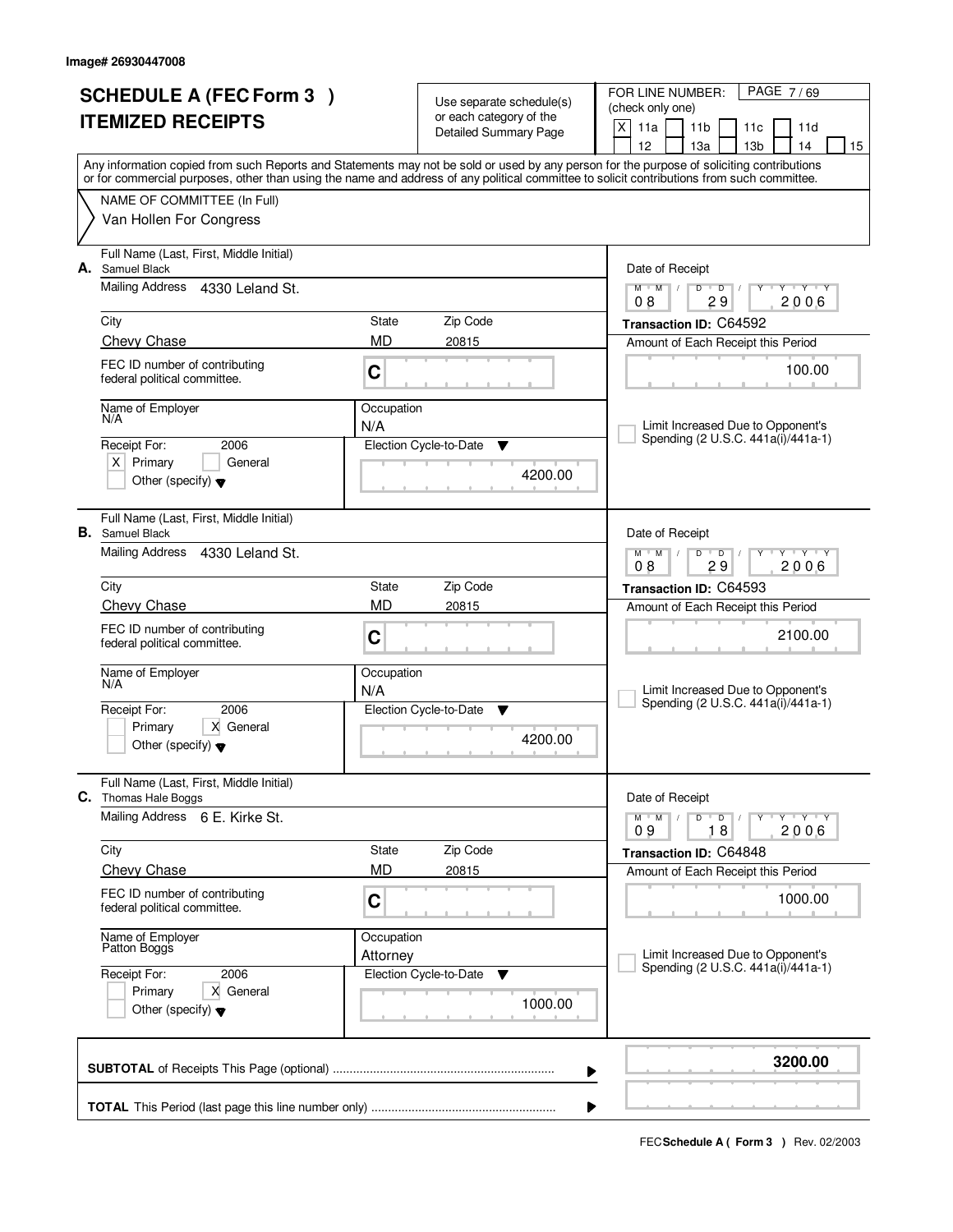|    | <b>SCHEDULE A (FEC Form 3)</b>                                          |                                      | Use separate schedule(s)                         | PAGE 8/69<br>FOR LINE NUMBER:<br>(check only one)                                                                                                                                                                                                                                                                                   |
|----|-------------------------------------------------------------------------|--------------------------------------|--------------------------------------------------|-------------------------------------------------------------------------------------------------------------------------------------------------------------------------------------------------------------------------------------------------------------------------------------------------------------------------------------|
|    | <b>ITEMIZED RECEIPTS</b>                                                |                                      | or each category of the<br>Detailed Summary Page | $\mathsf{X}$<br>11a<br>11 <sub>b</sub><br>11c<br>11d                                                                                                                                                                                                                                                                                |
|    |                                                                         |                                      |                                                  | 12<br>13 <sub>b</sub><br>13a<br>14<br>15<br>Any information copied from such Reports and Statements may not be sold or used by any person for the purpose of soliciting contributions<br>or for commercial purposes, other than using the name and address of any political committee to solicit contributions from such committee. |
|    | NAME OF COMMITTEE (In Full)                                             |                                      |                                                  |                                                                                                                                                                                                                                                                                                                                     |
|    | Van Hollen For Congress                                                 |                                      |                                                  |                                                                                                                                                                                                                                                                                                                                     |
| А. | Full Name (Last, First, Middle Initial)<br>William L. Bransford         |                                      |                                                  | Date of Receipt                                                                                                                                                                                                                                                                                                                     |
|    | <b>Mailing Address</b><br>3317 R St., N.W.                              |                                      |                                                  | $Y - Y - Y$<br>$M$ $M$ /<br>$D$ $D$<br>Y<br>$\sqrt{ }$<br>09<br>2006<br>11                                                                                                                                                                                                                                                          |
|    | City                                                                    | State                                | Zip Code                                         | Transaction ID: C64747                                                                                                                                                                                                                                                                                                              |
|    | Washington                                                              | DC                                   | 20007                                            | Amount of Each Receipt this Period                                                                                                                                                                                                                                                                                                  |
|    | FEC ID number of contributing<br>federal political committee.           | C                                    |                                                  | 250.00                                                                                                                                                                                                                                                                                                                              |
|    | Name of Employer<br>Senior Executives Assn.                             | Occupation<br><b>General Counsel</b> |                                                  | Limit Increased Due to Opponent's                                                                                                                                                                                                                                                                                                   |
|    | Receipt For:<br>2006                                                    |                                      | Election Cycle-to-Date<br>Y                      | Spending (2 U.S.C. 441a(i)/441a-1)                                                                                                                                                                                                                                                                                                  |
|    | $X$ Primary<br>General<br>Other (specify) $\blacktriangledown$          |                                      | 1250.00                                          |                                                                                                                                                                                                                                                                                                                                     |
|    | Full Name (Last, First, Middle Initial)<br><b>B.</b> Marnie Ogden Brown |                                      |                                                  | Date of Receipt                                                                                                                                                                                                                                                                                                                     |
|    | Mailing Address 303 Philadelphia Ave.                                   |                                      |                                                  | <u>י ץ י</u><br>$M$ M<br>D<br>$\overline{D}$<br>22<br>2006<br>09                                                                                                                                                                                                                                                                    |
|    | City                                                                    | State                                | Zip Code                                         | Transaction ID: C65037                                                                                                                                                                                                                                                                                                              |
|    | <b>Takoma Park</b><br><b>MD</b>                                         |                                      | 20912                                            | Amount of Each Receipt this Period                                                                                                                                                                                                                                                                                                  |
|    | FEC ID number of contributing<br>federal political committee.           | C                                    |                                                  | 250.00                                                                                                                                                                                                                                                                                                                              |
|    | Name of Employer<br>Self                                                | Occupation                           |                                                  |                                                                                                                                                                                                                                                                                                                                     |
|    |                                                                         | Homemaker                            |                                                  | Limit Increased Due to Opponent's<br>Spending (2 U.S.C. 441a(i)/441a-1)                                                                                                                                                                                                                                                             |
|    | 2006<br>Receipt For:<br>Primary<br>X General                            |                                      | Election Cycle-to-Date<br>v                      |                                                                                                                                                                                                                                                                                                                                     |
|    | Other (specify) $\blacktriangledown$                                    |                                      | 250.00                                           |                                                                                                                                                                                                                                                                                                                                     |
|    | Full Name (Last, First, Middle Initial)<br><b>C.</b> David J. Bushnell  |                                      |                                                  | Date of Receipt                                                                                                                                                                                                                                                                                                                     |
|    | <b>Mailing Address</b><br>9608 Bruce Dr.                                |                                      |                                                  | D<br>$M$ $M$ $/$<br>$\overline{\phantom{0}}$ D $\overline{\phantom{0}}$ /<br>$Y + Y + Y$<br>2006<br>18<br>09                                                                                                                                                                                                                        |
|    | City                                                                    | State                                | Zip Code                                         | Transaction ID: C64818                                                                                                                                                                                                                                                                                                              |
|    | <b>Silver Spring</b>                                                    | <b>MD</b>                            | 20901-4835                                       | Amount of Each Receipt this Period                                                                                                                                                                                                                                                                                                  |
|    | FEC ID number of contributing<br>federal political committee.           | $\mathbf C$                          |                                                  | 250.00                                                                                                                                                                                                                                                                                                                              |
|    | Name of Employer<br>JMO Associates. Inc.                                | Occupation<br>Consultant             |                                                  | Limit Increased Due to Opponent's                                                                                                                                                                                                                                                                                                   |
|    | Receipt For:<br>2006                                                    |                                      | Election Cycle-to-Date<br>v                      | Spending (2 U.S.C. 441a(i)/441a-1)                                                                                                                                                                                                                                                                                                  |
|    | Primary<br>X General<br>Other (specify) $\blacktriangledown$            |                                      | 1250.00                                          |                                                                                                                                                                                                                                                                                                                                     |
|    |                                                                         |                                      |                                                  | 750.00<br>▶                                                                                                                                                                                                                                                                                                                         |
|    |                                                                         |                                      |                                                  | ▶                                                                                                                                                                                                                                                                                                                                   |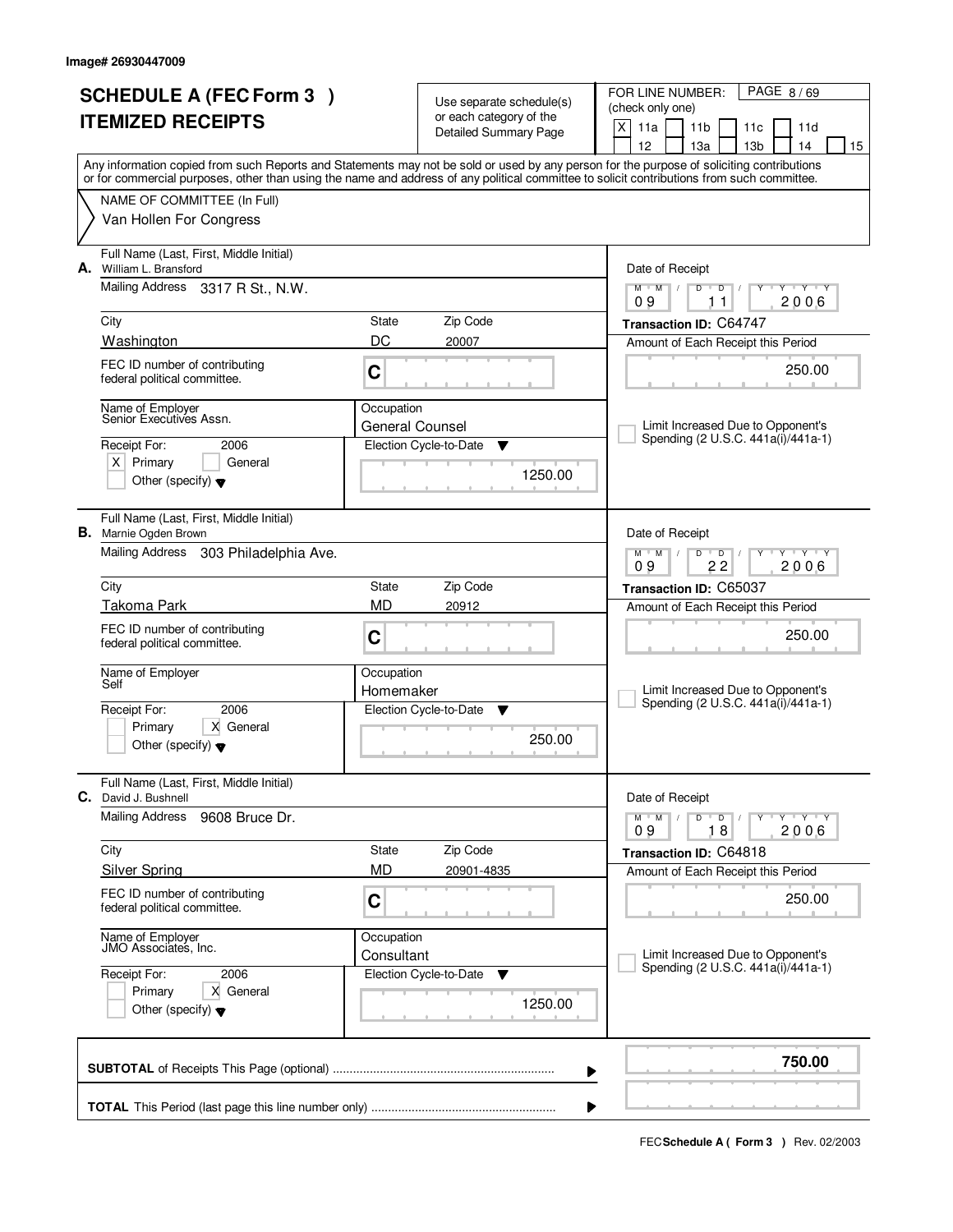| <b>SCHEDULE A (FEC Form 3)</b><br><b>ITEMIZED RECEIPTS</b> |                                                                         |                       | Use separate schedule(s)<br>or each category of the<br>Detailed Summary Page | PAGE 9/69<br>FOR LINE NUMBER:<br>(check only one)<br>X<br>11a<br>11 <sub>b</sub><br>11c<br>11d<br>12<br>13а<br>13 <sub>b</sub><br>14<br>15                                                                                                                                              |
|------------------------------------------------------------|-------------------------------------------------------------------------|-----------------------|------------------------------------------------------------------------------|-----------------------------------------------------------------------------------------------------------------------------------------------------------------------------------------------------------------------------------------------------------------------------------------|
|                                                            |                                                                         |                       |                                                                              | Any information copied from such Reports and Statements may not be sold or used by any person for the purpose of soliciting contributions<br>or for commercial purposes, other than using the name and address of any political committee to solicit contributions from such committee. |
|                                                            | NAME OF COMMITTEE (In Full)<br>Van Hollen For Congress                  |                       |                                                                              |                                                                                                                                                                                                                                                                                         |
|                                                            | Full Name (Last, First, Middle Initial)<br>A. Mary S. Candon            |                       |                                                                              | Date of Receipt                                                                                                                                                                                                                                                                         |
|                                                            | Mailing Address<br>20 Grafton St.                                       |                       |                                                                              | $M$ $M$ /<br>$\mathsf D$<br>$Y - Y - Y - Y$<br>$D$ <sup><math>\Box</math></sup><br>Υ<br>09<br>11<br>2006                                                                                                                                                                                |
|                                                            | City                                                                    | State                 | Zip Code                                                                     | Transaction ID: C64799                                                                                                                                                                                                                                                                  |
|                                                            | Chevy Chase                                                             | <b>MD</b>             | 20815-3428                                                                   | Amount of Each Receipt this Period                                                                                                                                                                                                                                                      |
|                                                            | FEC ID number of contributing<br>federal political committee.           | C                     |                                                                              | 50.00                                                                                                                                                                                                                                                                                   |
|                                                            | Name of Emplover<br>Sibley Memorial Hospital                            | Occupation<br>RN      |                                                                              | Limit Increased Due to Opponent's                                                                                                                                                                                                                                                       |
|                                                            | Receipt For:<br>2006                                                    |                       | Election Cycle-to-Date<br>Y                                                  | Spending (2 U.S.C. 441a(i)/441a-1)                                                                                                                                                                                                                                                      |
|                                                            | $X$ Primary<br>General<br>Other (specify) $\blacktriangledown$          |                       | 1300.00                                                                      |                                                                                                                                                                                                                                                                                         |
|                                                            | Full Name (Last, First, Middle Initial)<br><b>B.</b> Ronald C. Carberry |                       |                                                                              | Date of Receipt                                                                                                                                                                                                                                                                         |
|                                                            | Mailing Address 12917 Estelle Road                                      |                       |                                                                              | $M$ $M$ /<br>D<br>$\overline{D}$<br>Y 'Y 'Y<br>2006<br>09<br>07                                                                                                                                                                                                                         |
|                                                            | City                                                                    | State                 | Zip Code                                                                     | Transaction ID: C64734                                                                                                                                                                                                                                                                  |
|                                                            | <b>Silver Spring</b>                                                    | MD                    | 20906                                                                        | Amount of Each Receipt this Period                                                                                                                                                                                                                                                      |
|                                                            | FEC ID number of contributing<br>federal political committee.           | C                     |                                                                              | 500.00                                                                                                                                                                                                                                                                                  |
|                                                            | Name of Employer<br>Dept. of Transportation                             | Occupation            |                                                                              | Limit Increased Due to Opponent's                                                                                                                                                                                                                                                       |
|                                                            | Receipt For:<br>2006                                                    | Cartographer          | Election Cycle-to-Date<br>▼                                                  | Spending (2 U.S.C. 441a(i)/441a-1)                                                                                                                                                                                                                                                      |
|                                                            | $x \mid$<br>Primary<br>General<br>Other (specify) $\blacktriangledown$  |                       | 540.00                                                                       |                                                                                                                                                                                                                                                                                         |
| С.                                                         | Full Name (Last, First, Middle Initial)<br>John Chapman Chester, Sr.    |                       |                                                                              | Date of Receipt                                                                                                                                                                                                                                                                         |
|                                                            | <b>Mailing Address</b><br>2101 Connecticut Ave., N.W.<br>#83            |                       |                                                                              | $M$ $M$ $M$<br>$D$ $D$ $/$<br>Y FY FY FY<br>03<br>2006<br>09                                                                                                                                                                                                                            |
|                                                            | City                                                                    | State                 | Zip Code                                                                     | Transaction ID: C64645                                                                                                                                                                                                                                                                  |
|                                                            | <b>Washington</b>                                                       | DC                    | 20008-1728                                                                   | Amount of Each Receipt this Period                                                                                                                                                                                                                                                      |
|                                                            | FEC ID number of contributing<br>federal political committee.           | C                     |                                                                              | 100.00                                                                                                                                                                                                                                                                                  |
|                                                            | Name of Employer<br>Retired                                             | Occupation<br>Retired |                                                                              | Limit Increased Due to Opponent's                                                                                                                                                                                                                                                       |
|                                                            | Receipt For:<br>2006                                                    |                       | Election Cycle-to-Date<br>v                                                  | Spending (2 U.S.C. 441a(i)/441a-1)                                                                                                                                                                                                                                                      |
|                                                            | $X$ Primary<br>General<br>Other (specify) $\blacktriangledown$          |                       | 1200.00                                                                      |                                                                                                                                                                                                                                                                                         |
|                                                            |                                                                         |                       |                                                                              | 650.00<br>▶                                                                                                                                                                                                                                                                             |
|                                                            |                                                                         |                       |                                                                              | ▶                                                                                                                                                                                                                                                                                       |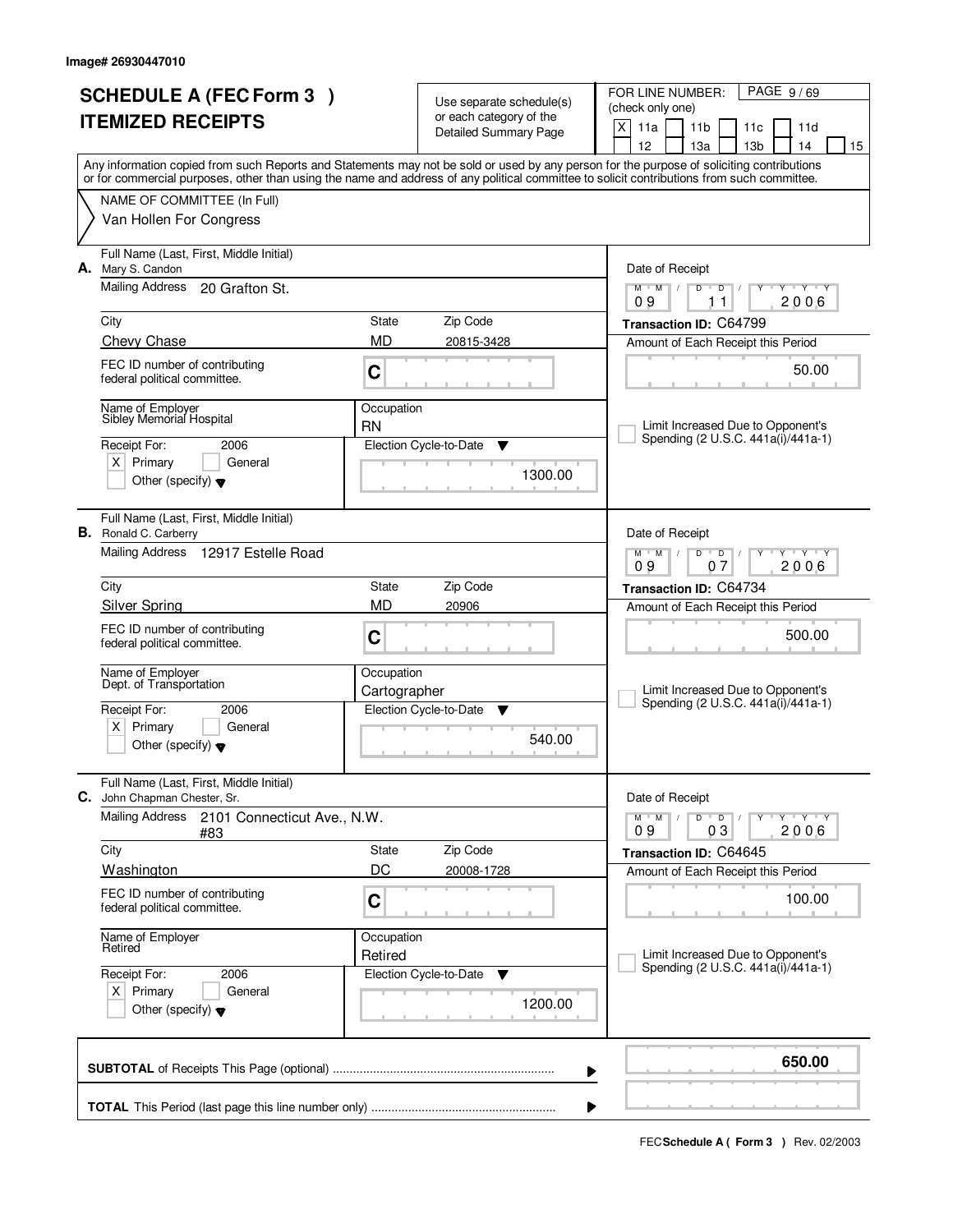| <b>SCHEDULE A (FEC Form 3)</b><br><b>ITEMIZED RECEIPTS</b> |                                                                                        |                           | Use separate schedule(s)<br>or each category of the<br>Detailed Summary Page | PAGE 10/69<br>FOR LINE NUMBER:<br>(check only one)<br>$\mathsf{X}$<br>11a<br>11 <sub>b</sub><br>11c<br>11d<br>12<br>13a<br>13 <sub>b</sub><br>14<br>15                                                                                                                                  |  |  |
|------------------------------------------------------------|----------------------------------------------------------------------------------------|---------------------------|------------------------------------------------------------------------------|-----------------------------------------------------------------------------------------------------------------------------------------------------------------------------------------------------------------------------------------------------------------------------------------|--|--|
|                                                            |                                                                                        |                           |                                                                              | Any information copied from such Reports and Statements may not be sold or used by any person for the purpose of soliciting contributions<br>or for commercial purposes, other than using the name and address of any political committee to solicit contributions from such committee. |  |  |
|                                                            | NAME OF COMMITTEE (In Full)<br>Van Hollen For Congress                                 |                           |                                                                              |                                                                                                                                                                                                                                                                                         |  |  |
| А.                                                         | Full Name (Last, First, Middle Initial)<br>Jonathan V. Cohen                           |                           |                                                                              | Date of Receipt                                                                                                                                                                                                                                                                         |  |  |
|                                                            | <b>Mailing Address</b><br>7304 Radnor Rd.                                              |                           |                                                                              | TEY TEY<br>$M$ $M$<br>D<br>$\overline{D}$<br>$\top$<br>Y<br>22<br>2006<br>09                                                                                                                                                                                                            |  |  |
|                                                            | City                                                                                   | State                     | Zip Code                                                                     | Transaction ID: C65081                                                                                                                                                                                                                                                                  |  |  |
|                                                            | <b>Bethesda</b>                                                                        | <b>MD</b>                 | 20817-6117                                                                   | Amount of Each Receipt this Period                                                                                                                                                                                                                                                      |  |  |
|                                                            | FEC ID number of contributing<br>federal political committee.                          | C                         |                                                                              | 50.00                                                                                                                                                                                                                                                                                   |  |  |
|                                                            | Name of Employer<br>Wilkinson Barkér Knauer,                                           | Occupation                |                                                                              |                                                                                                                                                                                                                                                                                         |  |  |
|                                                            | LLP<br>Receipt For:<br>2006                                                            | Attorney                  | Election Cycle-to-Date<br>v                                                  | Limit Increased Due to Opponent's<br>Spending (2 U.S.C. 441a(i)/441a-1)                                                                                                                                                                                                                 |  |  |
|                                                            | Primary<br>X General<br>Other (specify) $\blacktriangledown$                           |                           | 590.00                                                                       |                                                                                                                                                                                                                                                                                         |  |  |
|                                                            | Full Name (Last, First, Middle Initial)<br><b>B.</b> James F. Collins                  |                           |                                                                              | Date of Receipt                                                                                                                                                                                                                                                                         |  |  |
|                                                            | Mailing Address<br>5125 Edgemoor Ln.                                                   |                           |                                                                              | $M$ $M$ $/$<br>D<br>$\overline{D}$<br>$Y \vdash Y \vdash Y$<br>22<br>2006<br>09                                                                                                                                                                                                         |  |  |
|                                                            | City                                                                                   | State                     | Zip Code                                                                     | Transaction ID: C65060                                                                                                                                                                                                                                                                  |  |  |
|                                                            | Bethesda                                                                               | <b>MD</b>                 | 20814                                                                        | Amount of Each Receipt this Period                                                                                                                                                                                                                                                      |  |  |
|                                                            | FEC ID number of contributing<br>federal political committee.                          | C                         |                                                                              | 100.00                                                                                                                                                                                                                                                                                  |  |  |
|                                                            | Name of Employer<br>Akin, Gump, Straus, Hauer                                          | Occupation<br>Sr. Advisor |                                                                              | Limit Increased Due to Opponent's                                                                                                                                                                                                                                                       |  |  |
|                                                            | & Feld<br>Receipt For:<br>2006                                                         |                           | Election Cycle-to-Date<br>▼                                                  | Spending (2 U.S.C. 441a(i)/441a-1)                                                                                                                                                                                                                                                      |  |  |
|                                                            | Primary<br>X General<br>Other (specify) $\blacktriangledown$                           |                           | 350.00                                                                       |                                                                                                                                                                                                                                                                                         |  |  |
|                                                            | Full Name (Last, First, Middle Initial)                                                |                           |                                                                              |                                                                                                                                                                                                                                                                                         |  |  |
|                                                            | C. Diana Edensword Conway<br><b>Mailing Address</b><br>10600 River Rd.                 |                           |                                                                              | Date of Receipt<br>$D$ $D$ $/$<br>$Y - Y - Y - Y$<br>$M$ $M$ /<br>2006<br>03<br>09                                                                                                                                                                                                      |  |  |
|                                                            | City                                                                                   | State                     | Zip Code                                                                     | Transaction ID: C64612                                                                                                                                                                                                                                                                  |  |  |
|                                                            | Potomac                                                                                | <b>MD</b>                 | 20854-4165                                                                   | Amount of Each Receipt this Period                                                                                                                                                                                                                                                      |  |  |
|                                                            | FEC ID number of contributing<br>federal political committee.                          | C                         |                                                                              | 100.00                                                                                                                                                                                                                                                                                  |  |  |
|                                                            | Name of Employer<br>Self                                                               | Occupation<br>Homemaker   |                                                                              | Limit Increased Due to Opponent's                                                                                                                                                                                                                                                       |  |  |
|                                                            | Receipt For:<br>2006<br>$X$ Primary<br>General<br>Other (specify) $\blacktriangledown$ |                           | Election Cycle-to-Date<br>v<br>2100.00                                       | Spending (2 U.S.C. 441a(i)/441a-1)                                                                                                                                                                                                                                                      |  |  |
|                                                            |                                                                                        |                           |                                                                              | 250.00<br>▶                                                                                                                                                                                                                                                                             |  |  |
|                                                            | ▶                                                                                      |                           |                                                                              |                                                                                                                                                                                                                                                                                         |  |  |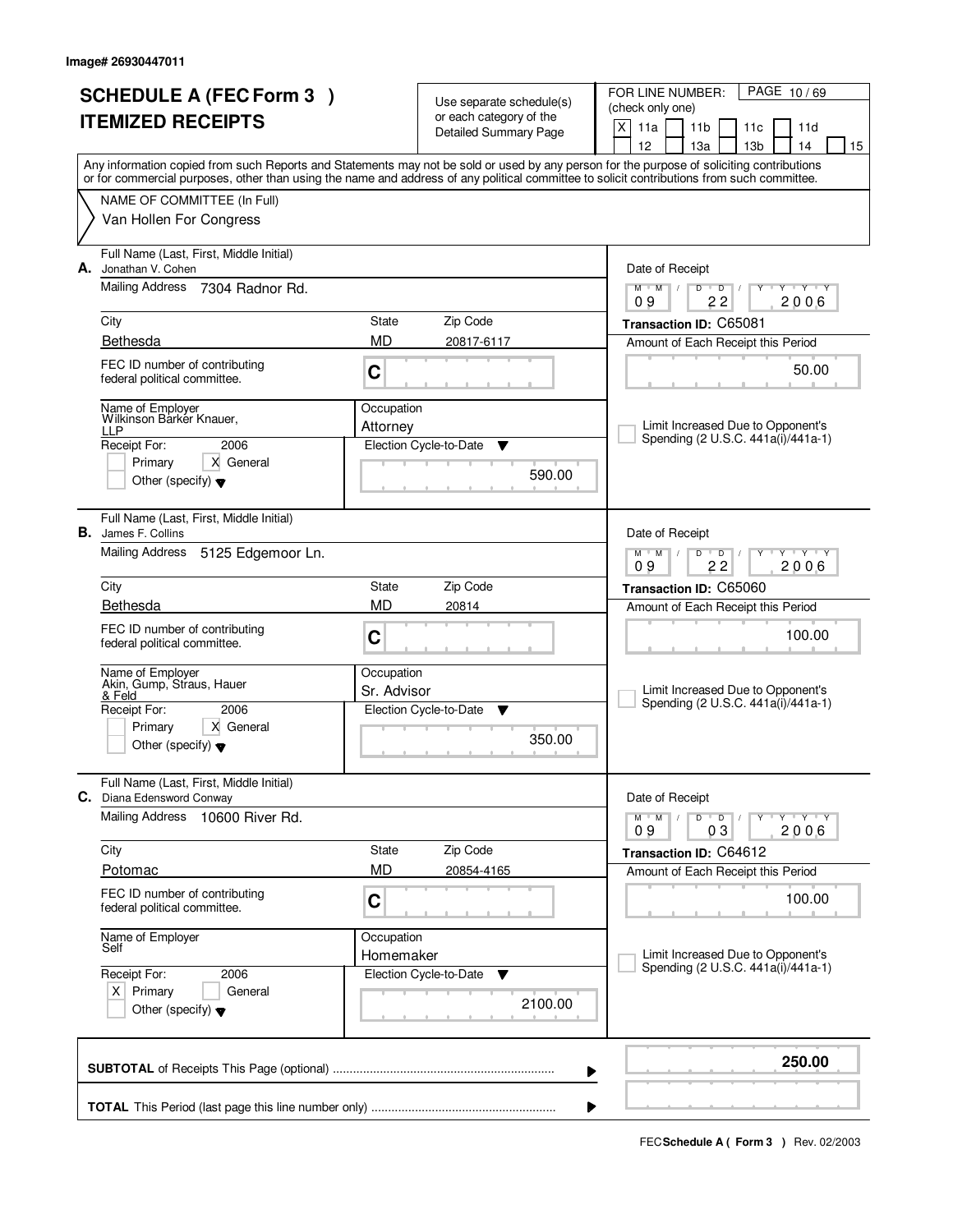|    | <b>SCHEDULE A (FEC Form 3)</b><br><b>ITEMIZED RECEIPTS</b>            |                        | Use separate schedule(s)<br>or each category of the<br>Detailed Summary Page | PAGE 11/69<br>FOR LINE NUMBER:<br>(check only one)<br>X<br>11a<br>11 <sub>b</sub><br>11c<br>11d<br>12<br>14<br>13а<br>13 <sub>b</sub><br>15                                                                                                                                             |
|----|-----------------------------------------------------------------------|------------------------|------------------------------------------------------------------------------|-----------------------------------------------------------------------------------------------------------------------------------------------------------------------------------------------------------------------------------------------------------------------------------------|
|    |                                                                       |                        |                                                                              | Any information copied from such Reports and Statements may not be sold or used by any person for the purpose of soliciting contributions<br>or for commercial purposes, other than using the name and address of any political committee to solicit contributions from such committee. |
|    | NAME OF COMMITTEE (In Full)                                           |                        |                                                                              |                                                                                                                                                                                                                                                                                         |
|    | Van Hollen For Congress                                               |                        |                                                                              |                                                                                                                                                                                                                                                                                         |
|    | Full Name (Last, First, Middle Initial)<br>A. William B. Coolidge     |                        |                                                                              | Date of Receipt                                                                                                                                                                                                                                                                         |
|    | Mailing Address 5423 Mohican Rd.                                      |                        |                                                                              | $M$ $M$ /<br>$D$ $D$<br>$Y - Y - Y - Y$<br>22<br>2006<br>09                                                                                                                                                                                                                             |
|    | City                                                                  | State                  | Zip Code                                                                     | Transaction ID: C65085                                                                                                                                                                                                                                                                  |
|    | Bethesda                                                              | <b>MD</b>              | 20816-2161                                                                   | Amount of Each Receipt this Period                                                                                                                                                                                                                                                      |
|    | FEC ID number of contributing<br>federal political committee.         | C                      |                                                                              | 50.00                                                                                                                                                                                                                                                                                   |
|    | Name of Employer<br>Retired                                           | Occupation<br>Retired  |                                                                              | Limit Increased Due to Opponent's                                                                                                                                                                                                                                                       |
|    | 2006<br>Receipt For:                                                  |                        | Election Cycle-to-Date<br>Y                                                  | Spending (2 U.S.C. 441a(i)/441a-1)                                                                                                                                                                                                                                                      |
|    | Primary<br>X General<br>Other (specify) $\blacktriangledown$          |                        | 1275.00                                                                      |                                                                                                                                                                                                                                                                                         |
|    | Full Name (Last, First, Middle Initial)<br><b>B.</b> Michael A. Curto |                        |                                                                              | Date of Receipt                                                                                                                                                                                                                                                                         |
|    | <b>Mailing Address</b><br>10021 Carmelita Dr.                         |                        |                                                                              | $M$ $M$ /<br>D<br>$\overline{D}$<br>Y 'Y 'Y<br>18<br>2006<br>09                                                                                                                                                                                                                         |
|    | City                                                                  | State                  | Zip Code                                                                     | Transaction ID: C64840                                                                                                                                                                                                                                                                  |
|    | Potomac                                                               | MD                     | 20854                                                                        | Amount of Each Receipt this Period                                                                                                                                                                                                                                                      |
|    | FEC ID number of contributing<br>federal political committee.         | C                      |                                                                              | 250.00                                                                                                                                                                                                                                                                                  |
|    | Name of Employer<br>Patton Bogg's                                     | Occupation<br>Attorney |                                                                              | Limit Increased Due to Opponent's                                                                                                                                                                                                                                                       |
|    | 2006<br>Receipt For:                                                  |                        | Election Cycle-to-Date<br>Y                                                  | Spending (2 U.S.C. 441a(i)/441a-1)                                                                                                                                                                                                                                                      |
|    | Primary<br>X General<br>Other (specify) $\blacktriangledown$          |                        | 250.00                                                                       |                                                                                                                                                                                                                                                                                         |
| C. | Full Name (Last, First, Middle Initial)<br>Scott K. Daines            |                        |                                                                              | Date of Receipt                                                                                                                                                                                                                                                                         |
|    | <b>Mailing Address</b><br>9833 Campbell Dr.                           |                        |                                                                              | $M$ $M$ $M$<br>$D$ $D$ $/$<br>Y FY FY FY<br>03<br>2006<br>09                                                                                                                                                                                                                            |
|    | City                                                                  | State                  | Zip Code                                                                     | Transaction ID: C64672                                                                                                                                                                                                                                                                  |
|    | Kensington                                                            | <b>MD</b>              | 20895-3130                                                                   | Amount of Each Receipt this Period                                                                                                                                                                                                                                                      |
|    | FEC ID number of contributing<br>federal political committee.         | C                      |                                                                              | 25.00                                                                                                                                                                                                                                                                                   |
|    | Name of Employer<br>Retired                                           | Occupation             |                                                                              | Limit Increased Due to Opponent's                                                                                                                                                                                                                                                       |
|    | Receipt For:<br>2006                                                  | Retired                | Election Cycle-to-Date<br><b>V</b>                                           | Spending (2 U.S.C. 441a(i)/441a-1)                                                                                                                                                                                                                                                      |
|    | $X$ Primary<br>General<br>Other (specify) $\blacktriangledown$        |                        | 525.00                                                                       |                                                                                                                                                                                                                                                                                         |
|    |                                                                       |                        |                                                                              | 325.00<br>▶                                                                                                                                                                                                                                                                             |
|    |                                                                       |                        |                                                                              | ▶                                                                                                                                                                                                                                                                                       |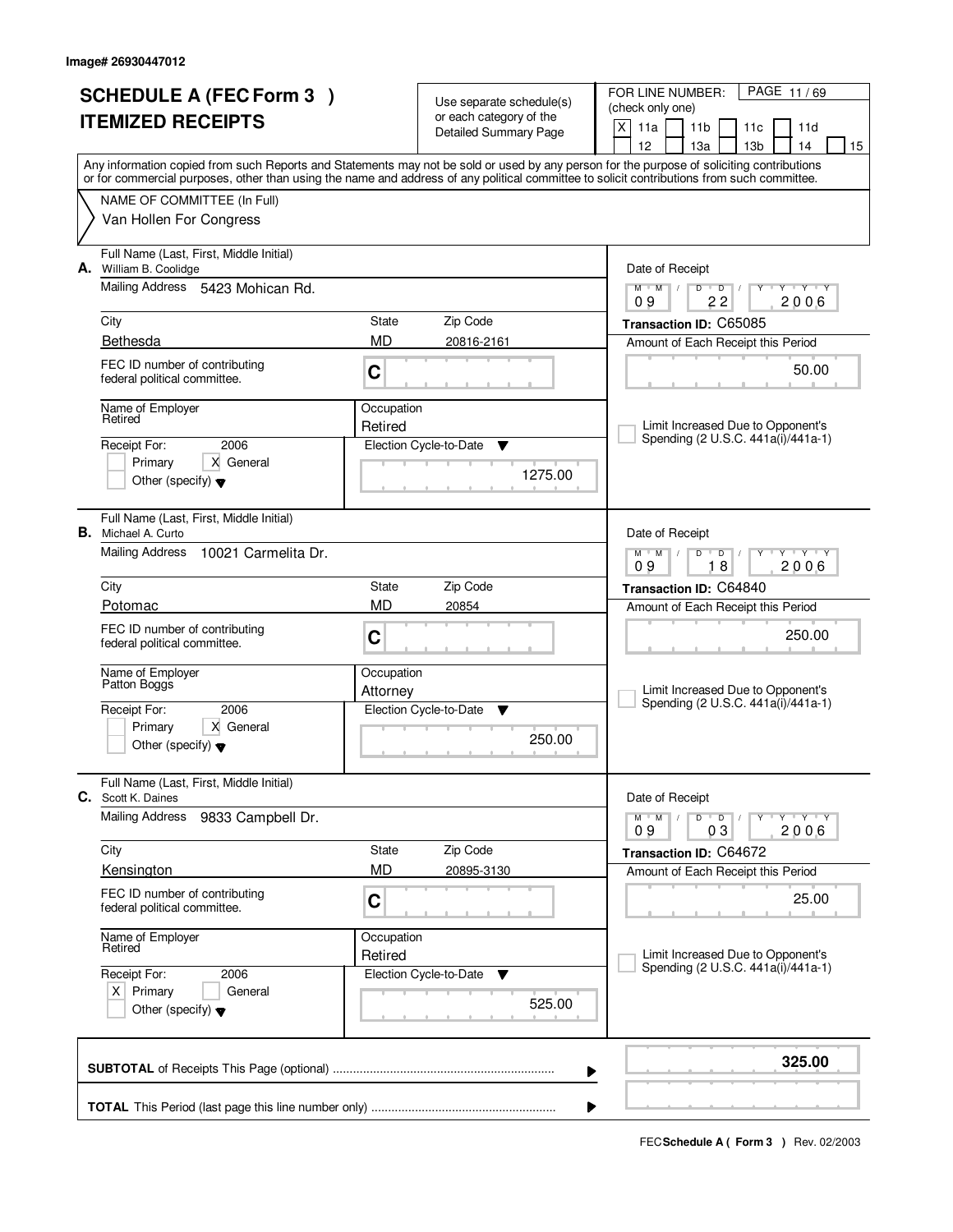| <b>SCHEDULE A (FEC Form 3)</b> |                                                                           | Use separate schedule(s) |                             | PAGE 12/69<br>FOR LINE NUMBER:                                                                                                             |
|--------------------------------|---------------------------------------------------------------------------|--------------------------|-----------------------------|--------------------------------------------------------------------------------------------------------------------------------------------|
| <b>ITEMIZED RECEIPTS</b>       |                                                                           |                          | or each category of the     | (check only one)<br>X<br>11a<br>11 <sub>b</sub><br>11c<br>11d                                                                              |
|                                |                                                                           |                          | Detailed Summary Page       | 12<br>13 <sub>b</sub><br>13a<br>14<br>15                                                                                                   |
|                                |                                                                           |                          |                             | Any information copied from such Reports and Statements may not be sold or used by any person for the purpose of soliciting contributions  |
|                                |                                                                           |                          |                             | or for commercial purposes, other than using the name and address of any political committee to solicit contributions from such committee. |
|                                | NAME OF COMMITTEE (In Full)<br>Van Hollen For Congress                    |                          |                             |                                                                                                                                            |
|                                |                                                                           |                          |                             |                                                                                                                                            |
| А.                             | Full Name (Last, First, Middle Initial)<br>David S. Davidson              |                          |                             | Date of Receipt                                                                                                                            |
|                                | <b>Mailing Address</b><br>5450 Whitley Park Ter.<br>#802                  |                          |                             | $D$ $D$<br>Y Y Y Y<br>$M$ $M$ /<br>2006<br>09<br>03                                                                                        |
|                                | City                                                                      | State                    | Zip Code                    | Transaction ID: C64604                                                                                                                     |
|                                | Bethesda                                                                  | MD                       | 20814                       | Amount of Each Receipt this Period                                                                                                         |
|                                | FEC ID number of contributing<br>federal political committee.             | C                        |                             | 250.00                                                                                                                                     |
|                                | Name of Employer                                                          | Occupation               |                             |                                                                                                                                            |
|                                | Retired                                                                   | Retired                  |                             | Limit Increased Due to Opponent's<br>Spending (2 U.S.C. 441a(i)/441a-1)                                                                    |
|                                | Receipt For:<br>2006                                                      |                          | Election Cycle-to-Date<br>Y |                                                                                                                                            |
|                                | $X$ Primary<br>General<br>Other (specify) $\blacktriangledown$            |                          | 830.00                      |                                                                                                                                            |
|                                | Full Name (Last, First, Middle Initial)<br><b>B.</b> Margaret Def. Dennis |                          |                             | Date of Receipt                                                                                                                            |
|                                | Mailing Address 11115 Fawsett Rd.                                         |                          |                             | TEY TY<br>$M$ M<br>D<br>$\overline{D}$                                                                                                     |
|                                |                                                                           |                          |                             | 22<br>2006<br>09                                                                                                                           |
|                                | City<br>Potomac                                                           | State<br><b>MD</b>       | Zip Code                    | Transaction ID: C65031                                                                                                                     |
|                                |                                                                           |                          | 20854                       | Amount of Each Receipt this Period                                                                                                         |
|                                | FEC ID number of contributing<br>federal political committee.             | C                        |                             | 200.00                                                                                                                                     |
|                                | Name of Employer                                                          | Occupation               |                             |                                                                                                                                            |
|                                | None                                                                      | Homemaker                |                             | Limit Increased Due to Opponent's                                                                                                          |
|                                | 2006<br>Receipt For:                                                      |                          | Election Cycle-to-Date<br>v | Spending (2 U.S.C. 441a(i)/441a-1)                                                                                                         |
|                                | Primary<br>X General<br>Other (specify) $\blacktriangledown$              |                          | 700.00                      |                                                                                                                                            |
|                                | Full Name (Last, First, Middle Initial)<br><b>C.</b> Edison W. Dick       |                          |                             | Date of Receipt                                                                                                                            |
|                                | <b>Mailing Address</b><br>5320 Falmouth Rd.                               |                          |                             | D<br>$M$ $M$ $/$<br>$\overline{D}$<br>$Y + Y + Y$<br>2006<br>09<br>30                                                                      |
|                                | City                                                                      | State                    | Zip Code                    | Transaction ID: C65198                                                                                                                     |
|                                | <b>Bethesda</b>                                                           | <b>MD</b>                | 20816                       | Amount of Each Receipt this Period                                                                                                         |
|                                | FEC ID number of contributing<br>federal political committee.             | $\mathbf C$              |                             | 250.00                                                                                                                                     |
|                                | Name of Employer<br>Self                                                  | Occupation               |                             |                                                                                                                                            |
|                                |                                                                           | Lawyer                   |                             | Limit Increased Due to Opponent's<br>Spending (2 U.S.C. 441a(i)/441a-1)                                                                    |
|                                | 2006<br>Receipt For:<br>Primary<br>X General                              |                          | Election Cycle-to-Date<br>v |                                                                                                                                            |
|                                | Other (specify) $\blacktriangledown$                                      |                          | 250.00                      |                                                                                                                                            |
|                                |                                                                           |                          |                             | 700.00<br>▶                                                                                                                                |
|                                |                                                                           |                          |                             |                                                                                                                                            |
|                                |                                                                           |                          |                             | ▶                                                                                                                                          |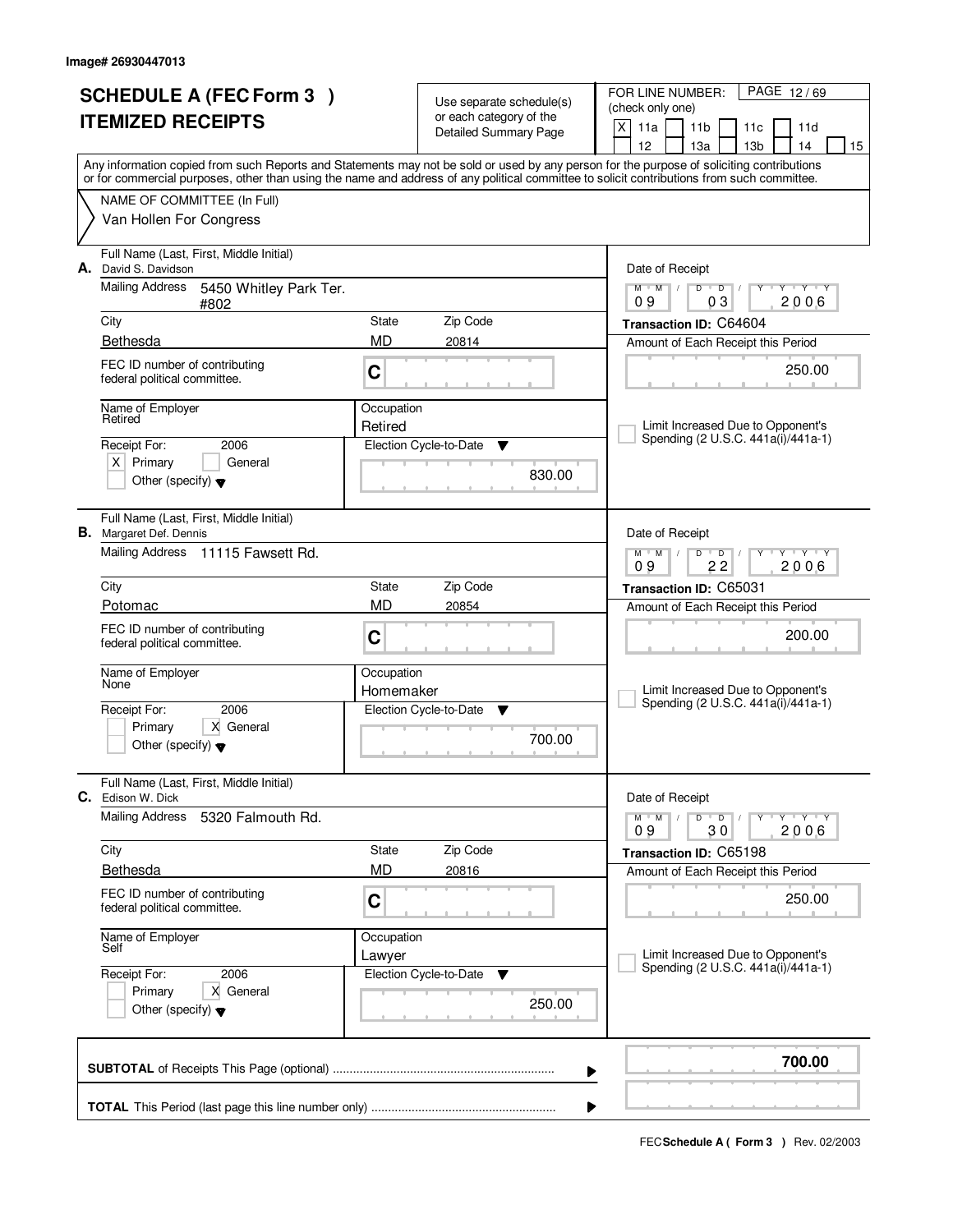| <b>SCHEDULE A (FEC Form 3)</b>                                                                                                             | Use separate schedule(s) | PAGE 13/69<br>FOR LINE NUMBER:                          |                                                                                                  |
|--------------------------------------------------------------------------------------------------------------------------------------------|--------------------------|---------------------------------------------------------|--------------------------------------------------------------------------------------------------|
| <b>ITEMIZED RECEIPTS</b>                                                                                                                   |                          | or each category of the<br><b>Detailed Summary Page</b> | (check only one)                                                                                 |
|                                                                                                                                            |                          |                                                         | X<br>11a<br>11 <sub>b</sub><br>11c<br>11d<br>12<br>13 <sub>b</sub><br>13a<br>14<br>15            |
| Any information copied from such Reports and Statements may not be sold or used by any person for the purpose of soliciting contributions  |                          |                                                         |                                                                                                  |
| or for commercial purposes, other than using the name and address of any political committee to solicit contributions from such committee. |                          |                                                         |                                                                                                  |
| NAME OF COMMITTEE (In Full)                                                                                                                |                          |                                                         |                                                                                                  |
| Van Hollen For Congress                                                                                                                    |                          |                                                         |                                                                                                  |
| Full Name (Last, First, Middle Initial)<br>A. Frank R. Dye                                                                                 |                          |                                                         | Date of Receipt                                                                                  |
| <b>Mailing Address</b><br>11207 Potomac Crest Dr.                                                                                          |                          |                                                         | Y Y Y Y<br>$M$ $M$ /<br>$D$ $D$<br>2006<br>09<br>03                                              |
| City                                                                                                                                       | State                    | Zip Code                                                | Transaction ID: C64646                                                                           |
| Potomac                                                                                                                                    | <b>MD</b>                | 20854-2743                                              | Amount of Each Receipt this Period                                                               |
| FEC ID number of contributing<br>federal political committee.                                                                              | C                        |                                                         | 100.00                                                                                           |
| Name of Employer                                                                                                                           | Occupation               |                                                         |                                                                                                  |
| Dye & Eskin, Inc.                                                                                                                          | Insurance broker         |                                                         | Limit Increased Due to Opponent's<br>Spending (2 U.S.C. 441a(i)/441a-1)                          |
| Receipt For:<br>2006                                                                                                                       |                          | Election Cycle-to-Date<br>▼                             |                                                                                                  |
| $X$ Primary<br>General<br>Other (specify) $\blacktriangledown$                                                                             |                          | 600.00                                                  |                                                                                                  |
| Full Name (Last, First, Middle Initial)<br><b>B.</b> Lois H. England                                                                       |                          |                                                         | Date of Receipt                                                                                  |
| <b>Mailing Address</b><br>2832 Chain Bridge Rd., N.W.                                                                                      |                          |                                                         | $M$ $M$ $/$<br>$\overline{D}$<br>$\mathbf{Y} \mathbf{Y}$<br>D<br>22<br>2006<br>09                |
| City                                                                                                                                       | <b>State</b>             | Zip Code                                                | Transaction ID: C65115                                                                           |
| Washington                                                                                                                                 | DC                       | 20016-3406                                              | Amount of Each Receipt this Period                                                               |
| FEC ID number of contributing<br>federal political committee.                                                                              | C                        |                                                         | 250.00                                                                                           |
| Name of Employer<br>Retired                                                                                                                | Occupation               |                                                         |                                                                                                  |
|                                                                                                                                            | Retired                  |                                                         | Limit Increased Due to Opponent's<br>Spending (2 U.S.C. 441a(i)/441a-1)                          |
| 2006<br>Receipt For:<br>X General<br>Primary                                                                                               |                          | Election Cycle-to-Date<br>v                             |                                                                                                  |
| Other (specify) $\blacktriangledown$                                                                                                       |                          | 500.00                                                  |                                                                                                  |
| Full Name (Last, First, Middle Initial)<br>C. Sarah G. Epstein                                                                             |                          |                                                         | Date of Receipt                                                                                  |
| <b>Mailing Address</b><br>5620 Oregon Ave., N.W.                                                                                           |                          |                                                         | $D$ $D$ $I$<br>$M$ $M$ /<br>$\mathsf{Y} \dashv \mathsf{Y} \dashv \mathsf{Y}$<br>2006<br>09<br>07 |
| City                                                                                                                                       | State                    | Zip Code                                                | Transaction ID: C64723                                                                           |
| <b>Washington</b>                                                                                                                          | DC                       | 20015-1132                                              | Amount of Each Receipt this Period                                                               |
| FEC ID number of contributing<br>federal political committee.                                                                              | C                        |                                                         | 125.00                                                                                           |
| Name of Employer<br>None                                                                                                                   | Occupation               |                                                         |                                                                                                  |
|                                                                                                                                            | None                     |                                                         | Limit Increased Due to Opponent's<br>Spending (2 U.S.C. 441a(i)/441a-1)                          |
| Receipt For:<br>2006<br>$X$ Primary<br>General                                                                                             |                          | Election Cycle-to-Date<br>v                             |                                                                                                  |
| Other (specify) $\blacktriangledown$                                                                                                       |                          | 225.00                                                  |                                                                                                  |
|                                                                                                                                            |                          |                                                         | 475.00<br>▶                                                                                      |
|                                                                                                                                            |                          |                                                         |                                                                                                  |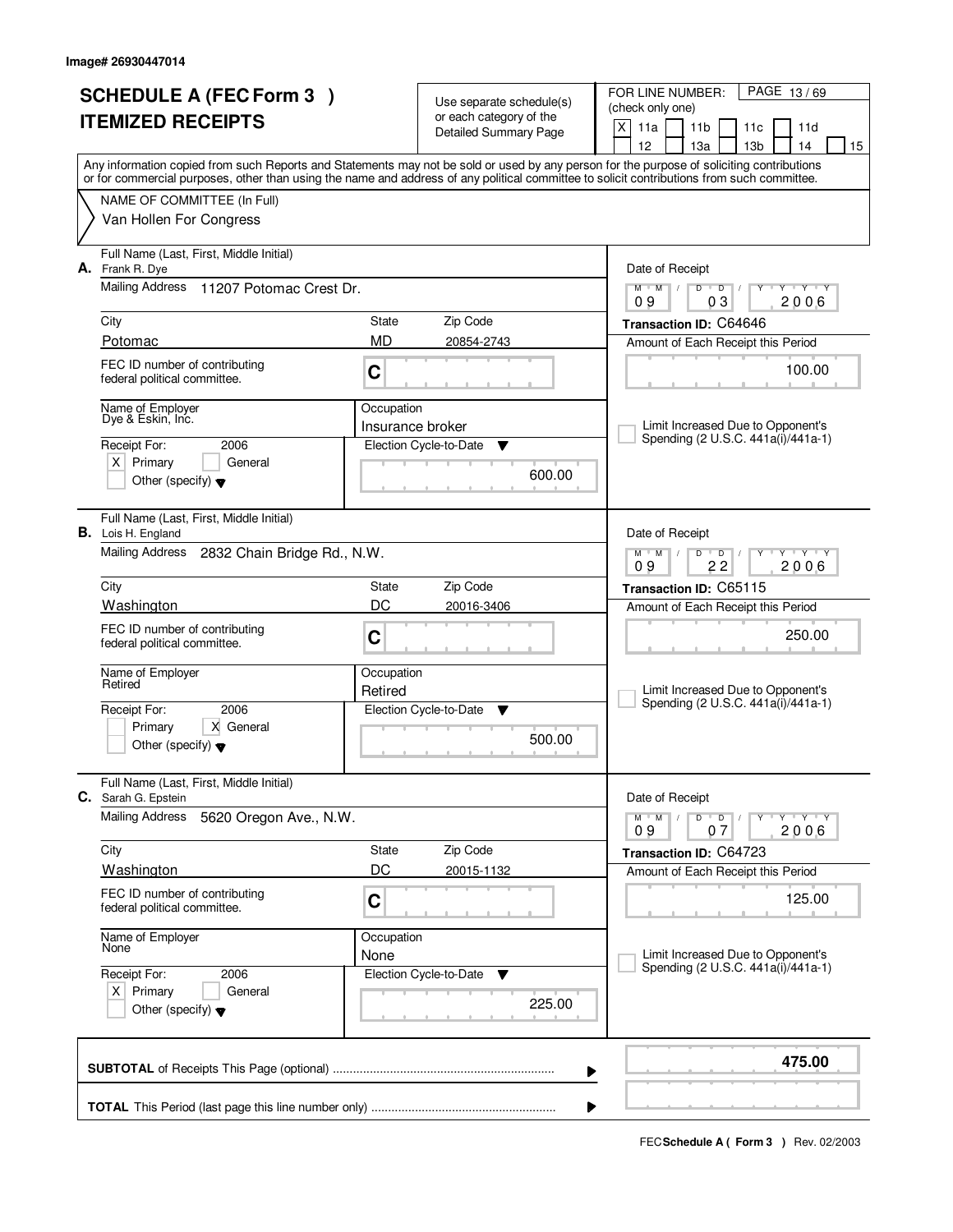| <b>SCHEDULE A (FEC Form 3)</b><br><b>ITEMIZED RECEIPTS</b>                                                                                                                                                                                                                              |             | Use separate schedule(s)<br>or each category of the<br>Detailed Summary Page | PAGE 14/69<br>FOR LINE NUMBER:<br>(check only one)<br>X<br>11a<br>11 <sub>b</sub><br>11 <sub>c</sub><br>11d<br>12<br>13а<br>13 <sub>b</sub><br>14<br>15 |
|-----------------------------------------------------------------------------------------------------------------------------------------------------------------------------------------------------------------------------------------------------------------------------------------|-------------|------------------------------------------------------------------------------|---------------------------------------------------------------------------------------------------------------------------------------------------------|
| Any information copied from such Reports and Statements may not be sold or used by any person for the purpose of soliciting contributions<br>or for commercial purposes, other than using the name and address of any political committee to solicit contributions from such committee. |             |                                                                              |                                                                                                                                                         |
| NAME OF COMMITTEE (In Full)                                                                                                                                                                                                                                                             |             |                                                                              |                                                                                                                                                         |
| Van Hollen For Congress                                                                                                                                                                                                                                                                 |             |                                                                              |                                                                                                                                                         |
| Full Name (Last, First, Middle Initial)<br>A. Dorothy M. Fitzgerald                                                                                                                                                                                                                     |             |                                                                              | Date of Receipt                                                                                                                                         |
| Mailing Address 9624 Glencrest Lane                                                                                                                                                                                                                                                     |             |                                                                              | $M$ $M$ /<br>$D$ $D$<br>$\overline{Y}$ $\overline{Y}$<br>Y<br>03<br>2006<br>09                                                                          |
| City                                                                                                                                                                                                                                                                                    | State       | Zip Code                                                                     | Transaction ID: C64658                                                                                                                                  |
| Kensington                                                                                                                                                                                                                                                                              | <b>MD</b>   | 20895-3513                                                                   | Amount of Each Receipt this Period                                                                                                                      |
| FEC ID number of contributing<br>federal political committee.                                                                                                                                                                                                                           | C           |                                                                              | 250.00                                                                                                                                                  |
| Name of Employer<br><b>Fitzgerald Automalls</b>                                                                                                                                                                                                                                         | Occupation  |                                                                              |                                                                                                                                                         |
| 2006<br>Receipt For:                                                                                                                                                                                                                                                                    | Auto Dealer | Election Cycle-to-Date                                                       | Limit Increased Due to Opponent's<br>Spending (2 U.S.C. 441a(i)/441a-1)                                                                                 |
| $X$ Primary<br>General                                                                                                                                                                                                                                                                  |             | ▼                                                                            |                                                                                                                                                         |
| Other (specify) $\blacktriangledown$                                                                                                                                                                                                                                                    |             | 350.00                                                                       |                                                                                                                                                         |
| Full Name (Last, First, Middle Initial)<br><b>B.</b> Michael J. Frazier                                                                                                                                                                                                                 |             |                                                                              | Date of Receipt                                                                                                                                         |
| <b>Mailing Address</b><br>1011 Reserve Champion Dr.                                                                                                                                                                                                                                     |             |                                                                              | $M$ $M$ /<br>D<br>$\overline{D}$<br>$T$ $Y$ $T$ $Y$<br>22<br>2006<br>09                                                                                 |
| City                                                                                                                                                                                                                                                                                    | State       | Zip Code                                                                     | Transaction ID: C65024                                                                                                                                  |
| Rockville                                                                                                                                                                                                                                                                               | <b>MD</b>   | 20850                                                                        | Amount of Each Receipt this Period                                                                                                                      |
| FEC ID number of contributing<br>federal political committee.                                                                                                                                                                                                                           | C           |                                                                              | 500.00                                                                                                                                                  |
| Name of Employer<br>The Loeffler Group                                                                                                                                                                                                                                                  | Occupation  |                                                                              |                                                                                                                                                         |
| 2006                                                                                                                                                                                                                                                                                    | Lobbyist    | Election Cycle-to-Date<br>▼                                                  | Limit Increased Due to Opponent's<br>Spending (2 U.S.C. 441a(i)/441a-1)                                                                                 |
| Receipt For:<br>Primary<br>X General                                                                                                                                                                                                                                                    |             |                                                                              |                                                                                                                                                         |
| Other (specify) $\blacktriangledown$                                                                                                                                                                                                                                                    |             | 500.00                                                                       |                                                                                                                                                         |
| Full Name (Last, First, Middle Initial)<br>C. Lucile C. Freeman                                                                                                                                                                                                                         |             |                                                                              | Date of Receipt                                                                                                                                         |
| <b>Mailing Address</b><br>4708 Dorset Ave.                                                                                                                                                                                                                                              |             |                                                                              | $D$ $D$ $/$<br>יץ ייץ י<br>$M$ $M$ $/$<br>Y<br>22<br>2006<br>09                                                                                         |
| City                                                                                                                                                                                                                                                                                    | State       | Zip Code                                                                     | Transaction ID: C65049                                                                                                                                  |
| Chevy Chase                                                                                                                                                                                                                                                                             | <b>MD</b>   | 20815                                                                        | Amount of Each Receipt this Period                                                                                                                      |
| FEC ID number of contributing<br>federal political committee.                                                                                                                                                                                                                           | C           |                                                                              | 100.00                                                                                                                                                  |
| Name of Employer<br>Retired                                                                                                                                                                                                                                                             | Occupation  |                                                                              |                                                                                                                                                         |
| Receipt For:<br>2006                                                                                                                                                                                                                                                                    | Retired     | Election Cycle-to-Date<br>v                                                  | Limit Increased Due to Opponent's<br>Spending (2 U.S.C. 441a(i)/441a-1)                                                                                 |
| Primary<br>X General<br>Other (specify) $\blacktriangledown$                                                                                                                                                                                                                            |             | 3100.00                                                                      |                                                                                                                                                         |
|                                                                                                                                                                                                                                                                                         |             |                                                                              |                                                                                                                                                         |
|                                                                                                                                                                                                                                                                                         |             |                                                                              | 850.00<br>▶                                                                                                                                             |
|                                                                                                                                                                                                                                                                                         |             |                                                                              | ▶                                                                                                                                                       |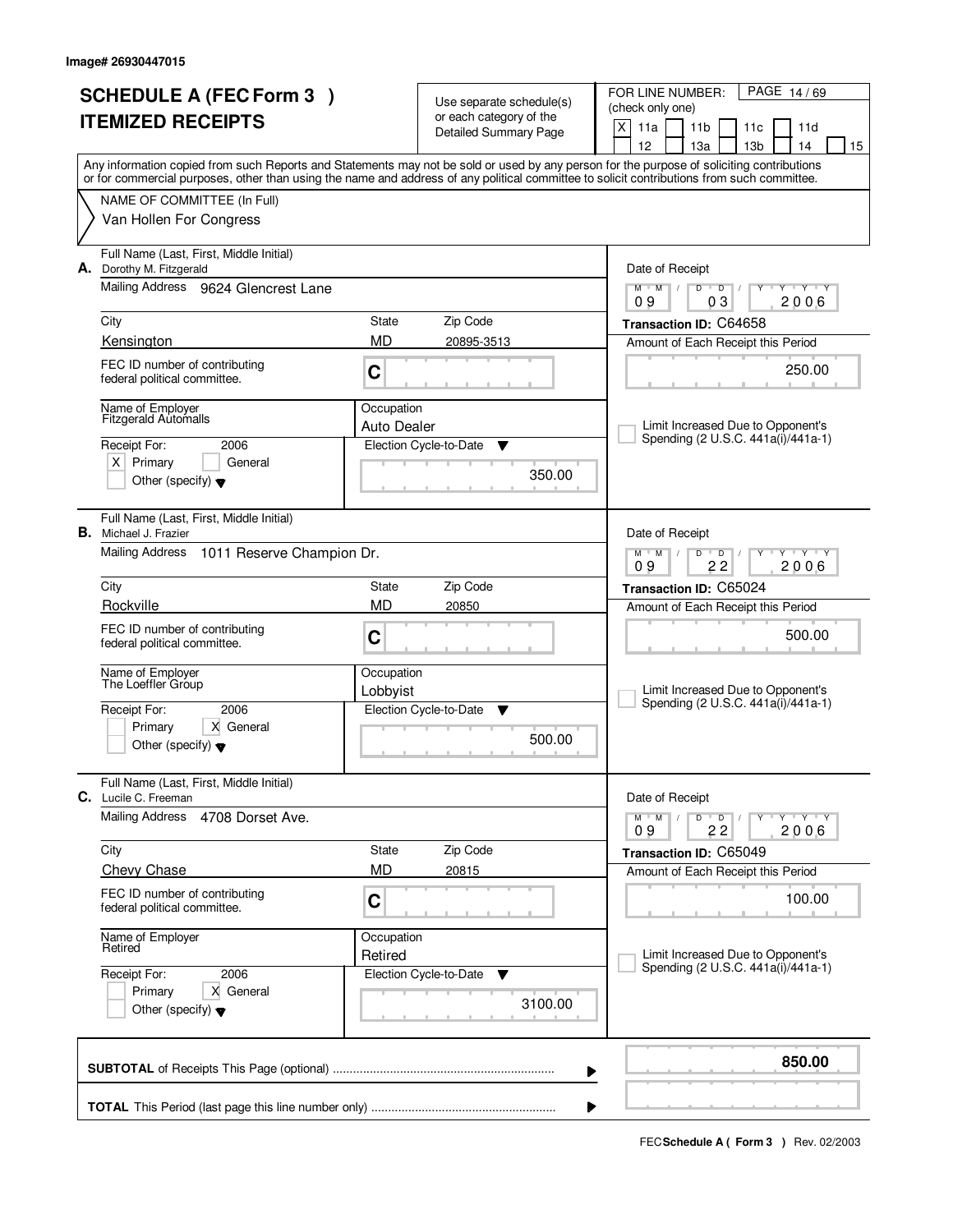| <b>SCHEDULE A (FEC Form 3)</b><br><b>ITEMIZED RECEIPTS</b> |                                                                                        |                       | Use separate schedule(s)<br>or each category of the<br><b>Detailed Summary Page</b> | PAGE 15/69<br>FOR LINE NUMBER:<br>(check only one)<br>X<br>11a<br>11 <sub>b</sub><br>11c<br>11d<br>12<br>13a<br>13 <sub>b</sub><br>14<br>15                                                                                                                                             |
|------------------------------------------------------------|----------------------------------------------------------------------------------------|-----------------------|-------------------------------------------------------------------------------------|-----------------------------------------------------------------------------------------------------------------------------------------------------------------------------------------------------------------------------------------------------------------------------------------|
|                                                            | NAME OF COMMITTEE (In Full)                                                            |                       |                                                                                     | Any information copied from such Reports and Statements may not be sold or used by any person for the purpose of soliciting contributions<br>or for commercial purposes, other than using the name and address of any political committee to solicit contributions from such committee. |
|                                                            | Van Hollen For Congress                                                                |                       |                                                                                     |                                                                                                                                                                                                                                                                                         |
|                                                            | Full Name (Last, First, Middle Initial)<br>A. Eleanor C. Friedenberg                   |                       |                                                                                     | Date of Receipt                                                                                                                                                                                                                                                                         |
|                                                            | Mailing Address 3334 Chiswisk Ct.                                                      |                       |                                                                                     | $M$ $M$ /<br>D<br>$\overline{D}$<br>$T - Y$<br>0 <sub>3</sub><br>2006<br>09                                                                                                                                                                                                             |
|                                                            | City                                                                                   | State                 | Zip Code                                                                            | Transaction ID: C64651                                                                                                                                                                                                                                                                  |
|                                                            | <b>Silver Spring</b><br>FEC ID number of contributing<br>federal political committee.  | <b>MD</b><br>C        | 20906                                                                               | Amount of Each Receipt this Period<br>100.00                                                                                                                                                                                                                                            |
|                                                            | Name of Employer<br>Retired                                                            | Occupation<br>Retired |                                                                                     | Limit Increased Due to Opponent's                                                                                                                                                                                                                                                       |
|                                                            | Receipt For:<br>2006<br>$X$ Primary<br>General<br>Other (specify) $\blacktriangledown$ |                       | Election Cycle-to-Date<br>Y<br>280.00                                               | Spending (2 U.S.C. 441a(i)/441a-1)                                                                                                                                                                                                                                                      |
| В.                                                         | Full Name (Last, First, Middle Initial)<br>Michael Fekade Gizaw                        |                       |                                                                                     | Date of Receipt                                                                                                                                                                                                                                                                         |
|                                                            | Mailing Address 8169 E. Beach Dr., N.W.                                                |                       |                                                                                     | $Y$ $Y$<br>$M$ $M$ /<br>D<br>D<br>22<br>2006<br>09                                                                                                                                                                                                                                      |
|                                                            | City                                                                                   | State                 | Zip Code                                                                            | Transaction ID: C65022                                                                                                                                                                                                                                                                  |
|                                                            | Washington<br>FEC ID number of contributing<br>federal political committee.            | DC<br>C               | 20012                                                                               | Amount of Each Receipt this Period<br>500.00                                                                                                                                                                                                                                            |
|                                                            | Name of Employer<br>Continental Fuels, Inc.<br>Receipt For:<br>2006                    | Occupation            | Commodities Trader, Sr. Vice Pres.<br>Election Cycle-to-Date<br>- V                 | Limit Increased Due to Opponent's<br>Spending (2 U.S.C. 441a(i)/441a-1)                                                                                                                                                                                                                 |
|                                                            | Primary<br>X General<br>Other (specify) $\blacktriangledown$                           |                       | 500.00                                                                              |                                                                                                                                                                                                                                                                                         |
|                                                            | Full Name (Last, First, Middle Initial)<br>C. Ellen S. Gold                            |                       |                                                                                     | Date of Receipt                                                                                                                                                                                                                                                                         |
|                                                            | <b>Mailing Address</b><br>11216 Stephalee Lane                                         |                       |                                                                                     | $Y - Y - Y$<br>$M$ <sup>U</sup><br>M<br>$D$ $D$<br>2006<br>09<br>03                                                                                                                                                                                                                     |
|                                                            | City<br>Rockville                                                                      | State<br><b>MD</b>    | Zip Code<br>20852                                                                   | Transaction ID: C64615                                                                                                                                                                                                                                                                  |
|                                                            | FEC ID number of contributing<br>federal political committee.                          | С                     |                                                                                     | Amount of Each Receipt this Period<br>100.00                                                                                                                                                                                                                                            |
|                                                            | Name of Employer<br>Self<br>2006<br>Receipt For:                                       | Occupation            | Wash. DC Tour Guide<br>Election Cycle-to-Date<br>v                                  | Limit Increased Due to Opponent's<br>Spending (2 U.S.C. 441a(i)/441a-1)                                                                                                                                                                                                                 |
|                                                            | $X$ Primary<br>General<br>Other (specify) $\blacktriangledown$                         |                       | 250.00                                                                              |                                                                                                                                                                                                                                                                                         |
|                                                            |                                                                                        |                       | ▶                                                                                   | 700.00                                                                                                                                                                                                                                                                                  |
|                                                            |                                                                                        |                       |                                                                                     |                                                                                                                                                                                                                                                                                         |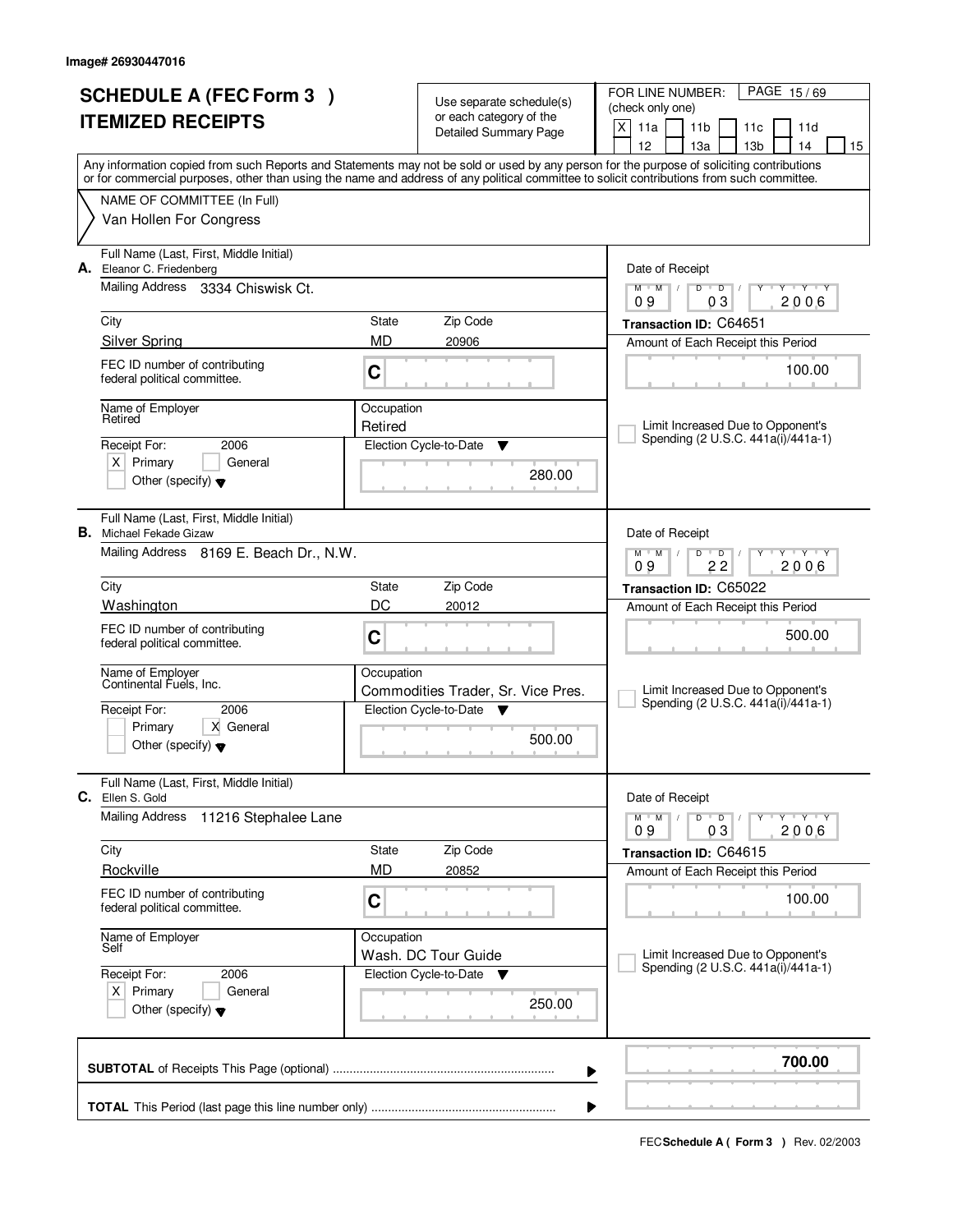| <b>SCHEDULE A (FEC Form 3)</b> |                                                                                                                                                                                                                                                                                         | Use separate schedule(s)   |                                                  | PAGE 16/69<br>FOR LINE NUMBER:<br>(check only one)                                                                        |  |
|--------------------------------|-----------------------------------------------------------------------------------------------------------------------------------------------------------------------------------------------------------------------------------------------------------------------------------------|----------------------------|--------------------------------------------------|---------------------------------------------------------------------------------------------------------------------------|--|
|                                | <b>ITEMIZED RECEIPTS</b>                                                                                                                                                                                                                                                                |                            | or each category of the<br>Detailed Summary Page | X<br>11a<br>11 <sub>b</sub><br>11c<br>11d<br>12<br>13 <sub>b</sub><br>14<br>13a<br>15                                     |  |
|                                | Any information copied from such Reports and Statements may not be sold or used by any person for the purpose of soliciting contributions<br>or for commercial purposes, other than using the name and address of any political committee to solicit contributions from such committee. |                            |                                                  |                                                                                                                           |  |
|                                | NAME OF COMMITTEE (In Full)                                                                                                                                                                                                                                                             |                            |                                                  |                                                                                                                           |  |
|                                | Van Hollen For Congress                                                                                                                                                                                                                                                                 |                            |                                                  |                                                                                                                           |  |
|                                | Full Name (Last, First, Middle Initial)<br>A. Marea Hatziolos Grant                                                                                                                                                                                                                     |                            |                                                  | Date of Receipt                                                                                                           |  |
|                                | Mailing Address 16 W. Irving St.                                                                                                                                                                                                                                                        |                            |                                                  | $\overline{Y}$ $\overline{Y}$ $\overline{Y}$<br>$M$ <sup>U</sup><br>$M$ /<br>D<br>$\overline{D}$<br>Y<br>03<br>2006<br>09 |  |
|                                | City                                                                                                                                                                                                                                                                                    | State                      | Zip Code                                         | Transaction ID: C64627                                                                                                    |  |
|                                | Chevy Chase                                                                                                                                                                                                                                                                             | <b>MD</b>                  | 20815                                            | Amount of Each Receipt this Period                                                                                        |  |
|                                | FEC ID number of contributing<br>federal political committee.                                                                                                                                                                                                                           | $\mathbf C$                |                                                  | 250.00                                                                                                                    |  |
|                                | Name of Employer<br><b>World Bank</b>                                                                                                                                                                                                                                                   | Occupation                 |                                                  | Limit Increased Due to Opponent's                                                                                         |  |
|                                | 2006<br>Receipt For:                                                                                                                                                                                                                                                                    | Ecologist                  | Election Cycle-to-Date<br>Y                      | Spending (2 U.S.C. 441a(i)/441a-1)                                                                                        |  |
|                                | $X$ Primary<br>General<br>Other (specify) $\blacktriangledown$                                                                                                                                                                                                                          |                            | 250.00                                           |                                                                                                                           |  |
|                                | Full Name (Last, First, Middle Initial)<br><b>B.</b> Joshua Cullen Greene                                                                                                                                                                                                               |                            |                                                  | Date of Receipt                                                                                                           |  |
|                                | Mailing Address 1532 Crofton Parkway                                                                                                                                                                                                                                                    |                            |                                                  | $Y - Y - Y$<br>$M$ $M$ /<br>D<br>$\overline{D}$<br>09<br>18<br>2006                                                       |  |
|                                | City                                                                                                                                                                                                                                                                                    | State                      | Zip Code                                         | Transaction ID: C64843                                                                                                    |  |
|                                | Crofton                                                                                                                                                                                                                                                                                 | <b>MD</b>                  | 21114                                            | Amount of Each Receipt this Period                                                                                        |  |
|                                | FEC ID number of contributing<br>federal political committee.                                                                                                                                                                                                                           | C                          |                                                  | 500.00                                                                                                                    |  |
|                                | Name of Employer<br>Patton Boggs                                                                                                                                                                                                                                                        | Occupation<br>Attorney     |                                                  | Limit Increased Due to Opponent's                                                                                         |  |
|                                | Receipt For:<br>2006                                                                                                                                                                                                                                                                    |                            | Election Cycle-to-Date<br>▼                      | Spending (2 U.S.C. 441a(i)/441a-1)                                                                                        |  |
|                                | Primary<br>X General<br>Other (specify) $\blacktriangledown$                                                                                                                                                                                                                            |                            | 500.00                                           |                                                                                                                           |  |
|                                | Full Name (Last, First, Middle Initial)<br>C. Margaret H. Greene                                                                                                                                                                                                                        |                            |                                                  | Date of Receipt                                                                                                           |  |
|                                | <b>Mailing Address</b><br>6813 Tulip Hill Terr.                                                                                                                                                                                                                                         |                            |                                                  | $D$ $D$<br>$\mathsf{Y} \dashv \mathsf{Y} \dashv \mathsf{Y}$<br>$M$ M<br>$\sqrt{ }$<br>2006<br>22<br>09                    |  |
|                                | City                                                                                                                                                                                                                                                                                    | State                      | Zip Code                                         | Transaction ID: C65062                                                                                                    |  |
|                                | Bethesda                                                                                                                                                                                                                                                                                | <b>MD</b>                  | 20816-1047                                       | Amount of Each Receipt this Period                                                                                        |  |
|                                | FEC ID number of contributing<br>federal political committee.                                                                                                                                                                                                                           | C                          |                                                  | 50.00                                                                                                                     |  |
|                                | Name of Employer<br>Self                                                                                                                                                                                                                                                                | Occupation<br>Home Manager |                                                  | Limit Increased Due to Opponent's                                                                                         |  |
|                                | Receipt For:<br>2006                                                                                                                                                                                                                                                                    |                            | Election Cycle-to-Date<br>v                      | Spending (2 U.S.C. 441a(i)/441a-1)                                                                                        |  |
|                                | X General<br>Primary<br>Other (specify) $\blacktriangledown$                                                                                                                                                                                                                            |                            | 2050.00                                          |                                                                                                                           |  |
|                                |                                                                                                                                                                                                                                                                                         |                            |                                                  | 800.00<br>▶                                                                                                               |  |
|                                |                                                                                                                                                                                                                                                                                         |                            |                                                  |                                                                                                                           |  |
|                                |                                                                                                                                                                                                                                                                                         |                            |                                                  |                                                                                                                           |  |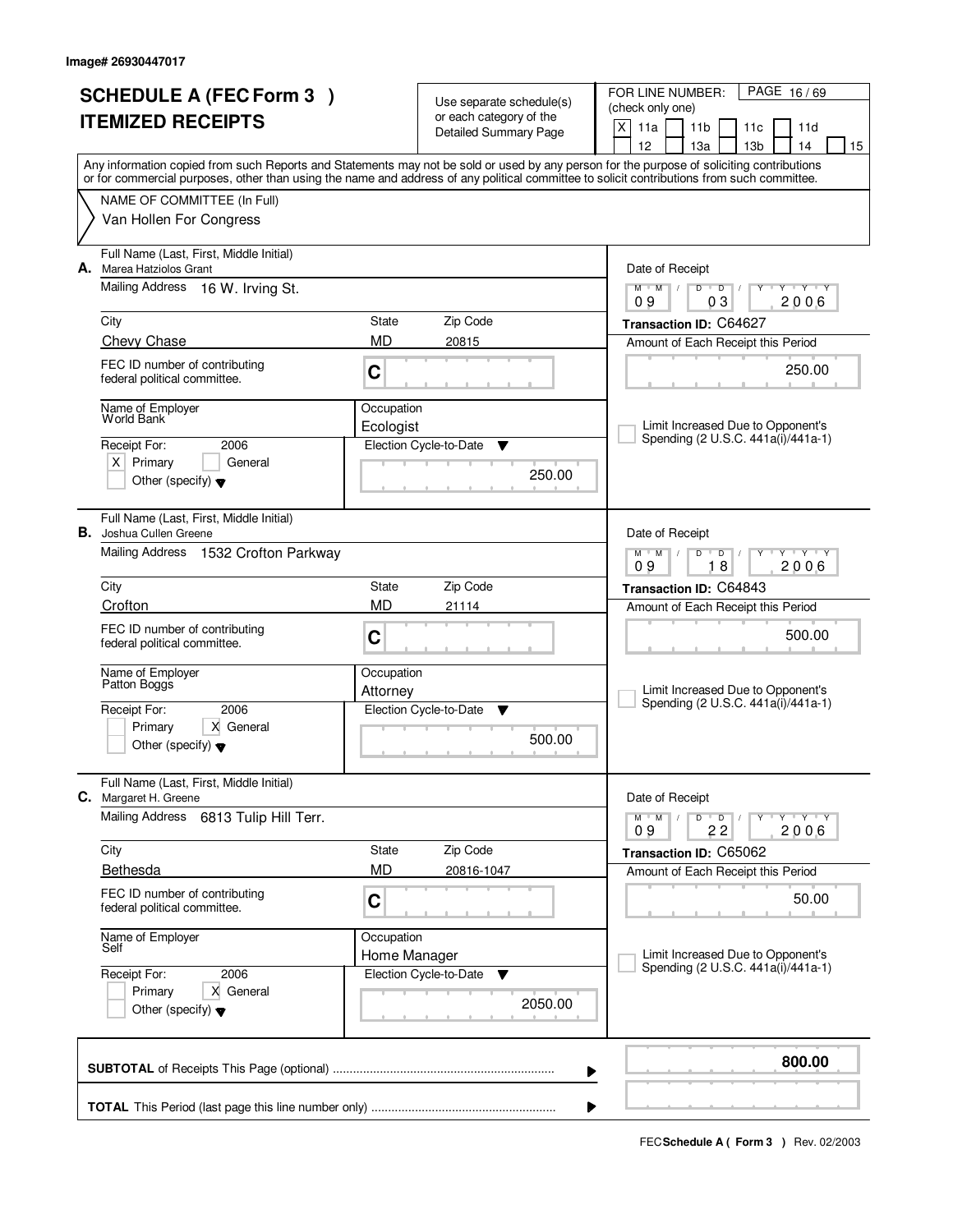| <b>SCHEDULE A (FEC Form 3)</b><br><b>ITEMIZED RECEIPTS</b>                                                                                                                                                                                                                                                                                                                                                                        |                                                   | Use separate schedule(s)<br>or each category of the<br><b>Detailed Summary Page</b>                  | PAGE 17/69<br>FOR LINE NUMBER:<br>(check only one)<br>X<br>11a<br>11 <sub>b</sub><br>11c<br>11d<br>12<br>13a<br>13 <sub>b</sub><br>14<br>15                                                                                                                                   |
|-----------------------------------------------------------------------------------------------------------------------------------------------------------------------------------------------------------------------------------------------------------------------------------------------------------------------------------------------------------------------------------------------------------------------------------|---------------------------------------------------|------------------------------------------------------------------------------------------------------|-------------------------------------------------------------------------------------------------------------------------------------------------------------------------------------------------------------------------------------------------------------------------------|
| Any information copied from such Reports and Statements may not be sold or used by any person for the purpose of soliciting contributions<br>or for commercial purposes, other than using the name and address of any political committee to solicit contributions from such committee.<br>NAME OF COMMITTEE (In Full)<br>Van Hollen For Congress                                                                                 |                                                   |                                                                                                      |                                                                                                                                                                                                                                                                               |
| Full Name (Last, First, Middle Initial)<br>A. Timothy F. Hannegan<br>Mailing Address 6601 Lybrook Ct.<br>City                                                                                                                                                                                                                                                                                                                     | Zip Code<br>State<br><b>MD</b>                    |                                                                                                      | Date of Receipt<br>$M$ $M$ /<br>D<br>$\overline{D}$<br>$T - Y$<br>Υ<br>22<br>2006<br>09<br>Transaction ID: C65023                                                                                                                                                             |
| Bethesda<br>FEC ID number of contributing<br>federal political committee.<br>Name of Employer<br>Wexler & Walker<br>2006<br>Receipt For:<br>Primary<br>X General<br>Other (specify) $\blacktriangledown$                                                                                                                                                                                                                          | C<br>Occupation<br>Lobbyist                       | 20817-3029<br>Election Cycle-to-Date<br>▼<br>500.00                                                  | Amount of Each Receipt this Period<br>500.00<br>Limit Increased Due to Opponent's<br>Spending (2 U.S.C. 441a(i)/441a-1)                                                                                                                                                       |
| Full Name (Last, First, Middle Initial)<br><b>B.</b> Laurence E. Harris<br>Mailing Address<br>10009 Chartwell Manor Ct.<br>City<br>Potomac<br>FEC ID number of contributing<br>federal political committee.<br>Name of Employer<br>Patton Boggs                                                                                                                                                                                   | State<br><b>MD</b><br>C<br>Occupation<br>Attorney | Zip Code<br>20854                                                                                    | Date of Receipt<br>$Y$ $Y$<br>$M$ M<br>D<br>D<br>18<br>2006<br>09<br>Transaction ID: C64847<br>Amount of Each Receipt this Period<br>1000.00<br>Limit Increased Due to Opponent's                                                                                             |
| 2006<br>Receipt For:<br>Primary<br>X General<br>Other (specify) $\blacktriangledown$<br>Full Name (Last, First, Middle Initial)<br><b>C.</b> Scott A. Harris<br><b>Mailing Address</b><br>613 Melrose St.<br>City<br>Alexandria<br>FEC ID number of contributing<br>federal political committee.<br>Name of Employer<br>Lockheed Martin<br>Receipt For:<br>2006<br>$X$ Primary<br>General<br>Other (specify) $\blacktriangledown$ | State<br>VA<br>С<br>Occupation<br>Executive       | Election Cycle-to-Date<br>v<br>1000.00<br>Zip Code<br>22302<br>Election Cycle-to-Date<br>▼<br>300.00 | Spending (2 U.S.C. 441a(i)/441a-1)<br>Date of Receipt<br>Y Y Y Y<br>$M$ <sup>U</sup><br>M<br>$D$ $D$<br>2006<br>09<br>07<br>Transaction ID: C64699<br>Amount of Each Receipt this Period<br>200.00<br>Limit Increased Due to Opponent's<br>Spending (2 U.S.C. 441a(i)/441a-1) |
|                                                                                                                                                                                                                                                                                                                                                                                                                                   |                                                   | ▶                                                                                                    | 1700.00                                                                                                                                                                                                                                                                       |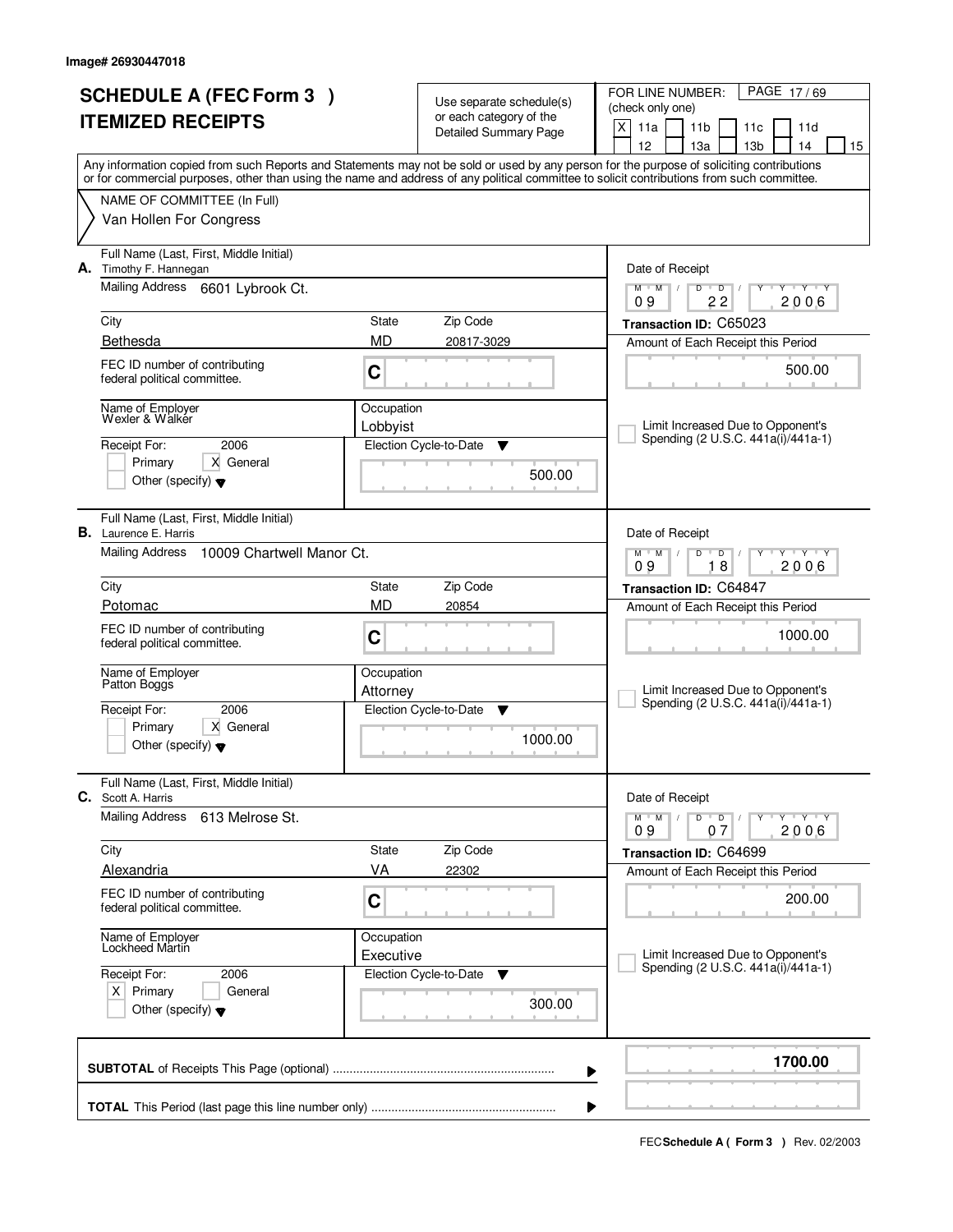| <b>SCHEDULE A (FEC Form 3)</b> |                                                                      | Use separate schedule(s)<br>or each category of the |                             | PAGE 18/69<br>FOR LINE NUMBER:<br>(check only one)                                                                                                                                    |  |
|--------------------------------|----------------------------------------------------------------------|-----------------------------------------------------|-----------------------------|---------------------------------------------------------------------------------------------------------------------------------------------------------------------------------------|--|
|                                | <b>ITEMIZED RECEIPTS</b>                                             |                                                     | Detailed Summary Page       | $\mathsf{X}$<br>11a<br>11 <sub>b</sub><br>11c<br>11d                                                                                                                                  |  |
|                                |                                                                      |                                                     |                             | 12<br>13 <sub>b</sub><br>13a<br>14<br>15<br>Any information copied from such Reports and Statements may not be sold or used by any person for the purpose of soliciting contributions |  |
|                                |                                                                      |                                                     |                             | or for commercial purposes, other than using the name and address of any political committee to solicit contributions from such committee.                                            |  |
|                                | NAME OF COMMITTEE (In Full)<br>Van Hollen For Congress               |                                                     |                             |                                                                                                                                                                                       |  |
|                                | Full Name (Last, First, Middle Initial)<br>A. Edgar A. Hatcher       |                                                     |                             | Date of Receipt                                                                                                                                                                       |  |
|                                | <b>Mailing Address</b><br>5805 Marbery Road                          |                                                     |                             | $M$ $M$ /<br>$\overline{D}$<br>$Y - Y - Y - Y$<br>$D$ <sup>U</sup><br>$\frac{1}{2}$<br>2006<br>09<br>11                                                                               |  |
|                                | City                                                                 | State                                               | Zip Code                    | Transaction ID: C64679                                                                                                                                                                |  |
|                                | Bethesda                                                             | <b>MD</b>                                           | 20817-6041                  | Amount of Each Receipt this Period                                                                                                                                                    |  |
|                                | FEC ID number of contributing<br>federal political committee.        | C                                                   |                             | 1000.00                                                                                                                                                                               |  |
|                                | Name of Employer<br>The Hatcher Group                                | Occupation<br>President                             |                             | Limit Increased Due to Opponent's                                                                                                                                                     |  |
|                                | Receipt For:<br>2006                                                 |                                                     | Election Cycle-to-Date<br>v | Spending (2 U.S.C. 441a(i)/441a-1)                                                                                                                                                    |  |
|                                | $X$ Primary<br>General<br>Other (specify) $\blacktriangledown$       |                                                     | 1000.00                     |                                                                                                                                                                                       |  |
|                                | Full Name (Last, First, Middle Initial)<br><b>B.</b> Ann G. Humphrey |                                                     |                             | Date of Receipt                                                                                                                                                                       |  |
|                                | Mailing Address<br>5009 Rockmere Ct.                                 |                                                     |                             | $M$ $M$ $/$<br>D<br>$\overline{D}$<br>$Y \vdash Y \vdash Y$<br>22<br>2006<br>09                                                                                                       |  |
|                                | City                                                                 | State                                               | Zip Code                    | Transaction ID: C65067                                                                                                                                                                |  |
|                                | Bethesda                                                             | <b>MD</b>                                           | 20816                       | Amount of Each Receipt this Period                                                                                                                                                    |  |
|                                | FEC ID number of contributing<br>federal political committee.        | C                                                   |                             | 50.00                                                                                                                                                                                 |  |
|                                | Name of Employer<br>None                                             | Occupation                                          |                             |                                                                                                                                                                                       |  |
|                                | 2006<br>Receipt For:                                                 | Homemaker                                           | Election Cycle-to-Date<br>Y | Limit Increased Due to Opponent's<br>Spending (2 U.S.C. 441a(i)/441a-1)                                                                                                               |  |
|                                | Primary<br>X General                                                 |                                                     |                             |                                                                                                                                                                                       |  |
|                                | Other (specify) $\blacktriangledown$                                 |                                                     | 2550.00                     |                                                                                                                                                                                       |  |
|                                | Full Name (Last, First, Middle Initial)<br>C. Rosalyn E. Jonas       |                                                     |                             | Date of Receipt                                                                                                                                                                       |  |
|                                | <b>Mailing Address</b><br>6716 Melody Ln.                            |                                                     |                             | $Y - Y - Y - Y$<br>$M$ $M$ /<br>$D$ $D$ $/$<br>2006<br>03<br>09                                                                                                                       |  |
|                                | City                                                                 | State                                               | Zip Code                    | Transaction ID: C64649                                                                                                                                                                |  |
|                                | <b>Bethesda</b>                                                      | <b>MD</b>                                           | 20817                       | Amount of Each Receipt this Period                                                                                                                                                    |  |
|                                | FEC ID number of contributing<br>federal political committee.        | C                                                   |                             | 100.00                                                                                                                                                                                |  |
|                                | Name of Employer<br>Retired                                          | Occupation<br>Retired                               |                             | Limit Increased Due to Opponent's                                                                                                                                                     |  |
|                                | 2006<br>Receipt For:                                                 |                                                     | Election Cycle-to-Date<br>v | Spending (2 U.S.C. 441a(i)/441a-1)                                                                                                                                                    |  |
|                                | $X$ Primary<br>General<br>Other (specify) $\blacktriangledown$       |                                                     | 1200.00                     |                                                                                                                                                                                       |  |
|                                |                                                                      |                                                     |                             | 1150.00<br>▶                                                                                                                                                                          |  |
|                                |                                                                      |                                                     |                             | ▶                                                                                                                                                                                     |  |
|                                |                                                                      |                                                     |                             |                                                                                                                                                                                       |  |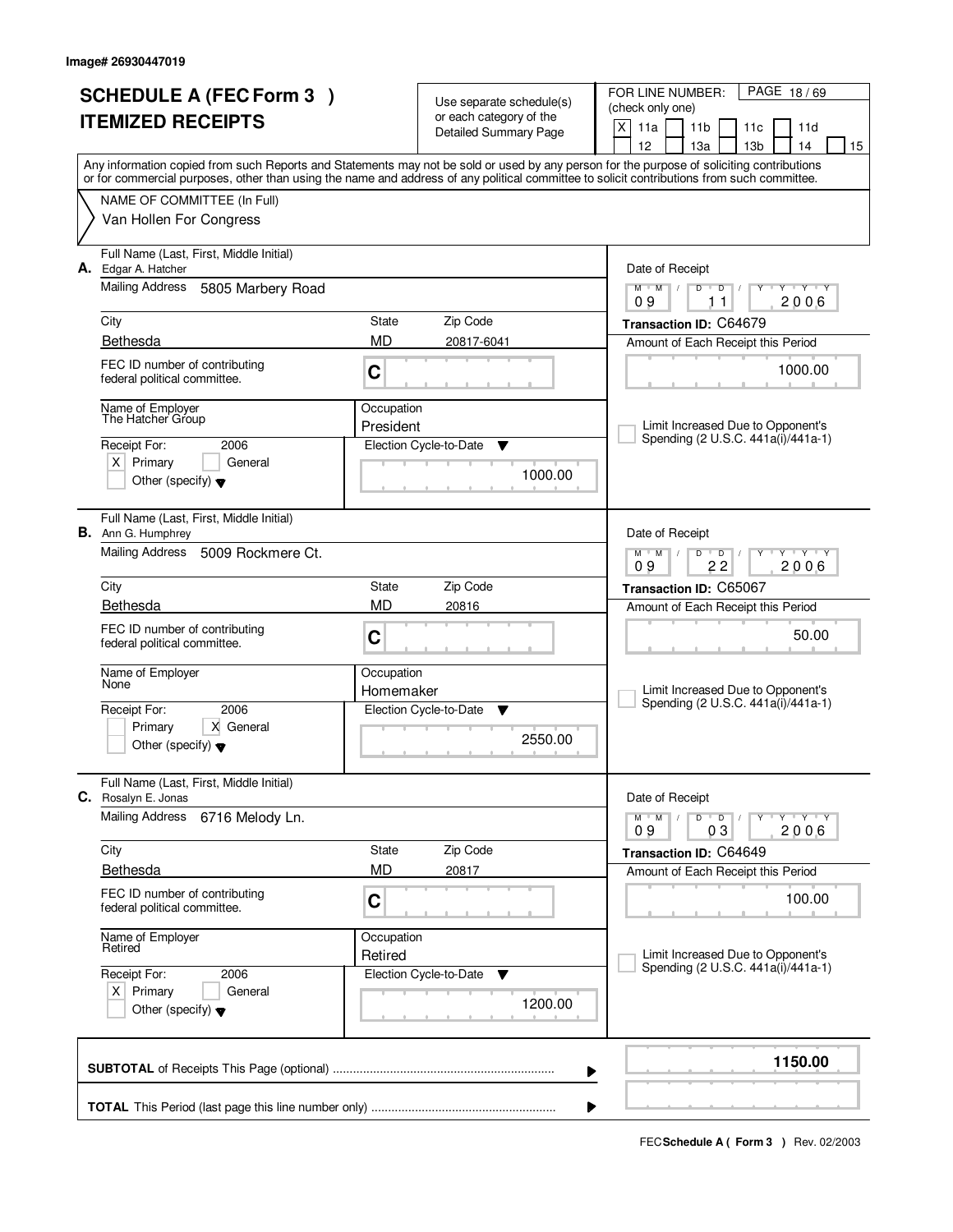| <b>SCHEDULE A (FEC Form 3)</b><br><b>ITEMIZED RECEIPTS</b> |                                                                         | Use separate schedule(s)             |                                                  | FOR LINE NUMBER:<br>PAGE 19/69<br>(check only one)                                                                                                                                                                                                                                      |
|------------------------------------------------------------|-------------------------------------------------------------------------|--------------------------------------|--------------------------------------------------|-----------------------------------------------------------------------------------------------------------------------------------------------------------------------------------------------------------------------------------------------------------------------------------------|
|                                                            |                                                                         |                                      | or each category of the<br>Detailed Summary Page | X<br>11a<br>11 <sub>b</sub><br>11d<br>11c<br>12<br>13 <sub>b</sub><br>13a<br>14<br>15                                                                                                                                                                                                   |
|                                                            |                                                                         |                                      |                                                  | Any information copied from such Reports and Statements may not be sold or used by any person for the purpose of soliciting contributions<br>or for commercial purposes, other than using the name and address of any political committee to solicit contributions from such committee. |
|                                                            | NAME OF COMMITTEE (In Full)                                             |                                      |                                                  |                                                                                                                                                                                                                                                                                         |
|                                                            | Van Hollen For Congress                                                 |                                      |                                                  |                                                                                                                                                                                                                                                                                         |
| А.                                                         | Full Name (Last, First, Middle Initial)<br>Mr. Philip Kiviat            |                                      |                                                  | Date of Receipt                                                                                                                                                                                                                                                                         |
|                                                            | <b>Mailing Address</b><br>11202 Tildencrest Court                       |                                      |                                                  | Y Y Y Y<br>$M$ <sup>U</sup><br>$M$ /<br>D<br>$\overline{D}$<br>2006<br>09<br>04                                                                                                                                                                                                         |
|                                                            | City                                                                    | State                                | Zip Code                                         | Transaction ID: C64869                                                                                                                                                                                                                                                                  |
|                                                            | Potomac                                                                 | MD                                   | 20854                                            | Amount of Each Receipt this Period                                                                                                                                                                                                                                                      |
|                                                            | FEC ID number of contributing<br>federal political committee.           | C                                    |                                                  | 250.00                                                                                                                                                                                                                                                                                  |
|                                                            | Name of Employer<br>Guerra Kiviat. Inc.                                 | Occupation<br><b>Sales Executive</b> |                                                  | Limit Increased Due to Opponent's                                                                                                                                                                                                                                                       |
|                                                            | Receipt For:<br>2006                                                    |                                      | Election Cycle-to-Date<br>▼                      | Spending (2 U.S.C. 441a(i)/441a-1)                                                                                                                                                                                                                                                      |
|                                                            | $X$ Primary<br>General<br>Other (specify) $\blacktriangledown$          |                                      | 250.00                                           |                                                                                                                                                                                                                                                                                         |
|                                                            | Full Name (Last, First, Middle Initial)<br><b>B.</b> Amy Shepard Knight |                                      |                                                  | Date of Receipt                                                                                                                                                                                                                                                                         |
|                                                            | Mailing Address 32 W. Irving St.                                        |                                      |                                                  | $M$ $M$ /<br>$\mathbf{Y} \mathbf{Y}$<br>D<br>$\overline{D}$<br>09<br>30<br>2006                                                                                                                                                                                                         |
|                                                            | City                                                                    | <b>State</b>                         | Zip Code                                         | Transaction ID: C65187                                                                                                                                                                                                                                                                  |
|                                                            | <b>Chevy Chase</b>                                                      | <b>MD</b>                            | 20815                                            | Amount of Each Receipt this Period                                                                                                                                                                                                                                                      |
|                                                            | FEC ID number of contributing<br>federal political committee.           | C                                    |                                                  | 250.00                                                                                                                                                                                                                                                                                  |
|                                                            | Name of Employer<br>Self                                                | Occupation                           |                                                  |                                                                                                                                                                                                                                                                                         |
|                                                            |                                                                         | Homemaker                            |                                                  | Limit Increased Due to Opponent's<br>Spending (2 U.S.C. 441a(i)/441a-1)                                                                                                                                                                                                                 |
|                                                            | 2006<br>Receipt For:<br>Primary<br>X General                            |                                      | Election Cycle-to-Date<br>v                      |                                                                                                                                                                                                                                                                                         |
|                                                            | Other (specify) $\blacktriangledown$                                    |                                      | 250.00                                           |                                                                                                                                                                                                                                                                                         |
|                                                            | Full Name (Last, First, Middle Initial)<br><b>C.</b> Kathleen F. Krause |                                      |                                                  | Date of Receipt                                                                                                                                                                                                                                                                         |
|                                                            | Mailing Address<br>4717 S. Chelsea Ln.                                  |                                      |                                                  | $D$ $D$<br>$M$ $M$ /<br>$Y + Y + Y$<br>09<br>2006<br>03                                                                                                                                                                                                                                 |
|                                                            | City                                                                    | State                                | Zip Code                                         | Transaction ID: C64656                                                                                                                                                                                                                                                                  |
|                                                            | <b>Bethesda</b>                                                         | <b>MD</b>                            | 20814                                            | Amount of Each Receipt this Period                                                                                                                                                                                                                                                      |
|                                                            | FEC ID number of contributing<br>federal political committee.           | C                                    |                                                  | 100.00                                                                                                                                                                                                                                                                                  |
|                                                            | Name of Employer<br>USDOT                                               | Occupation                           | <b>Transportation Specialist</b>                 | Limit Increased Due to Opponent's                                                                                                                                                                                                                                                       |
|                                                            | Receipt For:<br>2006                                                    |                                      | Election Cycle-to-Date<br><b>V</b>               | Spending (2 U.S.C. 441a(i)/441a-1)                                                                                                                                                                                                                                                      |
|                                                            | $X$ Primary<br>General<br>Other (specify) $\blacktriangledown$          |                                      | 550.00                                           |                                                                                                                                                                                                                                                                                         |
|                                                            |                                                                         |                                      |                                                  | 600.00<br>▶                                                                                                                                                                                                                                                                             |
|                                                            |                                                                         |                                      |                                                  |                                                                                                                                                                                                                                                                                         |
|                                                            |                                                                         |                                      |                                                  |                                                                                                                                                                                                                                                                                         |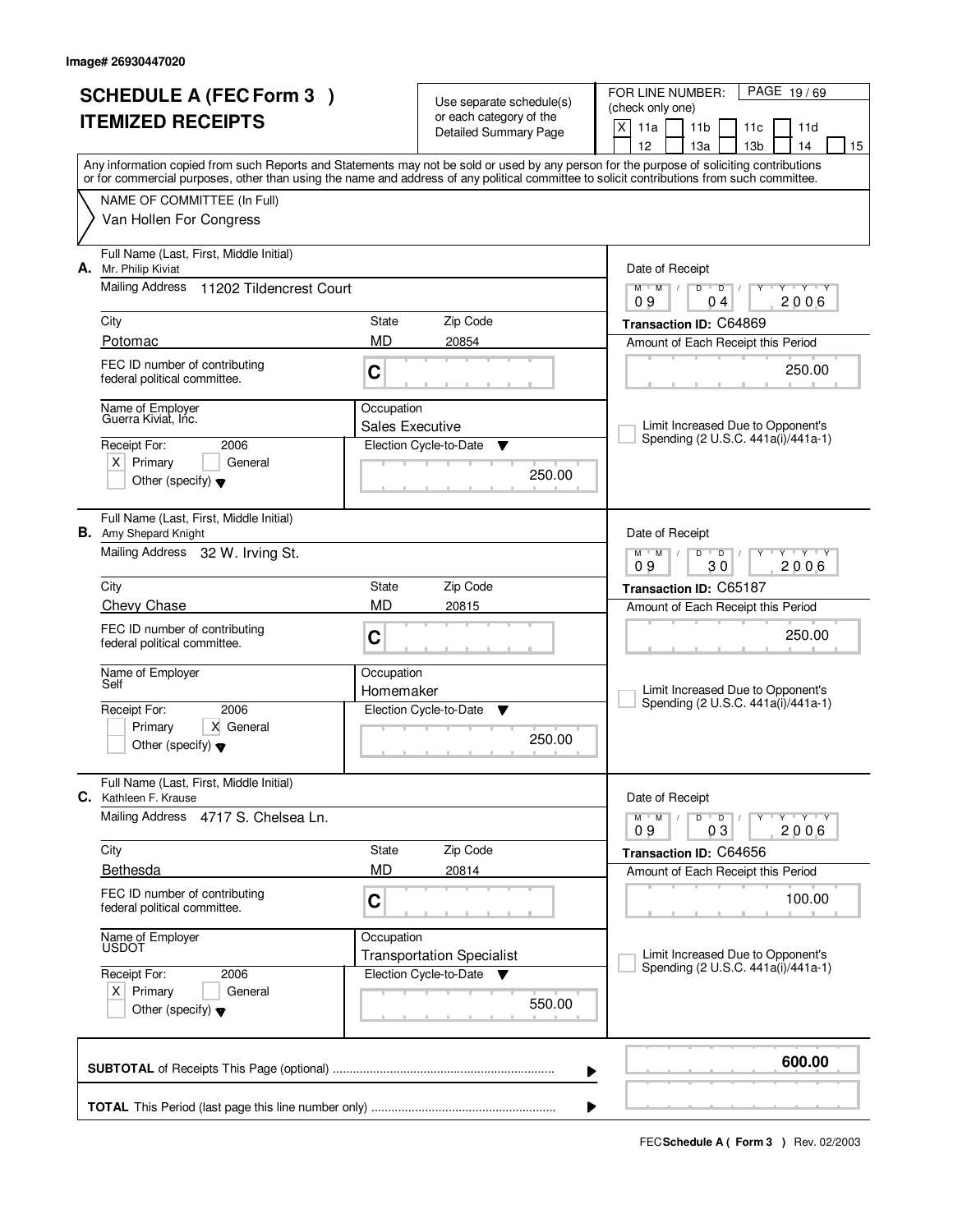| <b>SCHEDULE A (FEC Form 3)</b> |                                                                                                                                                                           |                         | Use separate schedule(s)<br>or each category of the | PAGE 20/69<br>FOR LINE NUMBER:<br>(check only one)                                                                                               |  |
|--------------------------------|---------------------------------------------------------------------------------------------------------------------------------------------------------------------------|-------------------------|-----------------------------------------------------|--------------------------------------------------------------------------------------------------------------------------------------------------|--|
|                                | <b>ITEMIZED RECEIPTS</b>                                                                                                                                                  |                         | Detailed Summary Page                               | $\mathsf{X}$<br>11a<br>11 <sub>b</sub><br>11c<br>11d<br>12<br>13 <sub>b</sub><br>14<br>15                                                        |  |
|                                |                                                                                                                                                                           |                         |                                                     | 13a<br>Any information copied from such Reports and Statements may not be sold or used by any person for the purpose of soliciting contributions |  |
|                                | or for commercial purposes, other than using the name and address of any political committee to solicit contributions from such committee.<br>NAME OF COMMITTEE (In Full) |                         |                                                     |                                                                                                                                                  |  |
|                                | Van Hollen For Congress                                                                                                                                                   |                         |                                                     |                                                                                                                                                  |  |
| А.                             | Full Name (Last, First, Middle Initial)<br>Kathleen F. Krause                                                                                                             |                         |                                                     | Date of Receipt                                                                                                                                  |  |
|                                | <b>Mailing Address</b><br>4717 S. Chelsea Ln.                                                                                                                             |                         |                                                     | $\mathsf D$<br><b>TY TY</b><br>$M$ $M$ /<br>D<br>Y<br>22<br>2006<br>09                                                                           |  |
|                                | City                                                                                                                                                                      | State                   | Zip Code                                            | Transaction ID: C65018                                                                                                                           |  |
|                                | Bethesda                                                                                                                                                                  | <b>MD</b>               | 20814                                               | Amount of Each Receipt this Period                                                                                                               |  |
|                                | FEC ID number of contributing<br>federal political committee.                                                                                                             | $\mathbf C$             |                                                     | 150.00                                                                                                                                           |  |
|                                | Name of Employer<br>USDOT                                                                                                                                                 | Occupation              | <b>Transportation Specialist</b>                    | Limit Increased Due to Opponent's                                                                                                                |  |
|                                | 2006<br>Receipt For:                                                                                                                                                      |                         | Election Cycle-to-Date<br>v                         | Spending (2 U.S.C. 441a(i)/441a-1)                                                                                                               |  |
|                                | X General<br>Primary<br>Other (specify) $\blacktriangledown$                                                                                                              |                         | 550.00                                              |                                                                                                                                                  |  |
|                                | Full Name (Last, First, Middle Initial)<br><b>B.</b> Elizabeth D. Kuhl                                                                                                    |                         |                                                     | Date of Receipt                                                                                                                                  |  |
|                                | Mailing Address<br>2029 Connecticut Ave., N.W.<br>#53                                                                                                                     |                         |                                                     | $M$ $M$ /<br>$D$ $D$<br>$Y \vdash Y \vdash Y$<br>09<br>2006<br>07                                                                                |  |
|                                | City                                                                                                                                                                      | State                   | Zip Code                                            | Transaction ID: C64722                                                                                                                           |  |
|                                | Washington                                                                                                                                                                | DC<br>20008-6141        |                                                     | Amount of Each Receipt this Period                                                                                                               |  |
|                                | FEC ID number of contributing<br>federal political committee.                                                                                                             | C                       |                                                     | 150.00                                                                                                                                           |  |
|                                | Name of Employer<br>Self                                                                                                                                                  | Occupation              |                                                     |                                                                                                                                                  |  |
|                                | Receipt For:<br>2006                                                                                                                                                      | Conservationist         | Election Cycle-to-Date<br>Y                         | Limit Increased Due to Opponent's<br>Spending (2 U.S.C. 441a(i)/441a-1)                                                                          |  |
|                                | Primary<br>$\times$<br>General                                                                                                                                            |                         |                                                     |                                                                                                                                                  |  |
|                                | Other (specify) $\blacktriangledown$                                                                                                                                      |                         | 350.00                                              |                                                                                                                                                  |  |
|                                | Full Name (Last, First, Middle Initial)<br><b>C.</b> Panos Labropoulos                                                                                                    |                         |                                                     | Date of Receipt                                                                                                                                  |  |
|                                | Mailing Address<br>4909 Sangamore Rd.                                                                                                                                     |                         |                                                     | $Y - Y - Y - Y$<br>$M$ $M$ /<br>$D$ $D$ $/$<br>2006<br>09<br>11                                                                                  |  |
|                                | City                                                                                                                                                                      | State                   | Zip Code                                            | Transaction ID: C64756                                                                                                                           |  |
|                                | <b>Bethesda</b>                                                                                                                                                           | <b>MD</b>               | 20816                                               | Amount of Each Receipt this Period                                                                                                               |  |
|                                | FEC ID number of contributing<br>federal political committee.                                                                                                             | C                       |                                                     | 500.00                                                                                                                                           |  |
|                                | Name of Employer<br>MFA-GWU                                                                                                                                               | Occupation<br>Physician |                                                     | Limit Increased Due to Opponent's                                                                                                                |  |
|                                | Receipt For:<br>2006                                                                                                                                                      |                         | Election Cycle-to-Date<br>v                         | Spending (2 U.S.C. 441a(i)/441a-1)                                                                                                               |  |
|                                | $X$ Primary<br>General<br>Other (specify) $\blacktriangledown$                                                                                                            |                         | 1325.00                                             |                                                                                                                                                  |  |
|                                |                                                                                                                                                                           |                         |                                                     | 800.00<br>▶                                                                                                                                      |  |
|                                |                                                                                                                                                                           |                         |                                                     | ▶                                                                                                                                                |  |
|                                |                                                                                                                                                                           |                         |                                                     |                                                                                                                                                  |  |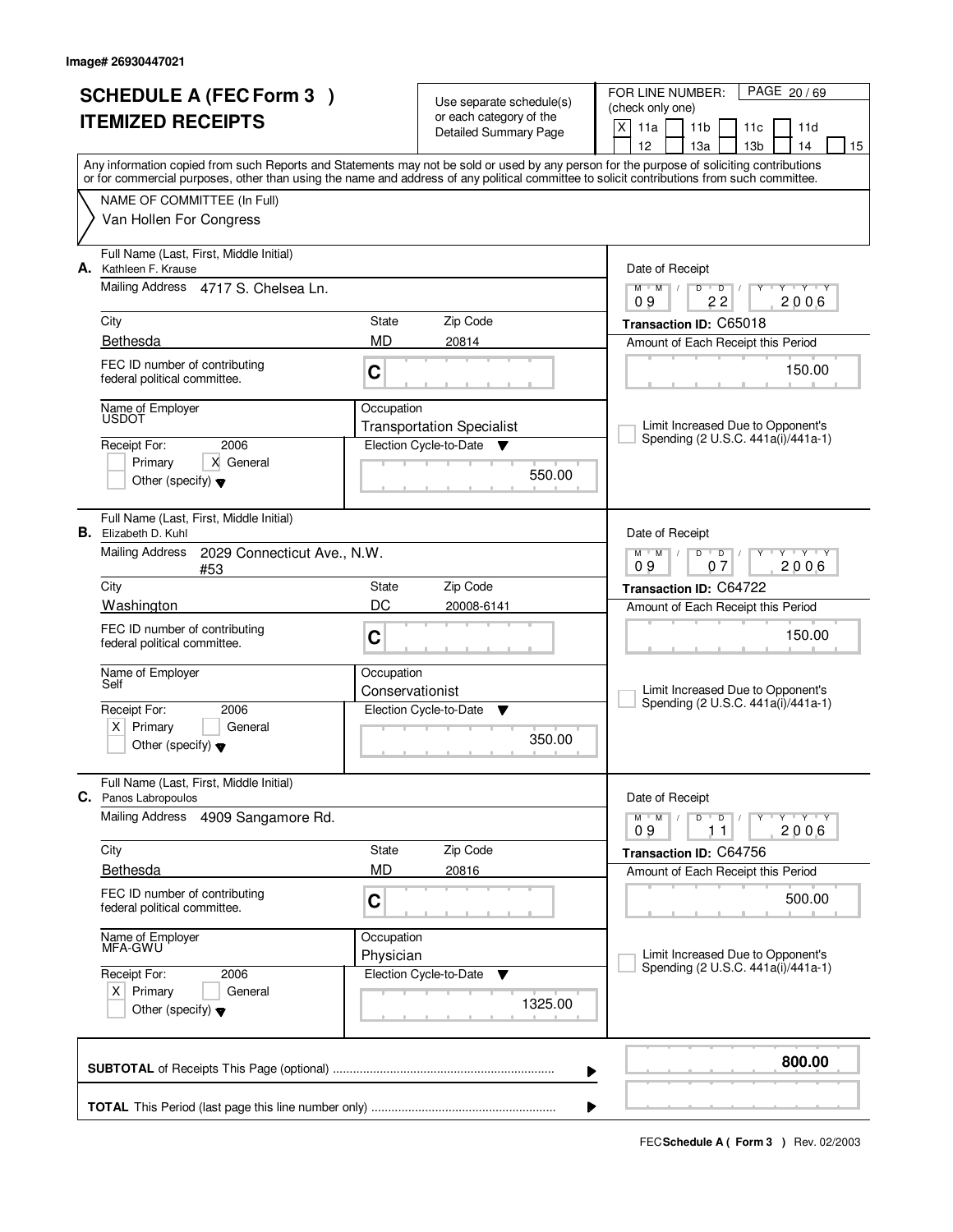| <b>SCHEDULE A (FEC Form 3)</b><br><b>ITEMIZED RECEIPTS</b> |                                                                                                                                            | Use separate schedule(s)<br>or each category of the |                                       | PAGE 21/69<br>FOR LINE NUMBER:<br>(check only one)                                                                                                                                    |  |
|------------------------------------------------------------|--------------------------------------------------------------------------------------------------------------------------------------------|-----------------------------------------------------|---------------------------------------|---------------------------------------------------------------------------------------------------------------------------------------------------------------------------------------|--|
|                                                            |                                                                                                                                            |                                                     | <b>Detailed Summary Page</b>          | X<br>11a<br>11 <sub>b</sub><br>11c<br>11d                                                                                                                                             |  |
|                                                            |                                                                                                                                            |                                                     |                                       | 12<br>14<br>13a<br>13 <sub>b</sub><br>15<br>Any information copied from such Reports and Statements may not be sold or used by any person for the purpose of soliciting contributions |  |
|                                                            | or for commercial purposes, other than using the name and address of any political committee to solicit contributions from such committee. |                                                     |                                       |                                                                                                                                                                                       |  |
|                                                            | NAME OF COMMITTEE (In Full)                                                                                                                |                                                     |                                       |                                                                                                                                                                                       |  |
|                                                            | Van Hollen For Congress                                                                                                                    |                                                     |                                       |                                                                                                                                                                                       |  |
| А.                                                         | Full Name (Last, First, Middle Initial)<br>Mary G. Leigh                                                                                   |                                                     |                                       | Date of Receipt                                                                                                                                                                       |  |
|                                                            | Mailing Address<br>5205 Westwood Dr.                                                                                                       |                                                     |                                       | $+Y+Y$<br>$M$ <sup><math>+</math></sup><br>$M$ /<br>D<br>$\overline{D}$<br>23<br>09<br>2006                                                                                           |  |
|                                                            | City                                                                                                                                       | State                                               | Zip Code                              | Transaction ID: C65141                                                                                                                                                                |  |
|                                                            | Bethesda                                                                                                                                   | <b>MD</b>                                           | 20816-1838                            | Amount of Each Receipt this Period                                                                                                                                                    |  |
|                                                            | FEC ID number of contributing<br>federal political committee.                                                                              | C                                                   |                                       | 100.00                                                                                                                                                                                |  |
|                                                            | Name of Employer<br>Retired                                                                                                                | Occupation<br>Retired                               |                                       | Limit Increased Due to Opponent's                                                                                                                                                     |  |
|                                                            | 2006<br>Receipt For:                                                                                                                       |                                                     | Election Cycle-to-Date<br>▼           | Spending (2 U.S.C. 441a(i)/441a-1)                                                                                                                                                    |  |
|                                                            | Primary<br>X General                                                                                                                       |                                                     | 600.00                                |                                                                                                                                                                                       |  |
|                                                            | Other (specify) $\blacktriangledown$                                                                                                       |                                                     |                                       |                                                                                                                                                                                       |  |
|                                                            | Full Name (Last, First, Middle Initial)<br><b>B.</b> Roy P. Lessy, Jr.                                                                     |                                                     |                                       | Date of Receipt                                                                                                                                                                       |  |
|                                                            | Mailing Address<br>8605 Fenway Drive                                                                                                       |                                                     |                                       | $M$ $M$<br>D<br>$\overline{D}$<br>$Y + Y$<br>18<br>09<br>2006                                                                                                                         |  |
|                                                            | City                                                                                                                                       | State                                               | Zip Code                              | Transaction ID: C64844                                                                                                                                                                |  |
|                                                            | Bethesda                                                                                                                                   | MD                                                  | 20817                                 | Amount of Each Receipt this Period                                                                                                                                                    |  |
|                                                            | FEC ID number of contributing<br>federal political committee.                                                                              | C                                                   |                                       | 250.00                                                                                                                                                                                |  |
|                                                            | Name of Employer<br>Patton Bogg's                                                                                                          | Occupation<br>Attorney                              |                                       | Limit Increased Due to Opponent's                                                                                                                                                     |  |
|                                                            | 2006<br>Receipt For:                                                                                                                       |                                                     | Election Cycle-to-Date<br>▼           | Spending (2 U.S.C. 441a(i)/441a-1)                                                                                                                                                    |  |
|                                                            | X General<br>Primary<br>Other (specify) $\blacktriangledown$                                                                               |                                                     | 250.00                                |                                                                                                                                                                                       |  |
| C.                                                         | Full Name (Last, First, Middle Initial)<br>Mr. Richard S. Levick, Esq.                                                                     |                                                     |                                       | Date of Receipt                                                                                                                                                                       |  |
|                                                            | Mailing Address<br>7602 Swinks Ct.                                                                                                         |                                                     |                                       | $D$ $D$ $/$<br>$M$ $M$ /<br>y y y y y y<br>09<br>03<br>2006                                                                                                                           |  |
|                                                            | City                                                                                                                                       | State                                               | Zip Code                              | Transaction ID: C64871                                                                                                                                                                |  |
|                                                            | McLean                                                                                                                                     | VA                                                  | 22102                                 | Amount of Each Receipt this Period                                                                                                                                                    |  |
|                                                            | FEC ID number of contributing<br>federal political committee.                                                                              | C                                                   |                                       | 150.00                                                                                                                                                                                |  |
|                                                            | Name of Employer<br>Levick Strategic Communic-                                                                                             | Occupation                                          |                                       |                                                                                                                                                                                       |  |
|                                                            | ations                                                                                                                                     |                                                     | Legal Media Consultant                | Limit Increased Due to Opponent's<br>Spending (2 U.S.C. 441a(i)/441a-1)                                                                                                               |  |
|                                                            | Receipt For:<br>2006<br>Primary<br>X General                                                                                               |                                                     | Election Cycle-to-Date<br>$\mathbf v$ |                                                                                                                                                                                       |  |
|                                                            | Other (specify) $\blacktriangledown$                                                                                                       |                                                     | 2250.00                               |                                                                                                                                                                                       |  |
|                                                            |                                                                                                                                            |                                                     |                                       | 500.00<br>▶                                                                                                                                                                           |  |
|                                                            |                                                                                                                                            |                                                     |                                       | ▶                                                                                                                                                                                     |  |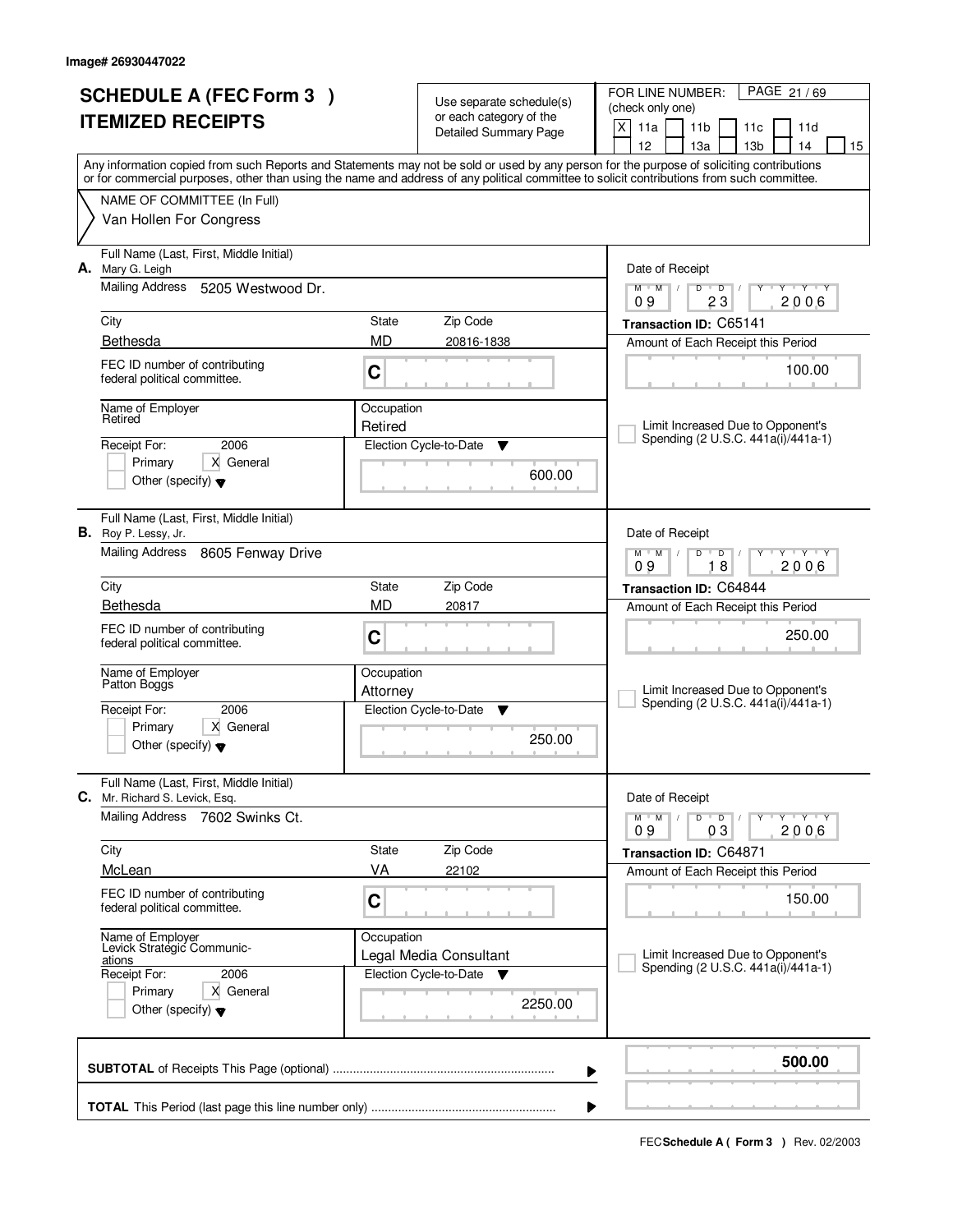| <b>SCHEDULE A (FEC Form 3)</b> |                                                                           |                  | Use separate schedule(s)                                 | PAGE 22/69<br>FOR LINE NUMBER:<br>(check only one)                                                                                                                                                                                                                                      |
|--------------------------------|---------------------------------------------------------------------------|------------------|----------------------------------------------------------|-----------------------------------------------------------------------------------------------------------------------------------------------------------------------------------------------------------------------------------------------------------------------------------------|
|                                | <b>ITEMIZED RECEIPTS</b>                                                  |                  | or each category of the<br>Detailed Summary Page         | X<br>11a<br>11 <sub>b</sub><br>11c<br>11d                                                                                                                                                                                                                                               |
|                                |                                                                           |                  |                                                          | 12<br>13 <sub>b</sub><br>14<br>13a<br>15                                                                                                                                                                                                                                                |
|                                |                                                                           |                  |                                                          | Any information copied from such Reports and Statements may not be sold or used by any person for the purpose of soliciting contributions<br>or for commercial purposes, other than using the name and address of any political committee to solicit contributions from such committee. |
|                                | NAME OF COMMITTEE (In Full)                                               |                  |                                                          |                                                                                                                                                                                                                                                                                         |
|                                | Van Hollen For Congress                                                   |                  |                                                          |                                                                                                                                                                                                                                                                                         |
|                                | Full Name (Last, First, Middle Initial)<br>A. Mr. Richard S. Levick, Esq. |                  |                                                          | Date of Receipt                                                                                                                                                                                                                                                                         |
|                                | Mailing Address 7602 Swinks Ct.                                           |                  |                                                          | $\overline{D}$<br>$+Y+Y$<br>$M$ <sup><math>+</math></sup><br>$M$ /<br>D<br>Y<br>0 <sub>3</sub><br>2006<br>09                                                                                                                                                                            |
|                                | City                                                                      | State            | Zip Code                                                 | Transaction ID: C64854                                                                                                                                                                                                                                                                  |
|                                | McLean                                                                    | VA               | 22102                                                    | Amount of Each Receipt this Period                                                                                                                                                                                                                                                      |
|                                | FEC ID number of contributing<br>federal political committee.             | C                |                                                          | 100.00                                                                                                                                                                                                                                                                                  |
|                                | Name of Employer<br>Levick Strategic Communic-                            | Occupation       | Legal Media Consultant                                   | Limit Increased Due to Opponent's                                                                                                                                                                                                                                                       |
|                                | ations<br>2006<br>Receipt For:                                            |                  | Election Cycle-to-Date<br>v                              | Spending (2 U.S.C. 441a(i)/441a-1)                                                                                                                                                                                                                                                      |
|                                | $X$ Primary<br>General<br>Other (specify) $\blacktriangledown$            |                  | 2250.00                                                  |                                                                                                                                                                                                                                                                                         |
|                                | Full Name (Last, First, Middle Initial)<br><b>B.</b> Neil A. Levine       |                  |                                                          | Date of Receipt                                                                                                                                                                                                                                                                         |
|                                | Mailing Address 11713 Charen Ln.                                          |                  |                                                          | D<br>$Y - Y - Y$<br>$M$ $M$ /<br>$\overline{D}$<br>09<br>22<br>2006                                                                                                                                                                                                                     |
|                                | City                                                                      | State            | Zip Code                                                 | Transaction ID: C65026                                                                                                                                                                                                                                                                  |
|                                | Potomac                                                                   | <b>MD</b>        | 20854                                                    | Amount of Each Receipt this Period                                                                                                                                                                                                                                                      |
|                                | FEC ID number of contributing<br>federal political committee.             | C                |                                                          | 100.00                                                                                                                                                                                                                                                                                  |
|                                | Name of Employer<br><b>USAID</b>                                          | Occupation       |                                                          |                                                                                                                                                                                                                                                                                         |
|                                | Receipt For:<br>2006                                                      |                  | Int'l Development Specialist<br>Election Cycle-to-Date ▼ | Limit Increased Due to Opponent's<br>Spending (2 U.S.C. 441a(i)/441a-1)                                                                                                                                                                                                                 |
|                                | Primary<br>X General                                                      |                  |                                                          |                                                                                                                                                                                                                                                                                         |
|                                | Other (specify) $\blacktriangledown$                                      |                  | 400.00                                                   |                                                                                                                                                                                                                                                                                         |
|                                | Full Name (Last, First, Middle Initial)<br>C. Michael C. Lin              |                  |                                                          | Date of Receipt                                                                                                                                                                                                                                                                         |
|                                | <b>Mailing Address</b><br>11213 Blackhorse Ct.                            |                  |                                                          | $D$ $D$ $/$<br>יץ ייך <i>ץ</i> ייך<br>$M$ $M$<br>$\sqrt{ }$<br>Y<br>2006<br>09<br>07                                                                                                                                                                                                    |
|                                | City                                                                      | State            | Zip Code                                                 | Transaction ID: C64713                                                                                                                                                                                                                                                                  |
|                                | Potomac                                                                   | MD               | 20854-2019                                               | Amount of Each Receipt this Period                                                                                                                                                                                                                                                      |
|                                | FEC ID number of contributing<br>federal political committee.             | C                |                                                          | 125.00                                                                                                                                                                                                                                                                                  |
|                                | Name of Employer<br>NIH                                                   | Occupation       |                                                          |                                                                                                                                                                                                                                                                                         |
|                                | Receipt For:<br>2006                                                      | Program Director | Election Cycle-to-Date<br>▼                              | Limit Increased Due to Opponent's<br>Spending (2 U.S.C. 441a(i)/441a-1)                                                                                                                                                                                                                 |
|                                | $X$ Primary<br>General<br>Other (specify) $\blacktriangledown$            |                  | 475.00                                                   |                                                                                                                                                                                                                                                                                         |
|                                |                                                                           |                  |                                                          | 325.00<br>▶                                                                                                                                                                                                                                                                             |
|                                |                                                                           |                  |                                                          |                                                                                                                                                                                                                                                                                         |
|                                |                                                                           |                  |                                                          |                                                                                                                                                                                                                                                                                         |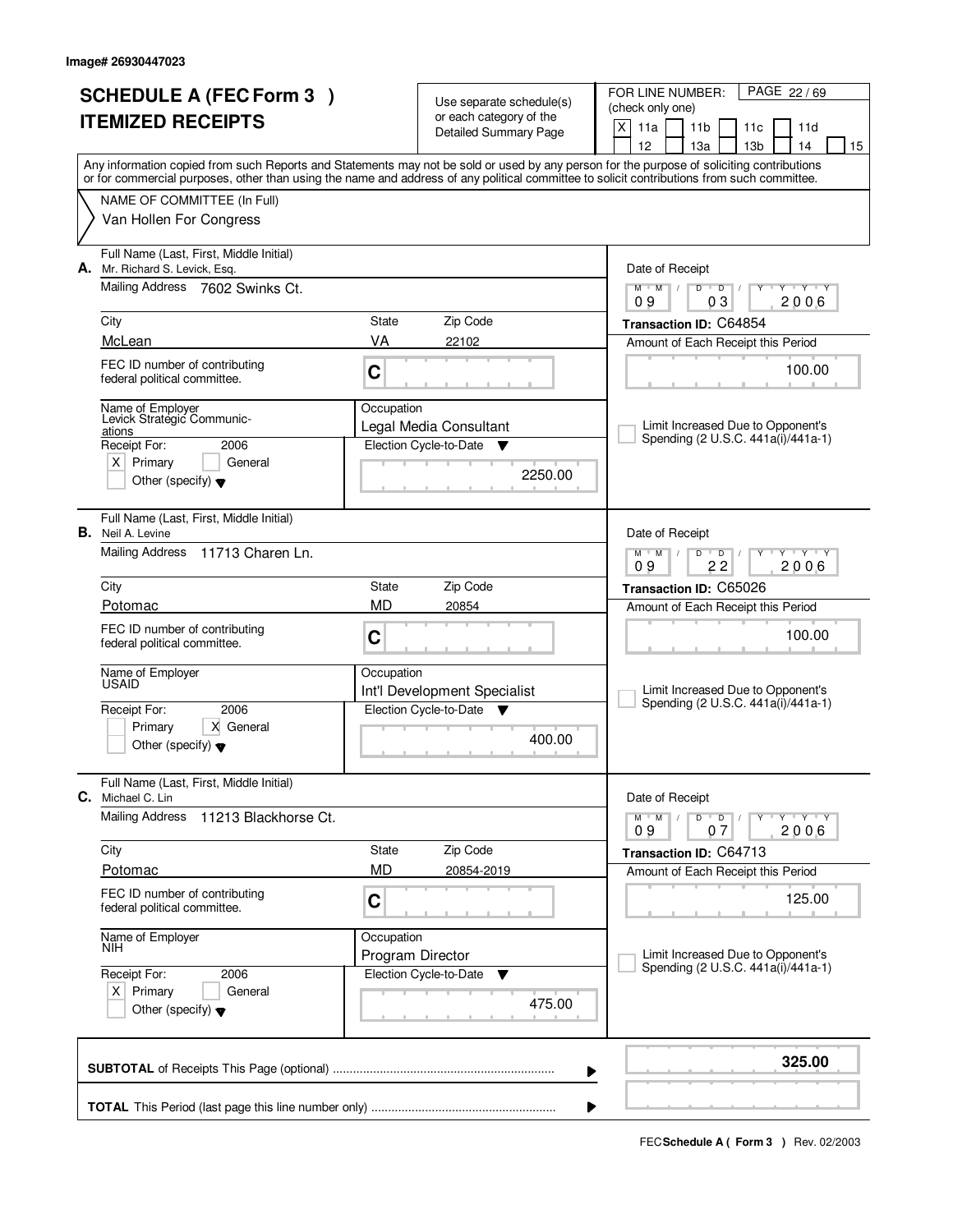|                          | <b>SCHEDULE A (FEC Form 3)</b>                                      |                        |                                                     | FOR LINE NUMBER:<br>PAGE 23/69                                                                                                                                                                                                                                                          |  |  |
|--------------------------|---------------------------------------------------------------------|------------------------|-----------------------------------------------------|-----------------------------------------------------------------------------------------------------------------------------------------------------------------------------------------------------------------------------------------------------------------------------------------|--|--|
| <b>ITEMIZED RECEIPTS</b> |                                                                     |                        | Use separate schedule(s)<br>or each category of the | (check only one)                                                                                                                                                                                                                                                                        |  |  |
|                          |                                                                     |                        | Detailed Summary Page                               | X<br>11a<br>11 <sub>b</sub><br>11c<br>11d                                                                                                                                                                                                                                               |  |  |
|                          |                                                                     |                        |                                                     | 12<br>13 <sub>b</sub><br>13a<br>14<br>15                                                                                                                                                                                                                                                |  |  |
|                          |                                                                     |                        |                                                     | Any information copied from such Reports and Statements may not be sold or used by any person for the purpose of soliciting contributions<br>or for commercial purposes, other than using the name and address of any political committee to solicit contributions from such committee. |  |  |
|                          | NAME OF COMMITTEE (In Full)                                         |                        |                                                     |                                                                                                                                                                                                                                                                                         |  |  |
|                          | Van Hollen For Congress                                             |                        |                                                     |                                                                                                                                                                                                                                                                                         |  |  |
| А.                       | Full Name (Last, First, Middle Initial)<br>Sharon R. Lundahl        |                        |                                                     | Date of Receipt                                                                                                                                                                                                                                                                         |  |  |
|                          | <b>Mailing Address</b><br>5125 Newport Ave.                         |                        |                                                     | Y Y Y Y<br>$M$ $M$ /<br>D<br>$\overline{D}$<br>2006<br>09<br>27                                                                                                                                                                                                                         |  |  |
|                          | City                                                                | State                  | Zip Code                                            | Transaction ID: C65165                                                                                                                                                                                                                                                                  |  |  |
|                          | Bethesda                                                            | <b>MD</b>              | 20816-3026                                          | Amount of Each Receipt this Period                                                                                                                                                                                                                                                      |  |  |
|                          | FEC ID number of contributing<br>federal political committee.       | C                      |                                                     | 250.00                                                                                                                                                                                                                                                                                  |  |  |
|                          | Name of Employer<br>MCPS                                            | Occupation             |                                                     |                                                                                                                                                                                                                                                                                         |  |  |
|                          |                                                                     | Teacher                |                                                     | Limit Increased Due to Opponent's                                                                                                                                                                                                                                                       |  |  |
|                          | 2006<br>Receipt For:                                                |                        | Election Cycle-to-Date<br>Y                         | Spending (2 U.S.C. 441a(i)/441a-1)                                                                                                                                                                                                                                                      |  |  |
|                          | X General<br>Primary                                                |                        | 250.00                                              |                                                                                                                                                                                                                                                                                         |  |  |
|                          | Other (specify) $\blacktriangledown$                                |                        |                                                     |                                                                                                                                                                                                                                                                                         |  |  |
|                          | Full Name (Last, First, Middle Initial)<br><b>B.</b> Sarah G. Lynch |                        |                                                     | Date of Receipt                                                                                                                                                                                                                                                                         |  |  |
|                          | Mailing Address<br>7405 Birch Ave.                                  |                        |                                                     | <u>י ץ י</u><br>$M$ $M$<br>D<br>$\overline{D}$                                                                                                                                                                                                                                          |  |  |
|                          |                                                                     |                        |                                                     | 22<br>2006<br>09                                                                                                                                                                                                                                                                        |  |  |
|                          | City                                                                | State                  | Zip Code                                            | Transaction ID: C65021                                                                                                                                                                                                                                                                  |  |  |
|                          | <b>Takoma Park</b>                                                  | <b>MD</b>              | 20912-4253                                          | Amount of Each Receipt this Period                                                                                                                                                                                                                                                      |  |  |
|                          | FEC ID number of contributing                                       | C                      |                                                     | 200.00                                                                                                                                                                                                                                                                                  |  |  |
|                          | federal political committee.                                        |                        |                                                     |                                                                                                                                                                                                                                                                                         |  |  |
|                          | Name of Employer                                                    | Occupation             |                                                     |                                                                                                                                                                                                                                                                                         |  |  |
|                          | World Wildlife Fund                                                 | Economist              |                                                     | Limit Increased Due to Opponent's<br>Spending (2 U.S.C. 441a(i)/441a-1)                                                                                                                                                                                                                 |  |  |
|                          | Receipt For:<br>2006                                                |                        | Election Cycle-to-Date<br>v                         |                                                                                                                                                                                                                                                                                         |  |  |
|                          | Primary<br>X General<br>Other (specify) $\blacktriangledown$        |                        | 2200.00                                             |                                                                                                                                                                                                                                                                                         |  |  |
|                          |                                                                     |                        |                                                     |                                                                                                                                                                                                                                                                                         |  |  |
|                          | Full Name (Last, First, Middle Initial)<br>C. Khairy W. Malek, M.D. |                        |                                                     | Date of Receipt                                                                                                                                                                                                                                                                         |  |  |
|                          | <b>Mailing Address</b><br>6012 Valerian Ln.                         |                        |                                                     | $D$ $D$ $/$<br>$M$ $M$ /<br>$Y + Y + Y$<br>2006<br>09<br>11                                                                                                                                                                                                                             |  |  |
|                          | City                                                                | State                  | Zip Code                                            | Transaction ID: C64767                                                                                                                                                                                                                                                                  |  |  |
|                          | Rockville                                                           | <b>MD</b>              | 20852                                               | Amount of Each Receipt this Period                                                                                                                                                                                                                                                      |  |  |
|                          | FEC ID number of contributing<br>federal political committee.       | $\mathbf C$            |                                                     | 125.00                                                                                                                                                                                                                                                                                  |  |  |
|                          | Name of Employer                                                    | Occupation             |                                                     |                                                                                                                                                                                                                                                                                         |  |  |
|                          | <b>FDA</b>                                                          | <b>Medical Officer</b> |                                                     | Limit Increased Due to Opponent's<br>Spending (2 U.S.C. 441a(i)/441a-1)                                                                                                                                                                                                                 |  |  |
|                          | Receipt For:<br>2006                                                |                        | Election Cycle-to-Date<br>▼                         |                                                                                                                                                                                                                                                                                         |  |  |
|                          | $X$ Primary<br>General<br>Other (specify) $\blacktriangledown$      |                        | 225.00                                              |                                                                                                                                                                                                                                                                                         |  |  |
|                          |                                                                     |                        |                                                     | 575.00<br>▶                                                                                                                                                                                                                                                                             |  |  |
|                          |                                                                     |                        |                                                     |                                                                                                                                                                                                                                                                                         |  |  |
|                          |                                                                     |                        |                                                     | ▶                                                                                                                                                                                                                                                                                       |  |  |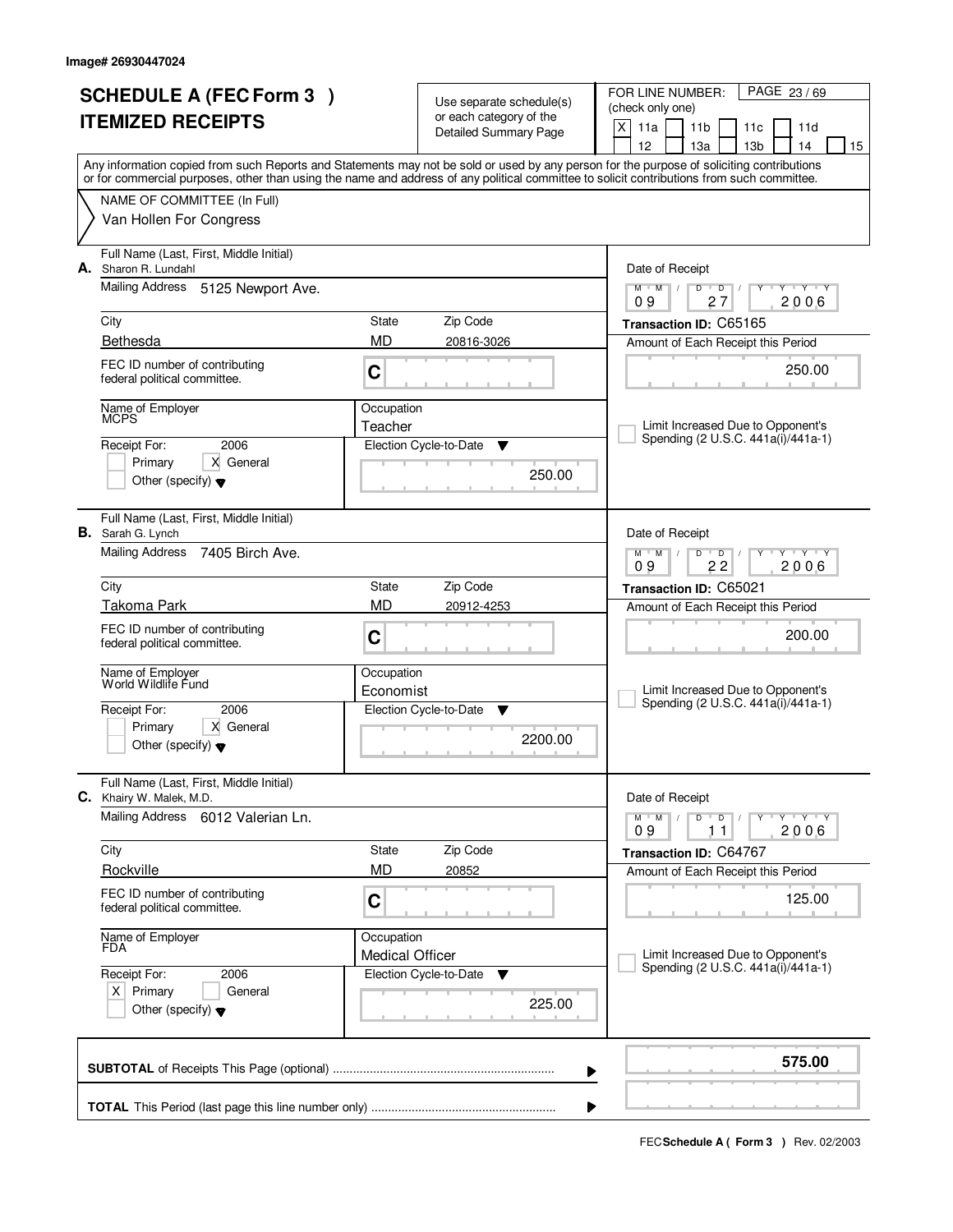|                          | <b>SCHEDULE A (FEC Form 3)</b>                                 |             | Use separate schedule(s)    | FOR LINE NUMBER:<br>PAGE 24/69                                                                                                             |  |  |
|--------------------------|----------------------------------------------------------------|-------------|-----------------------------|--------------------------------------------------------------------------------------------------------------------------------------------|--|--|
| <b>ITEMIZED RECEIPTS</b> |                                                                |             | or each category of the     | (check only one)<br>X<br>11a<br>11 <sub>b</sub>                                                                                            |  |  |
|                          |                                                                |             | Detailed Summary Page       | 11c<br>11d<br>12<br>13 <sub>b</sub><br>13a<br>14<br>15                                                                                     |  |  |
|                          |                                                                |             |                             | Any information copied from such Reports and Statements may not be sold or used by any person for the purpose of soliciting contributions  |  |  |
|                          |                                                                |             |                             | or for commercial purposes, other than using the name and address of any political committee to solicit contributions from such committee. |  |  |
|                          | NAME OF COMMITTEE (In Full)                                    |             |                             |                                                                                                                                            |  |  |
|                          | Van Hollen For Congress                                        |             |                             |                                                                                                                                            |  |  |
|                          | Full Name (Last, First, Middle Initial)<br>A. Karen L. Marangi |             |                             | Date of Receipt                                                                                                                            |  |  |
|                          | <b>Mailing Address</b><br>1004 N. Daniel St.                   |             |                             | Y Y Y Y<br>$M$ $M$ /<br>$D$ <sup>U</sup><br>$\overline{D}$<br>Y<br>18<br>2006<br>09                                                        |  |  |
|                          | City                                                           | State       | Zip Code                    | Transaction ID: C64846                                                                                                                     |  |  |
|                          | Arlington                                                      | VA          | 22201-2838                  | Amount of Each Receipt this Period                                                                                                         |  |  |
|                          | FEC ID number of contributing                                  |             |                             |                                                                                                                                            |  |  |
|                          | federal political committee.                                   | C           |                             | 250.00                                                                                                                                     |  |  |
|                          | Name of Employer<br>Patton Boggs LLP                           | Occupation  |                             |                                                                                                                                            |  |  |
|                          | 2006                                                           | Attorney    |                             | Limit Increased Due to Opponent's<br>Spending (2 U.S.C. 441a(i)/441a-1)                                                                    |  |  |
|                          | Receipt For:<br>X General<br>Primary                           |             | Election Cycle-to-Date<br>Y |                                                                                                                                            |  |  |
|                          | Other (specify) $\blacktriangledown$                           |             | 250.00                      |                                                                                                                                            |  |  |
|                          | Full Name (Last, First, Middle Initial)                        |             |                             |                                                                                                                                            |  |  |
|                          | <b>B.</b> Scott McConnell                                      |             |                             | Date of Receipt                                                                                                                            |  |  |
|                          | Mailing Address<br>5713 Overlea Rd.                            |             |                             | <u>י ץ י</u><br>$M$ $M$<br>D<br>$\overline{D}$<br>22<br>2006<br>09                                                                         |  |  |
|                          | City                                                           | State       | Zip Code                    | Transaction ID: C65056                                                                                                                     |  |  |
|                          | Bethesda                                                       | <b>MD</b>   | 20816                       | Amount of Each Receipt this Period                                                                                                         |  |  |
|                          | FEC ID number of contributing                                  | C           |                             | 100.00                                                                                                                                     |  |  |
|                          | federal political committee.                                   |             |                             |                                                                                                                                            |  |  |
|                          | Name of Employer                                               | Occupation  |                             |                                                                                                                                            |  |  |
|                          |                                                                | Consulting  |                             | Limit Increased Due to Opponent's<br>Spending (2 U.S.C. 441a(i)/441a-1)                                                                    |  |  |
|                          | 2006<br>Receipt For:                                           |             | Election Cycle-to-Date<br>Y |                                                                                                                                            |  |  |
|                          | Primary<br>X General<br>Other (specify) $\blacktriangledown$   |             | 205.00                      |                                                                                                                                            |  |  |
|                          |                                                                |             |                             |                                                                                                                                            |  |  |
|                          | Full Name (Last, First, Middle Initial)<br>C. Leora C. McElroy |             |                             | Date of Receipt                                                                                                                            |  |  |
|                          | <b>Mailing Address</b><br>2445 Lyttonsville Rd.<br>#810        |             |                             | $M$ $M$ $/$<br>D<br>$\overline{\phantom{0}}$ D $\overline{\phantom{0}}$ /<br>$Y + Y + Y$<br>2006<br>09<br>07                               |  |  |
|                          | City                                                           | State       | Zip Code                    | Transaction ID: C64684                                                                                                                     |  |  |
|                          | <b>Silver Spring</b>                                           | <b>MD</b>   | 20910-1934                  | Amount of Each Receipt this Period                                                                                                         |  |  |
|                          | FEC ID number of contributing                                  | $\mathbf C$ |                             | 100.00                                                                                                                                     |  |  |
|                          | federal political committee.                                   |             |                             |                                                                                                                                            |  |  |
|                          | Name of Employer<br>Retired                                    | Occupation  |                             |                                                                                                                                            |  |  |
|                          |                                                                | Retired     |                             | Limit Increased Due to Opponent's<br>Spending (2 U.S.C. 441a(i)/441a-1)                                                                    |  |  |
|                          | Receipt For:<br>2006<br>$X$ Primary<br>General                 |             | Election Cycle-to-Date<br>v |                                                                                                                                            |  |  |
|                          | Other (specify) $\blacktriangledown$                           |             | 2100.00                     |                                                                                                                                            |  |  |
|                          |                                                                |             |                             |                                                                                                                                            |  |  |
|                          |                                                                |             |                             | 450.00<br>▶                                                                                                                                |  |  |
|                          |                                                                |             |                             | ▶                                                                                                                                          |  |  |
|                          |                                                                |             |                             |                                                                                                                                            |  |  |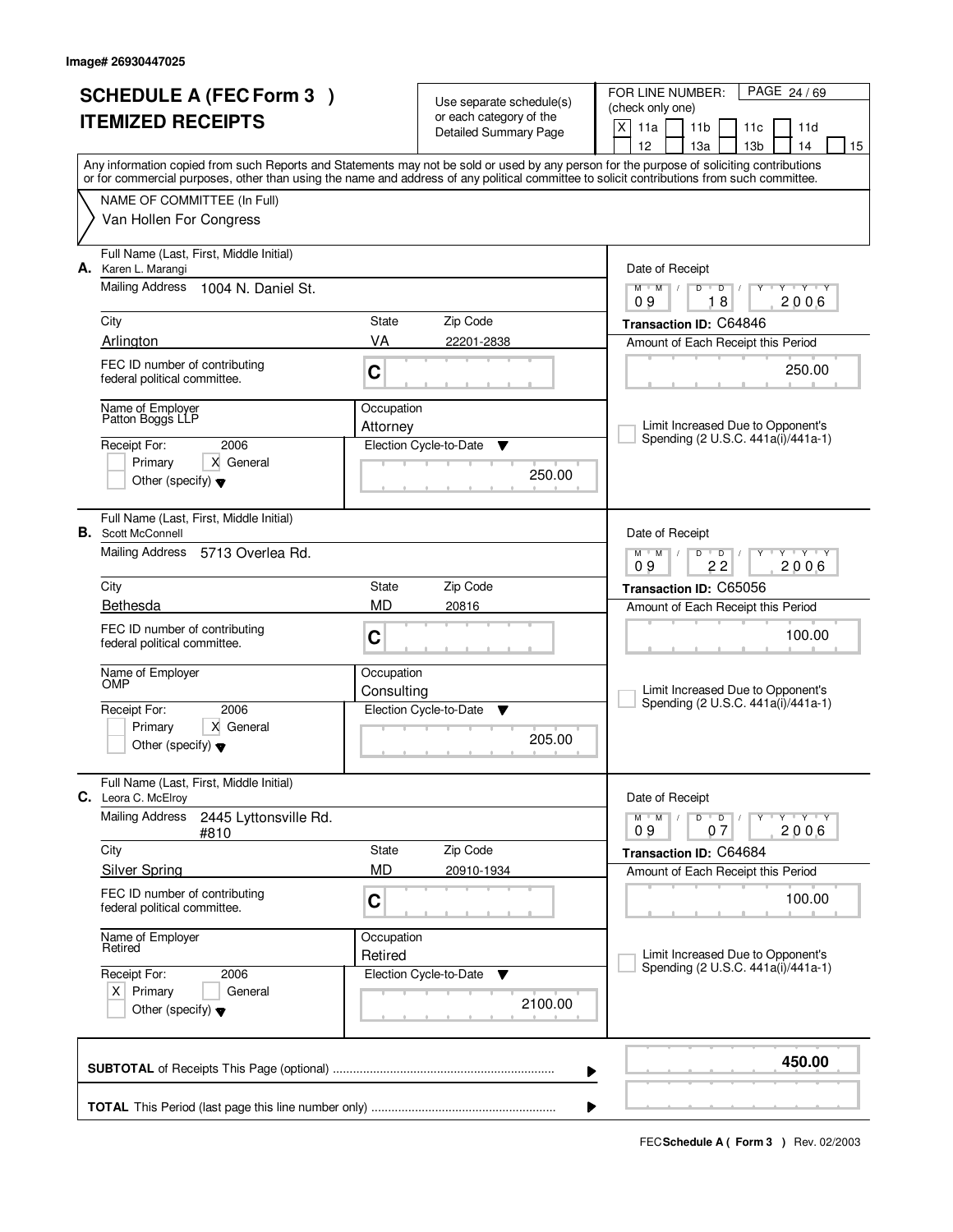| <b>SCHEDULE A (FEC Form 3)</b>                                                                                                                                                                                                                                                          |                       |                                                     | FOR LINE NUMBER:<br>PAGE 25/69                                                                               |
|-----------------------------------------------------------------------------------------------------------------------------------------------------------------------------------------------------------------------------------------------------------------------------------------|-----------------------|-----------------------------------------------------|--------------------------------------------------------------------------------------------------------------|
| <b>ITEMIZED RECEIPTS</b>                                                                                                                                                                                                                                                                |                       | Use separate schedule(s)<br>or each category of the | (check only one)                                                                                             |
|                                                                                                                                                                                                                                                                                         |                       | <b>Detailed Summary Page</b>                        | X<br>11a<br>11 <sub>b</sub><br>11c<br>11d                                                                    |
|                                                                                                                                                                                                                                                                                         |                       |                                                     | 12<br>13 <sub>b</sub><br>13a<br>14<br>15                                                                     |
| Any information copied from such Reports and Statements may not be sold or used by any person for the purpose of soliciting contributions<br>or for commercial purposes, other than using the name and address of any political committee to solicit contributions from such committee. |                       |                                                     |                                                                                                              |
| NAME OF COMMITTEE (In Full)                                                                                                                                                                                                                                                             |                       |                                                     |                                                                                                              |
| Van Hollen For Congress                                                                                                                                                                                                                                                                 |                       |                                                     |                                                                                                              |
| Full Name (Last, First, Middle Initial)<br>A. Milagros V. McGuire                                                                                                                                                                                                                       |                       |                                                     | Date of Receipt                                                                                              |
| <b>Mailing Address</b><br>9608 Bellevue Dr.                                                                                                                                                                                                                                             |                       |                                                     | $Y - Y - Y$<br>$M$ $M$ /<br>$D$ <sup>U</sup><br>$\overline{D}$<br>Y<br>18<br>2006<br>09                      |
| City                                                                                                                                                                                                                                                                                    | State                 | Zip Code                                            | Transaction ID: C64812                                                                                       |
| Bethesda                                                                                                                                                                                                                                                                                | MD<br>20814           |                                                     | Amount of Each Receipt this Period                                                                           |
| FEC ID number of contributing<br>federal political committee.                                                                                                                                                                                                                           | C                     |                                                     | 125.00                                                                                                       |
| Name of Employer<br>Retired                                                                                                                                                                                                                                                             | Occupation<br>Retired |                                                     | Limit Increased Due to Opponent's                                                                            |
| 2006<br>Receipt For:                                                                                                                                                                                                                                                                    |                       | Election Cycle-to-Date<br>Y                         | Spending (2 U.S.C. 441a(i)/441a-1)                                                                           |
| X General<br>Primary                                                                                                                                                                                                                                                                    |                       |                                                     |                                                                                                              |
| Other (specify) $\blacktriangledown$                                                                                                                                                                                                                                                    |                       | 205.00                                              |                                                                                                              |
| Full Name (Last, First, Middle Initial)<br><b>B.</b> Margit Meissner                                                                                                                                                                                                                    |                       |                                                     | Date of Receipt                                                                                              |
| Mailing Address<br>8323 Still Spring Ct.                                                                                                                                                                                                                                                |                       |                                                     | <b>TEXT TY</b><br>$M$ $M$ /<br>D<br>$\overline{D}$<br>07<br>2006<br>09                                       |
| City                                                                                                                                                                                                                                                                                    | State                 | Zip Code                                            | Transaction ID: C64720                                                                                       |
| Bethesda                                                                                                                                                                                                                                                                                | <b>MD</b>             | 20817-2727                                          | Amount of Each Receipt this Period                                                                           |
| FEC ID number of contributing<br>federal political committee.                                                                                                                                                                                                                           | C                     |                                                     | 50.00                                                                                                        |
| Name of Employer<br>Retired                                                                                                                                                                                                                                                             | Occupation            |                                                     |                                                                                                              |
|                                                                                                                                                                                                                                                                                         | Retired               |                                                     | Limit Increased Due to Opponent's<br>Spending (2 U.S.C. 441a(i)/441a-1)                                      |
| Receipt For:<br>2006                                                                                                                                                                                                                                                                    |                       | Election Cycle-to-Date<br>▼                         |                                                                                                              |
| Primary<br>$X \mid$<br>General<br>Other (specify) $\blacktriangledown$                                                                                                                                                                                                                  |                       | 350.00                                              |                                                                                                              |
| Full Name (Last, First, Middle Initial)<br>C.<br>James P. Mercurio                                                                                                                                                                                                                      |                       |                                                     | Date of Receipt                                                                                              |
| <b>Mailing Address</b><br>4612 Hunt Ave.                                                                                                                                                                                                                                                |                       |                                                     | D<br>$M$ $M$ $/$<br>$\overline{\phantom{0}}$ D $\overline{\phantom{0}}$ /<br>$Y + Y + Y$<br>2006<br>15<br>09 |
| City                                                                                                                                                                                                                                                                                    | State                 | Zip Code                                            | Transaction ID: C65239                                                                                       |
| <b>Chevy Chase</b>                                                                                                                                                                                                                                                                      | <b>MD</b>             | 20815-5425                                          | Amount of Each Receipt this Period                                                                           |
| FEC ID number of contributing<br>federal political committee.                                                                                                                                                                                                                           | $\mathbf C$           |                                                     | 500.00                                                                                                       |
| Name of Employer<br>JPM Associates                                                                                                                                                                                                                                                      | Occupation            |                                                     |                                                                                                              |
|                                                                                                                                                                                                                                                                                         | Arbitrator            |                                                     | Limit Increased Due to Opponent's<br>Spending (2 U.S.C. 441a(i)/441a-1)                                      |
| Receipt For:<br>2006                                                                                                                                                                                                                                                                    |                       | Election Cycle-to-Date<br>v                         |                                                                                                              |
| Primary<br>X General<br>Other (specify) $\blacktriangledown$                                                                                                                                                                                                                            |                       | 3000.00                                             |                                                                                                              |
|                                                                                                                                                                                                                                                                                         |                       |                                                     | 675.00<br>▶                                                                                                  |
|                                                                                                                                                                                                                                                                                         |                       |                                                     | ▶                                                                                                            |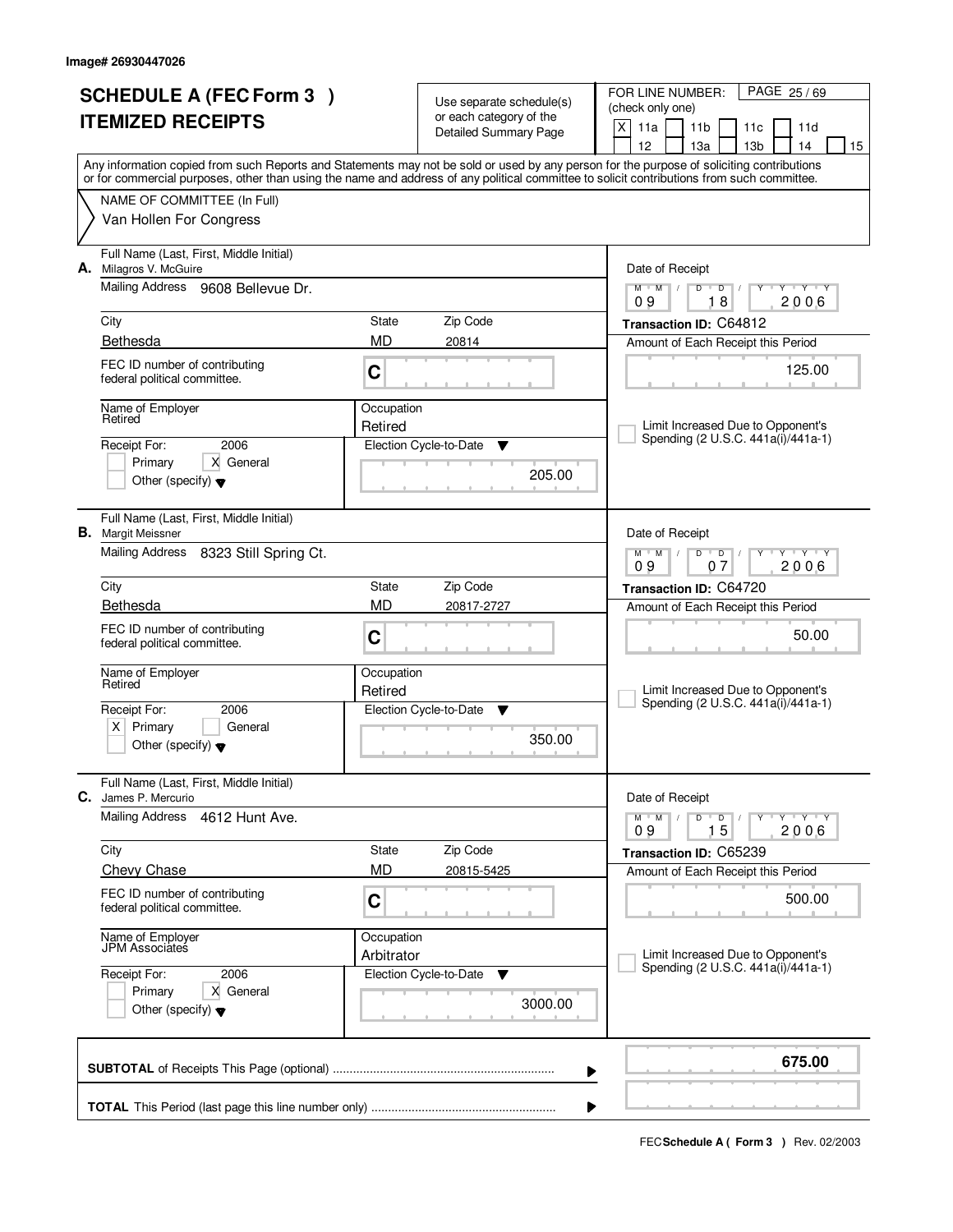| <b>SCHEDULE A (FEC Form 3)</b>                                                                                                             |                                    | Use separate schedule(s)                         | PAGE 26/69<br>FOR LINE NUMBER:<br>(check only one)                                                                                        |  |  |  |
|--------------------------------------------------------------------------------------------------------------------------------------------|------------------------------------|--------------------------------------------------|-------------------------------------------------------------------------------------------------------------------------------------------|--|--|--|
| <b>ITEMIZED RECEIPTS</b>                                                                                                                   |                                    | or each category of the<br>Detailed Summary Page | X<br>11a<br>11 <sub>b</sub><br>11c<br>11d<br>12<br>13 <sub>b</sub><br>14<br>13a<br>15                                                     |  |  |  |
| or for commercial purposes, other than using the name and address of any political committee to solicit contributions from such committee. |                                    |                                                  | Any information copied from such Reports and Statements may not be sold or used by any person for the purpose of soliciting contributions |  |  |  |
| NAME OF COMMITTEE (In Full)<br>Van Hollen For Congress                                                                                     |                                    |                                                  |                                                                                                                                           |  |  |  |
| Full Name (Last, First, Middle Initial)<br>A. Karen J. Migdail                                                                             |                                    |                                                  | Date of Receipt                                                                                                                           |  |  |  |
| Mailing Address<br>8926 Battery Pl.                                                                                                        |                                    |                                                  | $\overline{Y}$ $\overline{Y}$ $\overline{Y}$<br>$M$ <sup>U</sup><br>$M$ /<br>D<br>$\overline{D}$<br>Y<br>2006<br>09<br>07                 |  |  |  |
| City                                                                                                                                       | State                              | Zip Code                                         | Transaction ID: C64697                                                                                                                    |  |  |  |
| Bethesda                                                                                                                                   | <b>MD</b>                          | 20814-2640                                       | Amount of Each Receipt this Period                                                                                                        |  |  |  |
| FEC ID number of contributing<br>federal political committee.                                                                              | $\mathbf C$                        |                                                  | 500.00                                                                                                                                    |  |  |  |
| Name of Employer<br>Agency for Healthcare Res-<br>earch                                                                                    | Occupation<br><b>Press Officer</b> |                                                  | Limit Increased Due to Opponent's                                                                                                         |  |  |  |
| Receipt For:<br>2006                                                                                                                       |                                    | Election Cycle-to-Date<br>Y                      | Spending (2 U.S.C. 441a(i)/441a-1)                                                                                                        |  |  |  |
| $X$ Primary<br>General<br>Other (specify) $\blacktriangledown$                                                                             |                                    | 1500.00                                          |                                                                                                                                           |  |  |  |
| Full Name (Last, First, Middle Initial)<br><b>B.</b> Samuel Morgante                                                                       |                                    |                                                  | Date of Receipt                                                                                                                           |  |  |  |
| <b>Mailing Address</b><br>7804 Buckboard Court                                                                                             |                                    |                                                  | $D$ $D$<br>$Y - Y - Y$<br>$M$ $M$ /<br>09<br>03<br>2006                                                                                   |  |  |  |
| City                                                                                                                                       | State                              | Zip Code                                         | Transaction ID: C64622                                                                                                                    |  |  |  |
| Potomac                                                                                                                                    | <b>MD</b>                          | 20854                                            | Amount of Each Receipt this Period                                                                                                        |  |  |  |
| FEC ID number of contributing<br>federal political committee.                                                                              | C                                  |                                                  | 250.00                                                                                                                                    |  |  |  |
| Name of Employer<br>Genworth Financial                                                                                                     | Occupation                         | <b>VP-Govt. Relations</b>                        | Limit Increased Due to Opponent's                                                                                                         |  |  |  |
| Receipt For:<br>2006                                                                                                                       |                                    | Election Cycle-to-Date<br>v                      | Spending (2 U.S.C. 441a(i)/441a-1)                                                                                                        |  |  |  |
| $x \mid$<br>Primary<br>General<br>Other (specify) $\blacktriangledown$                                                                     |                                    | 250.00                                           |                                                                                                                                           |  |  |  |
| Full Name (Last, First, Middle Initial)<br>C. Daniel T. Morrow                                                                             |                                    |                                                  | Date of Receipt                                                                                                                           |  |  |  |
| <b>Mailing Address</b><br>6526 Broxburn Dr.                                                                                                |                                    |                                                  | $D$ $D$ $I$<br>πηγππηγππηγ<br>$M$ M<br>$\sqrt{ }$<br>2006<br>22<br>09                                                                     |  |  |  |
| City                                                                                                                                       | State                              | Zip Code                                         | Transaction ID: C65035                                                                                                                    |  |  |  |
| Bethesda                                                                                                                                   | <b>MD</b>                          | 20817                                            | Amount of Each Receipt this Period                                                                                                        |  |  |  |
| FEC ID number of contributing<br>federal political committee.                                                                              | C                                  |                                                  | 250.00                                                                                                                                    |  |  |  |
| Name of Employer<br>Self                                                                                                                   | Occupation                         |                                                  |                                                                                                                                           |  |  |  |
| Receipt For:<br>2006                                                                                                                       | Economist                          | Election Cycle-to-Date<br>v                      | Limit Increased Due to Opponent's<br>Spending (2 U.S.C. 441a(i)/441a-1)                                                                   |  |  |  |
| X General<br>Primary<br>Other (specify) $\blacktriangledown$                                                                               |                                    | 250.00                                           |                                                                                                                                           |  |  |  |
|                                                                                                                                            |                                    |                                                  | 1000.00<br>▶                                                                                                                              |  |  |  |
|                                                                                                                                            |                                    |                                                  |                                                                                                                                           |  |  |  |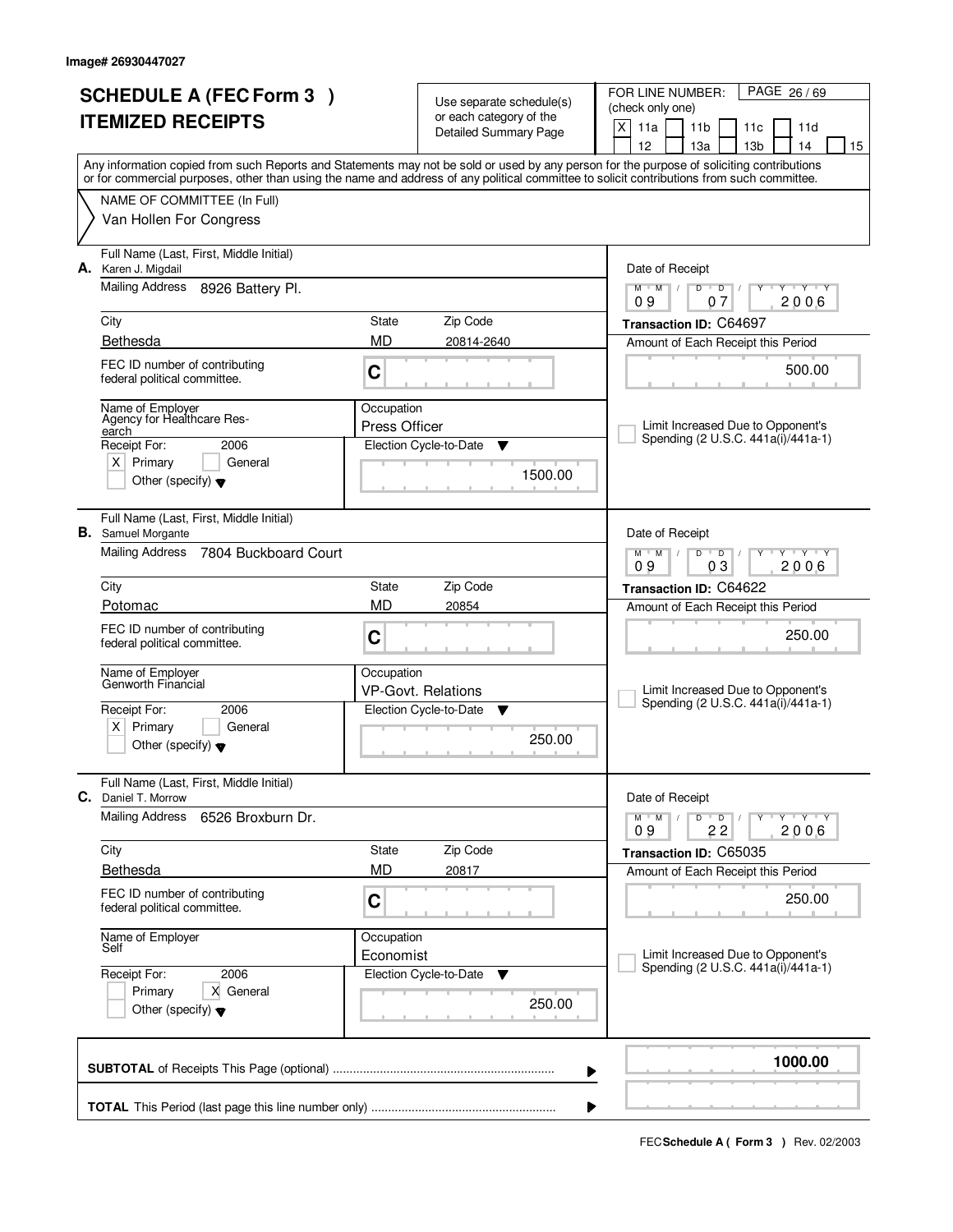|    | <b>SCHEDULE A (FEC Form 3)</b><br><b>ITEMIZED RECEIPTS</b>                |            | Use separate schedule(s)<br>or each category of the       | FOR LINE NUMBER:<br>PAGE 27/69<br>(check only one)                                                                                                                                                                                                                                      |  |  |  |
|----|---------------------------------------------------------------------------|------------|-----------------------------------------------------------|-----------------------------------------------------------------------------------------------------------------------------------------------------------------------------------------------------------------------------------------------------------------------------------------|--|--|--|
|    |                                                                           |            | <b>Detailed Summary Page</b>                              | X<br>11a<br>11 <sub>b</sub><br>11d<br>11c<br>12<br>13 <sub>b</sub><br>13a<br>14<br>15                                                                                                                                                                                                   |  |  |  |
|    |                                                                           |            |                                                           | Any information copied from such Reports and Statements may not be sold or used by any person for the purpose of soliciting contributions<br>or for commercial purposes, other than using the name and address of any political committee to solicit contributions from such committee. |  |  |  |
|    | NAME OF COMMITTEE (In Full)                                               |            |                                                           |                                                                                                                                                                                                                                                                                         |  |  |  |
|    | Van Hollen For Congress                                                   |            |                                                           |                                                                                                                                                                                                                                                                                         |  |  |  |
| А. | Full Name (Last, First, Middle Initial)<br>Robert D. Muller               |            |                                                           | Date of Receipt                                                                                                                                                                                                                                                                         |  |  |  |
|    | Mailing Address<br>4906 DeRussy Parkway                                   |            |                                                           | $D$ $D$<br><b>TEYTY</b><br>$M$ <sup>U</sup><br>M<br>$\sqrt{2}$<br>Y<br>2006<br>09<br>03                                                                                                                                                                                                 |  |  |  |
|    | City                                                                      | State      | Zip Code                                                  | Transaction ID: C64648                                                                                                                                                                                                                                                                  |  |  |  |
|    | Chevy Chase                                                               | <b>MD</b>  | 20815-5311                                                | Amount of Each Receipt this Period                                                                                                                                                                                                                                                      |  |  |  |
|    | FEC ID number of contributing<br>federal political committee.             | C          |                                                           | 500.00                                                                                                                                                                                                                                                                                  |  |  |  |
|    | Name of Employer<br>Self                                                  | Occupation |                                                           |                                                                                                                                                                                                                                                                                         |  |  |  |
|    | Receipt For:<br>2006                                                      | Consultant | Election Cycle-to-Date<br>Y                               | Limit Increased Due to Opponent's<br>Spending (2 U.S.C. 441a(i)/441a-1)                                                                                                                                                                                                                 |  |  |  |
|    | $X$ Primary<br>General                                                    |            |                                                           |                                                                                                                                                                                                                                                                                         |  |  |  |
|    | Other (specify) $\blacktriangledown$                                      |            | 650.00                                                    |                                                                                                                                                                                                                                                                                         |  |  |  |
|    | Full Name (Last, First, Middle Initial)<br><b>B.</b> Louisa Foulke Newlin |            |                                                           | Date of Receipt                                                                                                                                                                                                                                                                         |  |  |  |
|    | Mailing Address 3026 Newark St., N.W.                                     |            |                                                           | $M$ $M$ $/$<br>D<br>$\overline{D}$<br><b>TEY TY</b><br>22<br>2006<br>09                                                                                                                                                                                                                 |  |  |  |
|    | City                                                                      | State      | Zip Code                                                  | Transaction ID: C65120                                                                                                                                                                                                                                                                  |  |  |  |
|    | Washington                                                                | DC         | 20008-3341                                                | Amount of Each Receipt this Period                                                                                                                                                                                                                                                      |  |  |  |
|    | FEC ID number of contributing<br>federal political committee.             | C          |                                                           | 250.00                                                                                                                                                                                                                                                                                  |  |  |  |
|    | Name of Employer<br>Retired                                               | Occupation |                                                           |                                                                                                                                                                                                                                                                                         |  |  |  |
|    | 2006<br>Receipt For:                                                      | Retired    | Election Cycle-to-Date<br>v                               | Limit Increased Due to Opponent's<br>Spending (2 U.S.C. 441a(i)/441a-1)                                                                                                                                                                                                                 |  |  |  |
|    | X General<br>Primary                                                      |            |                                                           |                                                                                                                                                                                                                                                                                         |  |  |  |
|    | Other (specify) $\blacktriangledown$                                      |            | 350.00                                                    |                                                                                                                                                                                                                                                                                         |  |  |  |
| C. | Full Name (Last, First, Middle Initial)<br>Eric E. Nothman                |            |                                                           | Date of Receipt                                                                                                                                                                                                                                                                         |  |  |  |
|    | <b>Mailing Address</b><br>8417 Fenway Road                                |            |                                                           | D<br>$M$ $M$ /<br>$\overline{D}$<br>$Y + Y + Y$<br>09<br>2006<br>21                                                                                                                                                                                                                     |  |  |  |
|    | City                                                                      | State      | Zip Code                                                  | Transaction ID: C65209                                                                                                                                                                                                                                                                  |  |  |  |
|    | Bethesda                                                                  | <b>MD</b>  | 20817                                                     | Amount of Each Receipt this Period                                                                                                                                                                                                                                                      |  |  |  |
|    | FEC ID number of contributing<br>federal political committee.             | C          |                                                           | 500.00                                                                                                                                                                                                                                                                                  |  |  |  |
|    | Name of Employer<br>World Bank                                            | Occupation |                                                           | Limit Increased Due to Opponent's                                                                                                                                                                                                                                                       |  |  |  |
|    | 2006<br>Receipt For:                                                      |            | <b>Information Officer</b><br>Election Cycle-to-Date<br>v | Spending (2 U.S.C. 441a(i)/441a-1)                                                                                                                                                                                                                                                      |  |  |  |
|    | Primary<br>X General<br>Other (specify) $\blacktriangledown$              |            | 500.00                                                    |                                                                                                                                                                                                                                                                                         |  |  |  |
|    |                                                                           |            |                                                           | 1250.00<br>▶                                                                                                                                                                                                                                                                            |  |  |  |
|    |                                                                           |            |                                                           |                                                                                                                                                                                                                                                                                         |  |  |  |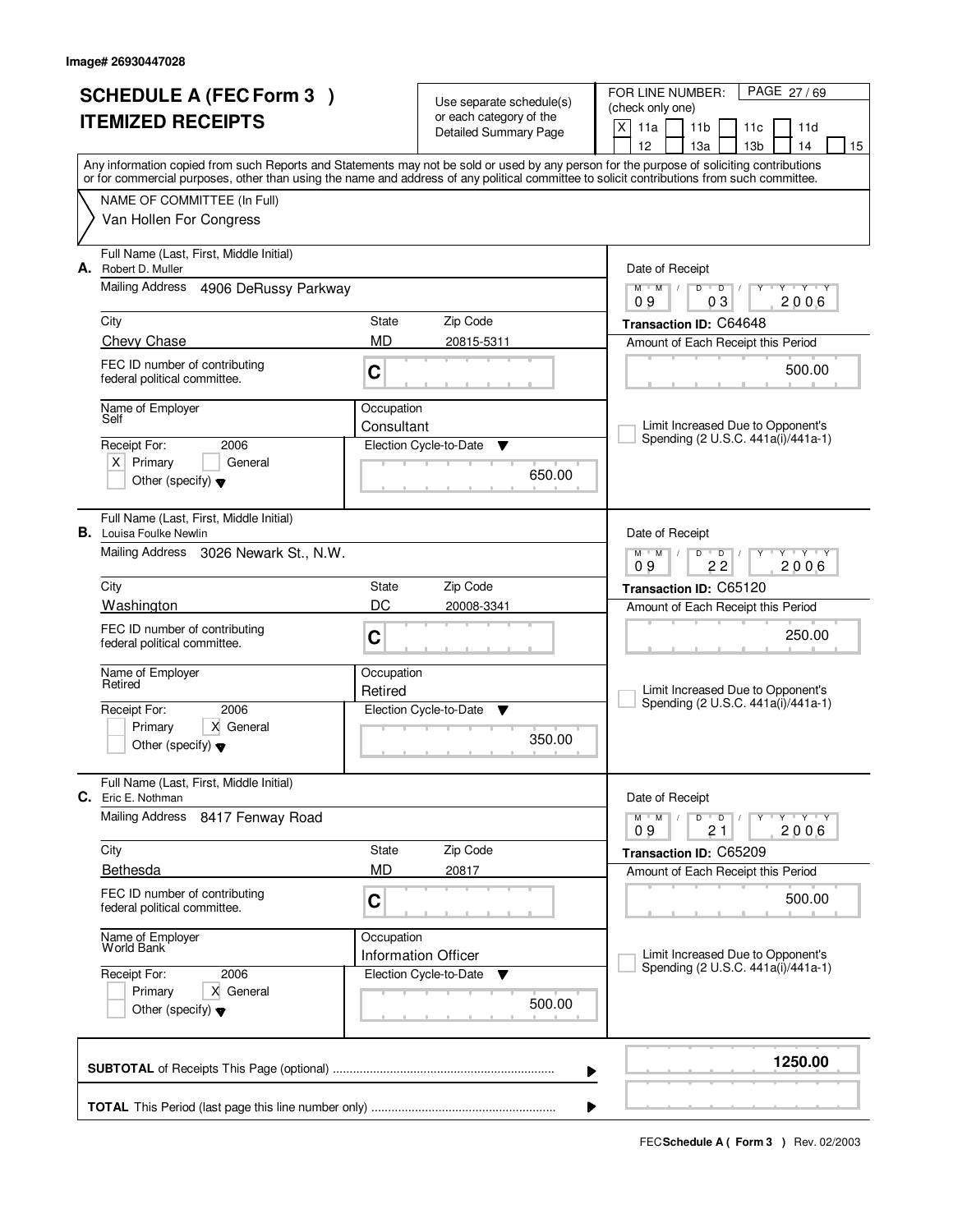|                          | <b>SCHEDULE A (FEC Form 3)</b>                                         |             |                                                     | PAGE 28/69<br>FOR LINE NUMBER:                                                                                                                                                        |
|--------------------------|------------------------------------------------------------------------|-------------|-----------------------------------------------------|---------------------------------------------------------------------------------------------------------------------------------------------------------------------------------------|
| <b>ITEMIZED RECEIPTS</b> |                                                                        |             | Use separate schedule(s)<br>or each category of the | (check only one)                                                                                                                                                                      |
|                          |                                                                        |             | <b>Detailed Summary Page</b>                        | X<br>11a<br>11 <sub>b</sub><br>11c<br>11d                                                                                                                                             |
|                          |                                                                        |             |                                                     | 12<br>13 <sub>b</sub><br>13a<br>14<br>15<br>Any information copied from such Reports and Statements may not be sold or used by any person for the purpose of soliciting contributions |
|                          |                                                                        |             |                                                     | or for commercial purposes, other than using the name and address of any political committee to solicit contributions from such committee.                                            |
|                          | NAME OF COMMITTEE (In Full)                                            |             |                                                     |                                                                                                                                                                                       |
|                          | Van Hollen For Congress                                                |             |                                                     |                                                                                                                                                                                       |
| А.                       | Full Name (Last, First, Middle Initial)<br>Lola B. Oberman             |             |                                                     | Date of Receipt                                                                                                                                                                       |
|                          | <b>Mailing Address</b><br>6606 Melody Ln.                              |             |                                                     | Y Y Y Y<br>$M$ $M$ /<br>$D$ $D$<br>2006<br>09<br>03                                                                                                                                   |
|                          | City                                                                   | State       | Zip Code                                            | Transaction ID: C64633                                                                                                                                                                |
|                          | Bethesda                                                               | MD          | 20817-3155                                          | Amount of Each Receipt this Period                                                                                                                                                    |
|                          | FEC ID number of contributing<br>federal political committee.          | C           |                                                     | 100.00                                                                                                                                                                                |
|                          | Name of Employer                                                       | Occupation  |                                                     |                                                                                                                                                                                       |
|                          | Retired                                                                | Retired     |                                                     | Limit Increased Due to Opponent's<br>Spending (2 U.S.C. 441a(i)/441a-1)                                                                                                               |
|                          | Receipt For:<br>2006                                                   |             | Election Cycle-to-Date<br>Y                         |                                                                                                                                                                                       |
|                          | $X$ Primary<br>General<br>Other (specify) $\blacktriangledown$         |             | 500.00                                              |                                                                                                                                                                                       |
|                          | Full Name (Last, First, Middle Initial)<br><b>B.</b> Adrienne Oleck    |             |                                                     | Date of Receipt                                                                                                                                                                       |
|                          | Mailing Address<br>8804 Liberty Lane                                   |             |                                                     | $M$ M<br><b>TEXT TY</b><br>D<br>$\overline{D}$<br>2006<br>09<br>11                                                                                                                    |
|                          | City                                                                   | State       | Zip Code                                            | Transaction ID: C64757                                                                                                                                                                |
|                          | Potomac                                                                | <b>MD</b>   | 20854                                               | Amount of Each Receipt this Period                                                                                                                                                    |
|                          | FEC ID number of contributing<br>federal political committee.          | C           |                                                     | 100.00                                                                                                                                                                                |
|                          | Name of Employer                                                       | Occupation  |                                                     |                                                                                                                                                                                       |
|                          | Self                                                                   |             | Attorney/Homemaker                                  | Limit Increased Due to Opponent's<br>Spending (2 U.S.C. 441a(i)/441a-1)                                                                                                               |
|                          | Receipt For:<br>2006                                                   |             | Election Cycle-to-Date<br>- V                       |                                                                                                                                                                                       |
|                          | Primary<br>$X \mid$<br>General<br>Other (specify) $\blacktriangledown$ |             | 300.00                                              |                                                                                                                                                                                       |
|                          | Full Name (Last, First, Middle Initial)<br>C. Joseph A. Palka, Jr.     |             |                                                     | Date of Receipt                                                                                                                                                                       |
|                          | <b>Mailing Address</b><br>214 Massbury St.                             |             |                                                     | $M$ $M$ $/$<br>D<br>$\overline{D}$<br>$Y$ $Y$ $Y$ $Y$<br>2006<br>09<br>22                                                                                                             |
|                          | City                                                                   | State       | Zip Code                                            | Transaction ID: C65036                                                                                                                                                                |
|                          | Gaithersburg                                                           | <b>MD</b>   | 20878                                               | Amount of Each Receipt this Period                                                                                                                                                    |
|                          | FEC ID number of contributing<br>federal political committee.          | $\mathbf C$ |                                                     | 250.00                                                                                                                                                                                |
|                          | Name of Employer<br>Idea Public Charter Schoo-                         | Occupation  |                                                     |                                                                                                                                                                                       |
|                          | <u>l, Wash.</u>                                                        | Teacher     |                                                     | Limit Increased Due to Opponent's<br>Spending (2 U.S.C. 441a(i)/441a-1)                                                                                                               |
|                          | Receipt For:<br>2006                                                   |             | Election Cycle-to-Date<br>v                         |                                                                                                                                                                                       |
|                          | Primary<br>X General<br>Other (specify) $\blacktriangledown$           |             | 840.00                                              |                                                                                                                                                                                       |
|                          |                                                                        |             |                                                     | 450.00<br>▶                                                                                                                                                                           |
|                          |                                                                        |             |                                                     | ▶                                                                                                                                                                                     |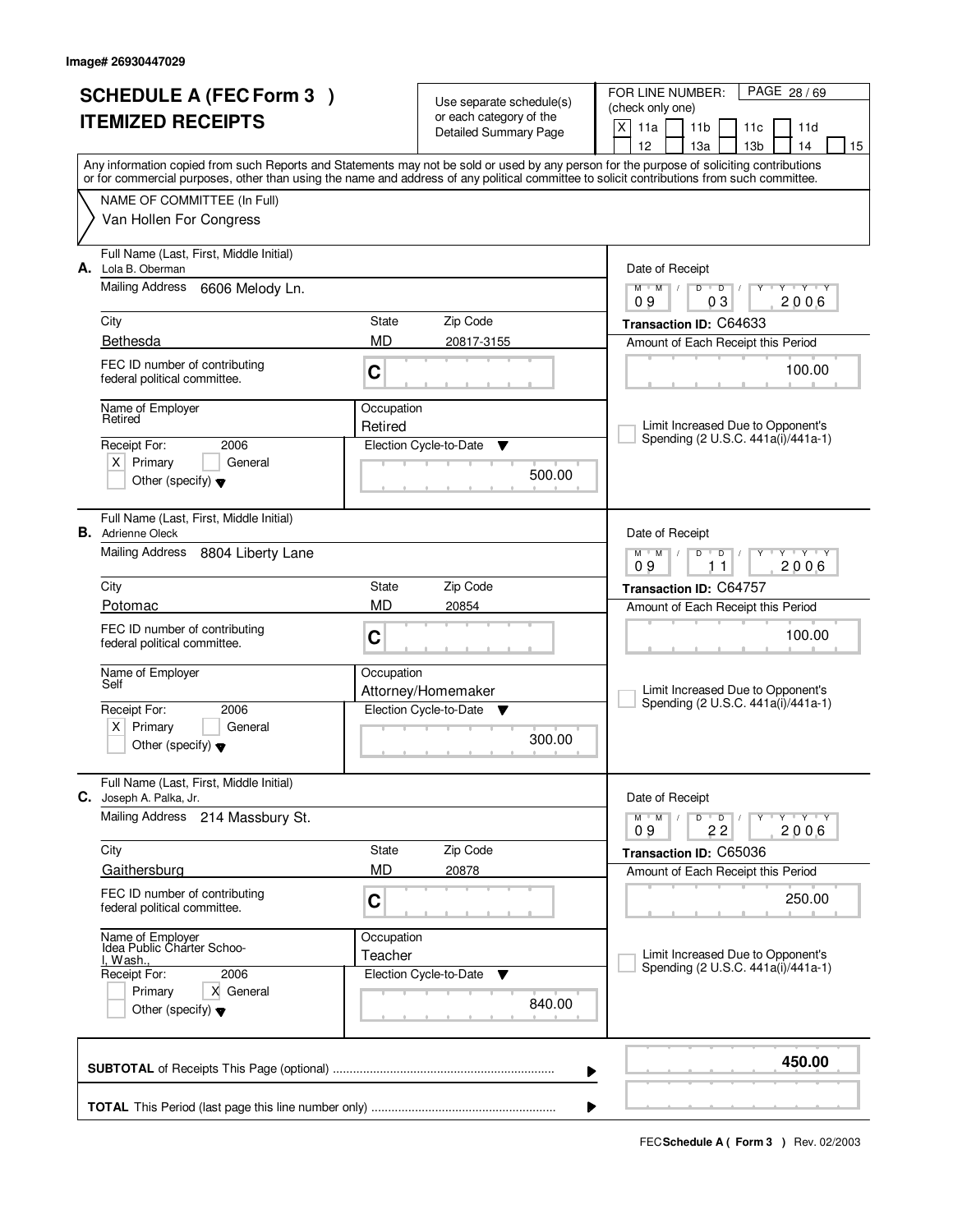| <b>SCHEDULE A (FEC Form 3)</b><br><b>ITEMIZED RECEIPTS</b> |                                                                      |                              | Use separate schedule(s)<br>or each category of the<br><b>Detailed Summary Page</b> | PAGE 29/69<br>FOR LINE NUMBER:<br>(check only one)<br>X<br>11a<br>11 <sub>b</sub><br>11c<br>11d                                                                                                                                                                                         |
|------------------------------------------------------------|----------------------------------------------------------------------|------------------------------|-------------------------------------------------------------------------------------|-----------------------------------------------------------------------------------------------------------------------------------------------------------------------------------------------------------------------------------------------------------------------------------------|
|                                                            |                                                                      |                              |                                                                                     | 12<br>14<br>13a<br>13 <sub>b</sub><br>15                                                                                                                                                                                                                                                |
|                                                            |                                                                      |                              |                                                                                     | Any information copied from such Reports and Statements may not be sold or used by any person for the purpose of soliciting contributions<br>or for commercial purposes, other than using the name and address of any political committee to solicit contributions from such committee. |
|                                                            | NAME OF COMMITTEE (In Full)                                          |                              |                                                                                     |                                                                                                                                                                                                                                                                                         |
|                                                            | Van Hollen For Congress                                              |                              |                                                                                     |                                                                                                                                                                                                                                                                                         |
|                                                            | Full Name (Last, First, Middle Initial)<br>A. Stahis S. Panagides    |                              |                                                                                     | Date of Receipt                                                                                                                                                                                                                                                                         |
|                                                            | Mailing Address 2460 Praia Place                                     |                              |                                                                                     | $M$ /<br>$\overline{D}$<br>$\overline{Y}$ $\overline{Y}$ $\overline{Y}$<br>$M$ <sup><math>+</math></sup><br>D<br>Y<br>30<br>2006<br>09                                                                                                                                                  |
|                                                            | City                                                                 | State                        | Zip Code                                                                            | Transaction ID: C65193                                                                                                                                                                                                                                                                  |
|                                                            | <b>Dulles</b>                                                        | VA                           | 20189                                                                               | Amount of Each Receipt this Period                                                                                                                                                                                                                                                      |
|                                                            | FEC ID number of contributing<br>federal political committee.        | C                            |                                                                                     | 150.00                                                                                                                                                                                                                                                                                  |
|                                                            | Name of Employer<br>Federal Government/MCC                           | Occupation<br>Info Requested |                                                                                     | Limit Increased Due to Opponent's                                                                                                                                                                                                                                                       |
|                                                            | Receipt For:<br>2006                                                 |                              | Election Cycle-to-Date<br>▼                                                         | Spending (2 U.S.C. 441a(i)/441a-1)                                                                                                                                                                                                                                                      |
|                                                            | Primary<br>X General<br>Other (specify) $\blacktriangledown$         |                              | 345.00                                                                              |                                                                                                                                                                                                                                                                                         |
|                                                            | Full Name (Last, First, Middle Initial)<br><b>B.</b> Sardul S. Pannu |                              |                                                                                     | Date of Receipt                                                                                                                                                                                                                                                                         |
|                                                            | Mailing Address<br>413 Grand Champion Dr.                            |                              |                                                                                     | $M$ $M$ /<br>D<br>$\overline{D}$<br>$Y+Y$<br>22<br>09<br>2006                                                                                                                                                                                                                           |
|                                                            | City                                                                 | State                        | Zip Code                                                                            | Transaction ID: C65076                                                                                                                                                                                                                                                                  |
|                                                            | Rockville                                                            | <b>MD</b>                    | 20850-5960                                                                          | Amount of Each Receipt this Period                                                                                                                                                                                                                                                      |
|                                                            | FEC ID number of contributing<br>federal political committee.        | C                            |                                                                                     | 50.00                                                                                                                                                                                                                                                                                   |
|                                                            | Name of Employer<br><b>UDC</b>                                       | Occupation                   | Prof. of Chemistry                                                                  | Limit Increased Due to Opponent's                                                                                                                                                                                                                                                       |
|                                                            | Receipt For:<br>2006                                                 |                              | Election Cycle-to-Date<br>▼                                                         | Spending (2 U.S.C. 441a(i)/441a-1)                                                                                                                                                                                                                                                      |
|                                                            | Primary<br>X General<br>Other (specify) $\blacktriangledown$         |                              | 275.00                                                                              |                                                                                                                                                                                                                                                                                         |
| C.                                                         | Full Name (Last, First, Middle Initial)<br>Elizabeth F. Parris       |                              |                                                                                     | Date of Receipt                                                                                                                                                                                                                                                                         |
|                                                            | <b>Mailing Address</b><br>14622 Kelmscot Dr.                         |                              |                                                                                     | $M = M$<br>$D$ $D$ $/$<br>יץ ייץ ייד<br>Y<br>30<br>2006<br>09                                                                                                                                                                                                                           |
|                                                            | City                                                                 | State                        | Zip Code                                                                            | Transaction ID: C65192                                                                                                                                                                                                                                                                  |
|                                                            | <b>Silver Spring</b>                                                 | MD                           | 20906                                                                               | Amount of Each Receipt this Period                                                                                                                                                                                                                                                      |
|                                                            | FEC ID number of contributing<br>federal political committee.        | C                            |                                                                                     | 100.00                                                                                                                                                                                                                                                                                  |
|                                                            | Name of Employer<br>Retired                                          | Occupation                   |                                                                                     | Limit Increased Due to Opponent's                                                                                                                                                                                                                                                       |
|                                                            | Receipt For:<br>2006                                                 | Retired                      | Election Cycle-to-Date<br>v                                                         | Spending (2 U.S.C. 441a(i)/441a-1)                                                                                                                                                                                                                                                      |
|                                                            | X General<br>Primary<br>Other (specify) $\blacktriangledown$         |                              | 300.00                                                                              |                                                                                                                                                                                                                                                                                         |
|                                                            |                                                                      |                              |                                                                                     | 300.00<br>▶                                                                                                                                                                                                                                                                             |
|                                                            |                                                                      |                              |                                                                                     | ▶                                                                                                                                                                                                                                                                                       |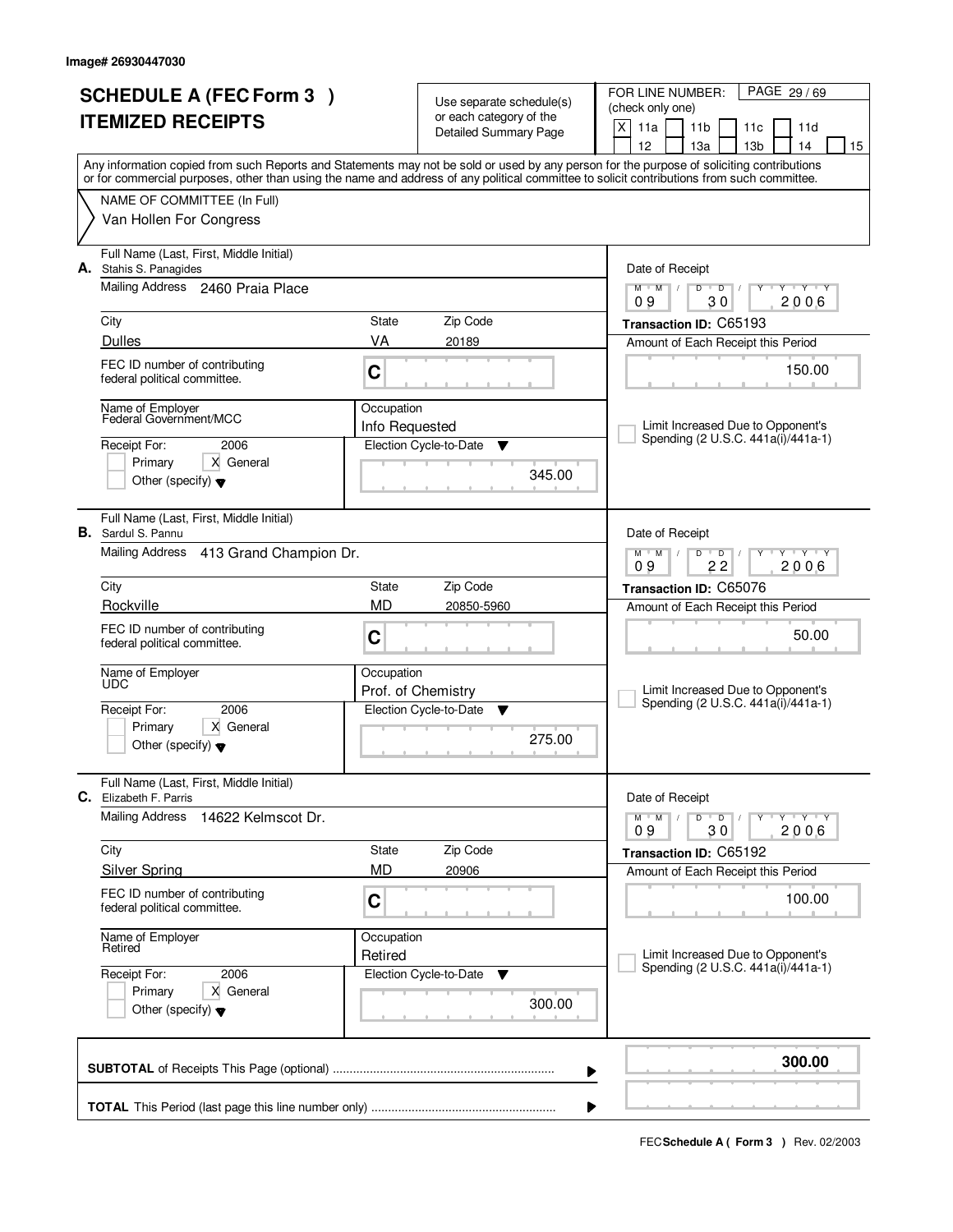| <b>SCHEDULE A (FEC Form 3)</b><br><b>ITEMIZED RECEIPTS</b> |                                                                                        |                               | Use separate schedule(s)<br>or each category of the<br><b>Detailed Summary Page</b> | PAGE 30/69<br>FOR LINE NUMBER:<br>(check only one)<br>$\mathsf{X}$<br>11a<br>11 <sub>b</sub><br>11c<br>11d<br>12<br>13a<br>13 <sub>b</sub><br>14<br>15                                                                                                                                  |  |  |
|------------------------------------------------------------|----------------------------------------------------------------------------------------|-------------------------------|-------------------------------------------------------------------------------------|-----------------------------------------------------------------------------------------------------------------------------------------------------------------------------------------------------------------------------------------------------------------------------------------|--|--|
|                                                            |                                                                                        |                               |                                                                                     | Any information copied from such Reports and Statements may not be sold or used by any person for the purpose of soliciting contributions<br>or for commercial purposes, other than using the name and address of any political committee to solicit contributions from such committee. |  |  |
|                                                            | NAME OF COMMITTEE (In Full)<br>Van Hollen For Congress                                 |                               |                                                                                     |                                                                                                                                                                                                                                                                                         |  |  |
| А.                                                         | Full Name (Last, First, Middle Initial)<br>Joseph G. Passaic, Jr.                      |                               |                                                                                     | Date of Receipt                                                                                                                                                                                                                                                                         |  |  |
|                                                            | Mailing Address 9475 Turnberry Dr.                                                     |                               |                                                                                     | $\mathsf D$<br><b>TY TY</b><br>$M$ $M$ /<br>$D$ <sup>U</sup><br>$\sqrt{ }$<br>Y<br>18<br>2006<br>09                                                                                                                                                                                     |  |  |
|                                                            | City                                                                                   | State                         | Zip Code                                                                            | Transaction ID: C64845                                                                                                                                                                                                                                                                  |  |  |
|                                                            | Potomac                                                                                | <b>MD</b>                     | 20854                                                                               | Amount of Each Receipt this Period                                                                                                                                                                                                                                                      |  |  |
|                                                            | FEC ID number of contributing<br>C<br>federal political committee.                     |                               |                                                                                     | 250.00                                                                                                                                                                                                                                                                                  |  |  |
|                                                            | Name of Employer<br>Patton Boggs                                                       | Occupation<br>Attorney        |                                                                                     | Limit Increased Due to Opponent's                                                                                                                                                                                                                                                       |  |  |
|                                                            | 2006<br>Receipt For:                                                                   |                               | Election Cycle-to-Date<br>v                                                         | Spending (2 U.S.C. 441a(i)/441a-1)                                                                                                                                                                                                                                                      |  |  |
|                                                            | X General<br>Primary<br>Other (specify) $\blacktriangledown$                           |                               | 250.00                                                                              |                                                                                                                                                                                                                                                                                         |  |  |
|                                                            | Full Name (Last, First, Middle Initial)<br><b>B.</b> Patricia Stockton Plaskett        |                               |                                                                                     | Date of Receipt                                                                                                                                                                                                                                                                         |  |  |
|                                                            | Mailing Address 4013 Saul Rd.                                                          |                               |                                                                                     | $M$ $M$ $/$<br>D<br>$\overline{D}$<br>$Y \vdash Y \vdash Y$<br>09<br>18<br>2006                                                                                                                                                                                                         |  |  |
|                                                            | City                                                                                   | State                         | Zip Code                                                                            | Transaction ID: C64813                                                                                                                                                                                                                                                                  |  |  |
|                                                            | Kensington                                                                             | <b>MD</b>                     | 20895                                                                               | Amount of Each Receipt this Period                                                                                                                                                                                                                                                      |  |  |
|                                                            | FEC ID number of contributing<br>federal political committee.                          | C                             |                                                                                     | 200.00                                                                                                                                                                                                                                                                                  |  |  |
|                                                            | Name of Employer<br>Georgetown Univ.                                                   | Occupation<br>Asst. Professor |                                                                                     | Limit Increased Due to Opponent's<br>Spending (2 U.S.C. 441a(i)/441a-1)                                                                                                                                                                                                                 |  |  |
|                                                            | 2006<br>Receipt For:<br>Primary<br>X General<br>Other (specify) $\blacktriangledown$   |                               | Election Cycle-to-Date<br>Y<br>450.00                                               |                                                                                                                                                                                                                                                                                         |  |  |
|                                                            | Full Name (Last, First, Middle Initial)<br><b>C.</b> Howard Polinger                   |                               |                                                                                     | Date of Receipt                                                                                                                                                                                                                                                                         |  |  |
|                                                            | <b>Mailing Address</b><br>3302 Shirley Lane                                            |                               |                                                                                     | $Y^ Y^ Y^ Y^-$<br>$M$ $M$ /<br>$D$ $D$ $/$<br>2006<br>03<br>09                                                                                                                                                                                                                          |  |  |
|                                                            | City                                                                                   | State                         | Zip Code                                                                            | Transaction ID: C64661                                                                                                                                                                                                                                                                  |  |  |
|                                                            | <b>Chevy Chase</b>                                                                     | <b>MD</b>                     | 20815                                                                               | Amount of Each Receipt this Period                                                                                                                                                                                                                                                      |  |  |
|                                                            | FEC ID number of contributing<br>federal political committee.                          | C                             |                                                                                     | 750.00                                                                                                                                                                                                                                                                                  |  |  |
|                                                            | Name of Employer<br>Retired                                                            | Occupation<br>Retired         |                                                                                     | Limit Increased Due to Opponent's                                                                                                                                                                                                                                                       |  |  |
|                                                            | 2006<br>Receipt For:<br>$X$ Primary<br>General<br>Other (specify) $\blacktriangledown$ |                               | Election Cycle-to-Date<br>v<br>1250.00                                              | Spending (2 U.S.C. 441a(i)/441a-1)                                                                                                                                                                                                                                                      |  |  |
|                                                            |                                                                                        |                               |                                                                                     | 1200.00<br>▶                                                                                                                                                                                                                                                                            |  |  |
|                                                            |                                                                                        |                               |                                                                                     |                                                                                                                                                                                                                                                                                         |  |  |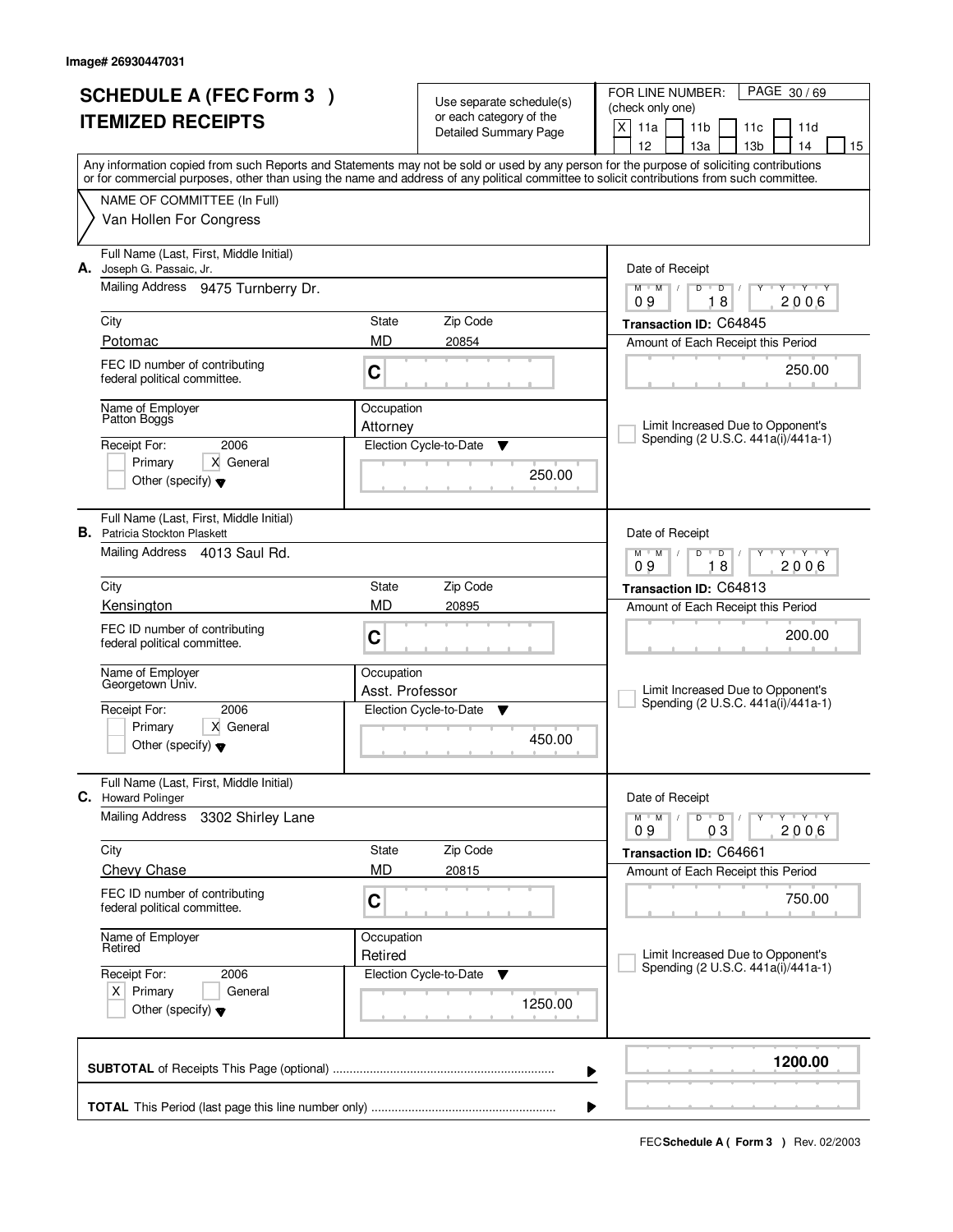| <b>SCHEDULE A (FEC Form 3)</b><br><b>ITEMIZED RECEIPTS</b> |                                                                                        |                             | Use separate schedule(s)<br>or each category of the<br><b>Detailed Summary Page</b> | PAGE 31/69<br>FOR LINE NUMBER:<br>(check only one)<br>X<br>11a<br>11 <sub>b</sub><br>11 <sub>c</sub><br>11d                                                                                                                                                                                                                         |  |  |
|------------------------------------------------------------|----------------------------------------------------------------------------------------|-----------------------------|-------------------------------------------------------------------------------------|-------------------------------------------------------------------------------------------------------------------------------------------------------------------------------------------------------------------------------------------------------------------------------------------------------------------------------------|--|--|
|                                                            |                                                                                        |                             |                                                                                     | 12<br>13а<br>13 <sub>b</sub><br>14<br>15<br>Any information copied from such Reports and Statements may not be sold or used by any person for the purpose of soliciting contributions<br>or for commercial purposes, other than using the name and address of any political committee to solicit contributions from such committee. |  |  |
|                                                            | NAME OF COMMITTEE (In Full)<br>Van Hollen For Congress                                 |                             |                                                                                     |                                                                                                                                                                                                                                                                                                                                     |  |  |
|                                                            | Full Name (Last, First, Middle Initial)<br>A. Eleanor C. Preston                       |                             |                                                                                     | Date of Receipt                                                                                                                                                                                                                                                                                                                     |  |  |
|                                                            | Mailing Address 6306 Swords Way                                                        |                             |                                                                                     | $M$ $M$ /<br>$D$ $D$<br>$Y - Y - Y$<br>03<br>2006<br>09                                                                                                                                                                                                                                                                             |  |  |
|                                                            | City<br>Bethesda                                                                       | State<br><b>MD</b>          | Zip Code<br>20817                                                                   | Transaction ID: C64598                                                                                                                                                                                                                                                                                                              |  |  |
|                                                            | FEC ID number of contributing<br>federal political committee.                          | C                           |                                                                                     | Amount of Each Receipt this Period<br>250.00                                                                                                                                                                                                                                                                                        |  |  |
|                                                            | Name of Employer<br>Self                                                               | Occupation<br>Consultant    |                                                                                     | Limit Increased Due to Opponent's                                                                                                                                                                                                                                                                                                   |  |  |
|                                                            | 2006<br>Receipt For:<br>$X$ Primary<br>General<br>Other (specify) $\blacktriangledown$ |                             | Election Cycle-to-Date<br>▼<br>300.00                                               | Spending (2 U.S.C. 441a(i)/441a-1)                                                                                                                                                                                                                                                                                                  |  |  |
|                                                            | Full Name (Last, First, Middle Initial)<br><b>B.</b> Dr. Mary Lou Randour              |                             |                                                                                     | Date of Receipt                                                                                                                                                                                                                                                                                                                     |  |  |
|                                                            | Mailing Address 4330 Leland St.                                                        |                             |                                                                                     | $M$ $M$ /<br>D<br>$\overline{D}$<br>Y 'Y 'Y<br>03<br>2006<br>09                                                                                                                                                                                                                                                                     |  |  |
|                                                            | City                                                                                   | State                       | Zip Code                                                                            | Transaction ID: C64641                                                                                                                                                                                                                                                                                                              |  |  |
|                                                            | Chevy Chase<br>FEC ID number of contributing<br>federal political committee.           | MD<br>C                     | 20815                                                                               | Amount of Each Receipt this Period<br>200.00                                                                                                                                                                                                                                                                                        |  |  |
|                                                            | Name of Employer<br>Doris Day Animal Foundati-                                         | Occupation<br>Dir. Of Ed.   |                                                                                     | Limit Increased Due to Opponent's                                                                                                                                                                                                                                                                                                   |  |  |
|                                                            | on<br>Receipt For:<br>2006<br>X General<br>Primary                                     |                             | Election Cycle-to-Date<br>▼                                                         | Spending (2 U.S.C. 441a(i)/441a-1)                                                                                                                                                                                                                                                                                                  |  |  |
|                                                            | Other (specify) $\blacktriangledown$                                                   |                             | 4200.00                                                                             |                                                                                                                                                                                                                                                                                                                                     |  |  |
| C.                                                         | Full Name (Last, First, Middle Initial)<br>Michael R. Rosnick                          |                             |                                                                                     | Date of Receipt                                                                                                                                                                                                                                                                                                                     |  |  |
|                                                            | Mailing Address<br>8021 Cobble Creek Circle                                            |                             |                                                                                     | $D$ $D$ $/$<br>יץ ייץ ייד<br>$M$ $M$ $/$<br>Y<br>2006<br>09<br>07                                                                                                                                                                                                                                                                   |  |  |
|                                                            | City                                                                                   | State<br><b>MD</b>          | Zip Code                                                                            | Transaction ID: C64705                                                                                                                                                                                                                                                                                                              |  |  |
|                                                            | Potomac<br>FEC ID number of contributing<br>federal political committee.               | C                           | 20854                                                                               | Amount of Each Receipt this Period<br>50.00                                                                                                                                                                                                                                                                                         |  |  |
|                                                            | Name of Employer<br>MAMSI                                                              | Occupation<br>Administrator |                                                                                     | Limit Increased Due to Opponent's                                                                                                                                                                                                                                                                                                   |  |  |
|                                                            | Receipt For:<br>2006<br>$X$ Primary<br>General<br>Other (specify) $\blacktriangledown$ |                             | Election Cycle-to-Date<br>v<br>2050.00                                              | Spending (2 U.S.C. 441a(i)/441a-1)                                                                                                                                                                                                                                                                                                  |  |  |
|                                                            |                                                                                        |                             |                                                                                     | 500.00                                                                                                                                                                                                                                                                                                                              |  |  |
|                                                            | ▶<br>▶                                                                                 |                             |                                                                                     |                                                                                                                                                                                                                                                                                                                                     |  |  |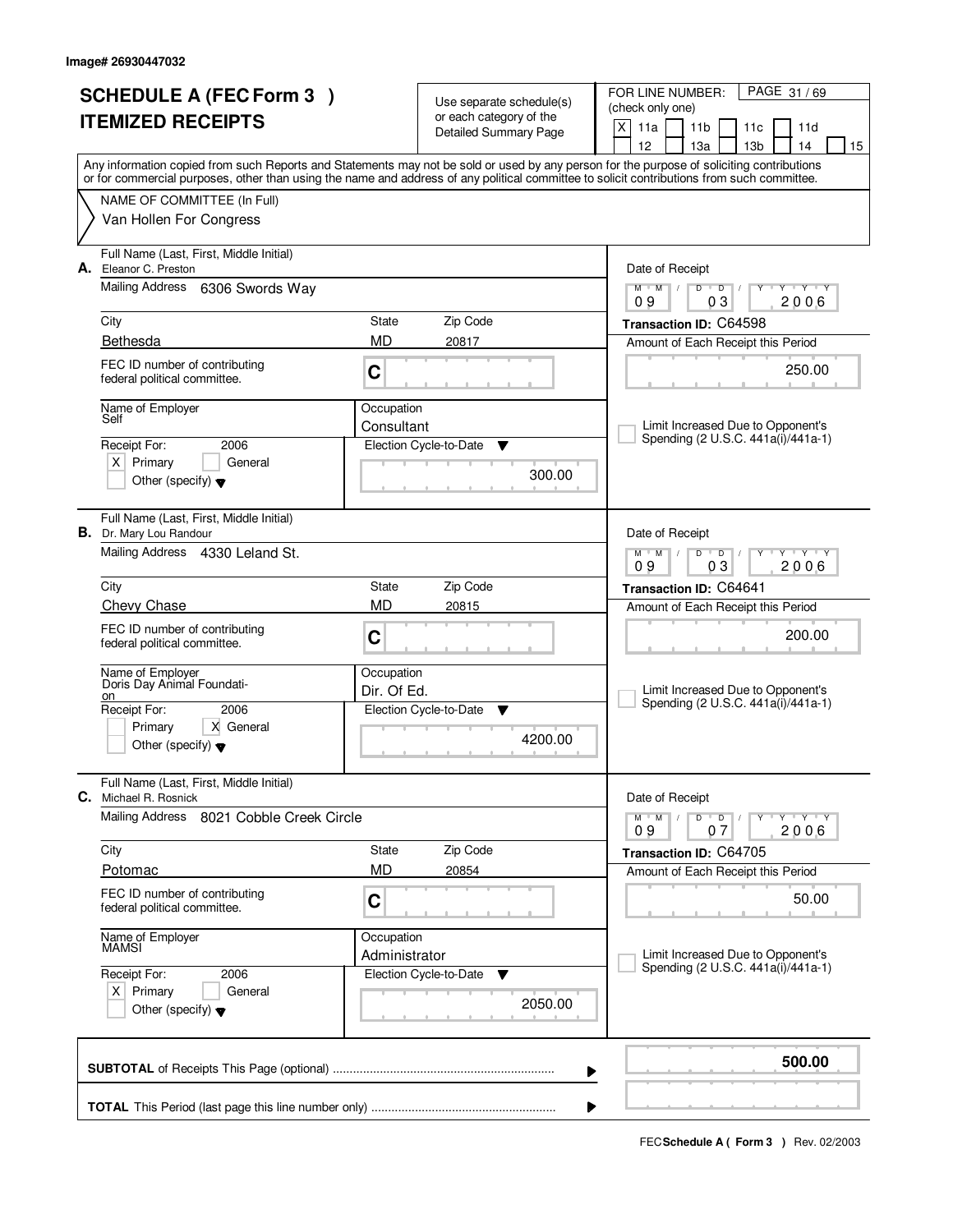| <b>SCHEDULE A (FEC Form 3)</b><br><b>ITEMIZED RECEIPTS</b> |                                                                              |                                       | Use separate schedule(s)<br>or each category of the<br><b>Detailed Summary Page</b> | PAGE 32/69<br>FOR LINE NUMBER:<br>(check only one)<br>X<br>11a<br>11 <sub>b</sub><br>11 <sub>c</sub><br>11d                                                                                                                                                                                                                         |  |  |  |
|------------------------------------------------------------|------------------------------------------------------------------------------|---------------------------------------|-------------------------------------------------------------------------------------|-------------------------------------------------------------------------------------------------------------------------------------------------------------------------------------------------------------------------------------------------------------------------------------------------------------------------------------|--|--|--|
|                                                            |                                                                              |                                       |                                                                                     | 12<br>13а<br>13 <sub>b</sub><br>14<br>15<br>Any information copied from such Reports and Statements may not be sold or used by any person for the purpose of soliciting contributions<br>or for commercial purposes, other than using the name and address of any political committee to solicit contributions from such committee. |  |  |  |
|                                                            | NAME OF COMMITTEE (In Full)<br>Van Hollen For Congress                       |                                       |                                                                                     |                                                                                                                                                                                                                                                                                                                                     |  |  |  |
| А.                                                         | Full Name (Last, First, Middle Initial)<br>Robert J. Samors                  |                                       |                                                                                     | Date of Receipt                                                                                                                                                                                                                                                                                                                     |  |  |  |
|                                                            | Mailing Address<br>425 Greenbrier Dr.                                        |                                       |                                                                                     | $M$ $M$ /<br>$D$ $D$<br>Y Y Y Y<br>2006<br>09<br>30                                                                                                                                                                                                                                                                                 |  |  |  |
|                                                            | City                                                                         | State                                 | Zip Code                                                                            | Transaction ID: C65183                                                                                                                                                                                                                                                                                                              |  |  |  |
|                                                            | <b>Silver Spring</b>                                                         | <b>MD</b>                             | 20910-4227                                                                          | Amount of Each Receipt this Period                                                                                                                                                                                                                                                                                                  |  |  |  |
|                                                            | FEC ID number of contributing<br>federal political committee.                | C                                     |                                                                                     | 100.00                                                                                                                                                                                                                                                                                                                              |  |  |  |
|                                                            | Name of Employer<br><b>NASULGC</b>                                           | Occupation<br><b>Education Policy</b> |                                                                                     | Limit Increased Due to Opponent's                                                                                                                                                                                                                                                                                                   |  |  |  |
|                                                            | 2006<br>Receipt For:                                                         |                                       | Election Cycle-to-Date<br>▼                                                         | Spending (2 U.S.C. 441a(i)/441a-1)                                                                                                                                                                                                                                                                                                  |  |  |  |
|                                                            | Primary<br>X General<br>Other (specify) $\blacktriangledown$                 |                                       | 1600.00                                                                             |                                                                                                                                                                                                                                                                                                                                     |  |  |  |
|                                                            | Full Name (Last, First, Middle Initial)<br><b>B.</b> Dee Schofield           |                                       |                                                                                     | Date of Receipt                                                                                                                                                                                                                                                                                                                     |  |  |  |
|                                                            | Mailing Address<br>2016 Derby Ridge Lane                                     |                                       |                                                                                     | $M$ $M$ /<br>D<br>$\overline{D}$<br>$T$ $Y$ $T$ $Y$<br>03<br>2006<br>09                                                                                                                                                                                                                                                             |  |  |  |
|                                                            | City                                                                         | State                                 | Zip Code                                                                            | Transaction ID: C64624                                                                                                                                                                                                                                                                                                              |  |  |  |
|                                                            | <b>Silver Spring</b>                                                         | MD                                    | 20910                                                                               | Amount of Each Receipt this Period                                                                                                                                                                                                                                                                                                  |  |  |  |
|                                                            | FEC ID number of contributing<br>federal political committee.                | C                                     |                                                                                     | 100.00                                                                                                                                                                                                                                                                                                                              |  |  |  |
|                                                            | Name of Employer<br>Westat                                                   | Occupation                            | <b>Marketing Director</b>                                                           | Limit Increased Due to Opponent's                                                                                                                                                                                                                                                                                                   |  |  |  |
|                                                            | Receipt For:<br>2006                                                         |                                       | Election Cycle-to-Date<br>▼                                                         | Spending (2 U.S.C. 441a(i)/441a-1)                                                                                                                                                                                                                                                                                                  |  |  |  |
|                                                            | x <sub>1</sub><br>Primary<br>General<br>Other (specify) $\blacktriangledown$ |                                       | 300.00                                                                              |                                                                                                                                                                                                                                                                                                                                     |  |  |  |
| С.                                                         | Full Name (Last, First, Middle Initial)<br>Mary Helen Shortridge             |                                       |                                                                                     | Date of Receipt                                                                                                                                                                                                                                                                                                                     |  |  |  |
|                                                            | <b>Mailing Address</b><br>6021 Broad St.                                     |                                       |                                                                                     | $M$ $M$ $M$<br>$D$ $D$ $/$<br>יץ ייץ ייד<br>Y<br>08<br>28<br>2006                                                                                                                                                                                                                                                                   |  |  |  |
|                                                            | City                                                                         | State                                 | Zip Code                                                                            | Transaction ID: C64581                                                                                                                                                                                                                                                                                                              |  |  |  |
|                                                            | <b>Bethesda</b>                                                              | <b>MD</b>                             | 20816                                                                               | Amount of Each Receipt this Period                                                                                                                                                                                                                                                                                                  |  |  |  |
|                                                            | FEC ID number of contributing<br>federal political committee.                | C                                     |                                                                                     | 100.00                                                                                                                                                                                                                                                                                                                              |  |  |  |
|                                                            | Name of Employer<br>Retired                                                  | Occupation<br>Retired                 |                                                                                     | Limit Increased Due to Opponent's                                                                                                                                                                                                                                                                                                   |  |  |  |
|                                                            | Receipt For:<br>2006                                                         |                                       | Election Cycle-to-Date<br>v                                                         | Spending (2 U.S.C. 441a(i)/441a-1)                                                                                                                                                                                                                                                                                                  |  |  |  |
|                                                            | $X$ Primary<br>General<br>Other (specify) $\blacktriangledown$               |                                       | 1950.00                                                                             |                                                                                                                                                                                                                                                                                                                                     |  |  |  |
|                                                            |                                                                              |                                       |                                                                                     | 300.00<br>▶                                                                                                                                                                                                                                                                                                                         |  |  |  |
|                                                            | ▶                                                                            |                                       |                                                                                     |                                                                                                                                                                                                                                                                                                                                     |  |  |  |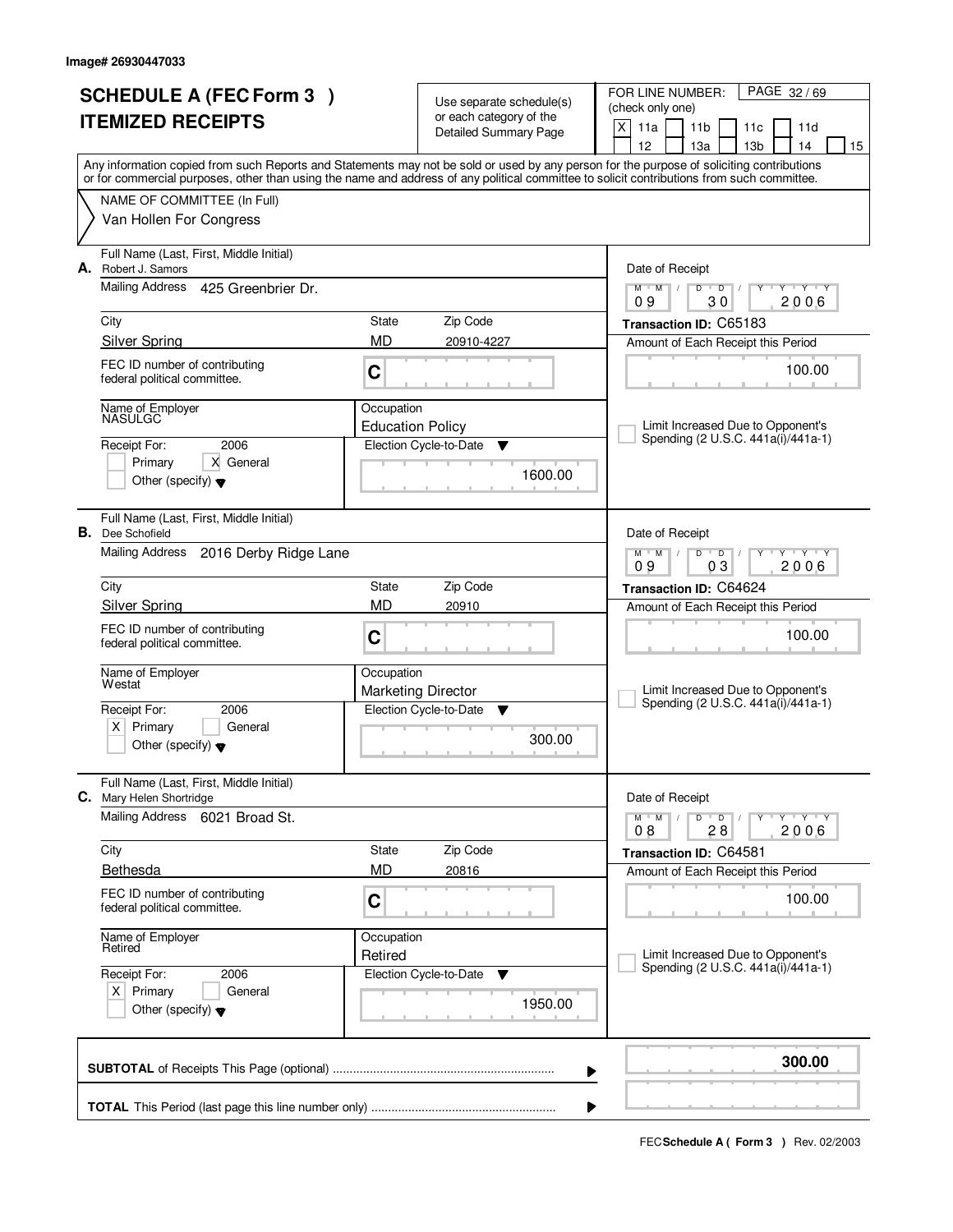| <b>SCHEDULE A (FEC Form 3)</b>                 |                                                                         | Use separate schedule(s)<br>or each category of the |                              | PAGE 33/69<br>FOR LINE NUMBER:<br>(check only one)                                                                                                                                                                                                                                                                                  |  |  |  |
|------------------------------------------------|-------------------------------------------------------------------------|-----------------------------------------------------|------------------------------|-------------------------------------------------------------------------------------------------------------------------------------------------------------------------------------------------------------------------------------------------------------------------------------------------------------------------------------|--|--|--|
|                                                | <b>ITEMIZED RECEIPTS</b>                                                |                                                     | <b>Detailed Summary Page</b> | $X$ 11a<br>11 <sub>b</sub><br>11c<br>11d                                                                                                                                                                                                                                                                                            |  |  |  |
|                                                |                                                                         |                                                     |                              | 12<br>13a<br>13 <sub>b</sub><br>14<br>15<br>Any information copied from such Reports and Statements may not be sold or used by any person for the purpose of soliciting contributions<br>or for commercial purposes, other than using the name and address of any political committee to solicit contributions from such committee. |  |  |  |
|                                                | NAME OF COMMITTEE (In Full)                                             |                                                     |                              |                                                                                                                                                                                                                                                                                                                                     |  |  |  |
|                                                | Van Hollen For Congress                                                 |                                                     |                              |                                                                                                                                                                                                                                                                                                                                     |  |  |  |
| А.                                             | Full Name (Last, First, Middle Initial)<br>Michael Sibarium             |                                                     |                              | Date of Receipt                                                                                                                                                                                                                                                                                                                     |  |  |  |
|                                                | <b>Mailing Address</b><br>2812 Abilene Dr.                              |                                                     |                              | $M^+$ M<br>D<br>$\mathsf D$<br>$\mathbf{y}$ , $\mathbf{y}$<br>2006<br>09<br>27                                                                                                                                                                                                                                                      |  |  |  |
|                                                | City                                                                    | State                                               | Zip Code                     | Transaction ID: C65163                                                                                                                                                                                                                                                                                                              |  |  |  |
|                                                | Chevy Chase                                                             | <b>MD</b>                                           | 20815                        | Amount of Each Receipt this Period                                                                                                                                                                                                                                                                                                  |  |  |  |
|                                                | FEC ID number of contributing<br>federal political committee.           | C                                                   |                              | 500.00                                                                                                                                                                                                                                                                                                                              |  |  |  |
|                                                | Name of Employer<br>Winston & Strawn                                    | Occupation                                          |                              | Limit Increased Due to Opponent's                                                                                                                                                                                                                                                                                                   |  |  |  |
|                                                | 2006<br>Receipt For:                                                    | Attorney                                            | Election Cycle-to-Date<br>v  | Spending (2 U.S.C. 441a(i)/441a-1)                                                                                                                                                                                                                                                                                                  |  |  |  |
|                                                | X General<br>Primary                                                    |                                                     | 500.00                       |                                                                                                                                                                                                                                                                                                                                     |  |  |  |
|                                                | Other (specify) $\blacktriangledown$                                    |                                                     |                              |                                                                                                                                                                                                                                                                                                                                     |  |  |  |
|                                                | Full Name (Last, First, Middle Initial)<br><b>B.</b> Marianne K. Smythe |                                                     |                              | Date of Receipt                                                                                                                                                                                                                                                                                                                     |  |  |  |
|                                                | Mailing Address 4807 Wellington Dr.                                     |                                                     |                              | $M$ $M$<br>D<br>$\overline{D}$<br>$Y - Y - Y$<br>$\perp$<br>22<br>09<br>2006                                                                                                                                                                                                                                                        |  |  |  |
|                                                | City                                                                    | State                                               | Zip Code                     | Transaction ID: C65040                                                                                                                                                                                                                                                                                                              |  |  |  |
|                                                | <b>Chevy Chase</b>                                                      | <b>MD</b>                                           | 20815                        | Amount of Each Receipt this Period                                                                                                                                                                                                                                                                                                  |  |  |  |
|                                                | FEC ID number of contributing<br>federal political committee.           | C                                                   |                              | 500.00                                                                                                                                                                                                                                                                                                                              |  |  |  |
|                                                | Name of Employer<br>Wilmer Cutler & Pickering                           | Occupation                                          |                              |                                                                                                                                                                                                                                                                                                                                     |  |  |  |
|                                                | Receipt For:<br>2006                                                    | Attorney                                            | Election Cycle-to-Date<br>▼  | Limit Increased Due to Opponent's<br>Spending (2 U.S.C. 441a(i)/441a-1)                                                                                                                                                                                                                                                             |  |  |  |
|                                                | Primary<br>X General                                                    |                                                     |                              |                                                                                                                                                                                                                                                                                                                                     |  |  |  |
|                                                | Other (specify) $\blacktriangledown$                                    |                                                     | 1000.00                      |                                                                                                                                                                                                                                                                                                                                     |  |  |  |
| С.                                             | Full Name (Last, First, Middle Initial)<br>Dr. Theophanes Solomos       |                                                     |                              | Date of Receipt                                                                                                                                                                                                                                                                                                                     |  |  |  |
|                                                | Mailing Address<br>13509 Sherwood Forest Dr.                            |                                                     |                              | $Y - Y - Y$<br>$M$ $M$ $/$<br>$D$ $D$ $I$<br>2006<br>18<br>09                                                                                                                                                                                                                                                                       |  |  |  |
|                                                | City                                                                    | State                                               | Zip Code                     | Transaction ID: C64822                                                                                                                                                                                                                                                                                                              |  |  |  |
|                                                | <b>Silver Spring</b>                                                    | <b>MD</b>                                           | 20904-1206                   | Amount of Each Receipt this Period                                                                                                                                                                                                                                                                                                  |  |  |  |
|                                                | FEC ID number of contributing<br>federal political committee.           | C                                                   |                              | 100.00                                                                                                                                                                                                                                                                                                                              |  |  |  |
|                                                | Name of Employer<br>University of Maryland                              | Occupation                                          |                              | Limit Increased Due to Opponent's                                                                                                                                                                                                                                                                                                   |  |  |  |
|                                                | Receipt For:<br>2006                                                    | Professor                                           | Election Cycle-to-Date<br>▼  | Spending (2 U.S.C. 441a(i)/441a-1)                                                                                                                                                                                                                                                                                                  |  |  |  |
|                                                | Primary<br>X General                                                    |                                                     |                              |                                                                                                                                                                                                                                                                                                                                     |  |  |  |
| 950.00<br>Other (specify) $\blacktriangledown$ |                                                                         |                                                     |                              |                                                                                                                                                                                                                                                                                                                                     |  |  |  |
|                                                |                                                                         |                                                     | ▶                            | 1100.00                                                                                                                                                                                                                                                                                                                             |  |  |  |
|                                                | ▶                                                                       |                                                     |                              |                                                                                                                                                                                                                                                                                                                                     |  |  |  |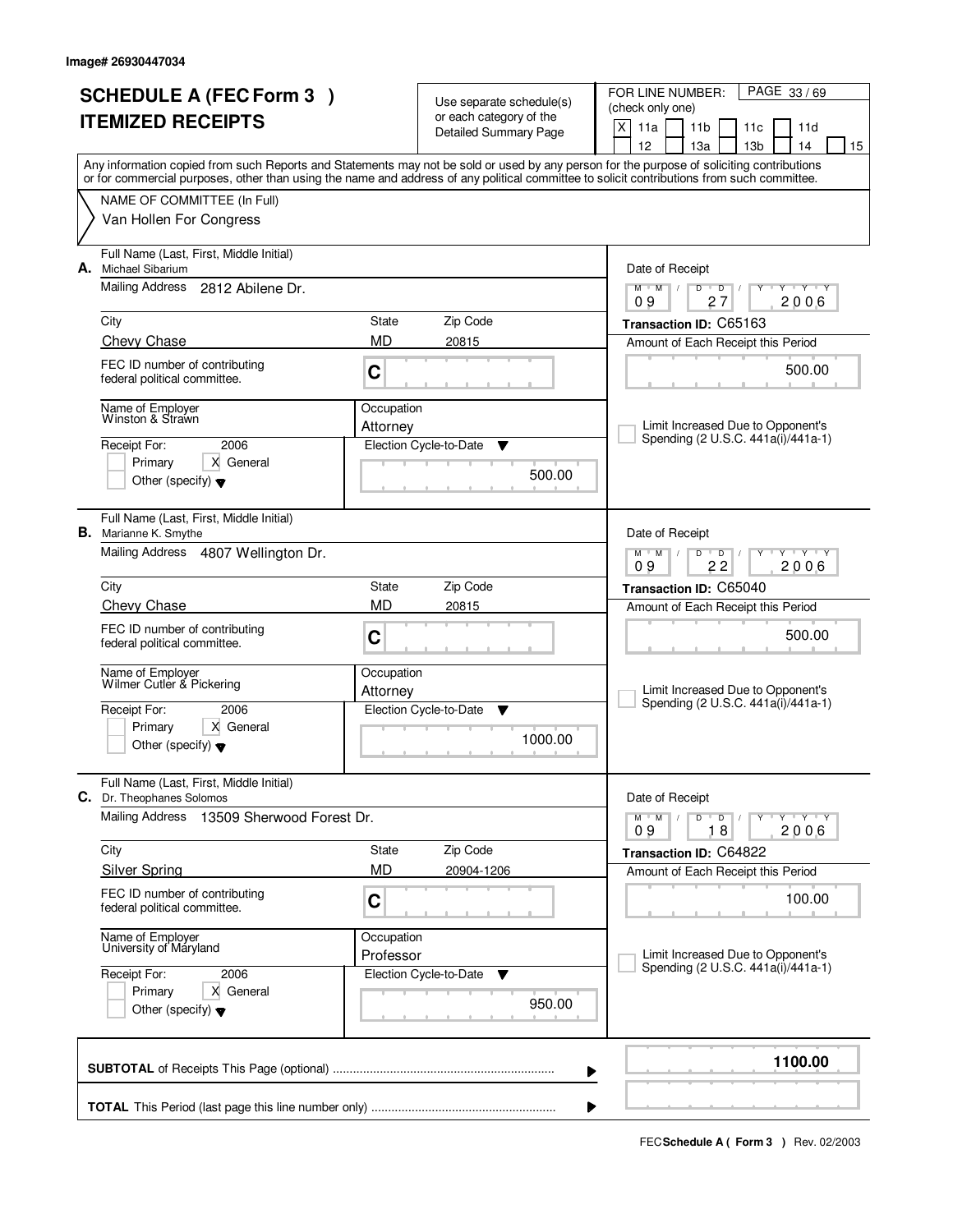| <b>SCHEDULE A (FEC Form 3)</b> |                                                                         | Use separate schedule(s)<br>or each category of the |                              | PAGE 34/69<br>FOR LINE NUMBER:<br>(check only one)                                                                                                                                    |  |  |  |
|--------------------------------|-------------------------------------------------------------------------|-----------------------------------------------------|------------------------------|---------------------------------------------------------------------------------------------------------------------------------------------------------------------------------------|--|--|--|
|                                | <b>ITEMIZED RECEIPTS</b>                                                |                                                     | <b>Detailed Summary Page</b> | $\mathsf{X}$<br>11a<br>11 <sub>b</sub><br>11c<br>11d                                                                                                                                  |  |  |  |
|                                |                                                                         |                                                     |                              | 12<br>13 <sub>b</sub><br>13a<br>14<br>15<br>Any information copied from such Reports and Statements may not be sold or used by any person for the purpose of soliciting contributions |  |  |  |
|                                |                                                                         |                                                     |                              | or for commercial purposes, other than using the name and address of any political committee to solicit contributions from such committee.                                            |  |  |  |
|                                | NAME OF COMMITTEE (In Full)                                             |                                                     |                              |                                                                                                                                                                                       |  |  |  |
|                                | Van Hollen For Congress                                                 |                                                     |                              |                                                                                                                                                                                       |  |  |  |
| А.                             | Full Name (Last, First, Middle Initial)<br>Jennifer Stanley             |                                                     |                              | Date of Receipt                                                                                                                                                                       |  |  |  |
|                                | <b>Mailing Address</b><br>P.O. Box 159                                  |                                                     |                              | $M$ $M$ /<br>$\overline{D}$<br>$Y - Y - Y - Y$<br>$D$ <sup>U</sup><br>$\frac{1}{2}$<br>2006<br>09<br>11                                                                               |  |  |  |
|                                | City                                                                    | State                                               | Zip Code                     | Transaction ID: C64792                                                                                                                                                                |  |  |  |
|                                | Oxford                                                                  | <b>MD</b>                                           | 21654                        | Amount of Each Receipt this Period                                                                                                                                                    |  |  |  |
|                                | FEC ID number of contributing<br>federal political committee.           | C                                                   |                              | 500.00                                                                                                                                                                                |  |  |  |
|                                | Name of Employer<br>Retired                                             | Occupation                                          |                              |                                                                                                                                                                                       |  |  |  |
|                                | Receipt For:<br>2006                                                    | Retired                                             | Election Cycle-to-Date<br>v  | Limit Increased Due to Opponent's<br>Spending (2 U.S.C. 441a(i)/441a-1)                                                                                                               |  |  |  |
|                                | $X$ Primary<br>General                                                  |                                                     |                              |                                                                                                                                                                                       |  |  |  |
|                                | Other (specify) $\blacktriangledown$                                    |                                                     | 500.00                       |                                                                                                                                                                                       |  |  |  |
|                                | Full Name (Last, First, Middle Initial)<br><b>B.</b> David A. Steinberg |                                                     |                              | Date of Receipt                                                                                                                                                                       |  |  |  |
|                                | <b>Mailing Address</b><br>1010 Wisconsin Ave. NW<br>Suite 600           |                                                     |                              | $M$ $M$ $/$<br>D<br>$\overline{D}$<br>$Y \vdash Y \vdash Y$<br>09<br>30<br>2006                                                                                                       |  |  |  |
|                                | City                                                                    | State                                               | Zip Code                     | Transaction ID: C65190                                                                                                                                                                |  |  |  |
|                                | Washington                                                              | DC<br>20007                                         |                              | Amount of Each Receipt this Period                                                                                                                                                    |  |  |  |
|                                | FEC ID number of contributing<br>federal political committee.           | C                                                   |                              | 500.00                                                                                                                                                                                |  |  |  |
|                                | Name of Employer<br>InPhonic, Inc.                                      | Occupation                                          |                              |                                                                                                                                                                                       |  |  |  |
|                                | 2006<br>Receipt For:                                                    | Chairman & CEO                                      | Election Cycle-to-Date<br>▼  | Limit Increased Due to Opponent's<br>Spending (2 U.S.C. 441a(i)/441a-1)                                                                                                               |  |  |  |
|                                | Primary<br>X General                                                    |                                                     |                              |                                                                                                                                                                                       |  |  |  |
|                                | Other (specify) $\blacktriangledown$                                    |                                                     | 500.00                       |                                                                                                                                                                                       |  |  |  |
|                                | Full Name (Last, First, Middle Initial)<br><b>C.</b> Betsy Stephens     |                                                     |                              | Date of Receipt                                                                                                                                                                       |  |  |  |
|                                | <b>Mailing Address</b><br>11 Magnolia Pkwy.                             |                                                     |                              | $Y - Y - Y - Y$<br>$M$ $M$<br>D<br>$\overline{\phantom{0}}$ D $\overline{\phantom{0}}$ /<br>2006<br>09<br>30                                                                          |  |  |  |
|                                | City                                                                    | State                                               | Zip Code                     | Transaction ID: C65177                                                                                                                                                                |  |  |  |
|                                | <b>Chevy Chase</b>                                                      | <b>MD</b>                                           | 20815-4206                   | Amount of Each Receipt this Period                                                                                                                                                    |  |  |  |
|                                | FEC ID number of contributing<br>federal political committee.           | C                                                   |                              | 750.00                                                                                                                                                                                |  |  |  |
|                                | Name of Employer<br>Retired                                             | Occupation                                          |                              |                                                                                                                                                                                       |  |  |  |
|                                | 2006<br>Receipt For:                                                    | Retired                                             | Election Cycle-to-Date<br>v  | Limit Increased Due to Opponent's<br>Spending (2 U.S.C. 441a(i)/441a-1)                                                                                                               |  |  |  |
|                                | Primary<br>X General                                                    |                                                     | 2125.00                      |                                                                                                                                                                                       |  |  |  |
|                                | Other (specify) $\blacktriangledown$                                    |                                                     |                              |                                                                                                                                                                                       |  |  |  |
|                                |                                                                         |                                                     |                              | 1750.00<br>▶                                                                                                                                                                          |  |  |  |
|                                | ▶                                                                       |                                                     |                              |                                                                                                                                                                                       |  |  |  |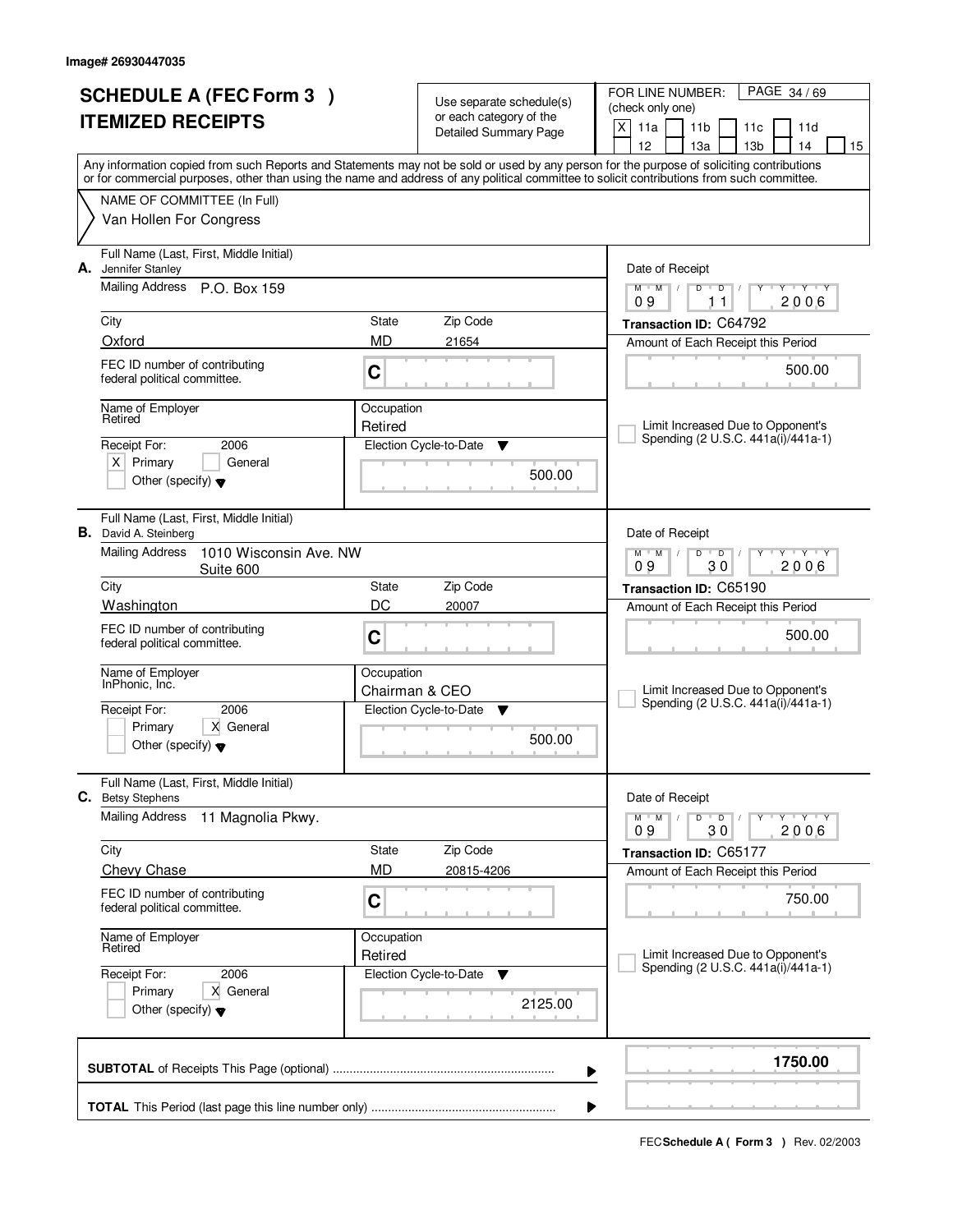| <b>SCHEDULE A (FEC Form 3)</b> |                                                                        | Use separate schedule(s)<br>or each category of the |                              | PAGE 35/69<br>FOR LINE NUMBER:<br>(check only one)                                                                                                                                    |  |  |  |  |
|--------------------------------|------------------------------------------------------------------------|-----------------------------------------------------|------------------------------|---------------------------------------------------------------------------------------------------------------------------------------------------------------------------------------|--|--|--|--|
|                                | <b>ITEMIZED RECEIPTS</b>                                               |                                                     | <b>Detailed Summary Page</b> | $\mathsf{X}$<br>11a<br>11 <sub>b</sub><br>11c<br>11d                                                                                                                                  |  |  |  |  |
|                                |                                                                        |                                                     |                              | 13 <sub>b</sub><br>12<br>13a<br>14<br>15<br>Any information copied from such Reports and Statements may not be sold or used by any person for the purpose of soliciting contributions |  |  |  |  |
|                                |                                                                        |                                                     |                              | or for commercial purposes, other than using the name and address of any political committee to solicit contributions from such committee.                                            |  |  |  |  |
|                                | NAME OF COMMITTEE (In Full)                                            |                                                     |                              |                                                                                                                                                                                       |  |  |  |  |
|                                | Van Hollen For Congress                                                |                                                     |                              |                                                                                                                                                                                       |  |  |  |  |
| А.                             | Full Name (Last, First, Middle Initial)<br><b>Ralph Stephens</b>       |                                                     |                              | Date of Receipt                                                                                                                                                                       |  |  |  |  |
|                                | <b>Mailing Address</b><br>11 Magnolia Pkwy.                            |                                                     |                              | $\overline{D}$<br><b>TY TY</b><br>$M$ $M$ /<br>$D$ <sup>U</sup><br>Y<br>03<br>2006<br>09                                                                                              |  |  |  |  |
|                                | City                                                                   | State                                               | Zip Code                     | Transaction ID: C64619                                                                                                                                                                |  |  |  |  |
|                                | Chevy Chase                                                            | <b>MD</b>                                           | 20815                        | Amount of Each Receipt this Period                                                                                                                                                    |  |  |  |  |
|                                | FEC ID number of contributing<br>federal political committee.          | C                                                   |                              | 200.00                                                                                                                                                                                |  |  |  |  |
|                                | Name of Employer<br>Retired                                            | Occupation                                          |                              |                                                                                                                                                                                       |  |  |  |  |
|                                | Receipt For:<br>2006                                                   | Retired                                             | Election Cycle-to-Date<br>v  | Limit Increased Due to Opponent's<br>Spending (2 U.S.C. 441a(i)/441a-1)                                                                                                               |  |  |  |  |
|                                | $X$ Primary<br>General                                                 |                                                     |                              |                                                                                                                                                                                       |  |  |  |  |
|                                | Other (specify) $\blacktriangledown$                                   |                                                     | 1700.00                      |                                                                                                                                                                                       |  |  |  |  |
|                                | Full Name (Last, First, Middle Initial)<br><b>B.</b> Ralph Stephens    |                                                     |                              | Date of Receipt                                                                                                                                                                       |  |  |  |  |
|                                | Mailing Address<br>11 Magnolia Pkwy.                                   |                                                     |                              | $M$ $M$ $/$<br>D<br>$\overline{D}$<br>$Y - Y - Y$<br>30<br>2006<br>09                                                                                                                 |  |  |  |  |
|                                | City                                                                   | State                                               | Zip Code                     | Transaction ID: C65176                                                                                                                                                                |  |  |  |  |
|                                | <b>Chevy Chase</b>                                                     | <b>MD</b>                                           | 20815                        | Amount of Each Receipt this Period                                                                                                                                                    |  |  |  |  |
|                                | FEC ID number of contributing<br>federal political committee.          | C                                                   |                              | 750.00                                                                                                                                                                                |  |  |  |  |
|                                | Name of Employer<br>Retired                                            | Occupation                                          |                              |                                                                                                                                                                                       |  |  |  |  |
|                                | 2006<br>Receipt For:                                                   | Retired                                             | Election Cycle-to-Date<br>▼  | Limit Increased Due to Opponent's<br>Spending (2 U.S.C. 441a(i)/441a-1)                                                                                                               |  |  |  |  |
|                                | Primary<br>X General                                                   |                                                     |                              |                                                                                                                                                                                       |  |  |  |  |
|                                | Other (specify) $\blacktriangledown$                                   |                                                     | 1700.00                      |                                                                                                                                                                                       |  |  |  |  |
|                                | Full Name (Last, First, Middle Initial)<br>C. Dr. Charles A. Stevenson |                                                     |                              | Date of Receipt                                                                                                                                                                       |  |  |  |  |
|                                | Mailing Address 4314 Van Buren St.                                     |                                                     |                              | $D$ $D$ $I$<br>$Y - Y - Y - Y$<br>$M$ $M$ /<br>2006<br>18<br>09                                                                                                                       |  |  |  |  |
|                                | City                                                                   | State                                               | Zip Code                     | Transaction ID: C64868                                                                                                                                                                |  |  |  |  |
|                                | <b>University Park</b>                                                 | <b>MD</b>                                           | 20782                        | Amount of Each Receipt this Period                                                                                                                                                    |  |  |  |  |
|                                | FEC ID number of contributing<br>federal political committee.          | C                                                   |                              | 200.00                                                                                                                                                                                |  |  |  |  |
|                                | Name of Employer<br>US Govt.                                           | Occupation                                          |                              |                                                                                                                                                                                       |  |  |  |  |
|                                | 2006<br>Receipt For:                                                   | Professor                                           | Election Cycle-to-Date<br>▼  | Limit Increased Due to Opponent's<br>Spending (2 U.S.C. 441a(i)/441a-1)                                                                                                               |  |  |  |  |
|                                | Primary<br>X General                                                   |                                                     |                              |                                                                                                                                                                                       |  |  |  |  |
|                                | Other (specify) $\blacktriangledown$                                   |                                                     | 450.00                       |                                                                                                                                                                                       |  |  |  |  |
|                                |                                                                        |                                                     |                              | 1150.00<br>▶                                                                                                                                                                          |  |  |  |  |
|                                |                                                                        |                                                     |                              | ▶                                                                                                                                                                                     |  |  |  |  |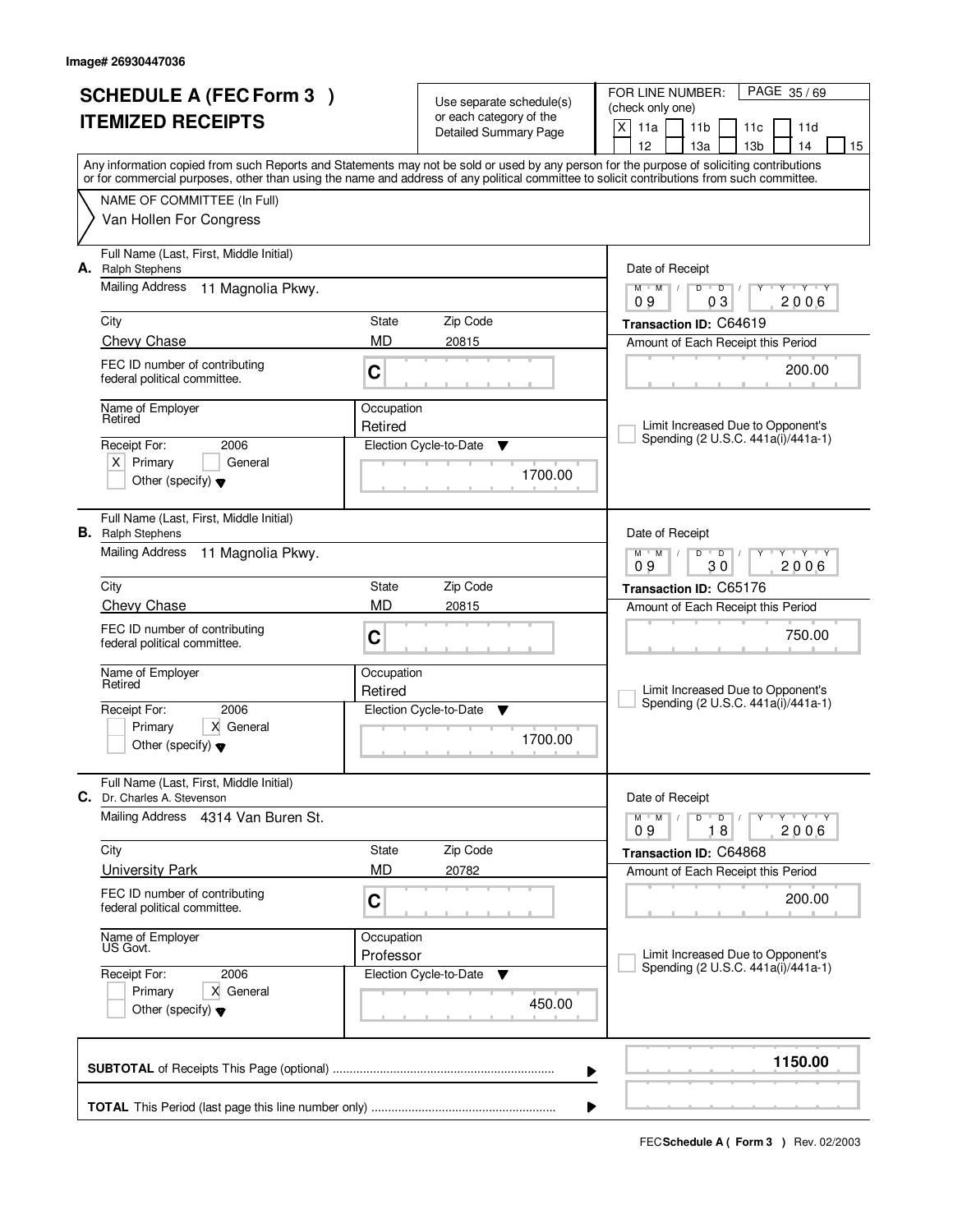| <b>SCHEDULE A (FEC Form 3)</b> |                                                                                                                                            |                    |                                                     | PAGE 36/69<br>FOR LINE NUMBER:                                                                                                            |
|--------------------------------|--------------------------------------------------------------------------------------------------------------------------------------------|--------------------|-----------------------------------------------------|-------------------------------------------------------------------------------------------------------------------------------------------|
|                                | <b>ITEMIZED RECEIPTS</b>                                                                                                                   |                    | Use separate schedule(s)<br>or each category of the | (check only one)                                                                                                                          |
|                                |                                                                                                                                            |                    | <b>Detailed Summary Page</b>                        | X<br>11a<br>11 <sub>b</sub><br>11c<br>11d<br>12<br>14<br>15<br>13a<br>13 <sub>b</sub>                                                     |
|                                |                                                                                                                                            |                    |                                                     | Any information copied from such Reports and Statements may not be sold or used by any person for the purpose of soliciting contributions |
|                                | or for commercial purposes, other than using the name and address of any political committee to solicit contributions from such committee. |                    |                                                     |                                                                                                                                           |
|                                | NAME OF COMMITTEE (In Full)                                                                                                                |                    |                                                     |                                                                                                                                           |
|                                | Van Hollen For Congress                                                                                                                    |                    |                                                     |                                                                                                                                           |
|                                | Full Name (Last, First, Middle Initial)<br>A. Philip H. Stoddard                                                                           |                    |                                                     | Date of Receipt                                                                                                                           |
|                                | Mailing Address<br>6000 Springfield Dr.                                                                                                    |                    |                                                     | $\mathbf{y} + \mathbf{y}$<br>$M$ $M$ /<br>$\overline{D}$<br>D<br>Y<br>03<br>2006<br>09                                                    |
|                                | City                                                                                                                                       | State              | Zip Code                                            | Transaction ID: C64601                                                                                                                    |
|                                | Bethesda                                                                                                                                   | <b>MD</b>          | 20816-1232                                          | Amount of Each Receipt this Period                                                                                                        |
|                                | FEC ID number of contributing                                                                                                              |                    |                                                     | 100.00                                                                                                                                    |
|                                | federal political committee.                                                                                                               | C                  |                                                     |                                                                                                                                           |
|                                | Name of Employer<br>Retired                                                                                                                | Occupation         |                                                     |                                                                                                                                           |
|                                |                                                                                                                                            | Retired            |                                                     | Limit Increased Due to Opponent's<br>Spending (2 U.S.C. 441a(i)/441a-1)                                                                   |
|                                | 2006<br>Receipt For:<br>$X$ Primary<br>General                                                                                             |                    | Election Cycle-to-Date<br>▼                         |                                                                                                                                           |
|                                | Other (specify) $\blacktriangledown$                                                                                                       |                    | 500.00                                              |                                                                                                                                           |
|                                |                                                                                                                                            |                    |                                                     |                                                                                                                                           |
|                                | Full Name (Last, First, Middle Initial)<br><b>B.</b> J. Andrew Sumner, MD                                                                  |                    |                                                     | Date of Receipt                                                                                                                           |
|                                | Mailing Address 9708 Kenmore Dr.                                                                                                           |                    |                                                     | $M$ $M$ /<br>D<br>$\overline{D}$<br>$Y + Y + Y$                                                                                           |
|                                |                                                                                                                                            |                    |                                                     | 09<br>22<br>2006                                                                                                                          |
|                                | City<br>Kensington                                                                                                                         | State<br><b>MD</b> | Zip Code<br>20895-3231                              | Transaction ID: C65032<br>Amount of Each Receipt this Period                                                                              |
|                                | FEC ID number of contributing                                                                                                              |                    |                                                     |                                                                                                                                           |
|                                | federal political committee.                                                                                                               | C                  |                                                     | 125.00                                                                                                                                    |
|                                | Name of Employer                                                                                                                           | Occupation         |                                                     |                                                                                                                                           |
|                                | Sibley Hospital                                                                                                                            |                    | Chairman of Emergency Medicine                      | Limit Increased Due to Opponent's                                                                                                         |
|                                | Receipt For:<br>2006                                                                                                                       |                    | Election Cycle-to-Date ▼                            | Spending (2 U.S.C. 441a(i)/441a-1)                                                                                                        |
|                                | Primary<br>X General<br>Other (specify) $\blacktriangledown$                                                                               |                    | 425.00                                              |                                                                                                                                           |
|                                |                                                                                                                                            |                    |                                                     |                                                                                                                                           |
|                                | Full Name (Last, First, Middle Initial)<br>C. Helga Tarver                                                                                 |                    |                                                     | Date of Receipt                                                                                                                           |
|                                | <b>Mailing Address</b><br>6610 Western Ave.                                                                                                |                    |                                                     | $D$ $D$<br>$M$ M<br>Y<br>түтүтү<br>$\sqrt{ }$<br>2006<br>09<br>27                                                                         |
|                                | City                                                                                                                                       | State              | Zip Code                                            | Transaction ID: C65164                                                                                                                    |
|                                | <b>Chevy Chase</b>                                                                                                                         | MD                 | 20815                                               | Amount of Each Receipt this Period                                                                                                        |
|                                | FEC ID number of contributing                                                                                                              | C                  |                                                     | 250.00                                                                                                                                    |
|                                | federal political committee.                                                                                                               |                    |                                                     |                                                                                                                                           |
|                                | Name of Employer<br>Retired                                                                                                                | Occupation         |                                                     |                                                                                                                                           |
|                                | 2006<br>Receipt For:                                                                                                                       | Retired            | Election Cycle-to-Date<br>v                         | Limit Increased Due to Opponent's<br>Spending (2 U.S.C. 441a(i)/441a-1)                                                                   |
|                                | Primary<br>X General                                                                                                                       |                    |                                                     |                                                                                                                                           |
|                                | Other (specify) $\blacktriangledown$                                                                                                       |                    | 250.00                                              |                                                                                                                                           |
|                                |                                                                                                                                            |                    |                                                     |                                                                                                                                           |
|                                |                                                                                                                                            |                    | ▶                                                   | 475.00                                                                                                                                    |
|                                |                                                                                                                                            |                    |                                                     |                                                                                                                                           |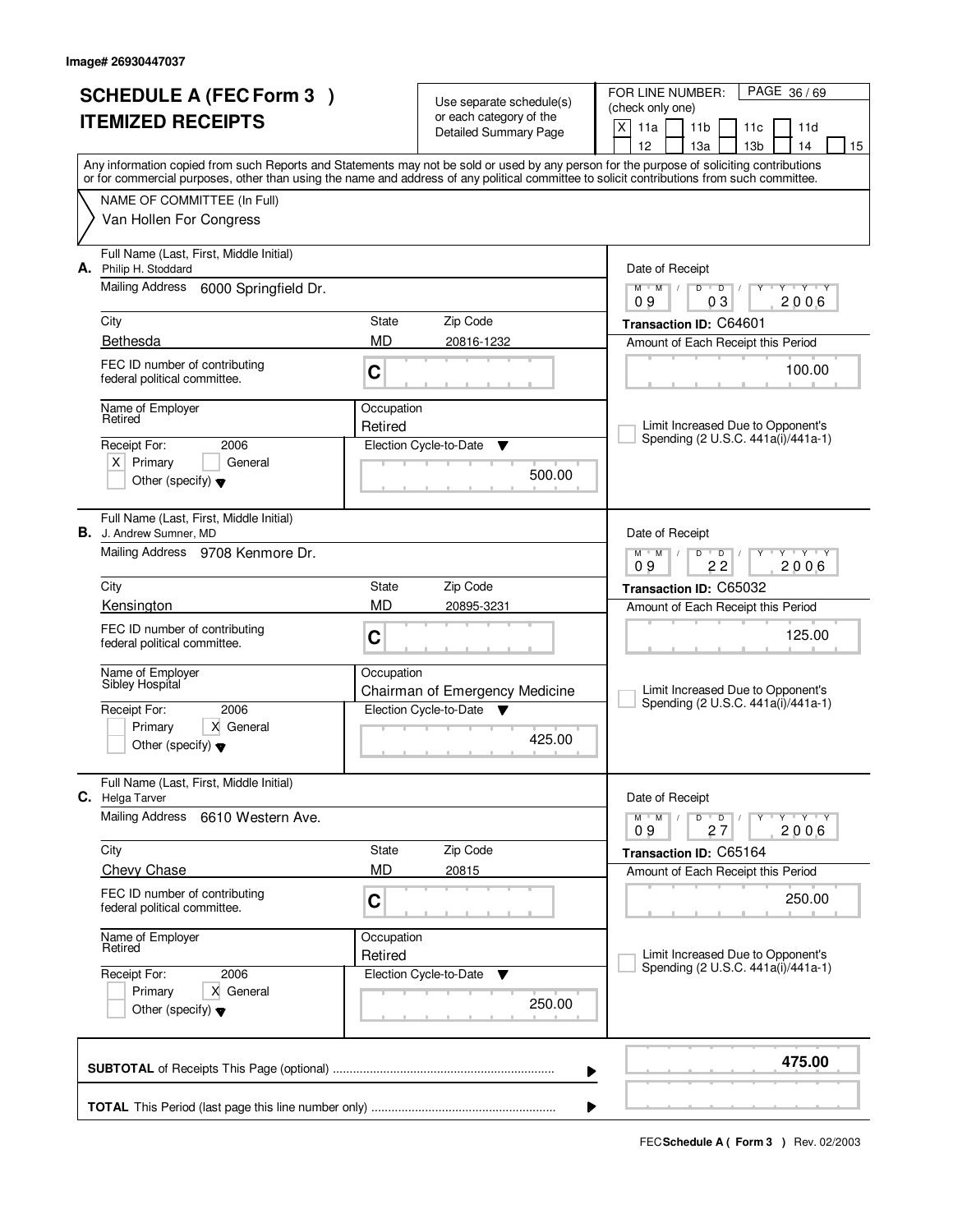| <b>SCHEDULE A (FEC Form 3)</b> |                                                               | Use separate schedule(s) |                              | PAGE 37/69<br>FOR LINE NUMBER:                                                                                                             |  |  |  |
|--------------------------------|---------------------------------------------------------------|--------------------------|------------------------------|--------------------------------------------------------------------------------------------------------------------------------------------|--|--|--|
|                                | <b>ITEMIZED RECEIPTS</b>                                      |                          | or each category of the      | (check only one)<br>X<br>11a<br>11 <sub>b</sub><br>11d<br>11c                                                                              |  |  |  |
|                                |                                                               |                          | <b>Detailed Summary Page</b> | 12<br>13 <sub>b</sub><br>13a<br>14<br>15                                                                                                   |  |  |  |
|                                |                                                               |                          |                              | Any information copied from such Reports and Statements may not be sold or used by any person for the purpose of soliciting contributions  |  |  |  |
|                                |                                                               |                          |                              | or for commercial purposes, other than using the name and address of any political committee to solicit contributions from such committee. |  |  |  |
|                                | NAME OF COMMITTEE (In Full)<br>Van Hollen For Congress        |                          |                              |                                                                                                                                            |  |  |  |
|                                |                                                               |                          |                              |                                                                                                                                            |  |  |  |
| А.                             | Full Name (Last, First, Middle Initial)<br>Vigdor L. Teplitz  |                          |                              | Date of Receipt                                                                                                                            |  |  |  |
|                                | Mailing Address<br>8615 Terrace Garden Way                    |                          |                              | <b>TEXT TEXT</b><br>$M$ <sup>U</sup><br>M<br>D<br>$\overline{D}$<br>$\sqrt{2}$                                                             |  |  |  |
|                                |                                                               |                          |                              | 30<br>2006<br>09                                                                                                                           |  |  |  |
|                                | City<br>Bethesda                                              | State<br><b>MD</b>       | Zip Code                     | Transaction ID: C65202                                                                                                                     |  |  |  |
|                                |                                                               |                          | 20814                        | Amount of Each Receipt this Period                                                                                                         |  |  |  |
|                                | FEC ID number of contributing<br>federal political committee. | C                        |                              | 500.00                                                                                                                                     |  |  |  |
|                                | Name of Employer<br>NASA/Goddard                              | Occupation               |                              |                                                                                                                                            |  |  |  |
|                                |                                                               | Physicist                |                              | Limit Increased Due to Opponent's<br>Spending (2 U.S.C. 441a(i)/441a-1)                                                                    |  |  |  |
|                                | 2006<br>Receipt For:<br>X General<br>Primary                  |                          | Election Cycle-to-Date<br>v  |                                                                                                                                            |  |  |  |
|                                | Other (specify) $\blacktriangledown$                          |                          | 1500.00                      |                                                                                                                                            |  |  |  |
|                                | Full Name (Last, First, Middle Initial)                       |                          |                              |                                                                                                                                            |  |  |  |
|                                | <b>B.</b> Maida Schifter Tryon                                |                          |                              | Date of Receipt                                                                                                                            |  |  |  |
|                                | Mailing Address 1606 Belvedere Blvd.                          |                          |                              | $M$ $M$ $/$<br>$\overline{D}$<br>$\mathbf{Y} \mathbf{Y}$<br>D<br>22<br>2006<br>09                                                          |  |  |  |
|                                | City                                                          | State                    | Zip Code                     | Transaction ID: C65039                                                                                                                     |  |  |  |
|                                | <b>Silver Spring</b>                                          | <b>MD</b>                | 20902-3902                   | Amount of Each Receipt this Period                                                                                                         |  |  |  |
|                                | FEC ID number of contributing                                 |                          |                              |                                                                                                                                            |  |  |  |
|                                | federal political committee.                                  | C                        |                              | 250.00                                                                                                                                     |  |  |  |
|                                | Name of Employer                                              | Occupation               |                              |                                                                                                                                            |  |  |  |
|                                | Urban Institute                                               |                          | Sr. Project Manager          | Limit Increased Due to Opponent's<br>Spending (2 U.S.C. 441a(i)/441a-1)                                                                    |  |  |  |
|                                | Receipt For:<br>2006                                          |                          | Election Cycle-to-Date<br>v  |                                                                                                                                            |  |  |  |
|                                | Primary<br>X General<br>Other (specify) $\blacktriangledown$  |                          | 300.00                       |                                                                                                                                            |  |  |  |
|                                |                                                               |                          |                              |                                                                                                                                            |  |  |  |
| C.                             | Full Name (Last, First, Middle Initial)<br>Gregory B. Votaw   |                          |                              | Date of Receipt                                                                                                                            |  |  |  |
|                                | <b>Mailing Address</b><br>6717 Loring Ct.                     |                          |                              | D<br>$M$ $M$ /<br>$\overline{D}$<br>$Y + Y + Y$<br>09<br>2006<br>22                                                                        |  |  |  |
|                                | City                                                          | State                    | Zip Code                     | Transaction ID: C65045                                                                                                                     |  |  |  |
|                                | Bethesda                                                      | <b>MD</b>                | 20817-3148                   | Amount of Each Receipt this Period                                                                                                         |  |  |  |
|                                | FEC ID number of contributing                                 | C                        |                              | 150.00                                                                                                                                     |  |  |  |
|                                | federal political committee.                                  |                          |                              |                                                                                                                                            |  |  |  |
|                                | Name of Employer<br>Retired                                   | Occupation               |                              |                                                                                                                                            |  |  |  |
|                                |                                                               | Retired                  |                              | Limit Increased Due to Opponent's<br>Spending (2 U.S.C. 441a(i)/441a-1)                                                                    |  |  |  |
|                                | 2006<br>Receipt For:<br>X General<br>Primary                  |                          | Election Cycle-to-Date<br>v  |                                                                                                                                            |  |  |  |
|                                | Other (specify) $\blacktriangledown$                          |                          | 500.00                       |                                                                                                                                            |  |  |  |
|                                |                                                               |                          |                              | 900.00                                                                                                                                     |  |  |  |
|                                |                                                               |                          |                              | ▶                                                                                                                                          |  |  |  |
|                                |                                                               |                          |                              |                                                                                                                                            |  |  |  |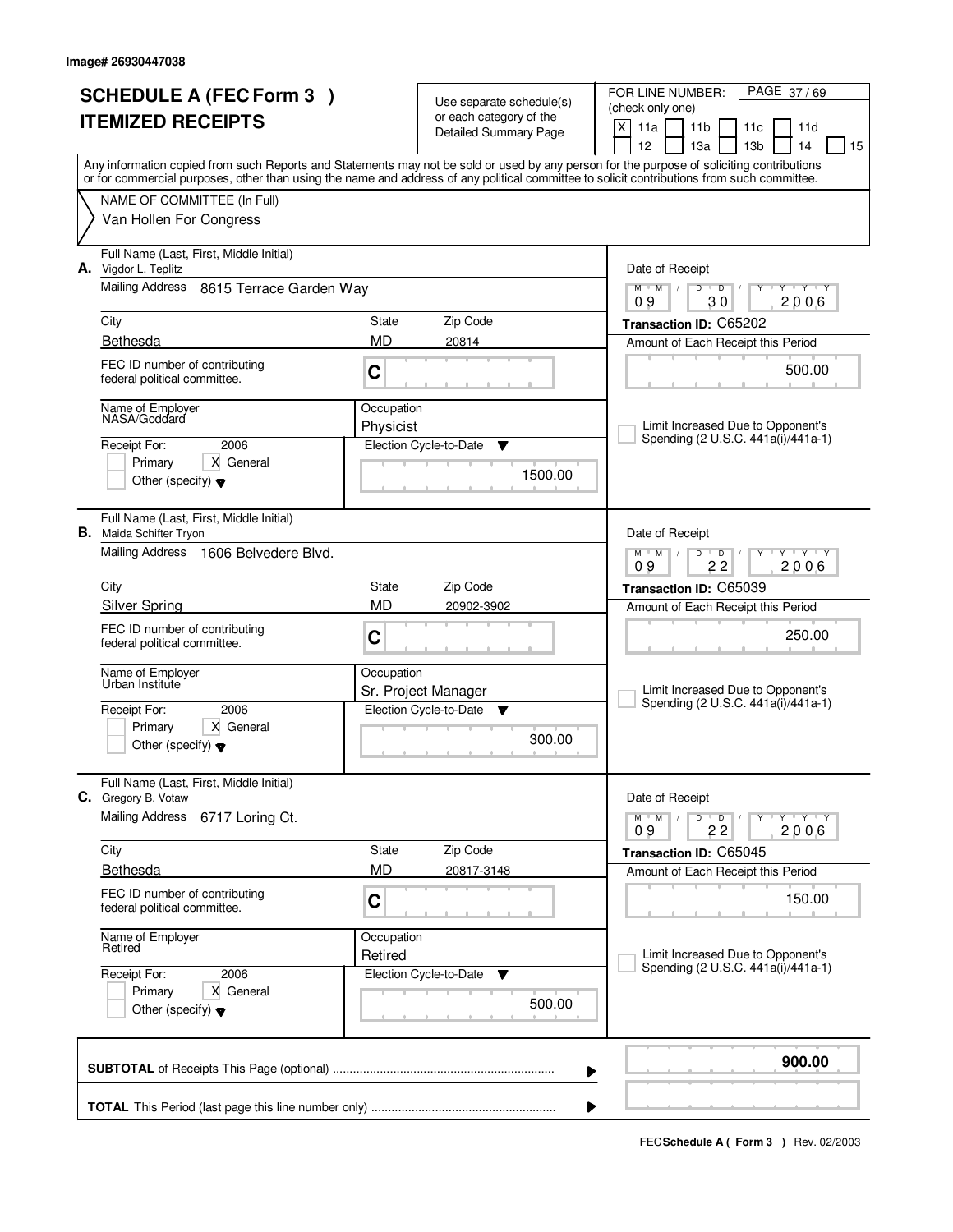| <b>SCHEDULE A (FEC Form 3)</b><br><b>ITEMIZED RECEIPTS</b> |                                                               | Use separate schedule(s)<br>or each category of the |                                      | PAGE 38/69<br>FOR LINE NUMBER:<br>(check only one)                                                                                                                              |  |  |  |
|------------------------------------------------------------|---------------------------------------------------------------|-----------------------------------------------------|--------------------------------------|---------------------------------------------------------------------------------------------------------------------------------------------------------------------------------|--|--|--|
|                                                            |                                                               |                                                     | <b>Detailed Summary Page</b>         | $\mathsf{X}$<br>11a<br>11 <sub>b</sub><br>11c<br>11d<br>12                                                                                                                      |  |  |  |
|                                                            |                                                               |                                                     |                                      | 13a<br>13 <sub>b</sub><br>14<br>15<br>Any information copied from such Reports and Statements may not be sold or used by any person for the purpose of soliciting contributions |  |  |  |
|                                                            | NAME OF COMMITTEE (In Full)                                   |                                                     |                                      | or for commercial purposes, other than using the name and address of any political committee to solicit contributions from such committee.                                      |  |  |  |
|                                                            | Van Hollen For Congress                                       |                                                     |                                      |                                                                                                                                                                                 |  |  |  |
| А.<br>Daniel E. Waltz                                      | Full Name (Last, First, Middle Initial)                       |                                                     |                                      | Date of Receipt                                                                                                                                                                 |  |  |  |
|                                                            | <b>Mailing Address</b><br>5213 Westpath Way                   |                                                     |                                      | $\mathsf D$<br><b>TY TY</b><br>$M$ $M$ /<br>$D$ <sup><math>\Box</math></sup><br>Y<br>18<br>2006<br>09                                                                           |  |  |  |
| City                                                       |                                                               | State                                               | Zip Code                             | Transaction ID: C64842                                                                                                                                                          |  |  |  |
| Bethesda                                                   |                                                               | <b>MD</b>                                           | 20816                                | Amount of Each Receipt this Period                                                                                                                                              |  |  |  |
|                                                            | FEC ID number of contributing<br>federal political committee. | C                                                   |                                      | 200.00                                                                                                                                                                          |  |  |  |
|                                                            | Name of Employer<br>Patton Boggs LLP                          | Occupation<br>Attorney                              |                                      | Limit Increased Due to Opponent's                                                                                                                                               |  |  |  |
| Receipt For:                                               | 2006                                                          |                                                     | Election Cycle-to-Date<br>v          | Spending (2 U.S.C. 441a(i)/441a-1)                                                                                                                                              |  |  |  |
|                                                            | X General<br>Primary<br>Other (specify) $\blacktriangledown$  |                                                     | 575.00                               |                                                                                                                                                                                 |  |  |  |
| <b>B.</b> Maurice Waters                                   | Full Name (Last, First, Middle Initial)                       |                                                     |                                      | Date of Receipt                                                                                                                                                                 |  |  |  |
|                                                            | <b>Mailing Address</b><br>4701 Willard Ave.<br>#1403          |                                                     |                                      | $M$ $M$ $/$<br>D<br>$\overline{D}$<br>$Y \vdash Y \vdash Y$<br>27<br>2006<br>09                                                                                                 |  |  |  |
| City                                                       |                                                               | State                                               | Zip Code                             | Transaction ID: C65167                                                                                                                                                          |  |  |  |
|                                                            | Chevy Chase                                                   | <b>MD</b>                                           | 20815                                | Amount of Each Receipt this Period                                                                                                                                              |  |  |  |
|                                                            | FEC ID number of contributing<br>federal political committee. | C                                                   |                                      | 50.00                                                                                                                                                                           |  |  |  |
| Retired                                                    | Name of Employer                                              | Occupation                                          |                                      |                                                                                                                                                                                 |  |  |  |
|                                                            |                                                               | Retired                                             |                                      | Limit Increased Due to Opponent's<br>Spending (2 U.S.C. 441a(i)/441a-1)                                                                                                         |  |  |  |
| Receipt For:                                               | 2006<br>Primary<br>X General                                  |                                                     | Election Cycle-to-Date<br>▼          |                                                                                                                                                                                 |  |  |  |
|                                                            | Other (specify) $\blacktriangledown$                          |                                                     | 375.00                               |                                                                                                                                                                                 |  |  |  |
| <b>C.</b> Warren Weinstein                                 | Full Name (Last, First, Middle Initial)                       |                                                     |                                      | Date of Receipt                                                                                                                                                                 |  |  |  |
|                                                            | Mailing Address<br>4540 Chesapeake St., N.W.                  |                                                     |                                      | $M$ $M$<br>D<br>$\overline{D}$<br>$Y + Y + Y$<br>2006<br>22<br>09                                                                                                               |  |  |  |
| City                                                       |                                                               | State                                               | Zip Code                             | Transaction ID: C65100                                                                                                                                                          |  |  |  |
|                                                            | Washington                                                    | DC                                                  | 20016                                | Amount of Each Receipt this Period                                                                                                                                              |  |  |  |
|                                                            | FEC ID number of contributing<br>federal political committee. | C                                                   |                                      | 50.00                                                                                                                                                                           |  |  |  |
|                                                            | Name of Employer<br>Edison Intl.<br>2006<br>Receipt For:      |                                                     | Occupation<br>Manager - Fed. Affairs | Limit Increased Due to Opponent's                                                                                                                                               |  |  |  |
|                                                            |                                                               |                                                     | Election Cycle-to-Date<br><b>V</b>   | Spending (2 U.S.C. 441a(i)/441a-1)                                                                                                                                              |  |  |  |
|                                                            | Primary<br>X General<br>Other (specify) $\blacktriangledown$  |                                                     | 1050.00                              |                                                                                                                                                                                 |  |  |  |
|                                                            |                                                               |                                                     | ▶                                    | 300.00                                                                                                                                                                          |  |  |  |
|                                                            |                                                               |                                                     | ▶                                    |                                                                                                                                                                                 |  |  |  |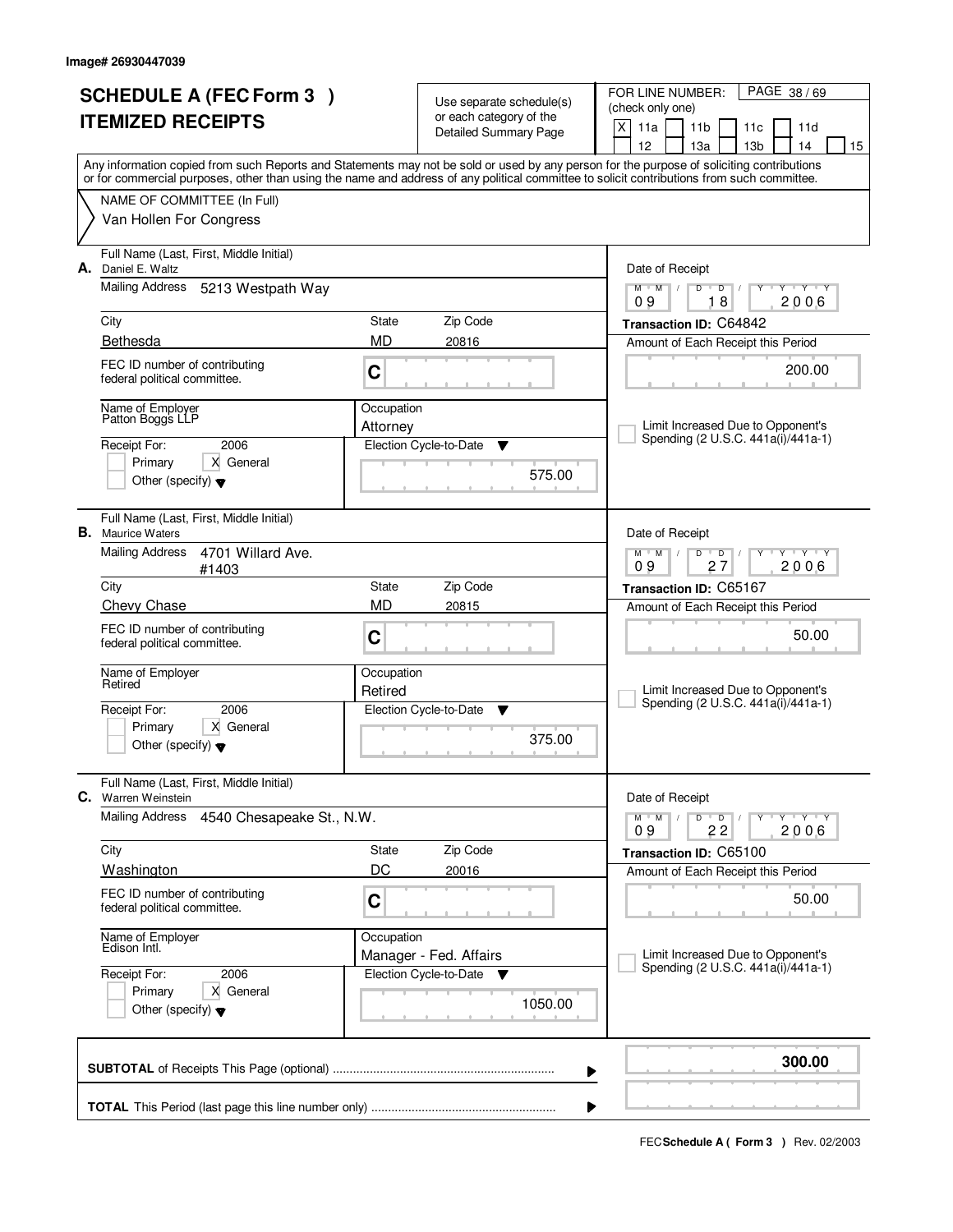| <b>SCHEDULE A (FEC Form 3)</b> |                                                                |              |                                                     | PAGE 39/69<br>FOR LINE NUMBER:                                                                                                                                                                                                                                                          |
|--------------------------------|----------------------------------------------------------------|--------------|-----------------------------------------------------|-----------------------------------------------------------------------------------------------------------------------------------------------------------------------------------------------------------------------------------------------------------------------------------------|
|                                |                                                                |              | Use separate schedule(s)<br>or each category of the | (check only one)                                                                                                                                                                                                                                                                        |
|                                | <b>ITEMIZED RECEIPTS</b>                                       |              | <b>Detailed Summary Page</b>                        | X<br>11a<br>11 <sub>b</sub><br>11 <sub>c</sub><br>11d                                                                                                                                                                                                                                   |
|                                |                                                                |              |                                                     | 12<br>13a<br>13 <sub>b</sub><br>14<br>15                                                                                                                                                                                                                                                |
|                                |                                                                |              |                                                     | Any information copied from such Reports and Statements may not be sold or used by any person for the purpose of soliciting contributions<br>or for commercial purposes, other than using the name and address of any political committee to solicit contributions from such committee. |
|                                | NAME OF COMMITTEE (In Full)                                    |              |                                                     |                                                                                                                                                                                                                                                                                         |
|                                | Van Hollen For Congress                                        |              |                                                     |                                                                                                                                                                                                                                                                                         |
|                                |                                                                |              |                                                     |                                                                                                                                                                                                                                                                                         |
|                                | Full Name (Last, First, Middle Initial)                        |              |                                                     |                                                                                                                                                                                                                                                                                         |
|                                | A. Francis Oliver Wilcox                                       |              |                                                     | Date of Receipt                                                                                                                                                                                                                                                                         |
|                                | Mailing Address 9413 Byeforde Rd.                              |              |                                                     | $M$ $M$ $/$<br>$D$ $D$<br>Y Y Y Y<br>Y<br>$\sqrt{ }$<br>03<br>2006<br>09                                                                                                                                                                                                                |
|                                | City                                                           | State        | Zip Code                                            |                                                                                                                                                                                                                                                                                         |
|                                | Kensington                                                     | <b>MD</b>    | 20895-3657                                          | Transaction ID: C64653<br>Amount of Each Receipt this Period                                                                                                                                                                                                                            |
|                                |                                                                |              |                                                     |                                                                                                                                                                                                                                                                                         |
|                                | FEC ID number of contributing<br>federal political committee.  | C            |                                                     | 150.00                                                                                                                                                                                                                                                                                  |
|                                |                                                                |              |                                                     |                                                                                                                                                                                                                                                                                         |
|                                | Name of Employer<br><b>USAID</b>                               | Occupation   |                                                     |                                                                                                                                                                                                                                                                                         |
|                                |                                                                |              | Democracy Advisor                                   | Limit Increased Due to Opponent's<br>Spending (2 U.S.C. 441a(i)/441a-1)                                                                                                                                                                                                                 |
|                                | 2006<br>Receipt For:<br>$X$ Primary<br>General                 |              | Election Cycle-to-Date<br>▼                         |                                                                                                                                                                                                                                                                                         |
|                                | Other (specify) $\blacktriangledown$                           |              | 250.00                                              |                                                                                                                                                                                                                                                                                         |
|                                |                                                                |              |                                                     |                                                                                                                                                                                                                                                                                         |
|                                | Full Name (Last, First, Middle Initial)                        |              |                                                     |                                                                                                                                                                                                                                                                                         |
|                                | <b>B.</b> David F. Williams                                    |              |                                                     | Date of Receipt                                                                                                                                                                                                                                                                         |
|                                | Mailing Address<br>24 W. Irving St.                            |              |                                                     | $M$ M<br>D<br>$T - Y$<br>D                                                                                                                                                                                                                                                              |
|                                |                                                                |              |                                                     | 2006<br>09<br>11                                                                                                                                                                                                                                                                        |
|                                | City                                                           | <b>State</b> | Zip Code                                            | Transaction ID: C64759                                                                                                                                                                                                                                                                  |
|                                | Chevy Chase                                                    | <b>MD</b>    | 20815-4262                                          | Amount of Each Receipt this Period                                                                                                                                                                                                                                                      |
|                                | FEC ID number of contributing<br>federal political committee.  | C            |                                                     | 250.00                                                                                                                                                                                                                                                                                  |
|                                |                                                                |              |                                                     |                                                                                                                                                                                                                                                                                         |
|                                | Name of Employer<br>Cadwalader Law Firm                        | Occupation   |                                                     |                                                                                                                                                                                                                                                                                         |
|                                |                                                                | Attorney     |                                                     | Limit Increased Due to Opponent's<br>Spending (2 U.S.C. 441a(i)/441a-1)                                                                                                                                                                                                                 |
|                                | Receipt For:<br>2006                                           |              | Election Cycle-to-Date<br>▼                         |                                                                                                                                                                                                                                                                                         |
|                                | $X$ Primary<br>General<br>Other (specify) $\blacktriangledown$ |              | 250.00                                              |                                                                                                                                                                                                                                                                                         |
|                                |                                                                |              |                                                     |                                                                                                                                                                                                                                                                                         |
|                                | Full Name (Last, First, Middle Initial)                        |              |                                                     |                                                                                                                                                                                                                                                                                         |
|                                | C. Caroline Bowers Witkop                                      |              |                                                     | Date of Receipt                                                                                                                                                                                                                                                                         |
|                                | Mailing Address<br>8827 McGregor Dr.                           |              |                                                     | $D$ $D$ $I$<br>$M$ $M$ $/$<br>Y Y Y Y<br>Υ<br>2006                                                                                                                                                                                                                                      |
|                                | City                                                           | State        | Zip Code                                            | 09<br>07                                                                                                                                                                                                                                                                                |
|                                | <b>Chevy Chase</b>                                             | <b>MD</b>    | 20815                                               | Transaction ID: C64687<br>Amount of Each Receipt this Period                                                                                                                                                                                                                            |
|                                |                                                                |              |                                                     |                                                                                                                                                                                                                                                                                         |
|                                | FEC ID number of contributing<br>federal political committee.  | C            |                                                     | 100.00                                                                                                                                                                                                                                                                                  |
|                                |                                                                |              |                                                     |                                                                                                                                                                                                                                                                                         |
|                                | Name of Employer<br>At home                                    | Occupation   |                                                     |                                                                                                                                                                                                                                                                                         |
|                                |                                                                | At home      |                                                     | Limit Increased Due to Opponent's<br>Spending (2 U.S.C. 441a(i)/441a-1)                                                                                                                                                                                                                 |
|                                | Receipt For:<br>2006<br>$X$ Primary<br>General                 |              | Election Cycle-to-Date<br>v                         |                                                                                                                                                                                                                                                                                         |
|                                | Other (specify) $\blacktriangledown$                           |              | 300.00                                              |                                                                                                                                                                                                                                                                                         |
|                                |                                                                |              |                                                     |                                                                                                                                                                                                                                                                                         |
|                                |                                                                |              |                                                     |                                                                                                                                                                                                                                                                                         |
|                                |                                                                |              |                                                     | 500.00<br>▶                                                                                                                                                                                                                                                                             |
|                                |                                                                |              |                                                     |                                                                                                                                                                                                                                                                                         |
|                                |                                                                |              |                                                     |                                                                                                                                                                                                                                                                                         |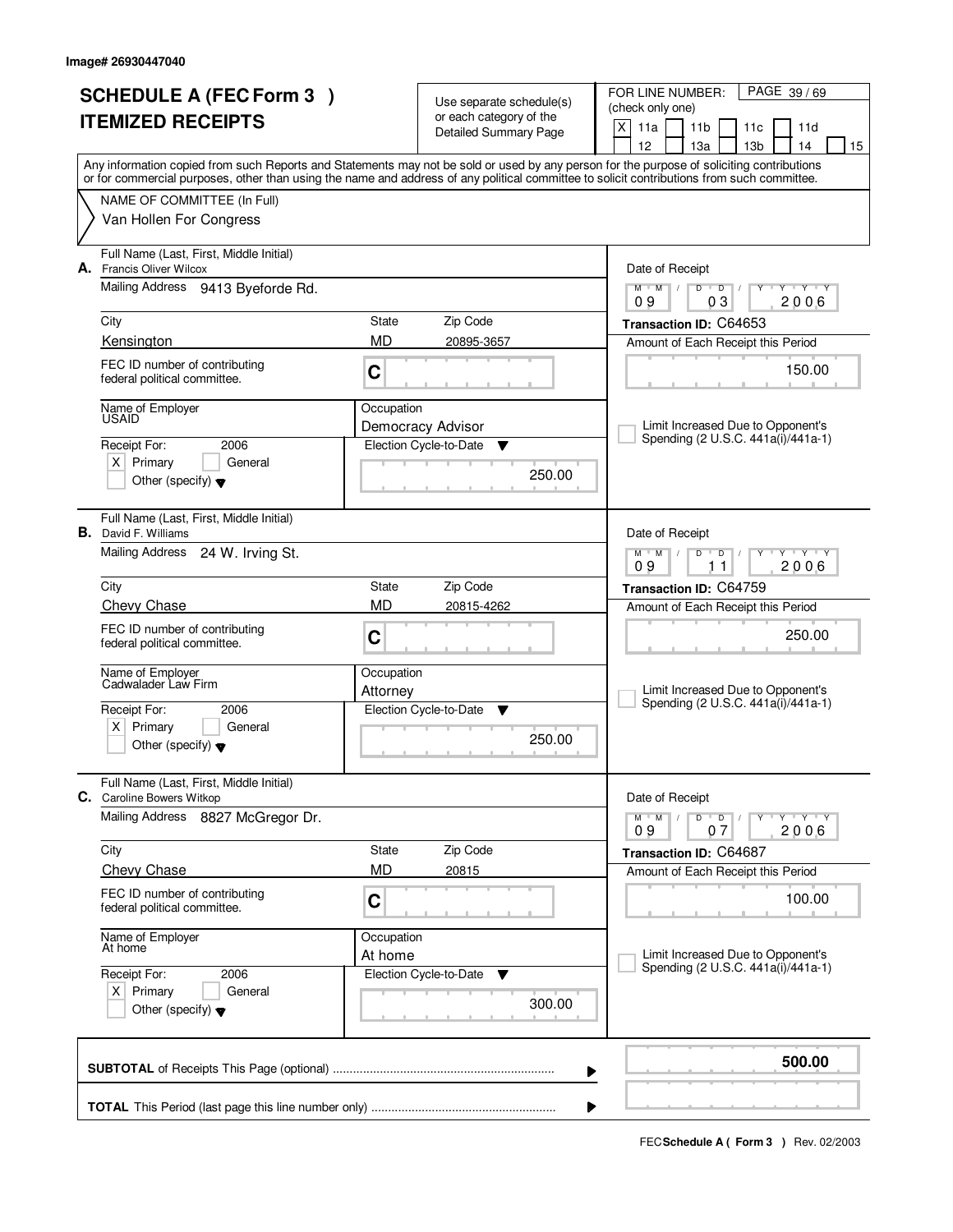| <b>SCHEDULE A (FEC Form 3)</b>                                             | Use separate schedule(s) |                                                  | PAGE 40/69<br>FOR LINE NUMBER:<br>(check only one)                                                                                                                                                                                                                                      |  |  |  |
|----------------------------------------------------------------------------|--------------------------|--------------------------------------------------|-----------------------------------------------------------------------------------------------------------------------------------------------------------------------------------------------------------------------------------------------------------------------------------------|--|--|--|
| <b>ITEMIZED RECEIPTS</b>                                                   |                          | or each category of the<br>Detailed Summary Page | X<br>11a<br>11 <sub>b</sub><br>11c<br>11d<br>12<br>13 <sub>b</sub><br>14<br>13a<br>15                                                                                                                                                                                                   |  |  |  |
|                                                                            |                          |                                                  | Any information copied from such Reports and Statements may not be sold or used by any person for the purpose of soliciting contributions<br>or for commercial purposes, other than using the name and address of any political committee to solicit contributions from such committee. |  |  |  |
| NAME OF COMMITTEE (In Full)                                                |                          |                                                  |                                                                                                                                                                                                                                                                                         |  |  |  |
| Van Hollen For Congress                                                    |                          |                                                  |                                                                                                                                                                                                                                                                                         |  |  |  |
| Full Name (Last, First, Middle Initial)<br><b>A.</b> James R. Worsley, Jr. |                          |                                                  | Date of Receipt                                                                                                                                                                                                                                                                         |  |  |  |
| Mailing Address<br>11 Quincy St.                                           |                          |                                                  | $+Y+Y$<br>$M$ <sup><math>+</math></sup><br>$M$ /<br>D<br>$\overline{D}$<br>Y<br>2006<br>09<br>07                                                                                                                                                                                        |  |  |  |
| City                                                                       | State                    | Zip Code                                         | Transaction ID: C64694                                                                                                                                                                                                                                                                  |  |  |  |
| Chevy Chase                                                                | <b>MD</b>                | 20815-4226                                       | Amount of Each Receipt this Period                                                                                                                                                                                                                                                      |  |  |  |
| FEC ID number of contributing<br>federal political committee.              | C                        |                                                  | 100.00                                                                                                                                                                                                                                                                                  |  |  |  |
| Name of Employer<br>Ober, Kaler, Grimes & Shr-                             | Occupation               |                                                  |                                                                                                                                                                                                                                                                                         |  |  |  |
| iver<br>Receipt For:<br>2006                                               | Lawyer                   | Election Cycle-to-Date<br>▼                      | Limit Increased Due to Opponent's<br>Spending (2 U.S.C. 441a(i)/441a-1)                                                                                                                                                                                                                 |  |  |  |
| $X$ Primary<br>General                                                     |                          |                                                  |                                                                                                                                                                                                                                                                                         |  |  |  |
| Other (specify) $\blacktriangledown$                                       |                          | 3500.00                                          |                                                                                                                                                                                                                                                                                         |  |  |  |
| Full Name (Last, First, Middle Initial)<br><b>B.</b> James R. Worsley, Jr. |                          |                                                  | Date of Receipt                                                                                                                                                                                                                                                                         |  |  |  |
| Mailing Address 11 Quincy St.                                              |                          |                                                  | $D$ $D$<br>$Y \vdash Y \vdash Y$<br>$M$ $M$ /<br>09<br>07<br>2006                                                                                                                                                                                                                       |  |  |  |
| City                                                                       | State                    | Zip Code                                         | Transaction ID: C64695                                                                                                                                                                                                                                                                  |  |  |  |
| Chevy Chase                                                                | <b>MD</b>                | 20815-4226                                       | Amount of Each Receipt this Period                                                                                                                                                                                                                                                      |  |  |  |
| FEC ID number of contributing<br>federal political committee.              | С                        |                                                  | 400.00                                                                                                                                                                                                                                                                                  |  |  |  |
| Name of Employer<br>Ober, Kaler, Grimes & Shr-                             | Occupation<br>Lawyer     |                                                  | Limit Increased Due to Opponent's                                                                                                                                                                                                                                                       |  |  |  |
| iver<br>Receipt For:<br>2006                                               |                          | Election Cycle-to-Date<br>▼                      | Spending (2 U.S.C. 441a(i)/441a-1)                                                                                                                                                                                                                                                      |  |  |  |
| X General<br>Primary<br>Other (specify) $\blacktriangledown$               |                          | 3500.00                                          |                                                                                                                                                                                                                                                                                         |  |  |  |
| Full Name (Last, First, Middle Initial)<br>C. Laurie S. Yang               |                          |                                                  | Date of Receipt                                                                                                                                                                                                                                                                         |  |  |  |
| <b>Mailing Address</b><br>5710 Mohican Pl.                                 |                          |                                                  | $D$ $D$<br>πηγππηγππηγ<br>$M$ $M$<br>$\sqrt{ }$<br>Y<br>2006<br>22<br>09                                                                                                                                                                                                                |  |  |  |
| City                                                                       | State                    | Zip Code                                         | Transaction ID: C65053                                                                                                                                                                                                                                                                  |  |  |  |
| Bethesda                                                                   | <b>MD</b>                | 20816                                            | Amount of Each Receipt this Period                                                                                                                                                                                                                                                      |  |  |  |
| FEC ID number of contributing<br>federal political committee.              | C                        |                                                  | 100.00                                                                                                                                                                                                                                                                                  |  |  |  |
| Name of Employer<br>Self                                                   | Occupation               |                                                  | Limit Increased Due to Opponent's                                                                                                                                                                                                                                                       |  |  |  |
| Receipt For:<br>2006                                                       | Homemaker                | Election Cycle-to-Date<br>v                      | Spending (2 U.S.C. 441a(i)/441a-1)                                                                                                                                                                                                                                                      |  |  |  |
| Primary<br>X General<br>Other (specify) $\blacktriangledown$               |                          | 450.00                                           |                                                                                                                                                                                                                                                                                         |  |  |  |
|                                                                            |                          |                                                  | 600.00<br>▶                                                                                                                                                                                                                                                                             |  |  |  |
|                                                                            |                          |                                                  |                                                                                                                                                                                                                                                                                         |  |  |  |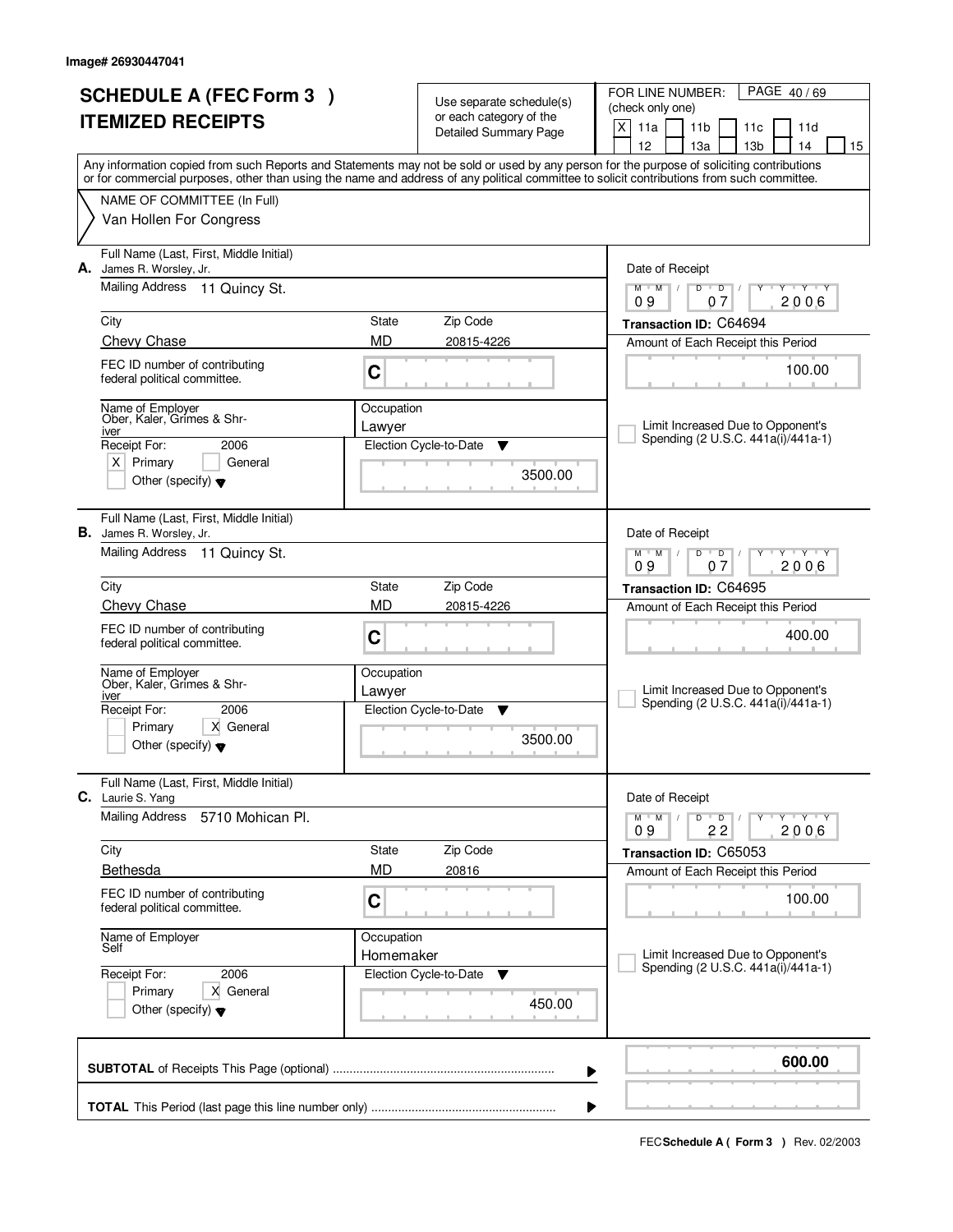| <b>SCHEDULE A (FEC Form 3)</b><br><b>ITEMIZED RECEIPTS</b>                                                                                                                                                                                                                              | Use separate schedule(s)<br>or each category of the<br><b>Detailed Summary Page</b> | PAGE 41/69<br>FOR LINE NUMBER:<br>(check only one)<br>X<br>11 <sub>b</sub><br>11d<br>11a<br>11c<br>13 <sub>b</sub><br>12<br>15<br>13a<br>14 |  |  |
|-----------------------------------------------------------------------------------------------------------------------------------------------------------------------------------------------------------------------------------------------------------------------------------------|-------------------------------------------------------------------------------------|---------------------------------------------------------------------------------------------------------------------------------------------|--|--|
| Any information copied from such Reports and Statements may not be sold or used by any person for the purpose of soliciting contributions<br>or for commercial purposes, other than using the name and address of any political committee to solicit contributions from such committee. |                                                                                     |                                                                                                                                             |  |  |
| NAME OF COMMITTEE (In Full)<br>Van Hollen For Congress                                                                                                                                                                                                                                  |                                                                                     |                                                                                                                                             |  |  |
| Full Name (Last, First, Middle Initial)<br>А.<br>Jonathan R. Yarowsky<br>Mailing Address<br>4200 Massachusetts Ave., N.W.                                                                                                                                                               |                                                                                     | Date of Receipt<br>$M$ $M$<br>$D$ <sup><math>\Box</math></sup><br>$\overline{D}$<br>V Y V Y                                                 |  |  |
| City                                                                                                                                                                                                                                                                                    | State<br>Zip Code                                                                   | 22<br>09<br>2006                                                                                                                            |  |  |
| Washington                                                                                                                                                                                                                                                                              | DC<br>20016                                                                         | Transaction ID: C65130<br>Amount of Each Receipt this Period                                                                                |  |  |
| FEC ID number of contributing<br>federal political committee.                                                                                                                                                                                                                           | C                                                                                   | 500.00                                                                                                                                      |  |  |
| Name of Employer<br>Patton Boggs                                                                                                                                                                                                                                                        | Occupation<br>Attorney                                                              | Limit Increased Due to Opponent's                                                                                                           |  |  |
| Receipt For:<br>2006<br>X General<br>Primary<br>Other (specify) $\blacktriangledown$                                                                                                                                                                                                    | Election Cycle-to-Date<br>▼<br>500.00                                               | Spending (2 U.S.C. 441a(i)/441a-1)                                                                                                          |  |  |

|  | 500.00   |
|--|----------|
|  | 28995.00 |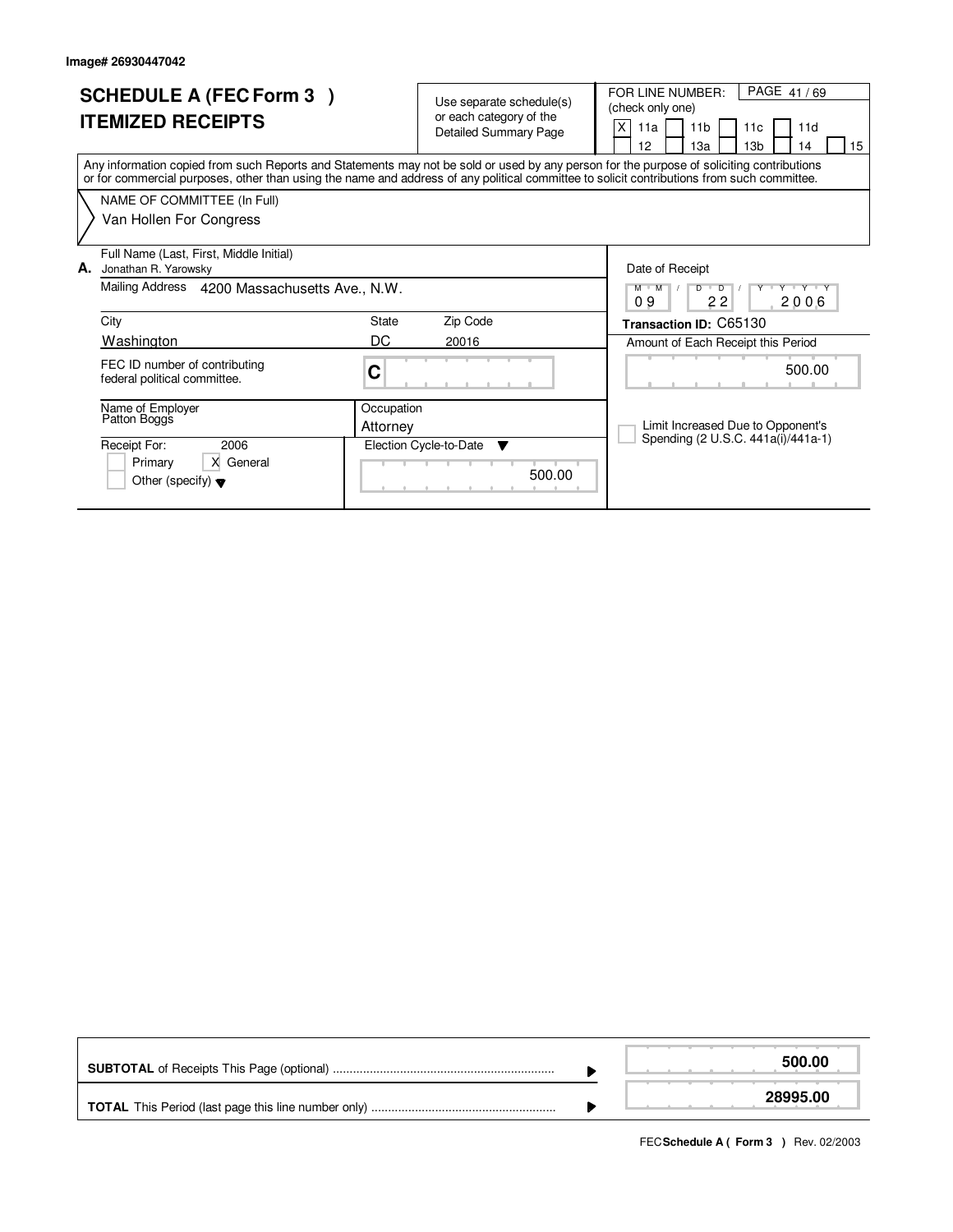| <b>SCHEDULE A (FEC Form 3)</b><br><b>ITEMIZED RECEIPTS</b><br>NAME OF COMMITTEE (In Full)<br>Van Hollen For Congress                                                                                                                                                                                                                                             | Use separate schedule(s)<br>or each category of the<br><b>Detailed Summary Page</b><br>Any information copied from such Reports and Statements may not be sold or used by any person for the purpose of soliciting contributions<br>or for commercial purposes, other than using the name and address of any political committee to solicit contributions from such committee. | FOR LINE NUMBER:<br>PAGE 42/69<br>(check only one)<br>$11a$ $\overline{X}$ 11b<br>11 <sub>c</sub><br>11d<br>12<br>14<br>13a<br>13 <sub>b</sub><br>15                                                                                                                               |
|------------------------------------------------------------------------------------------------------------------------------------------------------------------------------------------------------------------------------------------------------------------------------------------------------------------------------------------------------------------|--------------------------------------------------------------------------------------------------------------------------------------------------------------------------------------------------------------------------------------------------------------------------------------------------------------------------------------------------------------------------------|------------------------------------------------------------------------------------------------------------------------------------------------------------------------------------------------------------------------------------------------------------------------------------|
| Full Name (Last, First, Middle Initial)<br>A. DCCC<br><b>Mailing Address</b><br>430 S. Capitol St., S.E.<br>2nd Floor<br>City<br>Washington<br>FEC ID number of contributing<br>federal political committee.<br>Name of Employer<br>Receipt For:<br>2006<br>$X$ Primary<br>General                                                                               | State<br>Zip Code<br>DC<br>20003<br>C<br>Occupation<br>Election Cycle-to-Date<br>▼<br>333.81                                                                                                                                                                                                                                                                                   | Date of Receipt<br>$M$ $M$<br>Y Y Y Y<br>D<br>$\overline{D}$<br>2006<br>09<br>11<br>Transaction ID: C64851<br>Amount of Each Receipt this Period<br>7.18<br>Limit Increased Due to Opponent's<br>Spending (2 U.S.C. 441a(i)/441a-1)<br>* In-Kind: Fundraising Se-<br>rvices        |
| Other (specify) $\blacktriangledown$<br>Full Name (Last, First, Middle Initial)<br>B. DCCC<br><b>Mailing Address</b><br>430 S. Capitol St., S.E.<br>2nd Floor<br>City<br>Washington<br>FEC ID number of contributing<br>federal political committee.<br>Name of Employer<br>2006<br>Receipt For:<br>Primary<br>X General<br>Other (specify) $\blacktriangledown$ | Zip Code<br>State<br>DC<br>20003<br>C<br>Occupation<br>Election Cycle-to-Date<br>▼<br>333.81                                                                                                                                                                                                                                                                                   | Date of Receipt<br>$M^+$ M<br>$D$ $D$ $1$<br>Y<br>ਦਾγ≕⊏γ≕∽γ<br>30<br>2006<br>09<br><b>Transaction ID: C65251</b><br>Amount of Each Receipt this Period<br>26.45<br>Limit Increased Due to Opponent's<br>Spending (2 U.S.C. 441a(i)/441a-1)<br>* In-Kind: Fundraising Se-<br>rvices |

|  |  |  | 33.63 |
|--|--|--|-------|
|  |  |  | 33.63 |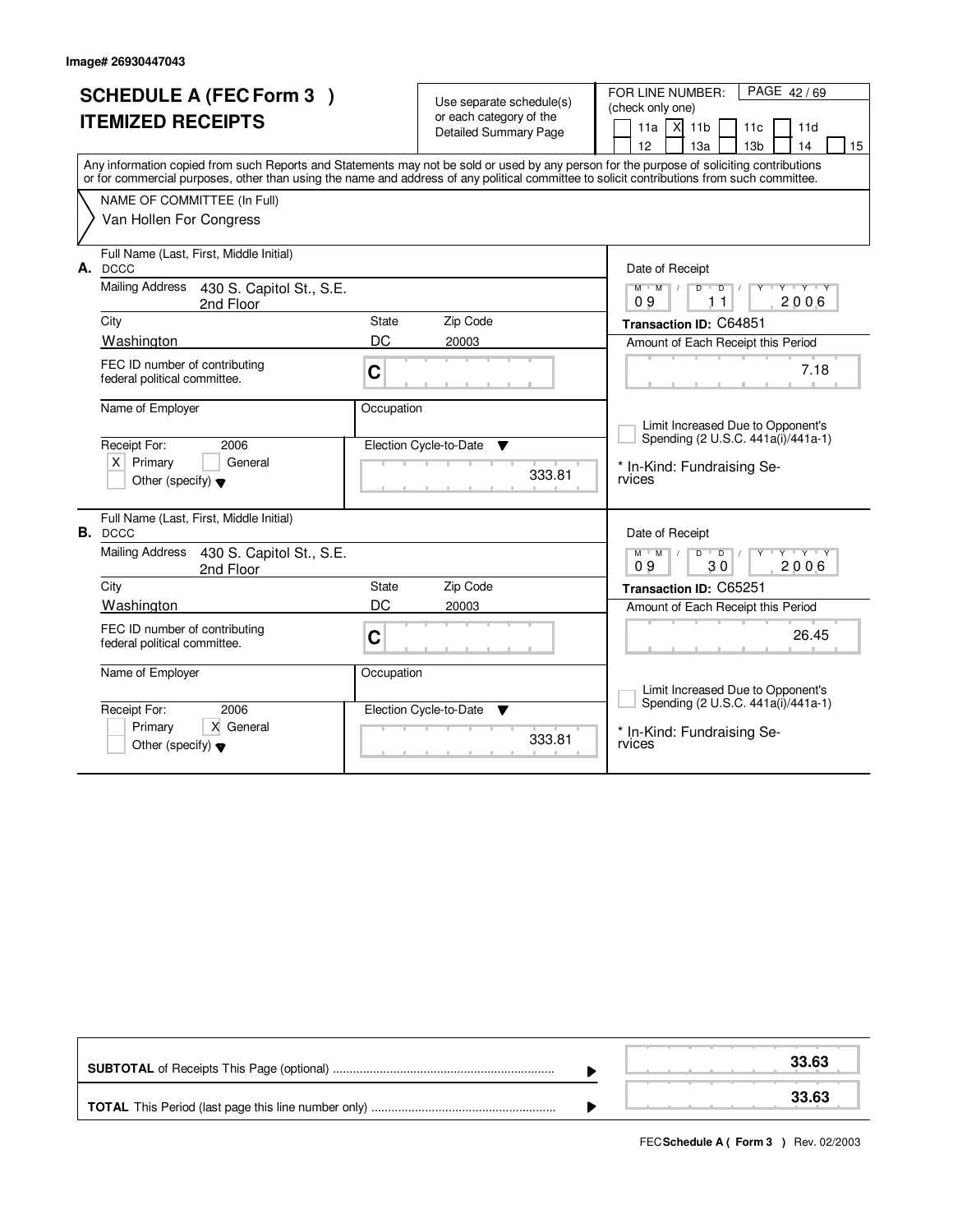| <b>SCHEDULE A (FEC Form 3)</b>                                                   |            | Use separate schedule(s)                                | FOR LINE NUMBER:<br>PAGE 43/69<br>(check only one)                                                                                                                                                                                                                                      |  |  |
|----------------------------------------------------------------------------------|------------|---------------------------------------------------------|-----------------------------------------------------------------------------------------------------------------------------------------------------------------------------------------------------------------------------------------------------------------------------------------|--|--|
| <b>ITEMIZED RECEIPTS</b>                                                         |            | or each category of the<br><b>Detailed Summary Page</b> | 11a<br>11 <sub>b</sub><br>Х<br>11c<br>11d                                                                                                                                                                                                                                               |  |  |
|                                                                                  |            |                                                         | 12<br>13a<br>13 <sub>b</sub><br>14<br>15                                                                                                                                                                                                                                                |  |  |
|                                                                                  |            |                                                         | Any information copied from such Reports and Statements may not be sold or used by any person for the purpose of soliciting contributions<br>or for commercial purposes, other than using the name and address of any political committee to solicit contributions from such committee. |  |  |
| NAME OF COMMITTEE (In Full)                                                      |            |                                                         |                                                                                                                                                                                                                                                                                         |  |  |
| Van Hollen For Congress                                                          |            |                                                         |                                                                                                                                                                                                                                                                                         |  |  |
| Full Name (Last, First, Middle Initial)<br><b>ACTBLUE</b><br>А.                  |            |                                                         | Date of Receipt                                                                                                                                                                                                                                                                         |  |  |
| <b>Mailing Address</b><br>P.O. Box 382110                                        |            |                                                         | $D$ $D$<br>$M$ $M$ /<br>$Y - Y - Y - Y$<br>30<br>2006<br>09                                                                                                                                                                                                                             |  |  |
| City                                                                             | State      | Zip Code                                                | Transaction ID: C65204                                                                                                                                                                                                                                                                  |  |  |
| Cambridge                                                                        | MA         | 02238-2110                                              | Amount of Each Receipt this Period                                                                                                                                                                                                                                                      |  |  |
| FEC ID number of contributing<br>federal political committee.                    | C          | C00401224                                               | 48.25                                                                                                                                                                                                                                                                                   |  |  |
| Name of Employer                                                                 | Occupation |                                                         | Limit Increased Due to Opponent's                                                                                                                                                                                                                                                       |  |  |
| Receipt For:<br>2006                                                             |            | Election Cycle-to-Date<br>v                             | Spending (2 U.S.C. 441a(i)/441a-1)                                                                                                                                                                                                                                                      |  |  |
| X General<br>Primary                                                             |            | 48.25                                                   |                                                                                                                                                                                                                                                                                         |  |  |
| Other (specify) $\blacktriangledown$                                             |            |                                                         |                                                                                                                                                                                                                                                                                         |  |  |
| Full Name (Last, First, Middle Initial)<br><b>B.</b> Amer. Fed. Of Teachers COPE |            |                                                         | Date of Receipt                                                                                                                                                                                                                                                                         |  |  |
| Mailing Address 555 New Jersey Ave., N.W.                                        |            |                                                         | $V = Y + Y$<br>$M$ M<br>D<br>$\overline{D}$<br>Y<br>2006<br>09<br>11                                                                                                                                                                                                                    |  |  |
| City                                                                             | State      | Zip Code                                                | Transaction ID: C64768                                                                                                                                                                                                                                                                  |  |  |
| Washington                                                                       | DC         | 20001-2029                                              | Amount of Each Receipt this Period                                                                                                                                                                                                                                                      |  |  |
| FEC ID number of contributing<br>federal political committee.                    | C          | C70002472                                               | 3000.00                                                                                                                                                                                                                                                                                 |  |  |
| Name of Employer                                                                 | Occupation |                                                         | Limit Increased Due to Opponent's                                                                                                                                                                                                                                                       |  |  |
| 2006<br>Receipt For:                                                             |            | Election Cycle-to-Date<br>▼                             | Spending (2 U.S.C. 441a(i)/441a-1)                                                                                                                                                                                                                                                      |  |  |
| Primary<br>X General<br>Other (specify) $\blacktriangledown$                     |            | 10000.00                                                |                                                                                                                                                                                                                                                                                         |  |  |
| Full Name (Last, First, Middle Initial)                                          |            |                                                         |                                                                                                                                                                                                                                                                                         |  |  |
| C. BAE Systems USA PAC                                                           |            |                                                         | Date of Receipt                                                                                                                                                                                                                                                                         |  |  |
| <b>Mailing Address</b><br>1300 N. 17th Street                                    |            |                                                         | D<br>$\blacksquare$ D $\blacksquare$ /<br>$\mathsf{v}$ $\mathsf{y}$ $\mathsf{v}$ $\mathsf{y}$ $\mathsf{v}$<br>$M$ $M$ /<br>Y<br>30<br>2006<br>09                                                                                                                                        |  |  |
| City                                                                             | State      | Zip Code                                                | Transaction ID: C65226                                                                                                                                                                                                                                                                  |  |  |
| Arlington                                                                        | VA         | 22209                                                   | Amount of Each Receipt this Period                                                                                                                                                                                                                                                      |  |  |
| FEC ID number of contributing<br>federal political committee.                    | C          |                                                         | 1000.00                                                                                                                                                                                                                                                                                 |  |  |
| Name of Employer                                                                 | Occupation |                                                         | Limit Increased Due to Opponent's                                                                                                                                                                                                                                                       |  |  |
| Receipt For:<br>2006                                                             |            | Election Cycle-to-Date ▼                                | Spending (2 U.S.C. 441a(i)/441a-1)                                                                                                                                                                                                                                                      |  |  |
| Primary<br>X General<br>Other (specify) $\blacktriangledown$                     |            | 3000.00                                                 |                                                                                                                                                                                                                                                                                         |  |  |
|                                                                                  |            |                                                         | 4048.25<br>▶                                                                                                                                                                                                                                                                            |  |  |
|                                                                                  |            |                                                         | ▶                                                                                                                                                                                                                                                                                       |  |  |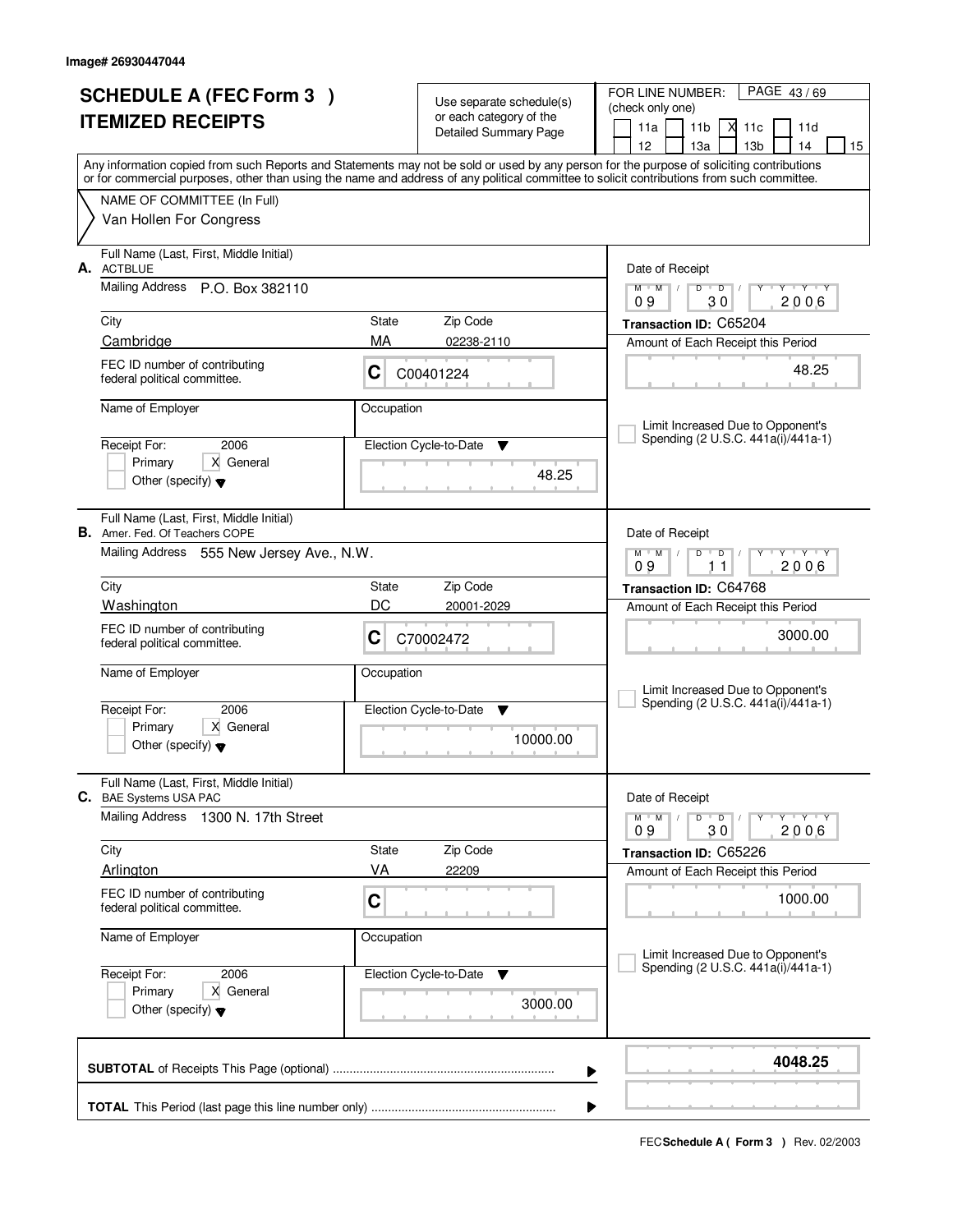| <b>SCHEDULE A (FEC Form 3)</b> |                                                                                           |            |                                                     | PAGE 44/69<br>FOR LINE NUMBER:                                                                                                             |  |  |  |
|--------------------------------|-------------------------------------------------------------------------------------------|------------|-----------------------------------------------------|--------------------------------------------------------------------------------------------------------------------------------------------|--|--|--|
|                                | <b>ITEMIZED RECEIPTS</b>                                                                  |            | Use separate schedule(s)<br>or each category of the | (check only one)                                                                                                                           |  |  |  |
|                                |                                                                                           |            | Detailed Summary Page                               | 11a<br>11 <sub>b</sub><br>Х<br>11c<br>11d<br>12<br>13 <sub>b</sub><br>15<br>13a<br>14                                                      |  |  |  |
|                                |                                                                                           |            |                                                     | Any information copied from such Reports and Statements may not be sold or used by any person for the purpose of soliciting contributions  |  |  |  |
|                                |                                                                                           |            |                                                     | or for commercial purposes, other than using the name and address of any political committee to solicit contributions from such committee. |  |  |  |
|                                | NAME OF COMMITTEE (In Full)<br>Van Hollen For Congress                                    |            |                                                     |                                                                                                                                            |  |  |  |
|                                |                                                                                           |            |                                                     |                                                                                                                                            |  |  |  |
| А.                             | Full Name (Last, First, Middle Initial)<br><b>Bricklayers and Allied Craftworkers PAC</b> |            |                                                     | Date of Receipt                                                                                                                            |  |  |  |
|                                | Mailing Address 1776 Eye St., N.W.                                                        |            |                                                     | $Y + Y + Y$<br>$D$ $D$<br>$M$ $M$ /<br>Y<br>09<br>22<br>2006                                                                               |  |  |  |
|                                | City                                                                                      | State      | Zip Code                                            | Transaction ID: C65111                                                                                                                     |  |  |  |
|                                | Washington                                                                                | DC         | 20006                                               | Amount of Each Receipt this Period                                                                                                         |  |  |  |
|                                | FEC ID number of contributing<br>federal political committee.                             | C          |                                                     | 1000.00                                                                                                                                    |  |  |  |
|                                | Name of Employer                                                                          | Occupation |                                                     |                                                                                                                                            |  |  |  |
|                                | Receipt For:<br>2006                                                                      |            | Election Cycle-to-Date<br>▼                         | Limit Increased Due to Opponent's<br>Spending (2 U.S.C. 441a(i)/441a-1)                                                                    |  |  |  |
|                                | X General<br>Primary                                                                      |            |                                                     |                                                                                                                                            |  |  |  |
|                                | Other (specify) $\blacktriangledown$                                                      |            | 2000.00                                             |                                                                                                                                            |  |  |  |
|                                | Full Name (Last, First, Middle Initial)<br><b>B.</b> Caremark PAC                         |            |                                                     | Date of Receipt                                                                                                                            |  |  |  |
|                                | Mailing Address 2211 Sanders Road                                                         |            |                                                     | $M$ M<br>D<br>$\overline{D}$<br>$Y \vdash Y \vdash Y$<br>30<br>2006<br>09                                                                  |  |  |  |
|                                | City                                                                                      | State      | Zip Code                                            | Transaction ID: C65191                                                                                                                     |  |  |  |
|                                | Northbrook                                                                                | IL         | 60062                                               | Amount of Each Receipt this Period                                                                                                         |  |  |  |
|                                | FEC ID number of contributing<br>federal political committee.                             | С          | C00384818                                           | 1000.00                                                                                                                                    |  |  |  |
|                                | Name of Employer                                                                          | Occupation |                                                     | Limit Increased Due to Opponent's                                                                                                          |  |  |  |
|                                | 2006<br>Receipt For:                                                                      |            | Election Cycle-to-Date<br>▼                         | Spending (2 U.S.C. 441a(i)/441a-1)                                                                                                         |  |  |  |
|                                | X General<br>Primary<br>Other (specify) $\blacktriangledown$                              |            | 5000.00                                             |                                                                                                                                            |  |  |  |
|                                | Full Name (Last, First, Middle Initial)<br>C. DRS Technologies, Inc. Good Govt. Fund      |            |                                                     | Date of Receipt                                                                                                                            |  |  |  |
|                                | <b>Mailing Address</b><br>5 Sylvan Way                                                    |            |                                                     | $\mathsf D$<br>$M$ /<br>$\overline{D}$<br>M<br>Y Y Y Y<br>2006<br>30<br>09                                                                 |  |  |  |
|                                | City                                                                                      | State      | Zip Code                                            | Transaction ID: C65184                                                                                                                     |  |  |  |
|                                | Parsippany                                                                                | <b>NJ</b>  | 07054                                               | Amount of Each Receipt this Period                                                                                                         |  |  |  |
|                                | FEC ID number of contributing<br>federal political committee.                             | C          | C00275123                                           | 1000.00                                                                                                                                    |  |  |  |
|                                | Name of Employer                                                                          | Occupation |                                                     | Limit Increased Due to Opponent's                                                                                                          |  |  |  |
|                                | Receipt For:<br>2006                                                                      |            | Election Cycle-to-Date<br>v                         | Spending (2 U.S.C. 441a(i)/441a-1)                                                                                                         |  |  |  |
|                                | X General<br>Primary<br>Other (specify) $\blacktriangledown$                              | 5000.00    |                                                     |                                                                                                                                            |  |  |  |
|                                |                                                                                           |            |                                                     |                                                                                                                                            |  |  |  |
|                                |                                                                                           |            | ▶                                                   | 3000.00                                                                                                                                    |  |  |  |
|                                |                                                                                           |            | ▶                                                   |                                                                                                                                            |  |  |  |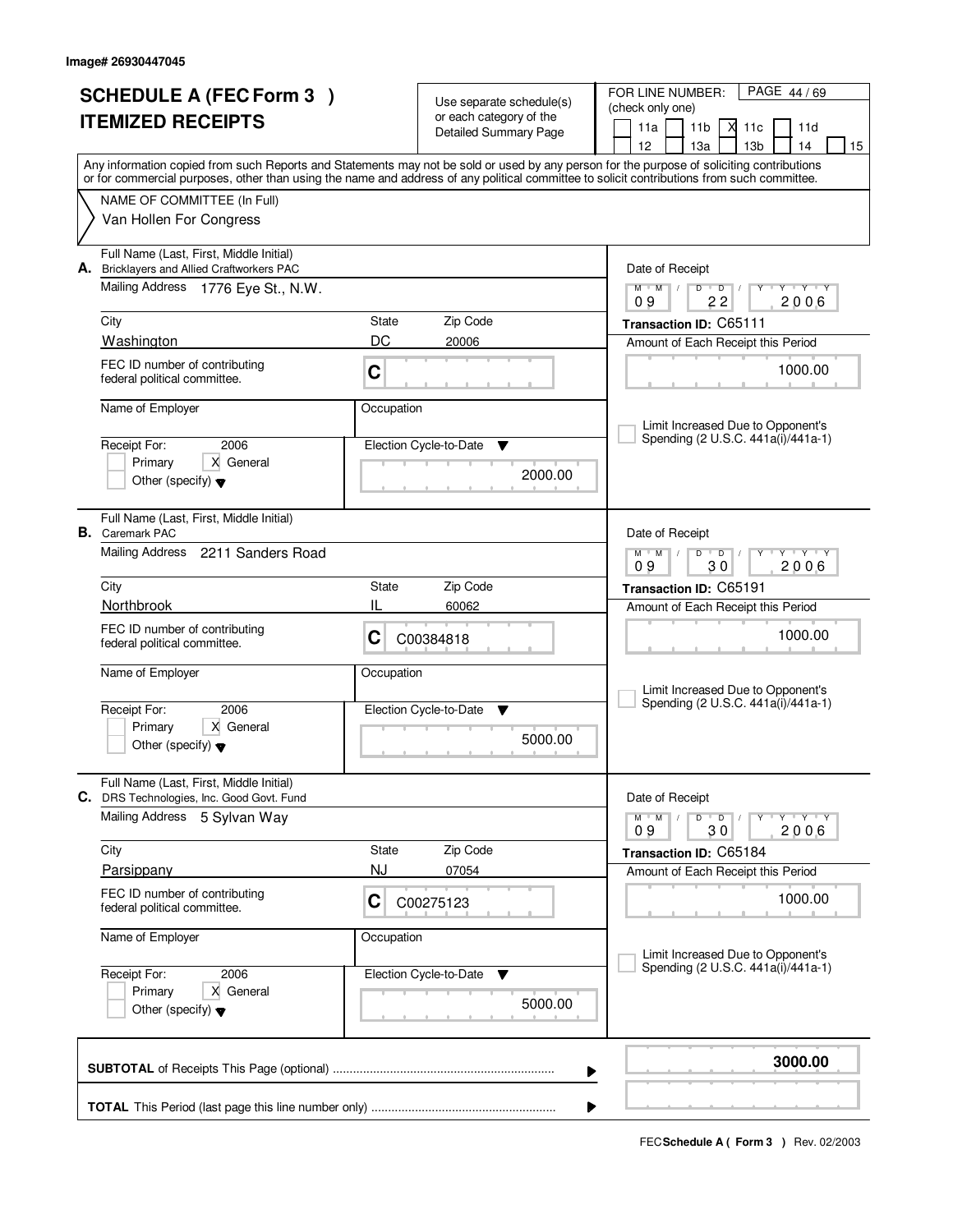| <b>SCHEDULE A (FEC Form 3)</b><br><b>ITEMIZED RECEIPTS</b> |                                                                               |            | Use separate schedule(s)<br>or each category of the<br><b>Detailed Summary Page</b> | FOR LINE NUMBER:<br>PAGE 45/69<br>(check only one)<br>11a<br>11 <sub>b</sub><br>Х<br>11c<br>11d                                                                                                                                                                                         |  |
|------------------------------------------------------------|-------------------------------------------------------------------------------|------------|-------------------------------------------------------------------------------------|-----------------------------------------------------------------------------------------------------------------------------------------------------------------------------------------------------------------------------------------------------------------------------------------|--|
|                                                            |                                                                               |            |                                                                                     | 12<br>13a<br>13 <sub>b</sub><br>14<br>15                                                                                                                                                                                                                                                |  |
|                                                            |                                                                               |            |                                                                                     | Any information copied from such Reports and Statements may not be sold or used by any person for the purpose of soliciting contributions<br>or for commercial purposes, other than using the name and address of any political committee to solicit contributions from such committee. |  |
|                                                            | NAME OF COMMITTEE (In Full)                                                   |            |                                                                                     |                                                                                                                                                                                                                                                                                         |  |
|                                                            | Van Hollen For Congress                                                       |            |                                                                                     |                                                                                                                                                                                                                                                                                         |  |
| А.                                                         | Full Name (Last, First, Middle Initial)<br>Engineers Pol. Educ. Cmte.         |            |                                                                                     | Date of Receipt                                                                                                                                                                                                                                                                         |  |
|                                                            | Mailing Address<br>1125 17th St., NW                                          |            |                                                                                     | $D$ $D$<br>$M$ $M$ /<br>$Y - Y - Y - Y$<br>30<br>2006<br>09                                                                                                                                                                                                                             |  |
|                                                            | City                                                                          | State      | Zip Code                                                                            | Transaction ID: C65189                                                                                                                                                                                                                                                                  |  |
|                                                            | Washington                                                                    | DC         | 20036                                                                               | Amount of Each Receipt this Period                                                                                                                                                                                                                                                      |  |
|                                                            | FEC ID number of contributing<br>federal political committee.                 | C          | C70002118                                                                           | 4000.00                                                                                                                                                                                                                                                                                 |  |
|                                                            | Name of Employer                                                              | Occupation |                                                                                     | Limit Increased Due to Opponent's                                                                                                                                                                                                                                                       |  |
|                                                            | Receipt For:<br>2006                                                          |            | Election Cycle-to-Date<br>v                                                         | Spending (2 U.S.C. 441a(i)/441a-1)                                                                                                                                                                                                                                                      |  |
|                                                            | X General<br>Primary<br>Other (specify) $\blacktriangledown$                  |            | 6500.00                                                                             |                                                                                                                                                                                                                                                                                         |  |
|                                                            | Full Name (Last, First, Middle Initial)<br><b>B.</b> Friends of Rob Garagiola |            |                                                                                     | Date of Receipt                                                                                                                                                                                                                                                                         |  |
|                                                            | Mailing Address 104 James Senate Office Bldg.                                 |            |                                                                                     | $T - Y - T Y$<br>$M$ $M$ /<br>D<br>$\overline{D}$<br>Y<br>22<br>2006<br>09                                                                                                                                                                                                              |  |
|                                                            | City                                                                          | State      | Zip Code                                                                            | Transaction ID: C65119                                                                                                                                                                                                                                                                  |  |
|                                                            | Annapolis                                                                     | MD         | 21401                                                                               | Amount of Each Receipt this Period                                                                                                                                                                                                                                                      |  |
|                                                            | FEC ID number of contributing<br>federal political committee.                 | C          |                                                                                     | 50.00                                                                                                                                                                                                                                                                                   |  |
|                                                            | Name of Employer                                                              | Occupation |                                                                                     | Limit Increased Due to Opponent's                                                                                                                                                                                                                                                       |  |
|                                                            | 2006<br>Receipt For:                                                          |            | Election Cycle-to-Date<br>▼                                                         | Spending (2 U.S.C. 441a(i)/441a-1)                                                                                                                                                                                                                                                      |  |
|                                                            | Primary<br>X General<br>Other (specify) $\blacktriangledown$                  |            | 50.00                                                                               |                                                                                                                                                                                                                                                                                         |  |
|                                                            | Full Name (Last, First, Middle Initial)<br>C. Honeywell Intl. PAC             |            |                                                                                     | Date of Receipt                                                                                                                                                                                                                                                                         |  |
|                                                            | <b>Mailing Address</b><br>101 Constitution Ave. NW<br>Ste. 500 West           |            |                                                                                     | D<br>Y 'Y Y 'Y<br>$M$ $M$ /<br>$\overline{D}$<br>2006<br>08<br>31                                                                                                                                                                                                                       |  |
|                                                            | City                                                                          | State      | Zip Code                                                                            | Transaction ID: C64595                                                                                                                                                                                                                                                                  |  |
|                                                            | <b>Washington</b>                                                             | DC         | 20001                                                                               | Amount of Each Receipt this Period                                                                                                                                                                                                                                                      |  |
|                                                            | FEC ID number of contributing<br>federal political committee.                 | С          | C00096156                                                                           | 1500.00                                                                                                                                                                                                                                                                                 |  |
|                                                            | Name of Employer                                                              | Occupation |                                                                                     | Limit Increased Due to Opponent's                                                                                                                                                                                                                                                       |  |
|                                                            | Receipt For:<br>2006                                                          |            | Election Cycle-to-Date ▼                                                            | Spending (2 U.S.C. 441a(i)/441a-1)                                                                                                                                                                                                                                                      |  |
|                                                            | $X$ Primary<br>General<br>Other (specify) $\blacktriangledown$                |            | 3000.00                                                                             |                                                                                                                                                                                                                                                                                         |  |
|                                                            |                                                                               |            |                                                                                     | 5550.00<br>▶                                                                                                                                                                                                                                                                            |  |
|                                                            |                                                                               |            |                                                                                     | ▶                                                                                                                                                                                                                                                                                       |  |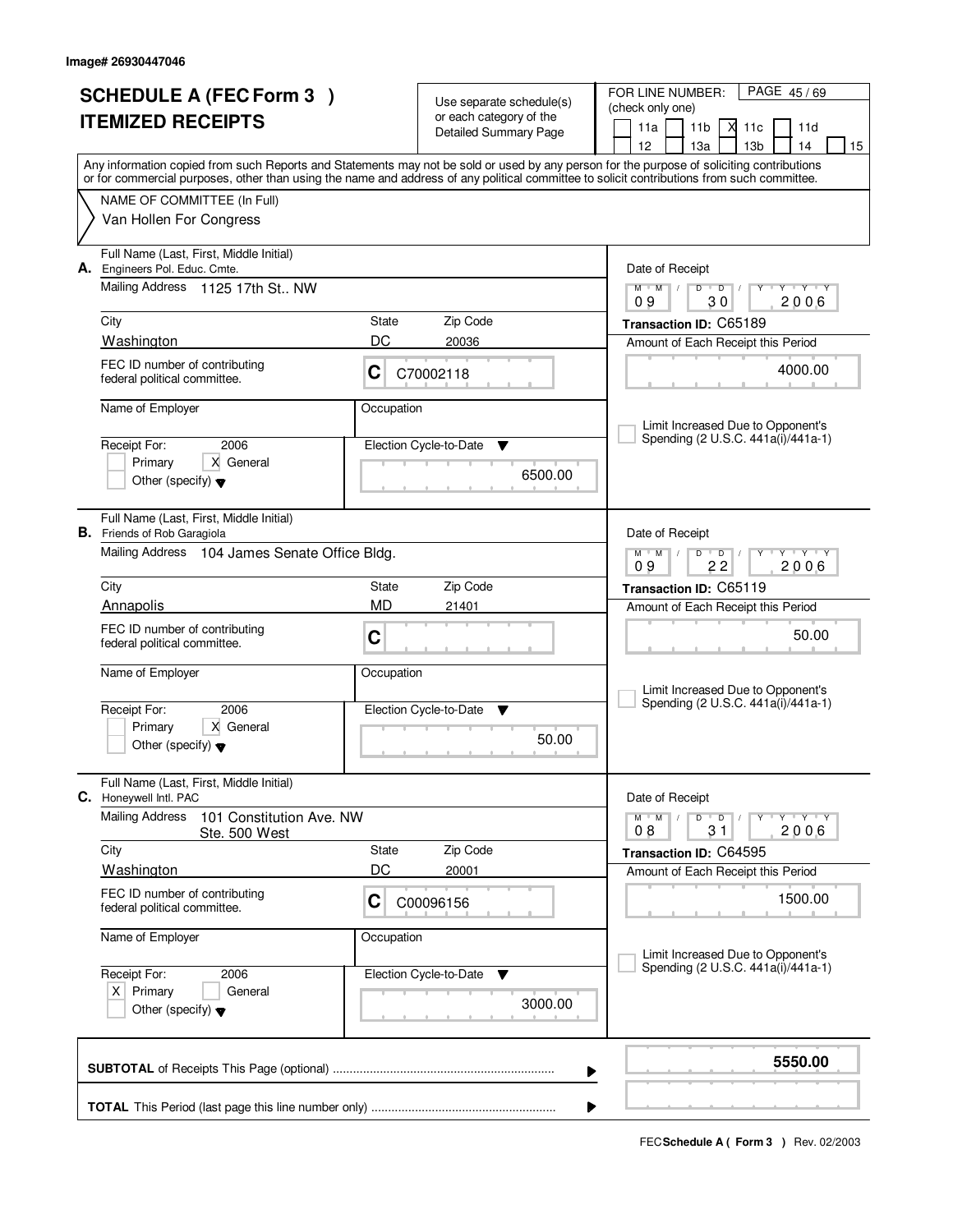| <b>SCHEDULE A (FEC Form 3)</b>       |                                                                                                                                            |             |                                                     | PAGE 46/69<br>FOR LINE NUMBER:                                                                        |
|--------------------------------------|--------------------------------------------------------------------------------------------------------------------------------------------|-------------|-----------------------------------------------------|-------------------------------------------------------------------------------------------------------|
|                                      | <b>ITEMIZED RECEIPTS</b>                                                                                                                   |             | Use separate schedule(s)<br>or each category of the | (check only one)                                                                                      |
|                                      |                                                                                                                                            |             | Detailed Summary Page                               | М<br>11a<br>11 <sub>b</sub><br>11c<br>11d                                                             |
|                                      | Any information copied from such Reports and Statements may not be sold or used by any person for the purpose of soliciting contributions  |             |                                                     | 12<br>13 <sub>b</sub><br>13a<br>14<br>15                                                              |
|                                      | or for commercial purposes, other than using the name and address of any political committee to solicit contributions from such committee. |             |                                                     |                                                                                                       |
|                                      | NAME OF COMMITTEE (In Full)                                                                                                                |             |                                                     |                                                                                                       |
|                                      | Van Hollen For Congress                                                                                                                    |             |                                                     |                                                                                                       |
|                                      | Full Name (Last, First, Middle Initial)<br>A. Human Rights Campaign PAC                                                                    |             |                                                     | Date of Receipt                                                                                       |
|                                      | Mailing Address 919 18th Street, NW -- Ste. 800                                                                                            |             |                                                     | $\mathsf{Y} \dashv \mathsf{Y} \dashv \mathsf{Y}$<br>$M$ $M$ /<br>$D$ $D$ $1$<br>Y<br>30<br>2006<br>09 |
|                                      | City                                                                                                                                       | State<br>DC | Zip Code                                            | Transaction ID: C65224                                                                                |
|                                      | Washington                                                                                                                                 |             | 20006                                               | Amount of Each Receipt this Period                                                                    |
|                                      | FEC ID number of contributing<br>federal political committee.                                                                              | C           | C00235853                                           | 25.00                                                                                                 |
|                                      | Name of Employer                                                                                                                           | Occupation  |                                                     |                                                                                                       |
|                                      |                                                                                                                                            |             |                                                     | Limit Increased Due to Opponent's                                                                     |
|                                      | 2006<br>Receipt For:                                                                                                                       |             | Election Cycle-to-Date<br>▼                         | Spending (2 U.S.C. 441a(i)/441a-1)                                                                    |
|                                      | X General<br>Primary                                                                                                                       |             | 1025.00                                             | * In-Kind: Website Endors-                                                                            |
|                                      | Other (specify) $\blacktriangledown$                                                                                                       |             |                                                     | ement                                                                                                 |
|                                      | Full Name (Last, First, Middle Initial)                                                                                                    |             |                                                     |                                                                                                       |
|                                      | <b>B.</b> Intl. Assn. of Firefighters-FIREPAC                                                                                              |             |                                                     | Date of Receipt                                                                                       |
|                                      | Mailing Address 1750 New York Ave., N.W.                                                                                                   |             |                                                     | $M$ $M$ $/$<br>D<br>$\overline{D}$<br>Y 'Y 'Y<br>30<br>2006<br>09                                     |
|                                      | City                                                                                                                                       | State       | Zip Code                                            | Transaction ID: C65208                                                                                |
|                                      | Washington                                                                                                                                 | DC          | 20006                                               | Amount of Each Receipt this Period                                                                    |
|                                      | FEC ID number of contributing                                                                                                              |             |                                                     | 5000.00                                                                                               |
|                                      | federal political committee.                                                                                                               | С           | C00029447                                           |                                                                                                       |
|                                      | Name of Employer                                                                                                                           | Occupation  |                                                     |                                                                                                       |
|                                      |                                                                                                                                            |             |                                                     | Limit Increased Due to Opponent's                                                                     |
|                                      | 2006<br>Receipt For:                                                                                                                       |             | Election Cycle-to-Date<br><b>V</b>                  | Spending (2 U.S.C. 441a(i)/441a-1)                                                                    |
|                                      | Primary<br>X General                                                                                                                       |             | 10000.00                                            |                                                                                                       |
|                                      | Other (specify) $\blacktriangledown$                                                                                                       |             |                                                     |                                                                                                       |
|                                      | Full Name (Last, First, Middle Initial)<br>C. Lockheed Martin Employees' PAC                                                               |             |                                                     | Date of Receipt                                                                                       |
|                                      | <b>Mailing Address</b><br>1550 Crystal Dr.<br>Crystal Sq. Two, Ste. 300                                                                    |             |                                                     | $D$ $D$ $/$<br>$M$ $M$ /<br>Y Y Y Y<br>Υ<br>09<br>2006<br>01                                          |
|                                      | City                                                                                                                                       | State       | Zip Code                                            | Transaction ID: C64596                                                                                |
|                                      | Arlington                                                                                                                                  | VA          | 22202                                               | Amount of Each Receipt this Period                                                                    |
|                                      | FEC ID number of contributing<br>federal political committee.                                                                              | C           | C00303024                                           | 1000.00                                                                                               |
|                                      | Name of Employer                                                                                                                           | Occupation  |                                                     |                                                                                                       |
|                                      |                                                                                                                                            |             |                                                     | Limit Increased Due to Opponent's                                                                     |
|                                      | Receipt For:<br>2006                                                                                                                       |             | Election Cycle-to-Date<br>v                         | Spending (2 U.S.C. 441a(i)/441a-1)                                                                    |
| $X$ Primary<br>General               |                                                                                                                                            |             | 4000.00                                             |                                                                                                       |
| Other (specify) $\blacktriangledown$ |                                                                                                                                            |             |                                                     |                                                                                                       |
|                                      |                                                                                                                                            |             | ▶                                                   | 6025.00                                                                                               |
|                                      |                                                                                                                                            |             |                                                     |                                                                                                       |
|                                      |                                                                                                                                            |             |                                                     |                                                                                                       |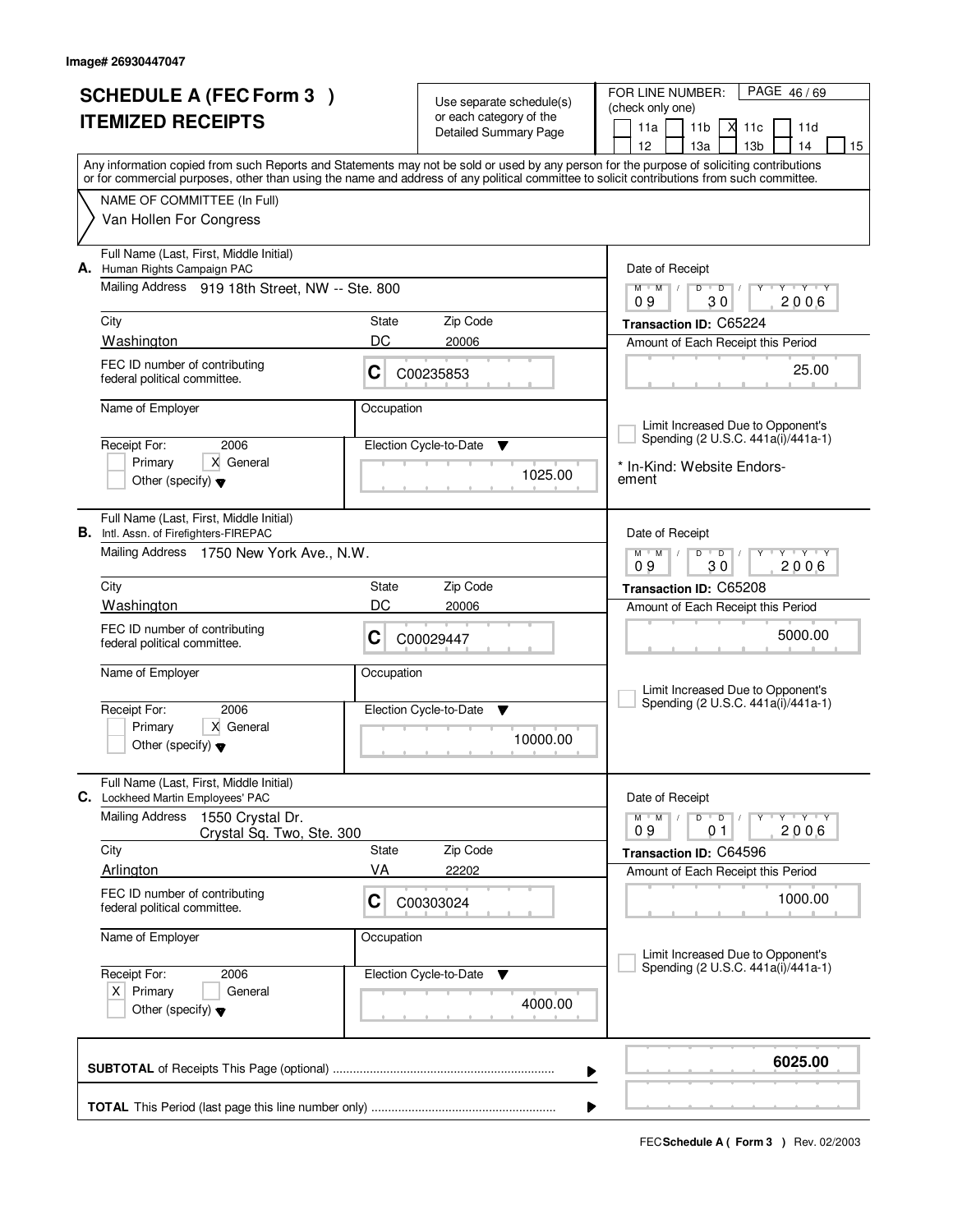| <b>SCHEDULE A (FEC Form 3)</b> |                                                                                                                                                                           |                    | Use separate schedule(s)     | FOR LINE NUMBER:<br>PAGE 47/69                                                                                                            |
|--------------------------------|---------------------------------------------------------------------------------------------------------------------------------------------------------------------------|--------------------|------------------------------|-------------------------------------------------------------------------------------------------------------------------------------------|
|                                | <b>ITEMIZED RECEIPTS</b>                                                                                                                                                  |                    | or each category of the      | (check only one)<br>11a<br>11 <sub>b</sub><br>М<br>11c<br>11d                                                                             |
|                                |                                                                                                                                                                           |                    | <b>Detailed Summary Page</b> | 12<br>13 <sub>b</sub><br>13a<br>14<br>15                                                                                                  |
|                                |                                                                                                                                                                           |                    |                              | Any information copied from such Reports and Statements may not be sold or used by any person for the purpose of soliciting contributions |
|                                | or for commercial purposes, other than using the name and address of any political committee to solicit contributions from such committee.<br>NAME OF COMMITTEE (In Full) |                    |                              |                                                                                                                                           |
|                                | Van Hollen For Congress                                                                                                                                                   |                    |                              |                                                                                                                                           |
|                                |                                                                                                                                                                           |                    |                              |                                                                                                                                           |
| А.                             | Full Name (Last, First, Middle Initial)<br>Machinists Non-Partisan Pol. League                                                                                            |                    |                              | Date of Receipt                                                                                                                           |
|                                | Mailing Address 9000 Machinist Place                                                                                                                                      |                    |                              | Y Y Y Y<br>$M$ $M$ /<br>D<br>$\overline{D}$                                                                                               |
|                                |                                                                                                                                                                           |                    | Zip Code                     | 18<br>2006<br>09                                                                                                                          |
|                                | City<br><b>Upper Marlboro</b>                                                                                                                                             | State<br>MD        | 20772                        | Transaction ID: C64819<br>Amount of Each Receipt this Period                                                                              |
|                                | FEC ID number of contributing                                                                                                                                             |                    |                              |                                                                                                                                           |
|                                | federal political committee.                                                                                                                                              | C                  | C70000435                    | 1000.00                                                                                                                                   |
|                                | Name of Employer                                                                                                                                                          | Occupation         |                              |                                                                                                                                           |
|                                |                                                                                                                                                                           |                    |                              | Limit Increased Due to Opponent's<br>Spending (2 U.S.C. 441a(i)/441a-1)                                                                   |
|                                | 2006<br>Receipt For:<br>X General<br>Primary                                                                                                                              |                    | Election Cycle-to-Date<br>▼  |                                                                                                                                           |
|                                | Other (specify) $\blacktriangledown$                                                                                                                                      |                    | 5000.00                      |                                                                                                                                           |
|                                |                                                                                                                                                                           |                    |                              |                                                                                                                                           |
|                                | Full Name (Last, First, Middle Initial)<br><b>B.</b> NARAL                                                                                                                |                    |                              | Date of Receipt                                                                                                                           |
|                                | <b>Mailing Address</b><br>1156 15th Street, N.W.                                                                                                                          |                    |                              | $M$ $M$ $/$<br>TEY TEY<br>D<br>$\overline{D}$                                                                                             |
|                                | Suite 700                                                                                                                                                                 |                    |                              | 09<br>30<br>2006                                                                                                                          |
|                                | City<br>Washington                                                                                                                                                        | State<br>DC        | Zip Code<br>20005-1727       | Transaction ID: C65229                                                                                                                    |
|                                | FEC ID number of contributing                                                                                                                                             |                    |                              | Amount of Each Receipt this Period                                                                                                        |
|                                | federal political committee.                                                                                                                                              | C                  |                              | 1000.00                                                                                                                                   |
|                                | Name of Employer                                                                                                                                                          | Occupation         |                              |                                                                                                                                           |
|                                |                                                                                                                                                                           |                    |                              | Limit Increased Due to Opponent's<br>Spending (2 U.S.C. 441a(i)/441a-1)                                                                   |
|                                | Receipt For:<br>2006<br>Primary<br>X General                                                                                                                              |                    | Election Cycle-to-Date<br>v  |                                                                                                                                           |
|                                | Other (specify) $\blacktriangledown$                                                                                                                                      |                    | 1000.00                      |                                                                                                                                           |
|                                |                                                                                                                                                                           |                    |                              |                                                                                                                                           |
| C.                             | Full Name (Last, First, Middle Initial)<br><b>NARFE PAC</b>                                                                                                               |                    |                              | Date of Receipt                                                                                                                           |
|                                | Mailing Address<br>701 Horton Drive                                                                                                                                       |                    |                              | $M$ M<br>D<br>$\overline{D}$<br>$Y$ $Y$ $Y$ $Y$                                                                                           |
|                                |                                                                                                                                                                           |                    |                              | 2006<br>09<br>30                                                                                                                          |
|                                | City<br>Wheaton                                                                                                                                                           | State<br><b>MD</b> | Zip Code<br>20902            | Transaction ID: C65195<br>Amount of Each Receipt this Period                                                                              |
|                                | FEC ID number of contributing                                                                                                                                             |                    |                              |                                                                                                                                           |
|                                | federal political committee.                                                                                                                                              | C                  | C00091561                    | 2000.00                                                                                                                                   |
|                                | Name of Employer                                                                                                                                                          | Occupation         |                              |                                                                                                                                           |
|                                |                                                                                                                                                                           |                    |                              | Limit Increased Due to Opponent's<br>Spending (2 U.S.C. 441a(i)/441a-1)                                                                   |
|                                | Receipt For:<br>2006<br>Primary<br>X General                                                                                                                              |                    | Election Cycle-to-Date<br>v  |                                                                                                                                           |
|                                | Other (specify) $\blacktriangledown$                                                                                                                                      |                    | 7000.00                      |                                                                                                                                           |
|                                |                                                                                                                                                                           |                    |                              |                                                                                                                                           |
|                                |                                                                                                                                                                           | 4000.00            |                              |                                                                                                                                           |
|                                |                                                                                                                                                                           |                    |                              | ▶                                                                                                                                         |
|                                |                                                                                                                                                                           |                    |                              |                                                                                                                                           |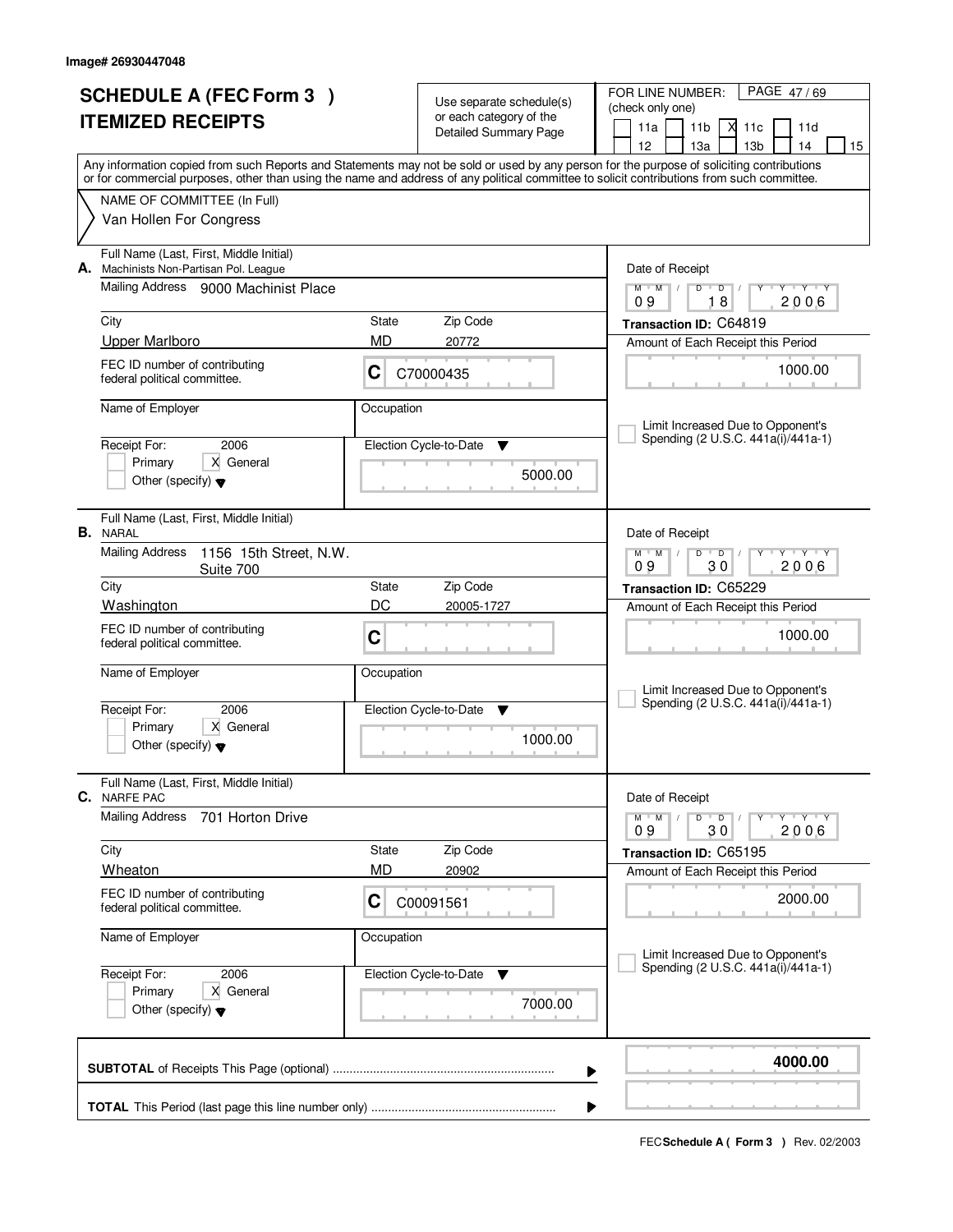| <b>SCHEDULE A (FEC Form 3)</b><br><b>ITEMIZED RECEIPTS</b>                                                       |                                                                                                                                    |               | Use separate schedule(s)<br>or each category of the<br><b>Detailed Summary Page</b> | PAGE 48/69<br>FOR LINE NUMBER:<br>(check only one)<br>11a<br>11 <sub>b</sub><br>М<br>11c<br>11d                                                                                                                                                                                                                                     |  |  |
|------------------------------------------------------------------------------------------------------------------|------------------------------------------------------------------------------------------------------------------------------------|---------------|-------------------------------------------------------------------------------------|-------------------------------------------------------------------------------------------------------------------------------------------------------------------------------------------------------------------------------------------------------------------------------------------------------------------------------------|--|--|
|                                                                                                                  |                                                                                                                                    |               |                                                                                     | 12<br>13 <sub>b</sub><br>13a<br>14<br>15<br>Any information copied from such Reports and Statements may not be sold or used by any person for the purpose of soliciting contributions<br>or for commercial purposes, other than using the name and address of any political committee to solicit contributions from such committee. |  |  |
|                                                                                                                  | NAME OF COMMITTEE (In Full)<br>Van Hollen For Congress                                                                             |               |                                                                                     |                                                                                                                                                                                                                                                                                                                                     |  |  |
|                                                                                                                  | Full Name (Last, First, Middle Initial)<br>A. National Venture Capital Assn. PAC                                                   |               |                                                                                     | Date of Receipt                                                                                                                                                                                                                                                                                                                     |  |  |
|                                                                                                                  | Mailing Address 1655 North Fort Myer Dr.<br>Suite 850                                                                              |               |                                                                                     | $M$ $M$<br>$D$ $D$<br>Y Y Y Y<br>$\sqrt{ }$<br>2006<br>09<br>22                                                                                                                                                                                                                                                                     |  |  |
|                                                                                                                  | City<br>Arlington                                                                                                                  | State<br>VA   | Zip Code<br>22209                                                                   | Transaction ID: C65122<br>Amount of Each Receipt this Period                                                                                                                                                                                                                                                                        |  |  |
|                                                                                                                  | FEC ID number of contributing<br>C<br>federal political committee.                                                                 |               |                                                                                     | 1000.00                                                                                                                                                                                                                                                                                                                             |  |  |
|                                                                                                                  | Name of Employer                                                                                                                   | Occupation    |                                                                                     | Limit Increased Due to Opponent's                                                                                                                                                                                                                                                                                                   |  |  |
|                                                                                                                  | Receipt For:<br>2006<br>X General<br>Primary<br>Other (specify) $\blacktriangledown$                                               |               | Election Cycle-to-Date<br>v<br>2500.00                                              | Spending (2 U.S.C. 441a(i)/441a-1)                                                                                                                                                                                                                                                                                                  |  |  |
|                                                                                                                  | Full Name (Last, First, Middle Initial)<br><b>B.</b> Natl. Weather Svc. Employees Org. PAC<br>Mailing Address 4003 Virginia Street |               |                                                                                     | Date of Receipt<br>$\mathsf{L} \mathsf{Y} \mathsf{L} \mathsf{Y} \mathsf{Y} \mathsf{Y}$<br>$M$ $M$ /<br>$D$ $D$                                                                                                                                                                                                                      |  |  |
|                                                                                                                  | City                                                                                                                               | State         | Zip Code                                                                            | 09<br>22<br>2006<br>Transaction ID: C65104                                                                                                                                                                                                                                                                                          |  |  |
|                                                                                                                  | Fairfax                                                                                                                            | VA            | 22032                                                                               | Amount of Each Receipt this Period                                                                                                                                                                                                                                                                                                  |  |  |
|                                                                                                                  | FEC ID number of contributing<br>federal political committee.                                                                      | C             |                                                                                     | 125.00                                                                                                                                                                                                                                                                                                                              |  |  |
|                                                                                                                  | Name of Employer<br>Receipt For:<br>2006<br>X General<br>Primary                                                                   | Occupation    | Election Cycle-to-Date<br>▼<br>625.00                                               | Limit Increased Due to Opponent's<br>Spending (2 U.S.C. 441a(i)/441a-1)                                                                                                                                                                                                                                                             |  |  |
|                                                                                                                  | Other (specify) $\blacktriangledown$<br>Full Name (Last, First, Middle Initial)                                                    |               |                                                                                     |                                                                                                                                                                                                                                                                                                                                     |  |  |
|                                                                                                                  | C. NEA Fund for Children & Pub. Educ.                                                                                              |               |                                                                                     | Date of Receipt                                                                                                                                                                                                                                                                                                                     |  |  |
|                                                                                                                  | Mailing Address<br>1201 16th Street, N.W. -- Ste. 421                                                                              |               |                                                                                     | $D$ $D$ $I$<br>$Y - Y - Y - Y$<br>$M$ $M$ $/$<br>2006<br>09<br>11                                                                                                                                                                                                                                                                   |  |  |
|                                                                                                                  | City                                                                                                                               | State         | Zip Code                                                                            | Transaction ID: C64791                                                                                                                                                                                                                                                                                                              |  |  |
|                                                                                                                  | Washington<br>FEC ID number of contributing<br>federal political committee.                                                        | DC<br>C       | 20036<br>C00003251                                                                  | Amount of Each Receipt this Period<br>3000.00                                                                                                                                                                                                                                                                                       |  |  |
|                                                                                                                  | Name of Employer                                                                                                                   | Occupation    |                                                                                     |                                                                                                                                                                                                                                                                                                                                     |  |  |
| Election Cycle-to-Date<br>Receipt For:<br>2006<br>$X$ Primary<br>General<br>Other (specify) $\blacktriangledown$ |                                                                                                                                    | v<br>10000.00 | Limit Increased Due to Opponent's<br>Spending (2 U.S.C. 441a(i)/441a-1)             |                                                                                                                                                                                                                                                                                                                                     |  |  |
| 4125.00<br>▶                                                                                                     |                                                                                                                                    |               |                                                                                     |                                                                                                                                                                                                                                                                                                                                     |  |  |
|                                                                                                                  |                                                                                                                                    |               |                                                                                     |                                                                                                                                                                                                                                                                                                                                     |  |  |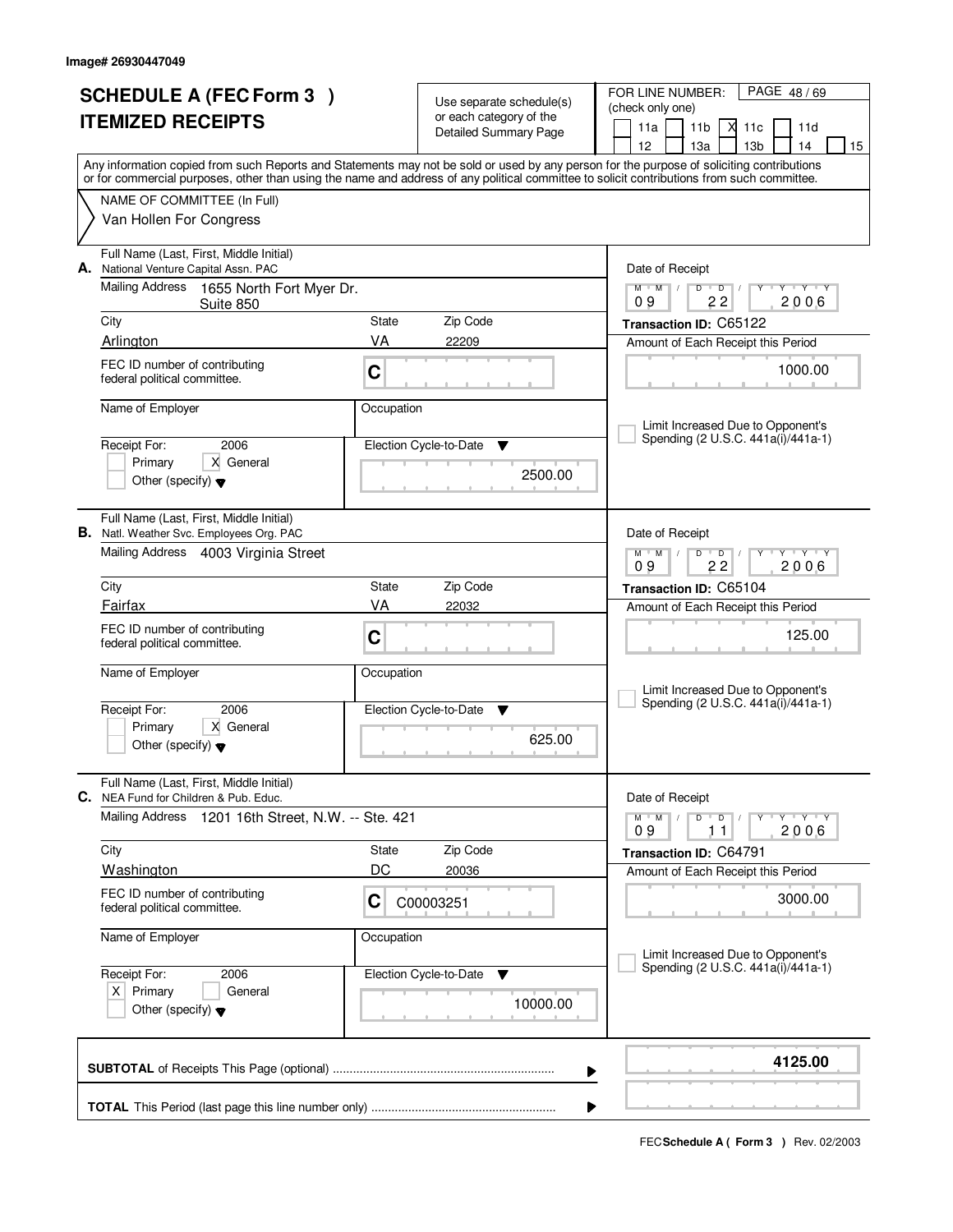| <b>SCHEDULE A (FEC Form 3)</b><br><b>ITEMIZED RECEIPTS</b> |                                                                                                                                                                                                                                                                                         | Use separate schedule(s)<br>or each category of the<br><b>Detailed Summary Page</b> |                                         | FOR LINE NUMBER:<br>PAGE 49/69<br>(check only one)<br>11a<br>11 <sub>b</sub><br>Х<br>11c<br>11d<br>12<br>13a<br>13 <sub>b</sub><br>14<br>15 |
|------------------------------------------------------------|-----------------------------------------------------------------------------------------------------------------------------------------------------------------------------------------------------------------------------------------------------------------------------------------|-------------------------------------------------------------------------------------|-----------------------------------------|---------------------------------------------------------------------------------------------------------------------------------------------|
|                                                            | Any information copied from such Reports and Statements may not be sold or used by any person for the purpose of soliciting contributions<br>or for commercial purposes, other than using the name and address of any political committee to solicit contributions from such committee. |                                                                                     |                                         |                                                                                                                                             |
|                                                            | NAME OF COMMITTEE (In Full)<br>Van Hollen For Congress                                                                                                                                                                                                                                  |                                                                                     |                                         |                                                                                                                                             |
| А.                                                         | Full Name (Last, First, Middle Initial)<br>NEA Fund for Children & Pub. Educ.                                                                                                                                                                                                           |                                                                                     |                                         | Date of Receipt                                                                                                                             |
|                                                            | Mailing Address 1201 16th Street, N.W. -- Ste. 421                                                                                                                                                                                                                                      |                                                                                     |                                         | $M$ $M$ $M$<br>$D$ $D$ $/$<br>$Y - Y - Y$<br>22<br>2006<br>09                                                                               |
|                                                            | City<br><b>Washington</b>                                                                                                                                                                                                                                                               | State<br>DC                                                                         | Zip Code<br>20036                       | Transaction ID: C65020                                                                                                                      |
|                                                            | FEC ID number of contributing<br>federal political committee.                                                                                                                                                                                                                           | C                                                                                   | C00003251                               | Amount of Each Receipt this Period<br>5000.00                                                                                               |
|                                                            | Name of Employer                                                                                                                                                                                                                                                                        | Occupation                                                                          |                                         | Limit Increased Due to Opponent's                                                                                                           |
|                                                            | Receipt For:<br>2006<br>X General<br>Primary<br>Other (specify) $\blacktriangledown$                                                                                                                                                                                                    |                                                                                     | Election Cycle-to-Date<br>v<br>10000.00 | Spending (2 U.S.C. 441a(i)/441a-1)                                                                                                          |
|                                                            | Full Name (Last, First, Middle Initial)<br><b>B.</b> NTRA PAC, Inc.                                                                                                                                                                                                                     |                                                                                     |                                         | Date of Receipt                                                                                                                             |
|                                                            | Mailing Address 2525 Harrodsburg Rd.                                                                                                                                                                                                                                                    |                                                                                     |                                         | $V = Y + Y$<br>$\overline{D}$<br>$M$ $M$ /<br>D<br>Y<br>2006<br>09<br>30                                                                    |
|                                                            | City                                                                                                                                                                                                                                                                                    | State                                                                               | Zip Code                                | Transaction ID: C65234                                                                                                                      |
|                                                            | Lexington                                                                                                                                                                                                                                                                               | KY.                                                                                 | 40504                                   | Amount of Each Receipt this Period                                                                                                          |
|                                                            | FEC ID number of contributing<br>federal political committee.                                                                                                                                                                                                                           | C                                                                                   |                                         | 1000.00                                                                                                                                     |
|                                                            | Name of Employer                                                                                                                                                                                                                                                                        | Occupation                                                                          |                                         | Limit Increased Due to Opponent's                                                                                                           |
|                                                            | 2006<br>Receipt For:                                                                                                                                                                                                                                                                    |                                                                                     | Election Cycle-to-Date<br>Y             | Spending (2 U.S.C. 441a(i)/441a-1)                                                                                                          |
|                                                            | Primary<br>X General<br>Other (specify) $\blacktriangledown$                                                                                                                                                                                                                            |                                                                                     | 1000.00                                 |                                                                                                                                             |
|                                                            | Full Name (Last, First, Middle Initial)<br>C. Patton Boggs Political Action Committee                                                                                                                                                                                                   |                                                                                     |                                         | Date of Receipt                                                                                                                             |
|                                                            | Mailing Address 2550 M Street, NW                                                                                                                                                                                                                                                       |                                                                                     |                                         | $Y + Y + Y$<br>$M$ $M$ /<br>D<br>$D$ /<br>8<br>2006<br>09<br>1                                                                              |
|                                                            | City                                                                                                                                                                                                                                                                                    | State                                                                               | Zip Code                                | Transaction ID: C64849                                                                                                                      |
|                                                            | <b>Washington</b>                                                                                                                                                                                                                                                                       | DC                                                                                  | 20037                                   | Amount of Each Receipt this Period                                                                                                          |
|                                                            | FEC ID number of contributing<br>federal political committee.                                                                                                                                                                                                                           | C                                                                                   |                                         | 3600.00                                                                                                                                     |
|                                                            | Name of Employer                                                                                                                                                                                                                                                                        | Occupation                                                                          |                                         | Limit Increased Due to Opponent's                                                                                                           |
|                                                            | 2006<br>Receipt For:                                                                                                                                                                                                                                                                    |                                                                                     | Election Cycle-to-Date<br>v             | Spending (2 U.S.C. 441a(i)/441a-1)                                                                                                          |
|                                                            | X General<br>Primary<br>Other (specify) $\blacktriangledown$                                                                                                                                                                                                                            |                                                                                     | 3600.00                                 |                                                                                                                                             |
|                                                            |                                                                                                                                                                                                                                                                                         |                                                                                     | ▶                                       | 9600.00                                                                                                                                     |
|                                                            |                                                                                                                                                                                                                                                                                         |                                                                                     | ▶                                       |                                                                                                                                             |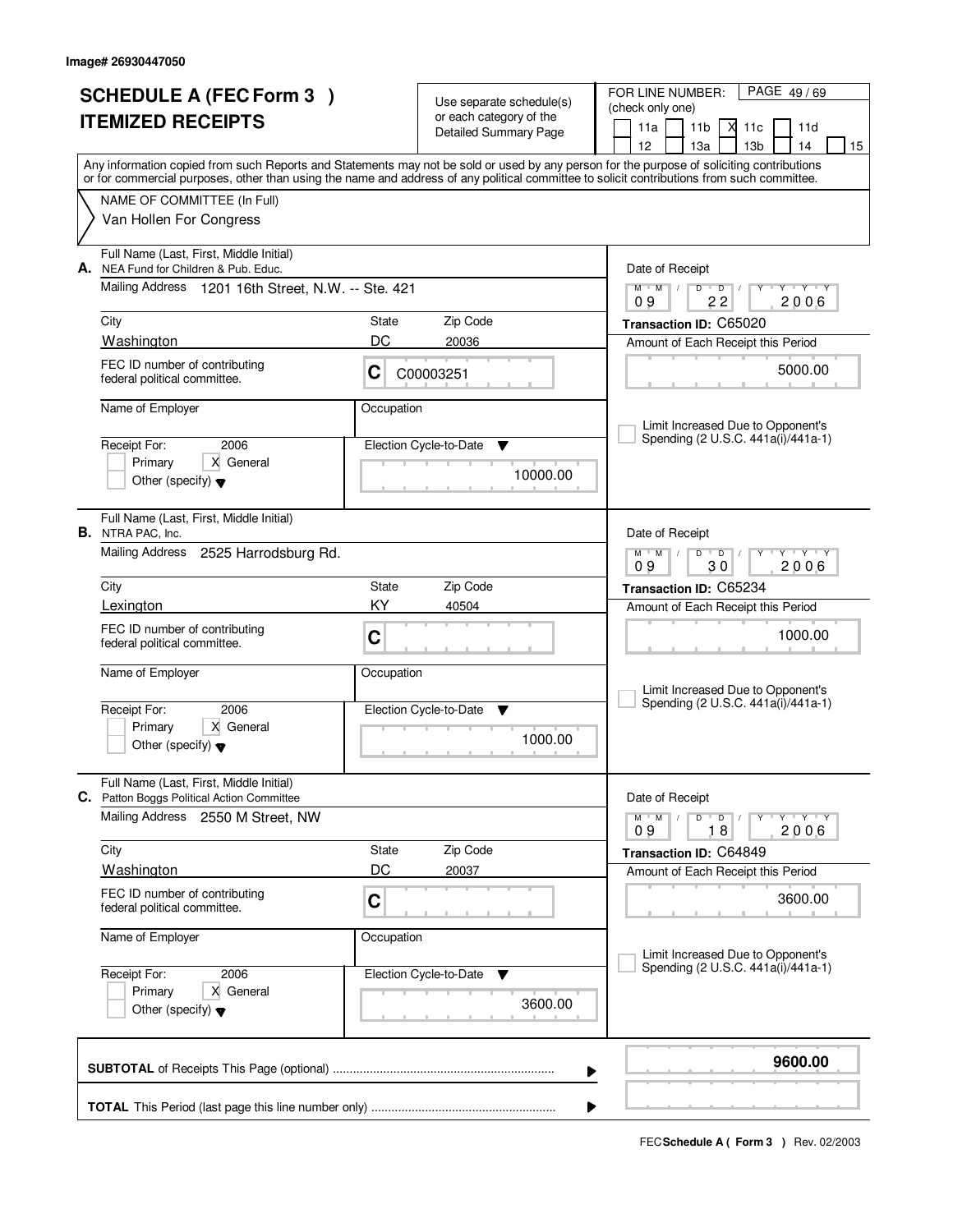| <b>SCHEDULE A (FEC Form 3)</b><br><b>ITEMIZED RECEIPTS</b> |                                                                              |             | Use separate schedule(s)<br>or each category of the<br>Detailed Summary Page | FOR LINE NUMBER:<br>PAGE 50/69<br>(check only one)<br>11a<br>11 <sub>b</sub><br>⋊<br>11c<br>11d<br>12<br>13a<br>13 <sub>b</sub><br>14<br>15                                                                                                                                             |
|------------------------------------------------------------|------------------------------------------------------------------------------|-------------|------------------------------------------------------------------------------|-----------------------------------------------------------------------------------------------------------------------------------------------------------------------------------------------------------------------------------------------------------------------------------------|
|                                                            |                                                                              |             |                                                                              | Any information copied from such Reports and Statements may not be sold or used by any person for the purpose of soliciting contributions<br>or for commercial purposes, other than using the name and address of any political committee to solicit contributions from such committee. |
|                                                            | NAME OF COMMITTEE (In Full)<br>Van Hollen For Congress                       |             |                                                                              |                                                                                                                                                                                                                                                                                         |
| А.                                                         | Full Name (Last, First, Middle Initial)<br><b>RAILPAC</b>                    |             |                                                                              | Date of Receipt                                                                                                                                                                                                                                                                         |
|                                                            | <b>Mailing Address</b><br>50 F Street, NW                                    |             |                                                                              | $M$ $M$ $M$<br>$D$ $D$ $/$<br>$Y - Y - Y$<br>2006<br>09<br>30                                                                                                                                                                                                                           |
|                                                            | City                                                                         | State       | Zip Code                                                                     | Transaction ID: C65235                                                                                                                                                                                                                                                                  |
|                                                            | <b>Washington</b><br>FEC ID number of contributing                           | DC          | 20001                                                                        | Amount of Each Receipt this Period                                                                                                                                                                                                                                                      |
|                                                            | federal political committee.                                                 | $\mathbf C$ |                                                                              | 1000.00                                                                                                                                                                                                                                                                                 |
|                                                            | Name of Employer                                                             | Occupation  |                                                                              |                                                                                                                                                                                                                                                                                         |
|                                                            | Receipt For:<br>2006                                                         |             | Election Cycle-to-Date<br>v                                                  | Limit Increased Due to Opponent's<br>Spending (2 U.S.C. 441a(i)/441a-1)                                                                                                                                                                                                                 |
|                                                            | X General<br>Primary<br>Other (specify) $\blacktriangledown$                 |             | 1000.00                                                                      |                                                                                                                                                                                                                                                                                         |
| В.                                                         | Full Name (Last, First, Middle Initial)<br>Sanofi Pasteur, Inc. PAC          |             |                                                                              | Date of Receipt                                                                                                                                                                                                                                                                         |
|                                                            | Mailing Address Discovery Drive                                              |             |                                                                              | $+Y+Y$<br>$\overline{D}$<br>$M$ $M$ /<br>D<br>Y<br>2006<br>09<br>30                                                                                                                                                                                                                     |
|                                                            | City                                                                         | State       | Zip Code                                                                     | Transaction ID: C65194                                                                                                                                                                                                                                                                  |
|                                                            | Swiftwater                                                                   | <b>PA</b>   | 18370                                                                        | Amount of Each Receipt this Period                                                                                                                                                                                                                                                      |
|                                                            | FEC ID number of contributing<br>federal political committee.                | $\mathbf C$ |                                                                              | 1000.00                                                                                                                                                                                                                                                                                 |
|                                                            | Name of Employer                                                             | Occupation  |                                                                              | Limit Increased Due to Opponent's                                                                                                                                                                                                                                                       |
|                                                            | 2006<br>Receipt For:                                                         |             | Election Cycle-to-Date<br>Y                                                  | Spending (2 U.S.C. 441a(i)/441a-1)                                                                                                                                                                                                                                                      |
|                                                            | Primary<br>X General<br>Other (specify) $\blacktriangledown$                 |             | 1000.00                                                                      |                                                                                                                                                                                                                                                                                         |
|                                                            | Full Name (Last, First, Middle Initial)<br>C. Sears Holdings Corporation PAC |             |                                                                              | Date of Receipt                                                                                                                                                                                                                                                                         |
|                                                            | <b>Mailing Address</b><br>3333 Beverly Rod.                                  |             |                                                                              | $Y + Y + Y$<br>$M^+$ M<br>D<br>$\Box$<br>30<br>2006<br>09                                                                                                                                                                                                                               |
|                                                            | City                                                                         | State       | Zip Code                                                                     | Transaction ID: C65230                                                                                                                                                                                                                                                                  |
|                                                            | <b>Hoffman Estates</b>                                                       | IL          | 60179                                                                        | Amount of Each Receipt this Period                                                                                                                                                                                                                                                      |
|                                                            | FEC ID number of contributing<br>federal political committee.                | C           |                                                                              | 1000.00                                                                                                                                                                                                                                                                                 |
|                                                            | Name of Employer                                                             | Occupation  |                                                                              | Limit Increased Due to Opponent's                                                                                                                                                                                                                                                       |
|                                                            | 2006<br>Receipt For:                                                         |             | Election Cycle-to-Date<br>v                                                  | Spending (2 U.S.C. 441a(i)/441a-1)                                                                                                                                                                                                                                                      |
|                                                            | X General<br>Primary<br>Other (specify) $\blacktriangledown$                 |             | 1000.00                                                                      |                                                                                                                                                                                                                                                                                         |
|                                                            |                                                                              |             |                                                                              | 3000.00<br>▶                                                                                                                                                                                                                                                                            |
|                                                            |                                                                              |             |                                                                              | ▶                                                                                                                                                                                                                                                                                       |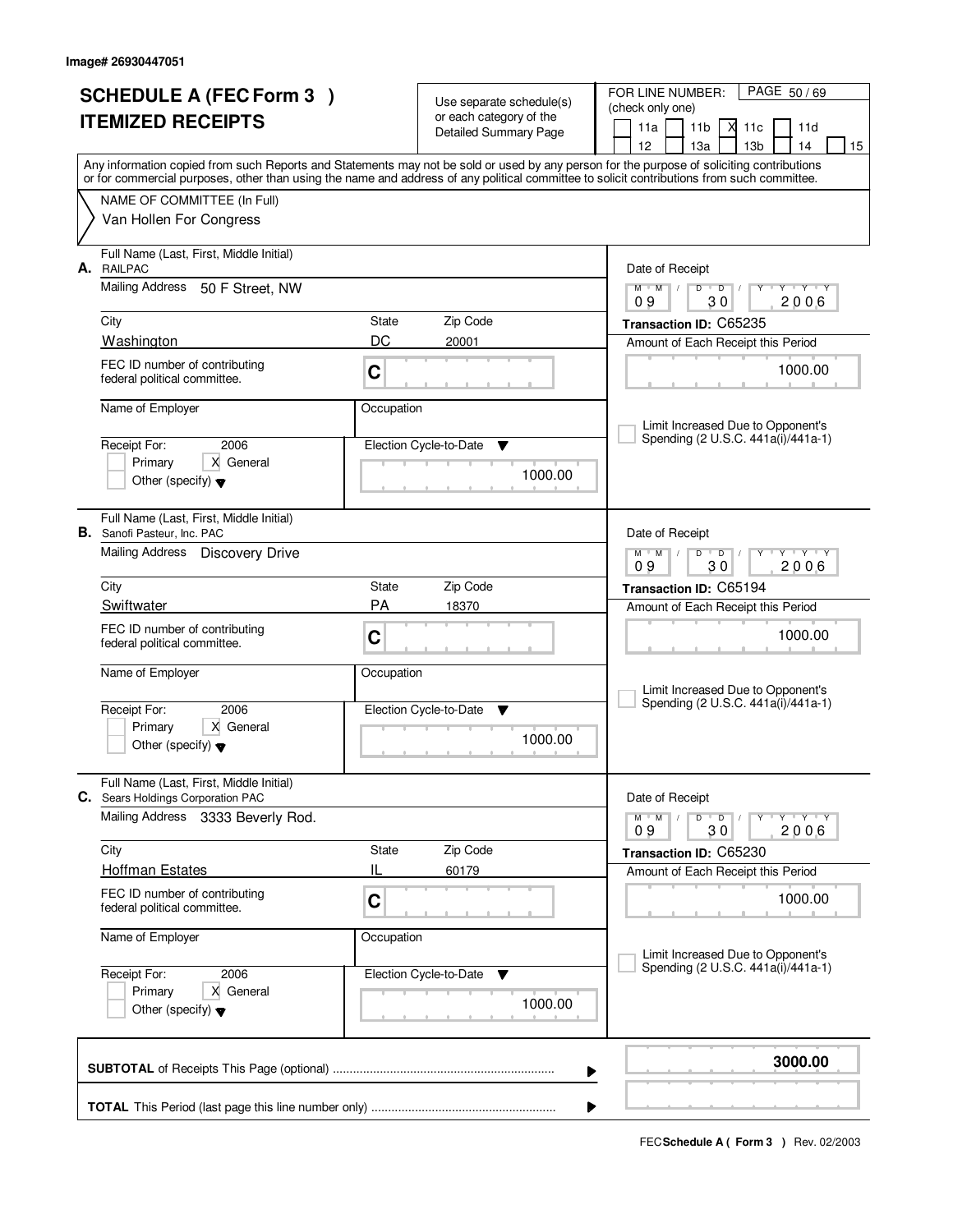| <b>SCHEDULE A (FEC Form 3)</b><br><b>ITEMIZED RECEIPTS</b> |                                                                                      |                   | Use separate schedule(s)<br>or each category of the<br>Detailed Summary Page | PAGE 51/69<br>FOR LINE NUMBER:<br>(check only one)<br>11a<br>11 <sub>b</sub><br>Х<br>11c<br>11d<br>12<br>13 <sub>b</sub><br>13a<br>14<br>15                                                                                                                                             |
|------------------------------------------------------------|--------------------------------------------------------------------------------------|-------------------|------------------------------------------------------------------------------|-----------------------------------------------------------------------------------------------------------------------------------------------------------------------------------------------------------------------------------------------------------------------------------------|
|                                                            |                                                                                      |                   |                                                                              | Any information copied from such Reports and Statements may not be sold or used by any person for the purpose of soliciting contributions<br>or for commercial purposes, other than using the name and address of any political committee to solicit contributions from such committee. |
|                                                            | NAME OF COMMITTEE (In Full)<br>Van Hollen For Congress                               |                   |                                                                              |                                                                                                                                                                                                                                                                                         |
| А.                                                         | Full Name (Last, First, Middle Initial)<br>Sierra Club Political Cmte.               |                   |                                                                              | Date of Receipt                                                                                                                                                                                                                                                                         |
|                                                            | Mailing Address 85 Second Street, 2nd Fl.                                            |                   |                                                                              | $M$ $M$ /<br>$D$ $D$<br>Y TY Y Y<br>22<br>2006<br>09                                                                                                                                                                                                                                    |
|                                                            | City                                                                                 | State             | Zip Code                                                                     | Transaction ID: C65114                                                                                                                                                                                                                                                                  |
|                                                            | San Francisco<br>FEC ID number of contributing<br>federal political committee.       | CA<br>$\mathbf C$ | 94105-3441                                                                   | Amount of Each Receipt this Period<br>2000.00                                                                                                                                                                                                                                           |
|                                                            | Name of Employer                                                                     | Occupation        |                                                                              | Limit Increased Due to Opponent's                                                                                                                                                                                                                                                       |
|                                                            | Receipt For:<br>2006<br>X General<br>Primary<br>Other (specify) $\blacktriangledown$ |                   | Election Cycle-to-Date<br>v<br>2020.00                                       | Spending (2 U.S.C. 441a(i)/441a-1)                                                                                                                                                                                                                                                      |
|                                                            | Full Name (Last, First, Middle Initial)<br><b>B.</b> Sierra Club Political Cmte.     |                   |                                                                              | Date of Receipt                                                                                                                                                                                                                                                                         |
|                                                            | Mailing Address 85 Second Street, 2nd Fl.                                            |                   |                                                                              | $M$ $M$ /<br>$D$ $D$<br>$Y - Y - Y$<br>09<br>22<br>2006                                                                                                                                                                                                                                 |
|                                                            | City                                                                                 | State             | Zip Code                                                                     | Transaction ID: C65203                                                                                                                                                                                                                                                                  |
|                                                            | San Francisco                                                                        | CA                | 94105-3441                                                                   | Amount of Each Receipt this Period                                                                                                                                                                                                                                                      |
|                                                            | FEC ID number of contributing<br>federal political committee.                        | C                 |                                                                              | 10.00                                                                                                                                                                                                                                                                                   |
|                                                            | Name of Employer<br>Receipt For:<br>2006                                             | Occupation        | Election Cycle-to-Date<br><b>V</b>                                           | Limit Increased Due to Opponent's<br>Spending (2 U.S.C. 441a(i)/441a-1)                                                                                                                                                                                                                 |
|                                                            | Primary<br>X General<br>Other (specify) $\blacktriangledown$                         |                   | 2020.00                                                                      | * In-Kind: Website Endors-<br>ement                                                                                                                                                                                                                                                     |
|                                                            | Full Name (Last, First, Middle Initial)<br>C. The Goldman Sachs Group, Inc. PAC      |                   |                                                                              | Date of Receipt                                                                                                                                                                                                                                                                         |
|                                                            | Mailing Address<br>101 Constitution Ave. NW<br>Suite 1000 East                       |                   |                                                                              | $D$ $D$ $/$<br>$Y - Y - Y$<br>$M$ $M$ /<br>2006<br>18<br>09                                                                                                                                                                                                                             |
|                                                            | City                                                                                 | State             | Zip Code                                                                     | Transaction ID: C64838                                                                                                                                                                                                                                                                  |
|                                                            | Washington<br>FEC ID number of contributing                                          | DC                | 20001                                                                        | Amount of Each Receipt this Period                                                                                                                                                                                                                                                      |
|                                                            | federal political committee.                                                         | C                 | C00350744                                                                    | 1000.00                                                                                                                                                                                                                                                                                 |
|                                                            | Name of Employer                                                                     | Occupation        |                                                                              | Limit Increased Due to Opponent's                                                                                                                                                                                                                                                       |
|                                                            | 2006<br>Receipt For:                                                                 |                   | Election Cycle-to-Date<br>v                                                  | Spending (2 U.S.C. 441a(i)/441a-1)                                                                                                                                                                                                                                                      |
|                                                            | Primary<br>X General<br>Other (specify) $\blacktriangledown$                         |                   |                                                                              |                                                                                                                                                                                                                                                                                         |
|                                                            |                                                                                      |                   |                                                                              | 3010.00<br>▶                                                                                                                                                                                                                                                                            |
|                                                            |                                                                                      |                   |                                                                              | ▶                                                                                                                                                                                                                                                                                       |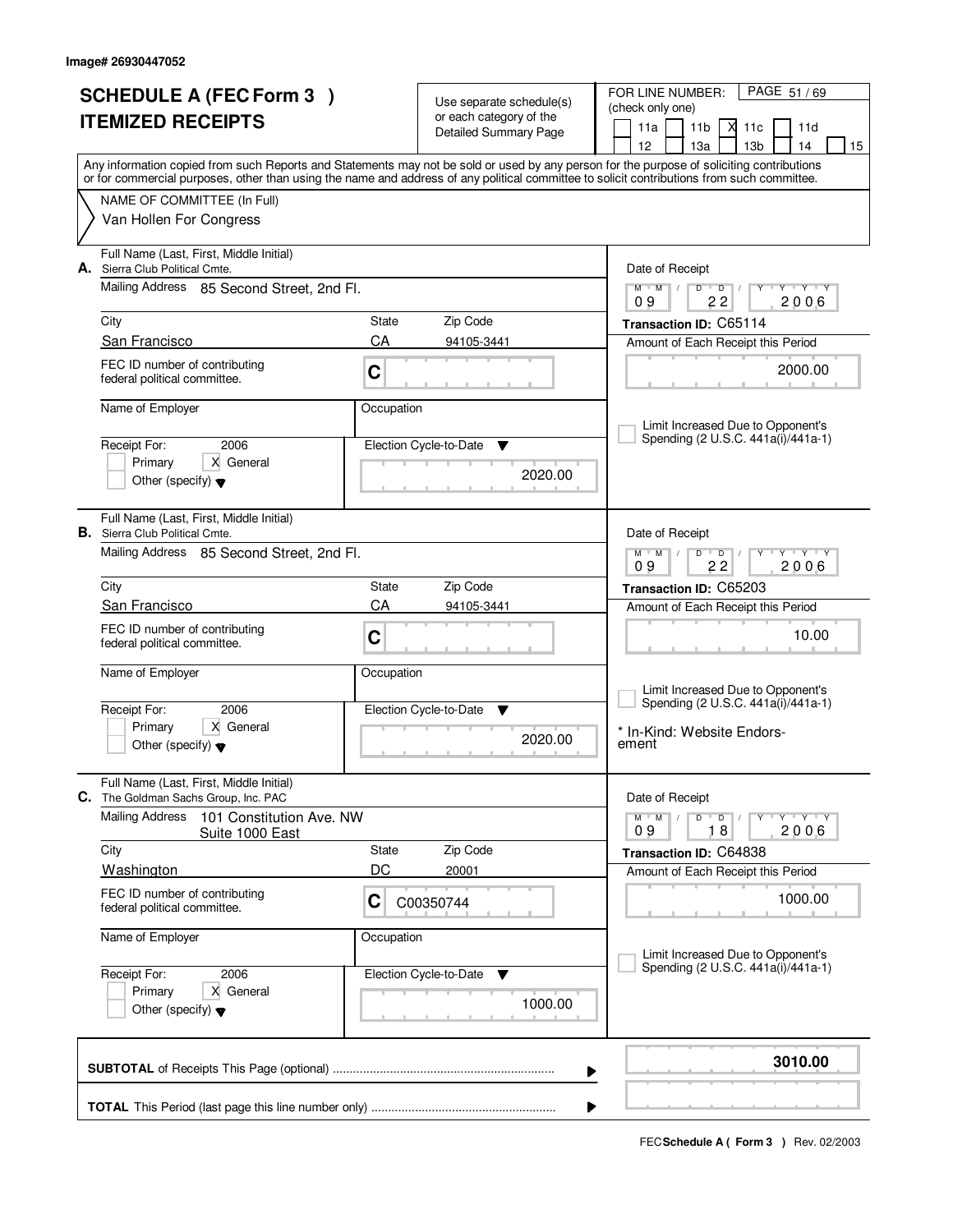| <b>SCHEDULE A (FEC Form 3)</b>                                                                                                                                                                                                                                                          |             |                                                     | FOR LINE NUMBER:<br>PAGE 52/69                                         |  |
|-----------------------------------------------------------------------------------------------------------------------------------------------------------------------------------------------------------------------------------------------------------------------------------------|-------------|-----------------------------------------------------|------------------------------------------------------------------------|--|
| <b>ITEMIZED RECEIPTS</b>                                                                                                                                                                                                                                                                |             | Use separate schedule(s)<br>or each category of the | (check only one)                                                       |  |
|                                                                                                                                                                                                                                                                                         |             | Detailed Summary Page                               | 11a<br>11 <sub>b</sub><br>м<br>11c<br>11d                              |  |
|                                                                                                                                                                                                                                                                                         |             |                                                     | 12<br>13 <sub>b</sub><br>13a<br>14<br>15                               |  |
| Any information copied from such Reports and Statements may not be sold or used by any person for the purpose of soliciting contributions<br>or for commercial purposes, other than using the name and address of any political committee to solicit contributions from such committee. |             |                                                     |                                                                        |  |
| NAME OF COMMITTEE (In Full)                                                                                                                                                                                                                                                             |             |                                                     |                                                                        |  |
| Van Hollen For Congress                                                                                                                                                                                                                                                                 |             |                                                     |                                                                        |  |
| Full Name (Last, First, Middle Initial)<br>А.<br>The Versar, Inc. PAC                                                                                                                                                                                                                   |             |                                                     | Date of Receipt                                                        |  |
| <b>Mailing Address</b><br>6850 Versar Center                                                                                                                                                                                                                                            |             |                                                     | $Y - Y - Y$<br>$M$ $M$ /<br>D<br>$\overline{D}$<br>2006<br>09<br>30    |  |
| City                                                                                                                                                                                                                                                                                    | State       | Zip Code                                            | Transaction ID: C65228                                                 |  |
| Springfield                                                                                                                                                                                                                                                                             | VA          | 22151-4175                                          | Amount of Each Receipt this Period                                     |  |
| FEC ID number of contributing<br>federal political committee.                                                                                                                                                                                                                           | C           |                                                     | 250.00                                                                 |  |
| Name of Employer                                                                                                                                                                                                                                                                        | Occupation  |                                                     | Limit Increased Due to Opponent's                                      |  |
| 2006<br>Receipt For:                                                                                                                                                                                                                                                                    |             | Election Cycle-to-Date<br>v                         | Spending (2 U.S.C. 441a(i)/441a-1)                                     |  |
| X General<br>Primary                                                                                                                                                                                                                                                                    |             |                                                     |                                                                        |  |
| Other (specify) $\blacktriangledown$                                                                                                                                                                                                                                                    |             | 250.00                                              |                                                                        |  |
| Full Name (Last, First, Middle Initial)<br><b>B.</b> Unite Campaign Cmte.                                                                                                                                                                                                               |             |                                                     | Date of Receipt                                                        |  |
| Mailing Address 1710 Broadway                                                                                                                                                                                                                                                           |             |                                                     | <b>TEXT TY</b><br>$M$ $M$ /<br>D<br>$\overline{D}$<br>30<br>2006<br>09 |  |
| City                                                                                                                                                                                                                                                                                    | State       | Zip Code                                            | Transaction ID: C65242                                                 |  |
| New York                                                                                                                                                                                                                                                                                | NY          | 10019                                               | Amount of Each Receipt this Period                                     |  |
| FEC ID number of contributing<br>federal political committee.                                                                                                                                                                                                                           | C           | C00004861                                           | 1000.00                                                                |  |
| Name of Employer                                                                                                                                                                                                                                                                        | Occupation  |                                                     | Limit Increased Due to Opponent's                                      |  |
| 2006<br>Receipt For:                                                                                                                                                                                                                                                                    |             | Election Cycle-to-Date<br>v                         | Spending (2 U.S.C. 441a(i)/441a-1)                                     |  |
| Primary<br>X General                                                                                                                                                                                                                                                                    |             |                                                     |                                                                        |  |
| Other (specify) $\blacktriangledown$                                                                                                                                                                                                                                                    |             | 4000.00                                             |                                                                        |  |
| Full Name (Last, First, Middle Initial)<br>C. United Airlines, Inc. PAC                                                                                                                                                                                                                 |             |                                                     | Date of Receipt                                                        |  |
| Mailing Address<br>P.O. Box 66423                                                                                                                                                                                                                                                       |             |                                                     | D<br>$M$ $M$ $/$<br>$\overline{D}$<br>$Y + Y + Y$<br>2006<br>09<br>30  |  |
| City                                                                                                                                                                                                                                                                                    | State       | Zip Code                                            | Transaction ID: C65232                                                 |  |
| Chicago                                                                                                                                                                                                                                                                                 | IL          | 60666                                               | Amount of Each Receipt this Period                                     |  |
| FEC ID number of contributing<br>federal political committee.                                                                                                                                                                                                                           | $\mathbf C$ |                                                     | 1000.00                                                                |  |
| Name of Employer                                                                                                                                                                                                                                                                        | Occupation  |                                                     | Limit Increased Due to Opponent's                                      |  |
| 2006<br>Receipt For:                                                                                                                                                                                                                                                                    |             | Election Cycle-to-Date<br>v                         | Spending (2 U.S.C. 441a(i)/441a-1)                                     |  |
| Primary<br>X General<br>Other (specify) $\blacktriangledown$                                                                                                                                                                                                                            |             | 1000.00                                             |                                                                        |  |
|                                                                                                                                                                                                                                                                                         |             |                                                     | 2250.00<br>▶                                                           |  |
|                                                                                                                                                                                                                                                                                         |             |                                                     | ▶                                                                      |  |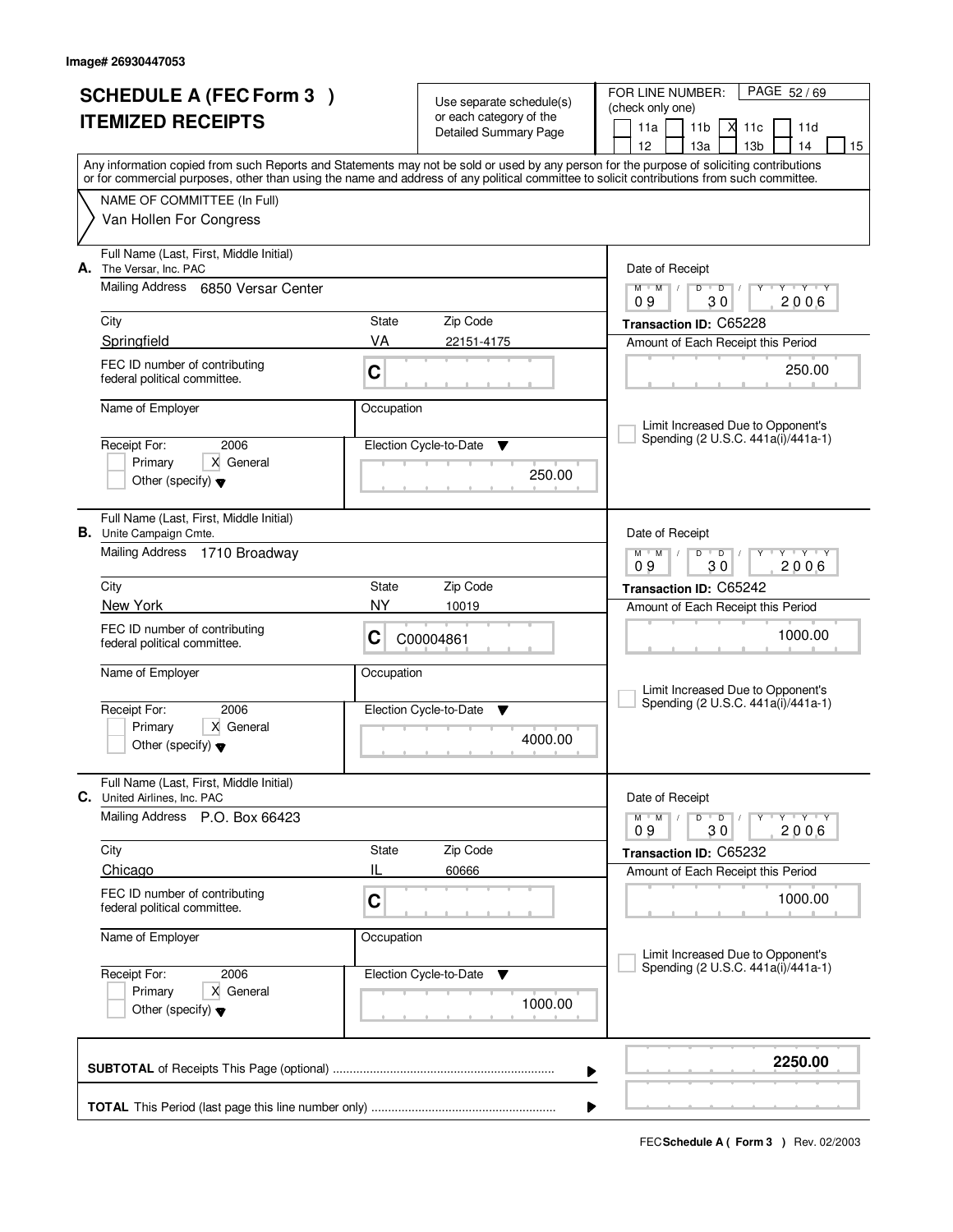| <b>SCHEDULE A (FEC Form 3)</b><br><b>ITEMIZED RECEIPTS</b>                                                                                                                                                                                                                              | Use separate schedule(s)<br>or each category of the<br><b>Detailed Summary Page</b> | PAGE 53/69<br>FOR LINE NUMBER:<br>(check only one)<br>11 <sub>b</sub><br>X<br>11a<br>11d<br>11 <sub>c</sub><br>12<br>13a<br>13 <sub>b</sub><br>14<br>15 |
|-----------------------------------------------------------------------------------------------------------------------------------------------------------------------------------------------------------------------------------------------------------------------------------------|-------------------------------------------------------------------------------------|---------------------------------------------------------------------------------------------------------------------------------------------------------|
| Any information copied from such Reports and Statements may not be sold or used by any person for the purpose of soliciting contributions<br>or for commercial purposes, other than using the name and address of any political committee to solicit contributions from such committee. |                                                                                     |                                                                                                                                                         |
| NAME OF COMMITTEE (In Full)<br>Van Hollen For Congress                                                                                                                                                                                                                                  |                                                                                     |                                                                                                                                                         |
| Full Name (Last, First, Middle Initial)<br>Universal Music Group PAC<br>А.<br>Mailing Address P.O. Box 560519                                                                                                                                                                           |                                                                                     | Date of Receipt<br>Y * Y * Y * Y<br>M M<br>D<br>D<br>09<br>30<br>2006                                                                                   |
| City                                                                                                                                                                                                                                                                                    | State<br>Zip Code                                                                   | Transaction ID: C65207                                                                                                                                  |
| Charlotte<br>FEC ID number of contributing<br>federal political committee.                                                                                                                                                                                                              | NC.<br>28256-0519<br>С<br>.                                                         | Amount of Each Receipt this Period<br>1000.00                                                                                                           |
| Name of Employer<br>Receipt For:<br>2006<br>X General<br>Primary<br>Other (specify) $\blacktriangledown$                                                                                                                                                                                | Occupation<br>Election Cycle-to-Date<br>▼<br>1000.00                                | Limit Increased Due to Opponent's<br>Spending (2 U.S.C. 441a(i)/441a-1)                                                                                 |

|  | 1000.00  |
|--|----------|
|  | 45608.25 |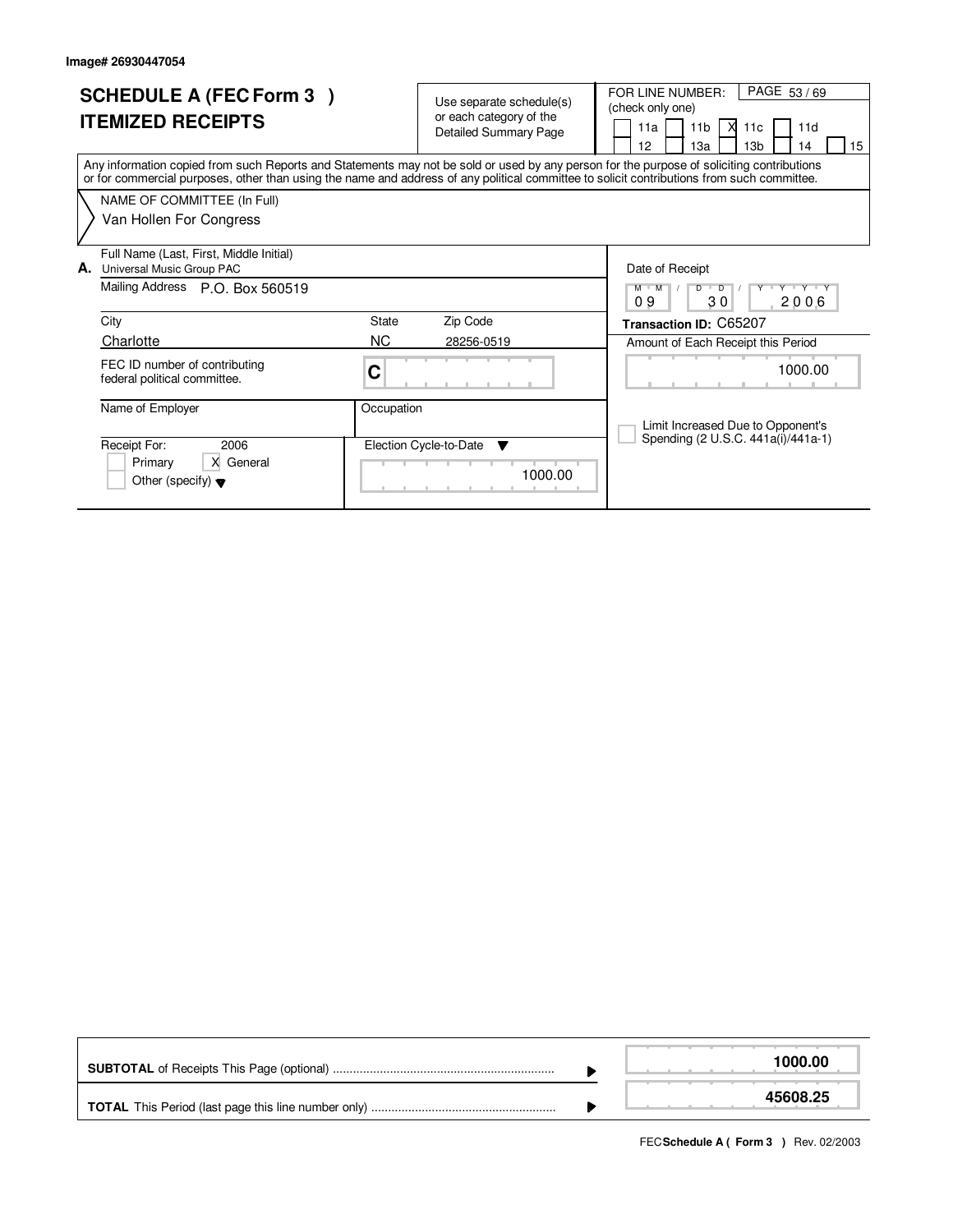| <b>SCHEDULE A (FEC Form 3)</b><br><b>ITEMIZED RECEIPTS</b>                                                                                                                |              | Use separate schedule(s)<br>or each category of the | FOR LINE NUMBER:<br>PAGE 54 / 69<br>(check only one)                                                                                    |  |  |  |
|---------------------------------------------------------------------------------------------------------------------------------------------------------------------------|--------------|-----------------------------------------------------|-----------------------------------------------------------------------------------------------------------------------------------------|--|--|--|
|                                                                                                                                                                           |              | <b>Detailed Summary Page</b>                        | 11a<br>11 <sub>b</sub><br>11c<br>11d<br>$\lambda$ 15<br>12<br>13a<br>13 <sub>b</sub><br>14                                              |  |  |  |
| Any information copied from such Reports and Statements may not be sold or used by any person for the purpose of soliciting contributions                                 |              |                                                     |                                                                                                                                         |  |  |  |
| or for commercial purposes, other than using the name and address of any political committee to solicit contributions from such committee.<br>NAME OF COMMITTEE (In Full) |              |                                                     |                                                                                                                                         |  |  |  |
| Van Hollen For Congress                                                                                                                                                   |              |                                                     |                                                                                                                                         |  |  |  |
| Full Name (Last, First, Middle Initial)<br>А.<br>M & T Bank                                                                                                               |              |                                                     | Date of Receipt                                                                                                                         |  |  |  |
| <b>Mailing Address</b><br>10420 Montgomery Ave.                                                                                                                           |              |                                                     | $M^{\prime}$ $M^{\prime}$ $M^{\prime}$<br>$D$ $D$<br>$Y - Y - Y$<br>$\perp$<br>15<br>2006<br>09                                         |  |  |  |
| City                                                                                                                                                                      | <b>State</b> | Zip Code                                            | Transaction ID: C65218                                                                                                                  |  |  |  |
| Kensington<br>FEC ID number of contributing                                                                                                                               | <b>MD</b>    | 20895                                               | Amount of Each Receipt this Period                                                                                                      |  |  |  |
| federal political committee.                                                                                                                                              | C            |                                                     | .43                                                                                                                                     |  |  |  |
| Name of Employer                                                                                                                                                          | Occupation   |                                                     | Limit Increased Due to Opponent's                                                                                                       |  |  |  |
| Receipt For:<br>2006                                                                                                                                                      |              | Election Cycle-to-Date<br>v                         | Spending (2 U.S.C. 441a(i)/441a-1)                                                                                                      |  |  |  |
| X General<br>Primary<br>Other (specify) $\blacktriangledown$                                                                                                              |              | 37884.07                                            |                                                                                                                                         |  |  |  |
| Full Name (Last, First, Middle Initial)<br><b>B.</b> M & T Bank                                                                                                           |              |                                                     | Date of Receipt                                                                                                                         |  |  |  |
| Mailing Address<br>10420 Montgomery Ave.                                                                                                                                  |              |                                                     | <b>TY TY</b><br>$M$ M<br>D<br>$\overline{D}$<br>15<br>2006<br>09                                                                        |  |  |  |
| City                                                                                                                                                                      | State        | Zip Code                                            | Transaction ID: C65220                                                                                                                  |  |  |  |
| Kensington                                                                                                                                                                | <b>MD</b>    | 20895                                               | Amount of Each Receipt this Period                                                                                                      |  |  |  |
| FEC ID number of contributing<br>federal political committee.                                                                                                             | C            |                                                     | 9342.14                                                                                                                                 |  |  |  |
| Name of Employer                                                                                                                                                          | Occupation   |                                                     | Limit Increased Due to Opponent's                                                                                                       |  |  |  |
| 2006<br>Receipt For:                                                                                                                                                      |              | Election Cycle-to-Date<br>▼                         | Spending (2 U.S.C. 441a(i)/441a-1)                                                                                                      |  |  |  |
| Primary<br>X General<br>Other (specify) $\blacktriangledown$                                                                                                              |              | 37884.07                                            |                                                                                                                                         |  |  |  |
| Full Name (Last, First, Middle Initial)<br><b>C.</b> M & T Bank                                                                                                           |              |                                                     | Date of Receipt                                                                                                                         |  |  |  |
| <b>Mailing Address</b><br>10420 Montgomery Ave.                                                                                                                           |              |                                                     | $M = M$<br>$D$ $D$ $/$<br>$\begin{array}{c} \Vdash \mathsf{Y} \dashv \mathsf{Y} \dashv \mathsf{Y} \end{array}$<br>Y<br>18<br>2006<br>09 |  |  |  |
| City                                                                                                                                                                      | State        | Zip Code                                            | Transaction ID: C65219                                                                                                                  |  |  |  |
| Kensington                                                                                                                                                                | <b>MD</b>    | 20895                                               | Amount of Each Receipt this Period                                                                                                      |  |  |  |
| FEC ID number of contributing<br>federal political committee.                                                                                                             | C            |                                                     | 9.44                                                                                                                                    |  |  |  |
| Name of Employer                                                                                                                                                          | Occupation   |                                                     | Limit Increased Due to Opponent's                                                                                                       |  |  |  |
| Receipt For:<br>2006                                                                                                                                                      |              | Election Cycle-to-Date ▼                            | Spending (2 U.S.C. 441a(i)/441a-1)                                                                                                      |  |  |  |
| Primary<br>X General<br>Other (specify) $\blacktriangledown$                                                                                                              |              | 37884.07                                            |                                                                                                                                         |  |  |  |
| 9352.01<br>▶                                                                                                                                                              |              |                                                     |                                                                                                                                         |  |  |  |
|                                                                                                                                                                           |              |                                                     | 9352.01                                                                                                                                 |  |  |  |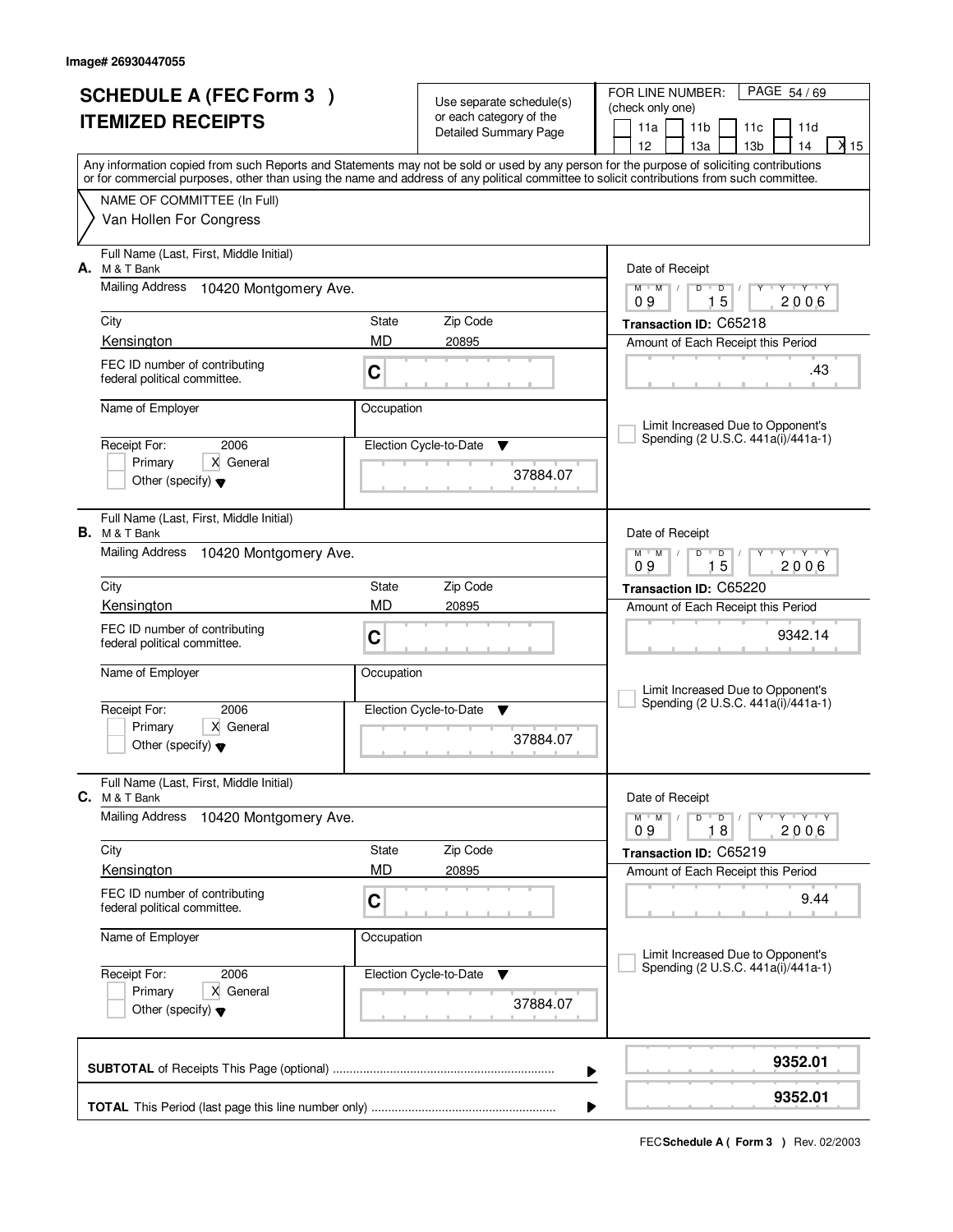| (check only one)<br><b>ITEMIZED DISBURSEMENTS</b><br>for each category of the<br>17<br>18<br>19a<br>19 <sub>b</sub><br>X<br><b>Detailed Summary Page</b><br>20a<br>20 <sub>b</sub><br>20c<br>21<br>Any Information copied from such Reports and Statements may not be sold or used by any person for the purpose of solicating contributions<br>or for commercial purposes, other than using the name and address of any political committee to solicit contributions from such committee<br>NAME OF COMMITTEE (In Full)<br>Van Hollen For Congress<br>Full Name (Last, First, Middle Initial)<br><b>Transaction ID: D3534</b><br><b>Allied Rental</b><br>Date of Disbursement<br>D<br>$\overline{1}$ $\overline{3}$<br>M<br>М<br>2006<br>0.9<br><b>Mailing Address</b><br>4907 Rugby Ave.<br>Zip Code<br>City<br><b>State</b><br>Bethesda<br>20814<br><b>MD</b><br>519.20<br>Purpose of Disbursement<br>Event Expense<br>Refund or Disposal of Excess<br><b>Contributions Required Under</b><br><b>Candidate Name</b><br>Category/<br>11 C.F.R. 400.53<br>Type<br>Office Sought:<br>Disbursement For:<br>2006<br>House<br>Senate<br>Primary<br>X General<br>President<br>Other (specify) $\blacktriangledown$<br>District:<br>State:<br>Full Name (Last, First, Middle Initial)<br><b>Transaction ID: D3540</b><br><b>B.</b> AT&T<br>Date of Disbursement<br>$\overline{D}$<br>М<br>D<br>$2006^{\circ}$<br>$2\overline{9}$<br>08<br><b>Mailing Address</b><br>P.O. Box 2969<br>Zip Code<br>City<br><b>State</b><br><b>NE</b><br>Omaha<br>68103-2969<br>44.81<br>Purpose of Disbursement<br><b>Office Phones</b><br>Refund or Disposal of Excess<br><b>Contributions Required Under</b><br><b>Candidate Name</b><br>Category/<br>11 C.F.R. 400.53<br>Type<br>Office Sought:<br>Disbursement For:<br>House<br>2006<br>$X$ Primary<br>Senate<br>General<br>President<br>Other (specify) $\blacktriangledown$<br>District:<br>State:<br>Full Name (Last, First, Middle Initial)<br>Transaction ID: D3579<br>clickandpledge.com<br>Date of Disbursement<br>D<br>M<br>30<br>$2006^{\circ}$<br>09<br><b>Mailing Address</b><br>1872 Pratt Dr.<br><b>Suite 1630</b><br>City<br>Zip Code<br>State<br><b>VA</b><br>24060-6344<br>Blacksburg<br>30.01<br>Purpose of Disbursement<br>online fees<br>Refund or Disposal of Excess<br><b>Contributions Required Under</b><br><b>Candidate Name</b><br>Category/<br>11 C.F.R. 400.53<br>Type<br>Office Sought:<br>Disbursement For:<br>2006<br>House<br>Senate<br>Primary<br>X General<br>President<br>Other (specify) $\blacktriangledown$<br>District:<br>State:<br>594.02<br>▶<br>▶ |    | <b>SCHEDULE B (FEC Form 3)</b> | Use seperate schedule(s) | FOR LINE NUMBER:<br>PAGE 55 / 69        |
|--------------------------------------------------------------------------------------------------------------------------------------------------------------------------------------------------------------------------------------------------------------------------------------------------------------------------------------------------------------------------------------------------------------------------------------------------------------------------------------------------------------------------------------------------------------------------------------------------------------------------------------------------------------------------------------------------------------------------------------------------------------------------------------------------------------------------------------------------------------------------------------------------------------------------------------------------------------------------------------------------------------------------------------------------------------------------------------------------------------------------------------------------------------------------------------------------------------------------------------------------------------------------------------------------------------------------------------------------------------------------------------------------------------------------------------------------------------------------------------------------------------------------------------------------------------------------------------------------------------------------------------------------------------------------------------------------------------------------------------------------------------------------------------------------------------------------------------------------------------------------------------------------------------------------------------------------------------------------------------------------------------------------------------------------------------------------------------------------------------------------------------------------------------------------------------------------------------------------------------------------------------------------------------------------------------------------------------------------------------------------------------------------------------------------------------------------------------------------------------------------------------------------------------------------------------------------------------------------------------------------|----|--------------------------------|--------------------------|-----------------------------------------|
|                                                                                                                                                                                                                                                                                                                                                                                                                                                                                                                                                                                                                                                                                                                                                                                                                                                                                                                                                                                                                                                                                                                                                                                                                                                                                                                                                                                                                                                                                                                                                                                                                                                                                                                                                                                                                                                                                                                                                                                                                                                                                                                                                                                                                                                                                                                                                                                                                                                                                                                                                                                                                          |    |                                |                          |                                         |
|                                                                                                                                                                                                                                                                                                                                                                                                                                                                                                                                                                                                                                                                                                                                                                                                                                                                                                                                                                                                                                                                                                                                                                                                                                                                                                                                                                                                                                                                                                                                                                                                                                                                                                                                                                                                                                                                                                                                                                                                                                                                                                                                                                                                                                                                                                                                                                                                                                                                                                                                                                                                                          |    |                                |                          |                                         |
|                                                                                                                                                                                                                                                                                                                                                                                                                                                                                                                                                                                                                                                                                                                                                                                                                                                                                                                                                                                                                                                                                                                                                                                                                                                                                                                                                                                                                                                                                                                                                                                                                                                                                                                                                                                                                                                                                                                                                                                                                                                                                                                                                                                                                                                                                                                                                                                                                                                                                                                                                                                                                          |    |                                |                          |                                         |
|                                                                                                                                                                                                                                                                                                                                                                                                                                                                                                                                                                                                                                                                                                                                                                                                                                                                                                                                                                                                                                                                                                                                                                                                                                                                                                                                                                                                                                                                                                                                                                                                                                                                                                                                                                                                                                                                                                                                                                                                                                                                                                                                                                                                                                                                                                                                                                                                                                                                                                                                                                                                                          | А. |                                |                          |                                         |
|                                                                                                                                                                                                                                                                                                                                                                                                                                                                                                                                                                                                                                                                                                                                                                                                                                                                                                                                                                                                                                                                                                                                                                                                                                                                                                                                                                                                                                                                                                                                                                                                                                                                                                                                                                                                                                                                                                                                                                                                                                                                                                                                                                                                                                                                                                                                                                                                                                                                                                                                                                                                                          |    |                                |                          |                                         |
|                                                                                                                                                                                                                                                                                                                                                                                                                                                                                                                                                                                                                                                                                                                                                                                                                                                                                                                                                                                                                                                                                                                                                                                                                                                                                                                                                                                                                                                                                                                                                                                                                                                                                                                                                                                                                                                                                                                                                                                                                                                                                                                                                                                                                                                                                                                                                                                                                                                                                                                                                                                                                          |    |                                |                          | Amount of Each Disbursement this Period |
|                                                                                                                                                                                                                                                                                                                                                                                                                                                                                                                                                                                                                                                                                                                                                                                                                                                                                                                                                                                                                                                                                                                                                                                                                                                                                                                                                                                                                                                                                                                                                                                                                                                                                                                                                                                                                                                                                                                                                                                                                                                                                                                                                                                                                                                                                                                                                                                                                                                                                                                                                                                                                          |    |                                |                          |                                         |
|                                                                                                                                                                                                                                                                                                                                                                                                                                                                                                                                                                                                                                                                                                                                                                                                                                                                                                                                                                                                                                                                                                                                                                                                                                                                                                                                                                                                                                                                                                                                                                                                                                                                                                                                                                                                                                                                                                                                                                                                                                                                                                                                                                                                                                                                                                                                                                                                                                                                                                                                                                                                                          |    |                                |                          |                                         |
|                                                                                                                                                                                                                                                                                                                                                                                                                                                                                                                                                                                                                                                                                                                                                                                                                                                                                                                                                                                                                                                                                                                                                                                                                                                                                                                                                                                                                                                                                                                                                                                                                                                                                                                                                                                                                                                                                                                                                                                                                                                                                                                                                                                                                                                                                                                                                                                                                                                                                                                                                                                                                          |    |                                |                          |                                         |
|                                                                                                                                                                                                                                                                                                                                                                                                                                                                                                                                                                                                                                                                                                                                                                                                                                                                                                                                                                                                                                                                                                                                                                                                                                                                                                                                                                                                                                                                                                                                                                                                                                                                                                                                                                                                                                                                                                                                                                                                                                                                                                                                                                                                                                                                                                                                                                                                                                                                                                                                                                                                                          |    |                                |                          |                                         |
|                                                                                                                                                                                                                                                                                                                                                                                                                                                                                                                                                                                                                                                                                                                                                                                                                                                                                                                                                                                                                                                                                                                                                                                                                                                                                                                                                                                                                                                                                                                                                                                                                                                                                                                                                                                                                                                                                                                                                                                                                                                                                                                                                                                                                                                                                                                                                                                                                                                                                                                                                                                                                          |    |                                |                          | Amount of Each Disbursement this Period |
|                                                                                                                                                                                                                                                                                                                                                                                                                                                                                                                                                                                                                                                                                                                                                                                                                                                                                                                                                                                                                                                                                                                                                                                                                                                                                                                                                                                                                                                                                                                                                                                                                                                                                                                                                                                                                                                                                                                                                                                                                                                                                                                                                                                                                                                                                                                                                                                                                                                                                                                                                                                                                          |    |                                |                          |                                         |
|                                                                                                                                                                                                                                                                                                                                                                                                                                                                                                                                                                                                                                                                                                                                                                                                                                                                                                                                                                                                                                                                                                                                                                                                                                                                                                                                                                                                                                                                                                                                                                                                                                                                                                                                                                                                                                                                                                                                                                                                                                                                                                                                                                                                                                                                                                                                                                                                                                                                                                                                                                                                                          |    |                                |                          |                                         |
|                                                                                                                                                                                                                                                                                                                                                                                                                                                                                                                                                                                                                                                                                                                                                                                                                                                                                                                                                                                                                                                                                                                                                                                                                                                                                                                                                                                                                                                                                                                                                                                                                                                                                                                                                                                                                                                                                                                                                                                                                                                                                                                                                                                                                                                                                                                                                                                                                                                                                                                                                                                                                          | C. |                                |                          |                                         |
|                                                                                                                                                                                                                                                                                                                                                                                                                                                                                                                                                                                                                                                                                                                                                                                                                                                                                                                                                                                                                                                                                                                                                                                                                                                                                                                                                                                                                                                                                                                                                                                                                                                                                                                                                                                                                                                                                                                                                                                                                                                                                                                                                                                                                                                                                                                                                                                                                                                                                                                                                                                                                          |    |                                |                          |                                         |
|                                                                                                                                                                                                                                                                                                                                                                                                                                                                                                                                                                                                                                                                                                                                                                                                                                                                                                                                                                                                                                                                                                                                                                                                                                                                                                                                                                                                                                                                                                                                                                                                                                                                                                                                                                                                                                                                                                                                                                                                                                                                                                                                                                                                                                                                                                                                                                                                                                                                                                                                                                                                                          |    |                                |                          | Amount of Each Disbursement this Period |
|                                                                                                                                                                                                                                                                                                                                                                                                                                                                                                                                                                                                                                                                                                                                                                                                                                                                                                                                                                                                                                                                                                                                                                                                                                                                                                                                                                                                                                                                                                                                                                                                                                                                                                                                                                                                                                                                                                                                                                                                                                                                                                                                                                                                                                                                                                                                                                                                                                                                                                                                                                                                                          |    |                                |                          |                                         |
|                                                                                                                                                                                                                                                                                                                                                                                                                                                                                                                                                                                                                                                                                                                                                                                                                                                                                                                                                                                                                                                                                                                                                                                                                                                                                                                                                                                                                                                                                                                                                                                                                                                                                                                                                                                                                                                                                                                                                                                                                                                                                                                                                                                                                                                                                                                                                                                                                                                                                                                                                                                                                          |    |                                |                          |                                         |
|                                                                                                                                                                                                                                                                                                                                                                                                                                                                                                                                                                                                                                                                                                                                                                                                                                                                                                                                                                                                                                                                                                                                                                                                                                                                                                                                                                                                                                                                                                                                                                                                                                                                                                                                                                                                                                                                                                                                                                                                                                                                                                                                                                                                                                                                                                                                                                                                                                                                                                                                                                                                                          |    |                                |                          |                                         |
|                                                                                                                                                                                                                                                                                                                                                                                                                                                                                                                                                                                                                                                                                                                                                                                                                                                                                                                                                                                                                                                                                                                                                                                                                                                                                                                                                                                                                                                                                                                                                                                                                                                                                                                                                                                                                                                                                                                                                                                                                                                                                                                                                                                                                                                                                                                                                                                                                                                                                                                                                                                                                          |    |                                |                          |                                         |
|                                                                                                                                                                                                                                                                                                                                                                                                                                                                                                                                                                                                                                                                                                                                                                                                                                                                                                                                                                                                                                                                                                                                                                                                                                                                                                                                                                                                                                                                                                                                                                                                                                                                                                                                                                                                                                                                                                                                                                                                                                                                                                                                                                                                                                                                                                                                                                                                                                                                                                                                                                                                                          |    |                                |                          |                                         |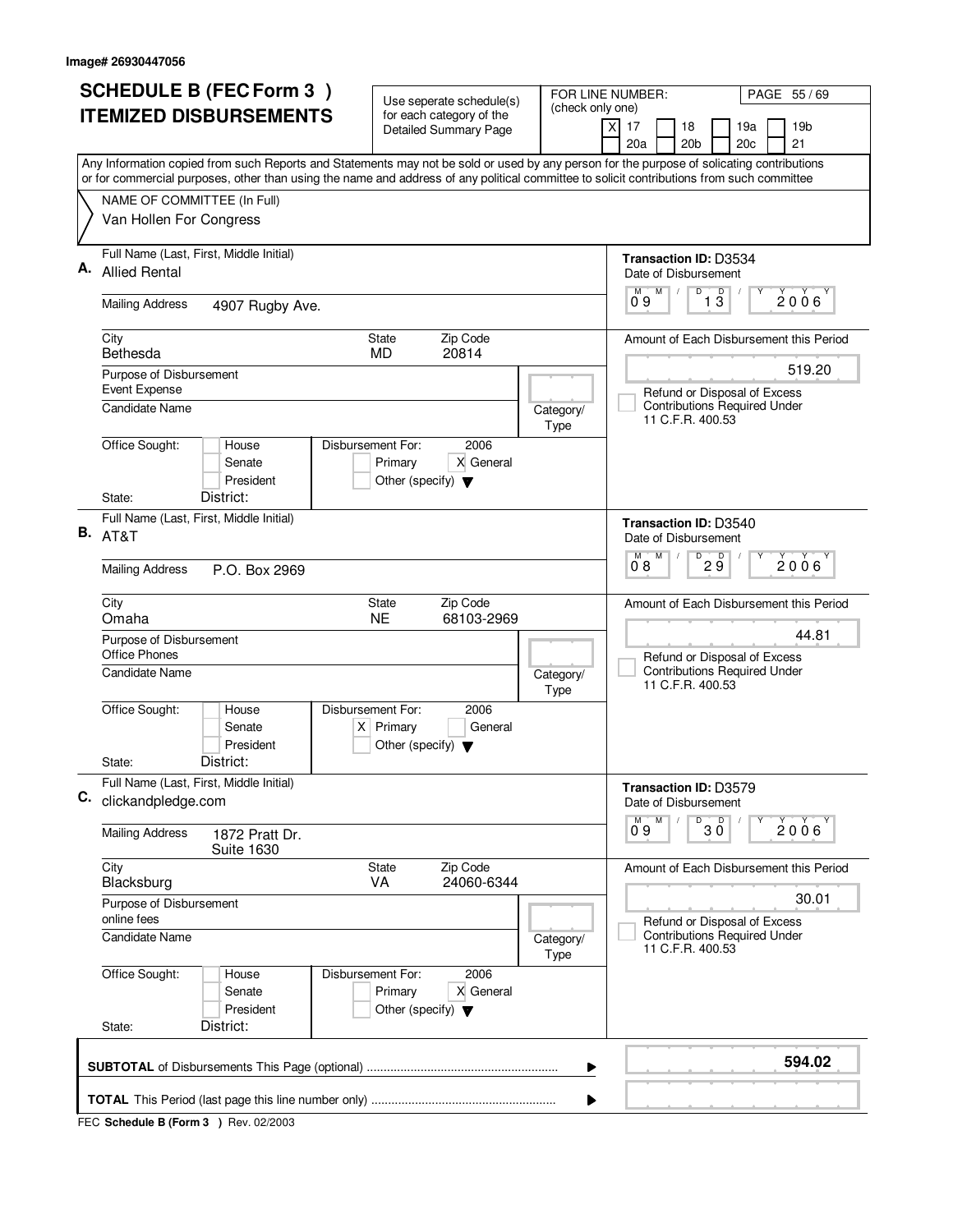| <b>SCHEDULE B (FEC Form 3)</b>                                                                                                                                                                                                                                                         | Use seperate schedule(s)                                                                    |                   | FOR LINE NUMBER:<br>PAGE 56/69                               |
|----------------------------------------------------------------------------------------------------------------------------------------------------------------------------------------------------------------------------------------------------------------------------------------|---------------------------------------------------------------------------------------------|-------------------|--------------------------------------------------------------|
| <b>ITEMIZED DISBURSEMENTS</b>                                                                                                                                                                                                                                                          | for each category of the<br><b>Detailed Summary Page</b>                                    | (check only one)  | 17<br>18<br>19a<br>19 <sub>b</sub><br>X                      |
|                                                                                                                                                                                                                                                                                        |                                                                                             |                   | 20a<br>20 <sub>b</sub><br>20 <sub>c</sub><br>21              |
| Any Information copied from such Reports and Statements may not be sold or used by any person for the purpose of solicating contributions<br>or for commercial purposes, other than using the name and address of any political committee to solicit contributions from such committee |                                                                                             |                   |                                                              |
| NAME OF COMMITTEE (In Full)                                                                                                                                                                                                                                                            |                                                                                             |                   |                                                              |
| Van Hollen For Congress                                                                                                                                                                                                                                                                |                                                                                             |                   |                                                              |
| Full Name (Last, First, Middle Initial)<br>Concord BT, LLC                                                                                                                                                                                                                             |                                                                                             |                   | <b>Transaction ID: D3542</b><br>Date of Disbursement         |
| <b>Mailing Address</b><br>c/o Atlantic Real Estate Grp                                                                                                                                                                                                                                 |                                                                                             |                   | D<br>$2\overline{6}$<br>M<br>$0^{\circ}$ 8<br>$2006^{\circ}$ |
| 10605 Concord St.<br>City                                                                                                                                                                                                                                                              | Zip Code<br><b>State</b>                                                                    |                   | Amount of Each Disbursement this Period                      |
| Kensington                                                                                                                                                                                                                                                                             | 20895<br><b>MD</b>                                                                          |                   |                                                              |
| Purpose of Disbursement<br>Office Rent                                                                                                                                                                                                                                                 |                                                                                             |                   | 1460.47<br>Refund or Disposal of Excess                      |
| <b>Candidate Name</b>                                                                                                                                                                                                                                                                  |                                                                                             | Category/<br>Type | <b>Contributions Required Under</b><br>11 C.F.R. 400.53      |
| Office Sought:<br>House<br>Senate<br>President                                                                                                                                                                                                                                         | Disbursement For:<br>2006<br>$X$ Primary<br>General<br>Other (specify) $\blacktriangledown$ |                   |                                                              |
| District:<br>State:                                                                                                                                                                                                                                                                    |                                                                                             |                   |                                                              |
| Full Name (Last, First, Middle Initial)<br>В.<br><b>DC Treasurer</b>                                                                                                                                                                                                                   |                                                                                             |                   | <b>Transaction ID: D3544</b><br>Date of Disbursement         |
| <b>Mailing Address</b><br>Office of Tax and Revenue<br>P.O. Box 7792                                                                                                                                                                                                                   |                                                                                             |                   | D<br>$0\overline{5}$<br>M<br>2006<br>09                      |
| City<br>Washington                                                                                                                                                                                                                                                                     | Zip Code<br><b>State</b><br>DC<br>20044-7792                                                |                   | Amount of Each Disbursement this Period                      |
| Purpose of Disbursement<br>State Withholding                                                                                                                                                                                                                                           |                                                                                             |                   | 431.00<br>Refund or Disposal of Excess                       |
| <b>Candidate Name</b>                                                                                                                                                                                                                                                                  |                                                                                             | Category/<br>Type | <b>Contributions Required Under</b><br>11 C.F.R. 400.53      |
| Office Sought:<br>House<br>Senate<br>President                                                                                                                                                                                                                                         | Disbursement For:<br>2006<br>$X$ Primary<br>General<br>Other (specify) $\blacktriangledown$ |                   |                                                              |
| District:<br>State:                                                                                                                                                                                                                                                                    |                                                                                             |                   |                                                              |
| Full Name (Last, First, Middle Initial)<br>C. DCCC                                                                                                                                                                                                                                     |                                                                                             |                   | Transaction ID: D3501<br>Date of Disbursement                |
| <b>Mailing Address</b><br>430 S. Capitol St., S.E.<br>2nd Floor                                                                                                                                                                                                                        |                                                                                             |                   | D<br>$\overline{1}$ $\overline{1}$<br>2006<br>09             |
| City<br>Washington                                                                                                                                                                                                                                                                     | Zip Code<br>State<br>DC<br>20003                                                            |                   | Amount of Each Disbursement this Period                      |
| Purpose of Disbursement<br><b>Fundraising Services</b>                                                                                                                                                                                                                                 |                                                                                             |                   | 7.18<br>Refund or Disposal of Excess                         |
| <b>Candidate Name</b>                                                                                                                                                                                                                                                                  |                                                                                             | Category/<br>Type | <b>Contributions Required Under</b><br>11 C.F.R. 400.53      |
| Office Sought:<br>House<br>Senate<br>President                                                                                                                                                                                                                                         | Disbursement For:<br>2006<br>$X$ Primary<br>General<br>Other (specify) $\blacktriangledown$ |                   | * in-kind received                                           |
| District:<br>State:                                                                                                                                                                                                                                                                    |                                                                                             |                   |                                                              |
|                                                                                                                                                                                                                                                                                        |                                                                                             | ▶                 | 1898.65                                                      |
|                                                                                                                                                                                                                                                                                        |                                                                                             | ▶                 |                                                              |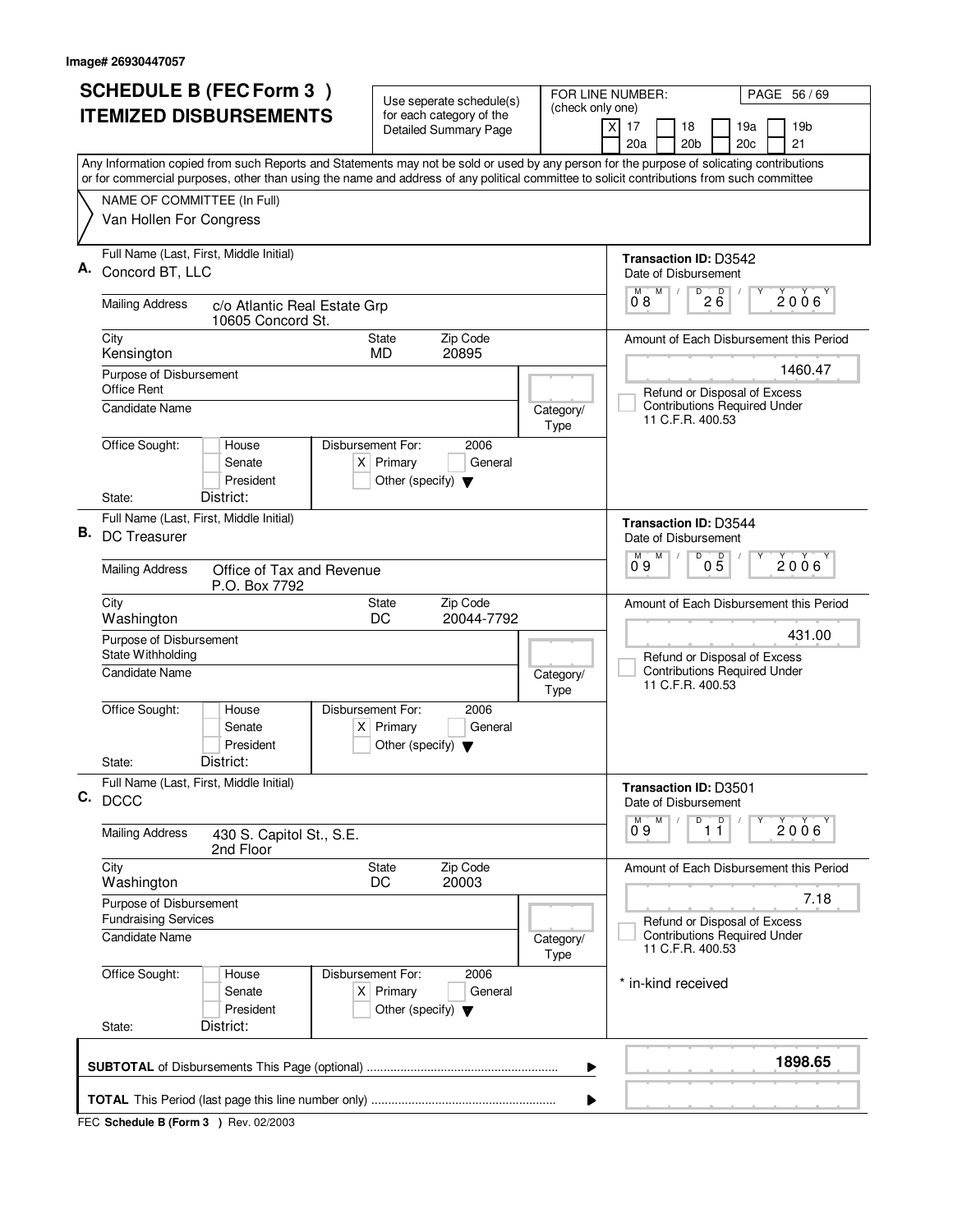| <b>SCHEDULE B (FEC Form 3)</b><br><b>ITEMIZED DISBURSEMENTS</b>                                                                                                                                                                                                                        | Use seperate schedule(s)<br>(check only one)<br>for each category of the<br><b>Detailed Summary Page</b> | PAGE 57/69<br>FOR LINE NUMBER:<br>19 <sub>b</sub><br>$\times$<br>17<br>18<br>19a                  |
|----------------------------------------------------------------------------------------------------------------------------------------------------------------------------------------------------------------------------------------------------------------------------------------|----------------------------------------------------------------------------------------------------------|---------------------------------------------------------------------------------------------------|
|                                                                                                                                                                                                                                                                                        |                                                                                                          | 20a<br>20 <sub>b</sub><br>21<br>20c                                                               |
| Any Information copied from such Reports and Statements may not be sold or used by any person for the purpose of solicating contributions<br>or for commercial purposes, other than using the name and address of any political committee to solicit contributions from such committee |                                                                                                          |                                                                                                   |
| NAME OF COMMITTEE (In Full)<br>Van Hollen For Congress                                                                                                                                                                                                                                 |                                                                                                          |                                                                                                   |
| Full Name (Last, First, Middle Initial)<br>Α.<br><b>DCCC</b>                                                                                                                                                                                                                           |                                                                                                          | <b>Transaction ID: D3581</b><br>Date of Disbursement                                              |
| <b>Mailing Address</b><br>430 S. Capitol St., S.E.<br>2nd Floor                                                                                                                                                                                                                        |                                                                                                          | $0^{\circ}9$<br>M<br>D<br>30<br>2006                                                              |
| City<br>Washington                                                                                                                                                                                                                                                                     | Zip Code<br>State<br>20003<br>DC                                                                         | Amount of Each Disbursement this Period                                                           |
| Purpose of Disbursement<br><b>Fundraising Services</b><br>Candidate Name                                                                                                                                                                                                               | Category/                                                                                                | 26.45<br>Refund or Disposal of Excess<br><b>Contributions Required Under</b><br>11 C.F.R. 400.53  |
| Office Sought:<br>House<br>Senate<br>President<br>District:<br>State:                                                                                                                                                                                                                  | Type<br>Disbursement For:<br>2006<br>X General<br>Primary<br>Other (specify) $\blacktriangledown$        | * in-kind received                                                                                |
| Full Name (Last, First, Middle Initial)<br>В.<br>Adam Goldberg                                                                                                                                                                                                                         |                                                                                                          | <b>Transaction ID: D3532</b><br>Date of Disbursement                                              |
| <b>Mailing Address</b><br>8807 Bovelder Dr.                                                                                                                                                                                                                                            |                                                                                                          | D<br>D<br>M<br>M<br>2006<br>09<br>01                                                              |
| City<br>Laurel                                                                                                                                                                                                                                                                         | Zip Code<br>State<br><b>MD</b><br>20708                                                                  | Amount of Each Disbursement this Period                                                           |
| Purpose of Disbursement<br><b>Management Services</b><br>Candidate Name                                                                                                                                                                                                                | Category/<br>Type                                                                                        | 934.55<br>Refund or Disposal of Excess<br><b>Contributions Required Under</b><br>11 C.F.R. 400.53 |
| Office Sought:<br>House<br>Senate<br>President<br>District:<br>State:                                                                                                                                                                                                                  | Disbursement For:<br>2006<br>$X$ Primary<br>General<br>Other (specify) $\blacktriangledown$              |                                                                                                   |
| Full Name (Last, First, Middle Initial)<br>C. Adam Goldberg                                                                                                                                                                                                                            |                                                                                                          | Transaction ID: D3529<br>Date of Disbursement                                                     |
| <b>Mailing Address</b><br>8807 Bovelder Dr.                                                                                                                                                                                                                                            |                                                                                                          | D<br>1 <sup>D</sup><br>M<br>2006<br>09                                                            |
| City<br>Laurel                                                                                                                                                                                                                                                                         | Zip Code<br>State<br>20708<br>MD                                                                         | Amount of Each Disbursement this Period                                                           |
| Purpose of Disbursement<br>Management Services                                                                                                                                                                                                                                         |                                                                                                          | 934.55<br>Refund or Disposal of Excess                                                            |
| Candidate Name                                                                                                                                                                                                                                                                         | Category/<br>Type                                                                                        | <b>Contributions Required Under</b><br>11 C.F.R. 400.53                                           |
| Office Sought:<br>House<br>Senate<br>President<br>District:<br>State:                                                                                                                                                                                                                  | Disbursement For:<br>2006<br>X General<br>Primary<br>Other (specify) $\blacktriangledown$                |                                                                                                   |
|                                                                                                                                                                                                                                                                                        | ▶                                                                                                        | 1895.55                                                                                           |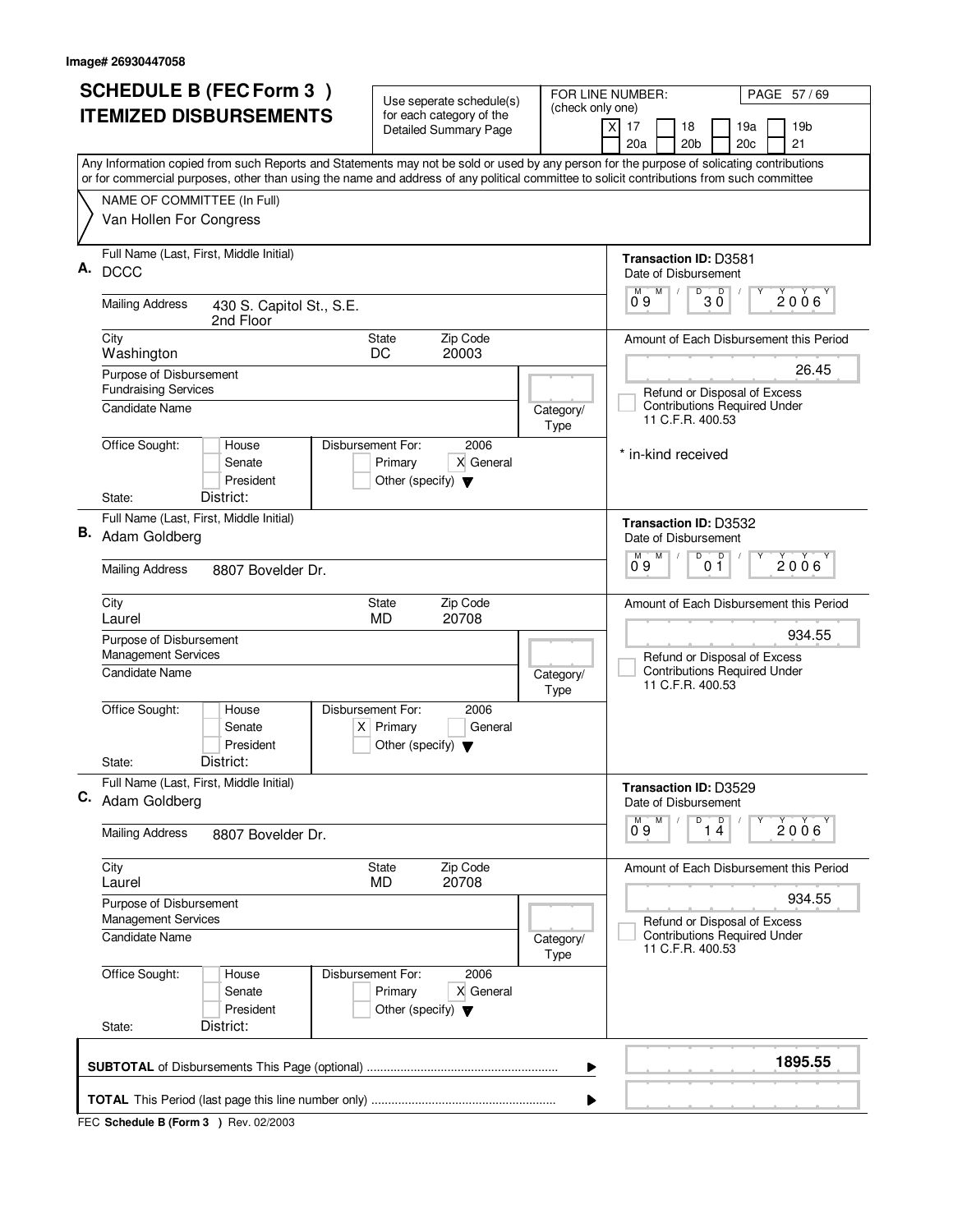|    | <b>SCHEDULE B (FEC Form 3)</b>                                                                                                                                                                                                                                                         | Use seperate schedule(s)                                                                    |                   | PAGE 58 / 69<br>FOR LINE NUMBER:                                                                   |
|----|----------------------------------------------------------------------------------------------------------------------------------------------------------------------------------------------------------------------------------------------------------------------------------------|---------------------------------------------------------------------------------------------|-------------------|----------------------------------------------------------------------------------------------------|
|    | <b>ITEMIZED DISBURSEMENTS</b>                                                                                                                                                                                                                                                          | for each category of the<br><b>Detailed Summary Page</b>                                    | (check only one)  | 19 <sub>b</sub><br>$\times$<br>17<br>18<br>19a<br>20a<br>20 <sub>b</sub><br>20c<br>21              |
|    | Any Information copied from such Reports and Statements may not be sold or used by any person for the purpose of solicating contributions<br>or for commercial purposes, other than using the name and address of any political committee to solicit contributions from such committee |                                                                                             |                   |                                                                                                    |
|    | NAME OF COMMITTEE (In Full)<br>Van Hollen For Congress                                                                                                                                                                                                                                 |                                                                                             |                   |                                                                                                    |
|    | Full Name (Last, First, Middle Initial)<br>Samantha Gross                                                                                                                                                                                                                              |                                                                                             |                   | <b>Transaction ID: D3567</b><br>Date of Disbursement<br>D<br>M                                     |
|    | <b>Mailing Address</b><br>1685 Crescent Pl., N.W. Apt 7                                                                                                                                                                                                                                |                                                                                             |                   | 0 <sup>0</sup><br>$0^{\circ}9$<br>$2006^{\circ}$                                                   |
|    | City<br>Washington                                                                                                                                                                                                                                                                     | Zip Code<br>State<br>DC<br>20009                                                            |                   | Amount of Each Disbursement this Period                                                            |
|    | Purpose of Disbursement<br><b>Fundraising Services</b><br><b>Candidate Name</b>                                                                                                                                                                                                        |                                                                                             | Category/<br>Type | 2022.50<br>Refund or Disposal of Excess<br><b>Contributions Required Under</b><br>11 C.F.R. 400.53 |
|    | Office Sought:<br>House<br>Senate<br>President<br>District:<br>State:                                                                                                                                                                                                                  | Disbursement For:<br>2006<br>$X$ Primary<br>General<br>Other (specify) $\blacktriangledown$ |                   |                                                                                                    |
| В. | Full Name (Last, First, Middle Initial)<br>Samantha Gross                                                                                                                                                                                                                              |                                                                                             |                   | <b>Transaction ID: D3568</b><br>Date of Disbursement                                               |
|    | <b>Mailing Address</b><br>1685 Crescent Pl., N.W. Apt 7                                                                                                                                                                                                                                |                                                                                             |                   | D<br>D<br>М<br>2006<br>09<br>14                                                                    |
|    | City<br>Washington                                                                                                                                                                                                                                                                     | Zip Code<br>State<br>20009<br>DC                                                            |                   | Amount of Each Disbursement this Period                                                            |
|    | Purpose of Disbursement<br><b>Fundraising Services</b><br><b>Candidate Name</b>                                                                                                                                                                                                        |                                                                                             | Category/<br>Type | 2022.50<br>Refund or Disposal of Excess<br><b>Contributions Required Under</b><br>11 C.F.R. 400.53 |
|    | Office Sought:<br>House<br>Senate<br>President                                                                                                                                                                                                                                         | Disbursement For:<br>2006<br>Primary<br>X General<br>Other (specify) $\blacktriangledown$   |                   |                                                                                                    |
|    | District:<br>State:<br>Full Name (Last, First, Middle Initial)<br>C. $H \& W$ Printing                                                                                                                                                                                                 |                                                                                             |                   | Transaction ID: D3552                                                                              |
|    | <b>Mailing Address</b><br>3616 Oak Lane                                                                                                                                                                                                                                                |                                                                                             |                   | Date of Disbursement<br>D<br>M<br>$\overline{1}$ $\overline{9}$<br>2006<br>09                      |
|    | City<br>Mount Rainier                                                                                                                                                                                                                                                                  | Zip Code<br>State<br>20712<br>MD                                                            |                   | Amount of Each Disbursement this Period                                                            |
|    | Purpose of Disbursement<br>Printing                                                                                                                                                                                                                                                    |                                                                                             |                   | 344.40<br>Refund or Disposal of Excess                                                             |
|    | <b>Candidate Name</b>                                                                                                                                                                                                                                                                  |                                                                                             | Category/<br>Type | <b>Contributions Required Under</b><br>11 C.F.R. 400.53                                            |
|    | Office Sought:<br>House<br>Senate<br>President<br>District:<br>State:                                                                                                                                                                                                                  | Disbursement For:<br>2006<br>X General<br>Primary<br>Other (specify) $\blacktriangledown$   |                   |                                                                                                    |
|    |                                                                                                                                                                                                                                                                                        |                                                                                             | ▶                 | 4389.40                                                                                            |
|    |                                                                                                                                                                                                                                                                                        |                                                                                             |                   |                                                                                                    |
|    |                                                                                                                                                                                                                                                                                        |                                                                                             |                   |                                                                                                    |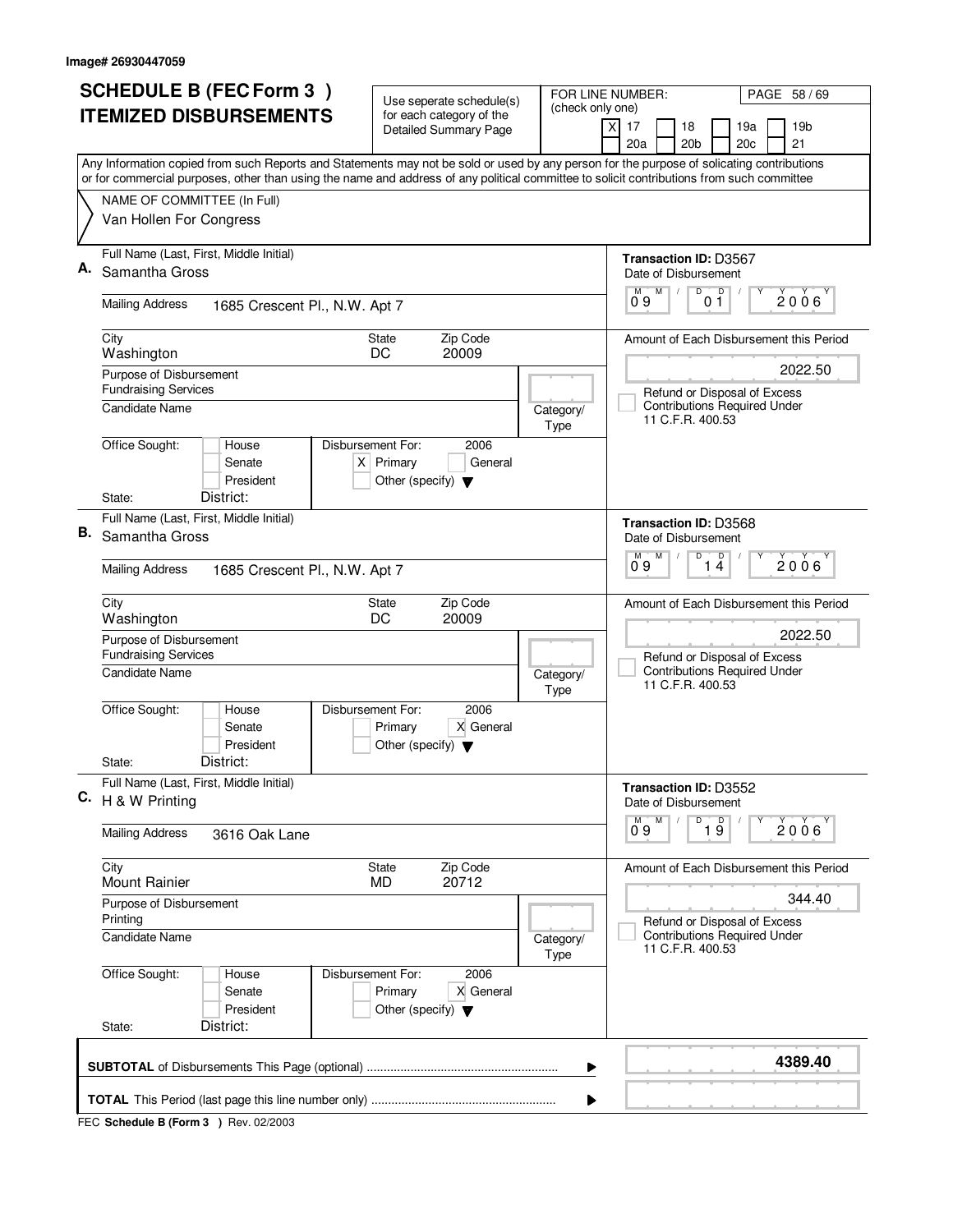|    | <b>SCHEDULE B (FEC Form 3)</b>                                                                                                            | Use seperate schedule(s)                     |                   | FOR LINE NUMBER:<br>PAGE 59 / 69                                               |
|----|-------------------------------------------------------------------------------------------------------------------------------------------|----------------------------------------------|-------------------|--------------------------------------------------------------------------------|
|    | <b>ITEMIZED DISBURSEMENTS</b>                                                                                                             | for each category of the                     | (check only one)  |                                                                                |
|    |                                                                                                                                           | <b>Detailed Summary Page</b>                 |                   | 17<br>18<br>19a<br>19 <sub>b</sub><br>X<br>20a<br>20 <sub>b</sub><br>20c<br>21 |
|    | Any Information copied from such Reports and Statements may not be sold or used by any person for the purpose of solicating contributions |                                              |                   |                                                                                |
|    | or for commercial purposes, other than using the name and address of any political committee to solicit contributions from such committee |                                              |                   |                                                                                |
|    | NAME OF COMMITTEE (In Full)                                                                                                               |                                              |                   |                                                                                |
|    | Van Hollen For Congress                                                                                                                   |                                              |                   |                                                                                |
|    | Full Name (Last, First, Middle Initial)                                                                                                   |                                              |                   | <b>Transaction ID: D3553</b>                                                   |
|    | <b>Heyman Mailing Service</b>                                                                                                             |                                              |                   | Date of Disbursement<br>D<br>M                                                 |
|    | <b>Mailing Address</b><br>5609 Fishers Lane<br>#3B                                                                                        |                                              |                   | $0\overset{D}{6}$<br>$0^{\circ}9$<br>2006'                                     |
|    | City                                                                                                                                      | Zip Code<br><b>State</b>                     |                   | Amount of Each Disbursement this Period                                        |
|    | Rockville                                                                                                                                 | 20852<br><b>MD</b>                           |                   | 7015.44                                                                        |
|    | Purpose of Disbursement<br>Mailing                                                                                                        |                                              |                   | Refund or Disposal of Excess                                                   |
|    | <b>Candidate Name</b>                                                                                                                     |                                              | Category/         | <b>Contributions Required Under</b>                                            |
|    |                                                                                                                                           |                                              | Type              | 11 C.F.R. 400.53                                                               |
|    | Office Sought:<br>Disbursement For:<br>House                                                                                              | 2006                                         |                   |                                                                                |
|    | Senate<br>President                                                                                                                       | $X$ Primary<br>General                       |                   |                                                                                |
|    | District:<br>State:                                                                                                                       | Other (specify) $\blacktriangledown$         |                   |                                                                                |
|    | Full Name (Last, First, Middle Initial)                                                                                                   |                                              |                   | <b>Transaction ID: D3555</b>                                                   |
| В. | <b>IRS/EFTPS</b>                                                                                                                          |                                              |                   | Date of Disbursement                                                           |
|    |                                                                                                                                           |                                              |                   | D<br>M<br>05<br>2006                                                           |
|    | <b>Mailing Address</b><br>P.O. Box 173788                                                                                                 |                                              |                   | 09                                                                             |
|    | City<br>Denver                                                                                                                            | Zip Code<br><b>State</b><br>CO<br>80217-3788 |                   | Amount of Each Disbursement this Period                                        |
|    | Purpose of Disbursement                                                                                                                   |                                              |                   | 2689.69                                                                        |
|    | Federal Withholding                                                                                                                       |                                              |                   | Refund or Disposal of Excess                                                   |
|    | Candidate Name                                                                                                                            |                                              | Category/<br>Type | <b>Contributions Required Under</b><br>11 C.F.R. 400.53                        |
|    | Office Sought:<br>Disbursement For:<br>House<br>Senate                                                                                    | 2006<br>$X$ Primary<br>General               |                   |                                                                                |
|    | President                                                                                                                                 | Other (specify) $\blacktriangledown$         |                   |                                                                                |
|    | District:<br>State:<br>Full Name (Last, First, Middle Initial)                                                                            |                                              |                   |                                                                                |
| C. | <b>MCDCC</b>                                                                                                                              |                                              |                   | Transaction ID: D3560<br>Date of Disbursement                                  |
|    |                                                                                                                                           |                                              |                   | $D$ <sub>2</sub> $\frac{D}{7}$<br>M                                            |
|    | <b>Mailing Address</b><br>3720 Farragut Ave.                                                                                              |                                              |                   | 2006<br>09                                                                     |
|    | City                                                                                                                                      | State<br>Zip Code<br>MD<br>20895             |                   | Amount of Each Disbursement this Period                                        |
|    | Kensington<br>Purpose of Disbursement                                                                                                     |                                              |                   | 5000.00                                                                        |
|    | Sample Ballot                                                                                                                             |                                              |                   | Refund or Disposal of Excess                                                   |
|    | <b>Candidate Name</b>                                                                                                                     |                                              | Category/<br>Type | <b>Contributions Required Under</b><br>11 C.F.R. 400.53                        |
|    | Office Sought:<br>House<br>Disbursement For:                                                                                              | 2006                                         |                   |                                                                                |
|    | Senate                                                                                                                                    | Primary<br>X General                         |                   |                                                                                |
|    | President<br>District:<br>State:                                                                                                          | Other (specify) $\blacktriangledown$         |                   |                                                                                |
|    |                                                                                                                                           |                                              |                   |                                                                                |
|    |                                                                                                                                           |                                              | ▶                 | 14705.13                                                                       |
|    |                                                                                                                                           |                                              |                   |                                                                                |
|    |                                                                                                                                           |                                              |                   |                                                                                |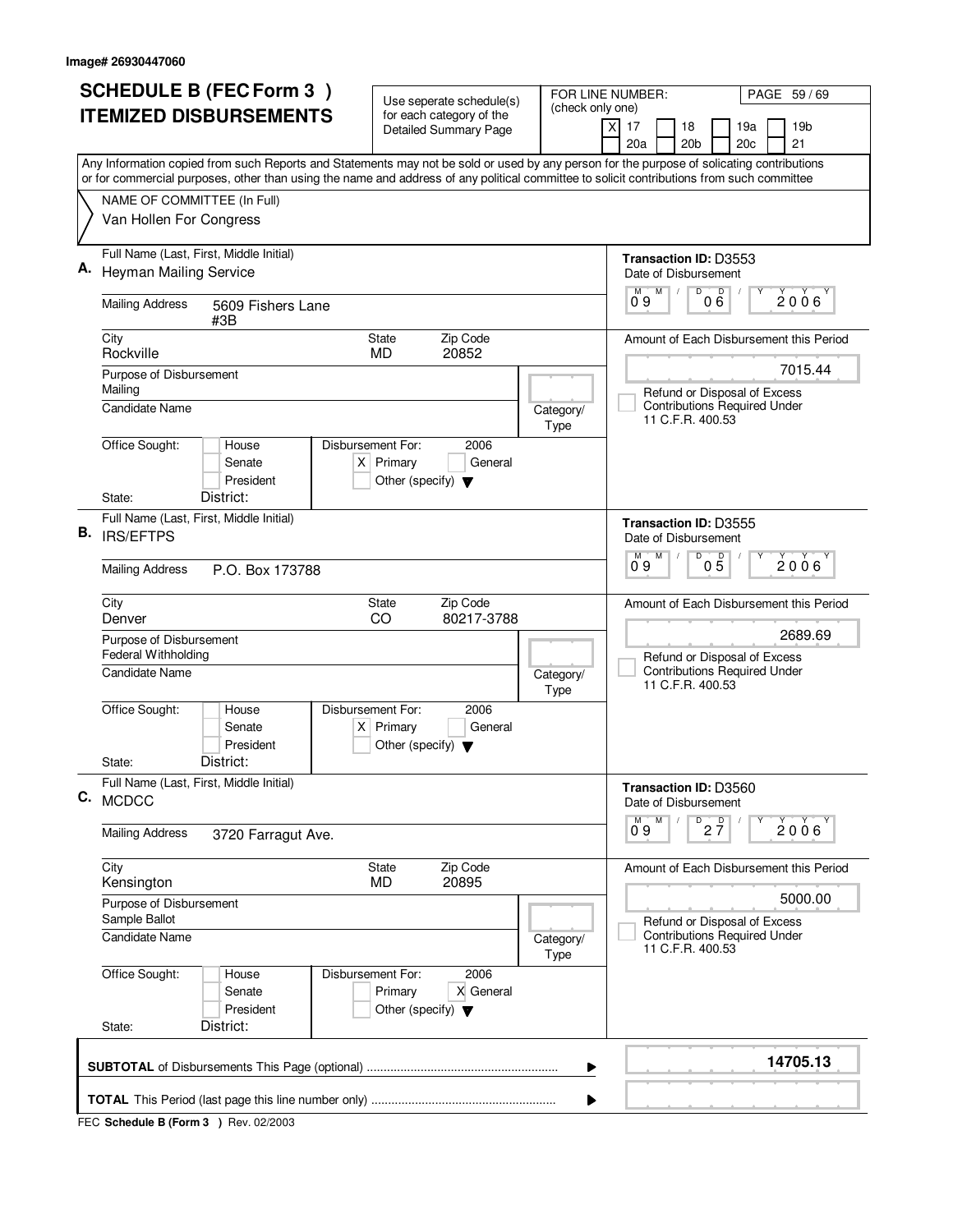|    | <b>SCHEDULE B (FEC Form 3)</b><br><b>ITEMIZED DISBURSEMENTS</b>                                                                                                                                     | Use seperate schedule(s)<br>for each category of the<br><b>Detailed Summary Page</b>                | PAGE 60/69<br>FOR LINE NUMBER:<br>(check only one)<br>19 <sub>b</sub><br>xl<br>17<br>18<br>19a<br>20a<br>20 <sub>b</sub><br>21<br>20c     |
|----|-----------------------------------------------------------------------------------------------------------------------------------------------------------------------------------------------------|-----------------------------------------------------------------------------------------------------|-------------------------------------------------------------------------------------------------------------------------------------------|
|    |                                                                                                                                                                                                     |                                                                                                     | Any Information copied from such Reports and Statements may not be sold or used by any person for the purpose of solicating contributions |
|    | or for commercial purposes, other than using the name and address of any political committee to solicit contributions from such committee<br>NAME OF COMMITTEE (In Full)<br>Van Hollen For Congress |                                                                                                     |                                                                                                                                           |
|    | Full Name (Last, First, Middle Initial)<br>New Age Graphics                                                                                                                                         |                                                                                                     | <b>Transaction ID: D3562</b><br>Date of Disbursement                                                                                      |
|    | <b>Mailing Address</b><br>11811 Ivanhoe St.                                                                                                                                                         |                                                                                                     | M<br>$D^D$ $\overline{9}$<br>2006<br>0.8                                                                                                  |
|    | City<br><b>Silver Spring</b>                                                                                                                                                                        | Zip Code<br>State<br>20902<br><b>MD</b>                                                             | Amount of Each Disbursement this Period                                                                                                   |
|    | Purpose of Disbursement<br>Graphics<br>Candidate Name                                                                                                                                               |                                                                                                     | 25.00<br>Refund or Disposal of Excess<br><b>Contributions Required Under</b><br>Category/<br>11 C.F.R. 400.53                             |
|    | Office Sought:<br>House<br>Senate<br>President<br>District:<br>State:                                                                                                                               | Type<br>Disbursement For:<br>2006<br>$X$ Primary<br>General<br>Other (specify) $\blacktriangledown$ |                                                                                                                                           |
| В. | Full Name (Last, First, Middle Initial)<br>New Age Graphics                                                                                                                                         |                                                                                                     | <b>Transaction ID: D3561</b><br>Date of Disbursement                                                                                      |
|    | <b>Mailing Address</b><br>11811 Ivanhoe St.                                                                                                                                                         |                                                                                                     | D<br>D<br>M<br>M<br>2006<br>2 Ĭ<br>09                                                                                                     |
|    | City<br><b>Silver Spring</b>                                                                                                                                                                        | Zip Code<br><b>State</b><br><b>MD</b><br>20902                                                      | Amount of Each Disbursement this Period                                                                                                   |
|    | Purpose of Disbursement<br>Graphics<br>Candidate Name                                                                                                                                               | Type                                                                                                | 25.00<br>Refund or Disposal of Excess<br><b>Contributions Required Under</b><br>Category/<br>11 C.F.R. 400.53                             |
|    | Office Sought:<br>House<br>Senate<br>President<br>District:                                                                                                                                         | Disbursement For:<br>2006<br>Primary<br>X General<br>Other (specify) $\blacktriangledown$           |                                                                                                                                           |
|    | State:<br>Full Name (Last, First, Middle Initial)<br>C. NOW                                                                                                                                         |                                                                                                     | Transaction ID: D3564<br>Date of Disbursement                                                                                             |
|    | <b>Mailing Address</b><br>1100 H Street NW Third Floor                                                                                                                                              |                                                                                                     | $\overline{D}$<br>M<br>D<br>M<br>2006<br>$3\bar{1}$<br>08                                                                                 |
|    | City<br>Washington                                                                                                                                                                                  | Zip Code<br>State<br>DC<br>20005                                                                    | Amount of Each Disbursement this Period                                                                                                   |
|    | Purpose of Disbursement<br>Advertisement                                                                                                                                                            |                                                                                                     | 225.00<br>Refund or Disposal of Excess                                                                                                    |
|    | Candidate Name                                                                                                                                                                                      | Type                                                                                                | <b>Contributions Required Under</b><br>Category/<br>11 C.F.R. 400.53                                                                      |
|    | Office Sought:<br>House<br>Senate<br>President<br>District:<br>State:                                                                                                                               | Disbursement For:<br>2006<br>$X$ Primary<br>General<br>Other (specify) $\blacktriangledown$         |                                                                                                                                           |
|    |                                                                                                                                                                                                     |                                                                                                     | 275.00<br>▶                                                                                                                               |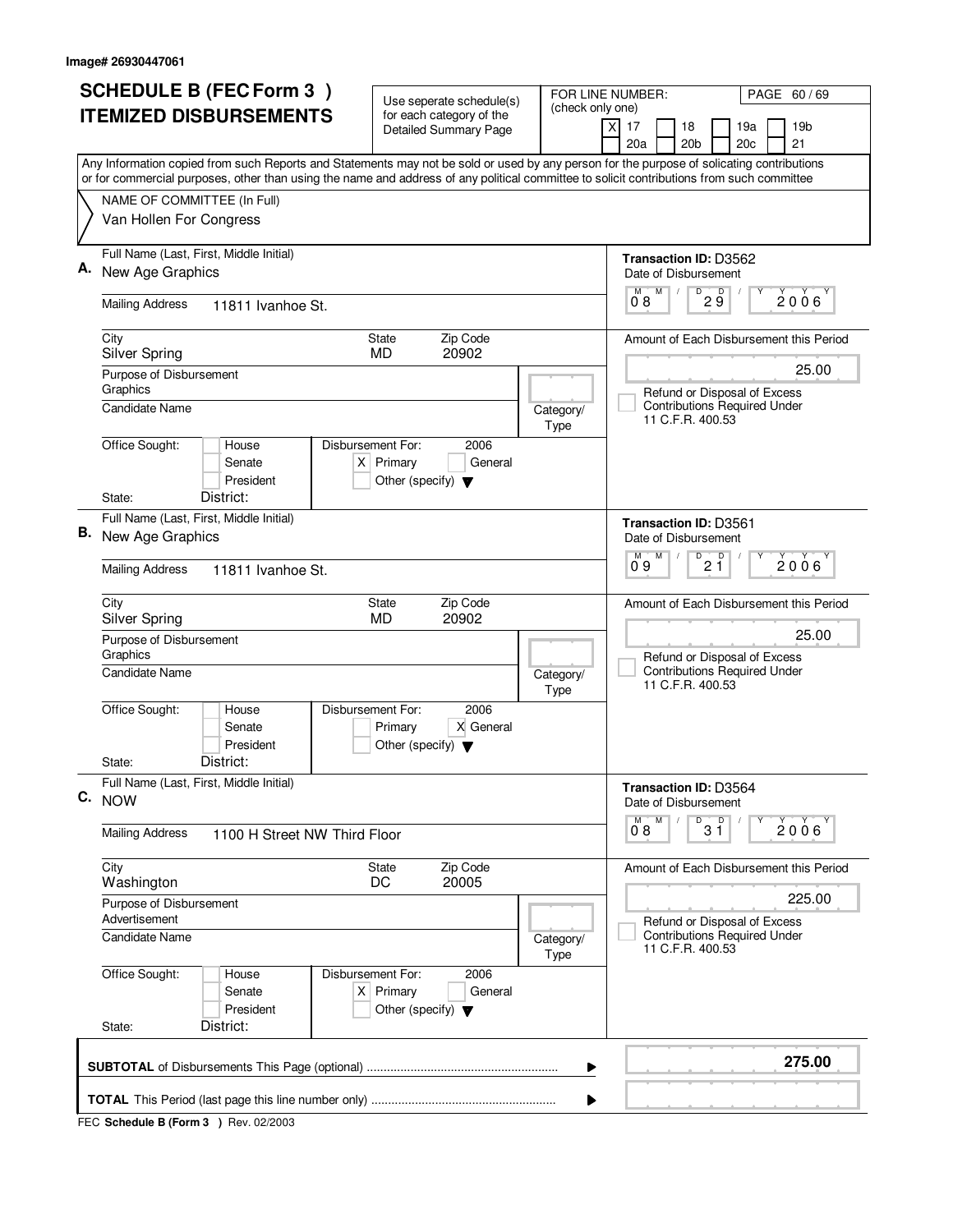|    | <b>SCHEDULE B (FEC Form 3)</b>                                                                                                            | Use seperate schedule(s)                                       |                   | FOR LINE NUMBER:<br>PAGE 61 / 69                                                        |
|----|-------------------------------------------------------------------------------------------------------------------------------------------|----------------------------------------------------------------|-------------------|-----------------------------------------------------------------------------------------|
|    | <b>ITEMIZED DISBURSEMENTS</b>                                                                                                             | for each category of the                                       | (check only one)  |                                                                                         |
|    |                                                                                                                                           | <b>Detailed Summary Page</b>                                   |                   | $\times$<br>17<br>18<br>19a<br>19 <sub>b</sub><br>20a<br>20 <sub>b</sub><br>20c<br>21   |
|    | Any Information copied from such Reports and Statements may not be sold or used by any person for the purpose of solicating contributions |                                                                |                   |                                                                                         |
|    | or for commercial purposes, other than using the name and address of any political committee to solicit contributions from such committee |                                                                |                   |                                                                                         |
|    | NAME OF COMMITTEE (In Full)                                                                                                               |                                                                |                   |                                                                                         |
|    | Van Hollen For Congress                                                                                                                   |                                                                |                   |                                                                                         |
|    | Full Name (Last, First, Middle Initial)                                                                                                   |                                                                |                   | Transaction ID: D3566                                                                   |
|    | <b>PR Promotions</b>                                                                                                                      |                                                                |                   | Date of Disbursement                                                                    |
|    | <b>Mailing Address</b><br>c/o Mark Hayden<br>P.O. Box 34407                                                                               |                                                                |                   | D<br>09<br>$0^{\circ}9$<br>M<br>$2006^\circ$                                            |
|    | City                                                                                                                                      | Zip Code<br><b>State</b>                                       |                   | Amount of Each Disbursement this Period                                                 |
|    | Bethesda                                                                                                                                  | 20827<br><b>MD</b>                                             |                   | 1575.00                                                                                 |
|    | Purpose of Disbursement<br>Campaign Materials                                                                                             |                                                                |                   | Refund or Disposal of Excess                                                            |
|    | Candidate Name                                                                                                                            |                                                                | Category/         | <b>Contributions Required Under</b>                                                     |
|    |                                                                                                                                           |                                                                | Type              | 11 C.F.R. 400.53                                                                        |
|    | Office Sought:<br>House                                                                                                                   | Disbursement For:<br>2006                                      |                   |                                                                                         |
|    | Senate<br>President                                                                                                                       | $X$ Primary<br>General<br>Other (specify) $\blacktriangledown$ |                   |                                                                                         |
|    | District:<br>State:                                                                                                                       |                                                                |                   |                                                                                         |
|    | Full Name (Last, First, Middle Initial)                                                                                                   |                                                                |                   | <b>Transaction ID: D3563</b>                                                            |
| В. | Nick Ruggieri                                                                                                                             |                                                                |                   | Date of Disbursement                                                                    |
|    | <b>Mailing Address</b>                                                                                                                    |                                                                |                   | D<br>D<br>M<br>M<br>2006<br>$1\overline{3}$<br>09                                       |
|    | 2822 Denley Pl.                                                                                                                           |                                                                |                   |                                                                                         |
|    | City<br>Silver Spring                                                                                                                     | Zip Code<br><b>State</b><br><b>MD</b><br>20906                 |                   | Amount of Each Disbursement this Period                                                 |
|    | Purpose of Disbursement                                                                                                                   |                                                                |                   | 500.00                                                                                  |
|    | Event Expense                                                                                                                             |                                                                |                   | Refund or Disposal of Excess                                                            |
|    | Candidate Name                                                                                                                            |                                                                | Category/<br>Type | <b>Contributions Required Under</b><br>11 C.F.R. 400.53                                 |
|    | Office Sought:<br>House                                                                                                                   | Disbursement For:<br>2006                                      |                   |                                                                                         |
|    | Senate<br>President                                                                                                                       | X General<br>Primary<br>Other (specify) $\blacktriangledown$   |                   |                                                                                         |
|    | District:<br>State:                                                                                                                       |                                                                |                   |                                                                                         |
|    | Full Name (Last, First, Middle Initial)                                                                                                   |                                                                |                   | Transaction ID: D3570                                                                   |
|    | C. Snow Valley                                                                                                                            |                                                                |                   | Date of Disbursement                                                                    |
|    | <b>Mailing Address</b><br>16200 Branch Ct.                                                                                                |                                                                |                   | D<br>M<br>$\overline{1}$ $\overline{2}$<br>2006<br>09                                   |
|    | City                                                                                                                                      | Zip Code<br>State                                              |                   | Amount of Each Disbursement this Period                                                 |
|    | <b>Upper Marlboro</b>                                                                                                                     | <b>MD</b><br>20774                                             |                   |                                                                                         |
|    | Purpose of Disbursement<br><b>Water Cooler</b>                                                                                            |                                                                |                   | 41.18                                                                                   |
|    | Candidate Name                                                                                                                            |                                                                | Category/<br>Type | Refund or Disposal of Excess<br><b>Contributions Required Under</b><br>11 C.F.R. 400.53 |
|    | Office Sought:<br>House                                                                                                                   | 2006<br>Disbursement For:                                      |                   |                                                                                         |
|    | Senate                                                                                                                                    | $X$ Primary<br>General                                         |                   |                                                                                         |
|    | President<br>District:<br>State:                                                                                                          | Other (specify) $\blacktriangledown$                           |                   |                                                                                         |
|    |                                                                                                                                           |                                                                |                   |                                                                                         |
|    |                                                                                                                                           |                                                                | ▶                 | 2116.18                                                                                 |
|    |                                                                                                                                           |                                                                |                   |                                                                                         |
|    |                                                                                                                                           |                                                                |                   |                                                                                         |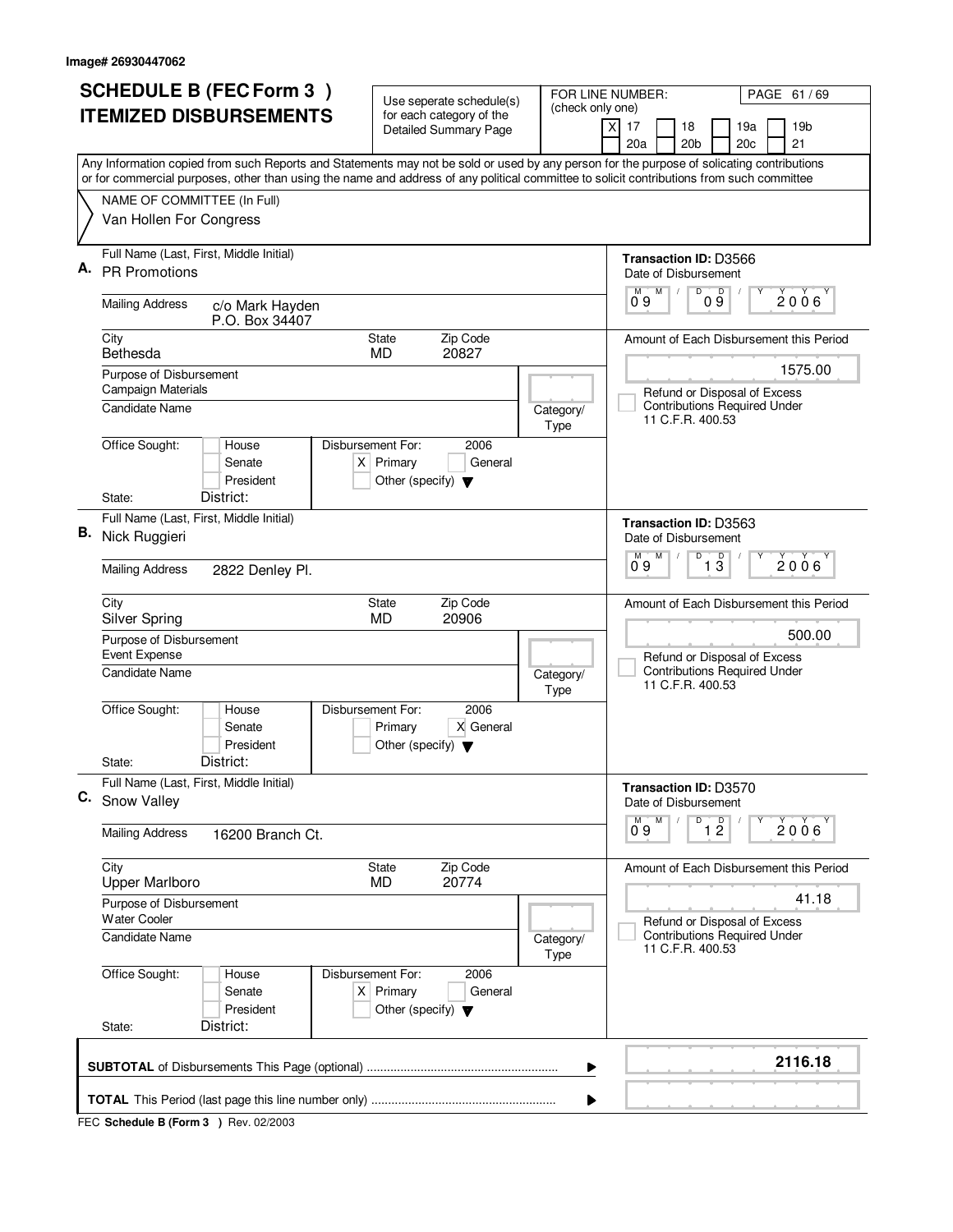|    | <b>SCHEDULE B (FEC Form 3)</b>                                                                                                                                                                                                                                                         | Use seperate schedule(s)                                                                    |                   | FOR LINE NUMBER:<br>PAGE 62/69                                                   |  |
|----|----------------------------------------------------------------------------------------------------------------------------------------------------------------------------------------------------------------------------------------------------------------------------------------|---------------------------------------------------------------------------------------------|-------------------|----------------------------------------------------------------------------------|--|
|    | <b>ITEMIZED DISBURSEMENTS</b>                                                                                                                                                                                                                                                          | for each category of the<br><b>Detailed Summary Page</b>                                    | (check only one)  | 17<br>18<br>19a<br>19 <sub>b</sub><br>X<br>20a<br>20 <sub>b</sub><br>20c<br>21   |  |
|    | Any Information copied from such Reports and Statements may not be sold or used by any person for the purpose of solicating contributions<br>or for commercial purposes, other than using the name and address of any political committee to solicit contributions from such committee |                                                                                             |                   |                                                                                  |  |
|    | NAME OF COMMITTEE (In Full)<br>Van Hollen For Congress                                                                                                                                                                                                                                 |                                                                                             |                   |                                                                                  |  |
| А. | Full Name (Last, First, Middle Initial)<br>Sprint                                                                                                                                                                                                                                      |                                                                                             |                   | Transaction ID: D3571<br>Date of Disbursement                                    |  |
|    | <b>Mailing Address</b><br>P.O. Box 62012                                                                                                                                                                                                                                               |                                                                                             |                   | $D$ <sub>2</sub> $\frac{D}{2}$<br>M<br>М<br>2006<br>0.9                          |  |
|    | City<br><b>Baltimore</b>                                                                                                                                                                                                                                                               | <b>State</b><br>Zip Code<br>21264-2012<br><b>MD</b>                                         |                   | Amount of Each Disbursement this Period                                          |  |
|    | Purpose of Disbursement<br>Mobile Phone                                                                                                                                                                                                                                                |                                                                                             |                   | 131.41<br>Refund or Disposal of Excess<br><b>Contributions Required Under</b>    |  |
|    | <b>Candidate Name</b><br>Office Sought:<br>Disbursement For:<br>House                                                                                                                                                                                                                  | 2006                                                                                        | Category/<br>Type | 11 C.F.R. 400.53                                                                 |  |
|    | Senate<br>President<br>District:<br>State:                                                                                                                                                                                                                                             | Primary<br>X General<br>Other (specify) $\blacktriangledown$                                |                   |                                                                                  |  |
|    | Full Name (Last, First, Middle Initial)                                                                                                                                                                                                                                                |                                                                                             |                   |                                                                                  |  |
| В. | Verizon                                                                                                                                                                                                                                                                                |                                                                                             |                   | <b>Transaction ID: D3576</b><br>Date of Disbursement<br>$\overline{D}$<br>M<br>D |  |
|    | <b>Mailing Address</b><br>P.O. Box 1915                                                                                                                                                                                                                                                |                                                                                             |                   | $2006^{\circ}$<br>09<br>06                                                       |  |
|    | City<br><b>Beltsville</b>                                                                                                                                                                                                                                                              | Zip Code<br><b>State</b><br><b>MD</b><br>20704-1915                                         |                   | Amount of Each Disbursement this Period<br>750.17                                |  |
|    | Purpose of Disbursement<br><b>Office Phones</b>                                                                                                                                                                                                                                        |                                                                                             |                   | Refund or Disposal of Excess<br><b>Contributions Required Under</b>              |  |
|    | <b>Candidate Name</b>                                                                                                                                                                                                                                                                  |                                                                                             | Category/<br>Type | 11 C.F.R. 400.53                                                                 |  |
|    | Office Sought:<br>Disbursement For:<br>House<br>Senate<br>President                                                                                                                                                                                                                    | 2006<br>$X$ Primary<br>General<br>Other (specify) $\blacktriangledown$                      |                   |                                                                                  |  |
|    | District:<br>State:                                                                                                                                                                                                                                                                    |                                                                                             |                   |                                                                                  |  |
|    | Full Name (Last, First, Middle Initial)<br>C. Washington Jewish Week                                                                                                                                                                                                                   |                                                                                             |                   | <b>Transaction ID: D3577</b><br>Date of Disbursement<br>D<br>M                   |  |
|    | <b>Mailing Address</b><br>1500 E. Jefferson St.                                                                                                                                                                                                                                        |                                                                                             |                   | $3^{\circ}$<br>$2006^{\circ}$<br>08                                              |  |
|    | City<br>Rockville                                                                                                                                                                                                                                                                      | Zip Code<br>State<br>MD<br>20850                                                            |                   | Amount of Each Disbursement this Period                                          |  |
|    | Purpose of Disbursement<br>Advertisement                                                                                                                                                                                                                                               |                                                                                             |                   | 532.31<br>Refund or Disposal of Excess                                           |  |
|    | <b>Candidate Name</b>                                                                                                                                                                                                                                                                  |                                                                                             | Category/<br>Type | <b>Contributions Required Under</b><br>11 C.F.R. 400.53                          |  |
|    | Office Sought:<br>House<br>Senate<br>President                                                                                                                                                                                                                                         | 2006<br>Disbursement For:<br>$X$ Primary<br>General<br>Other (specify) $\blacktriangledown$ |                   |                                                                                  |  |
|    | District:<br>State:                                                                                                                                                                                                                                                                    |                                                                                             |                   |                                                                                  |  |
|    |                                                                                                                                                                                                                                                                                        |                                                                                             | ▶                 | 1413.89                                                                          |  |
|    | ▶                                                                                                                                                                                                                                                                                      |                                                                                             |                   |                                                                                  |  |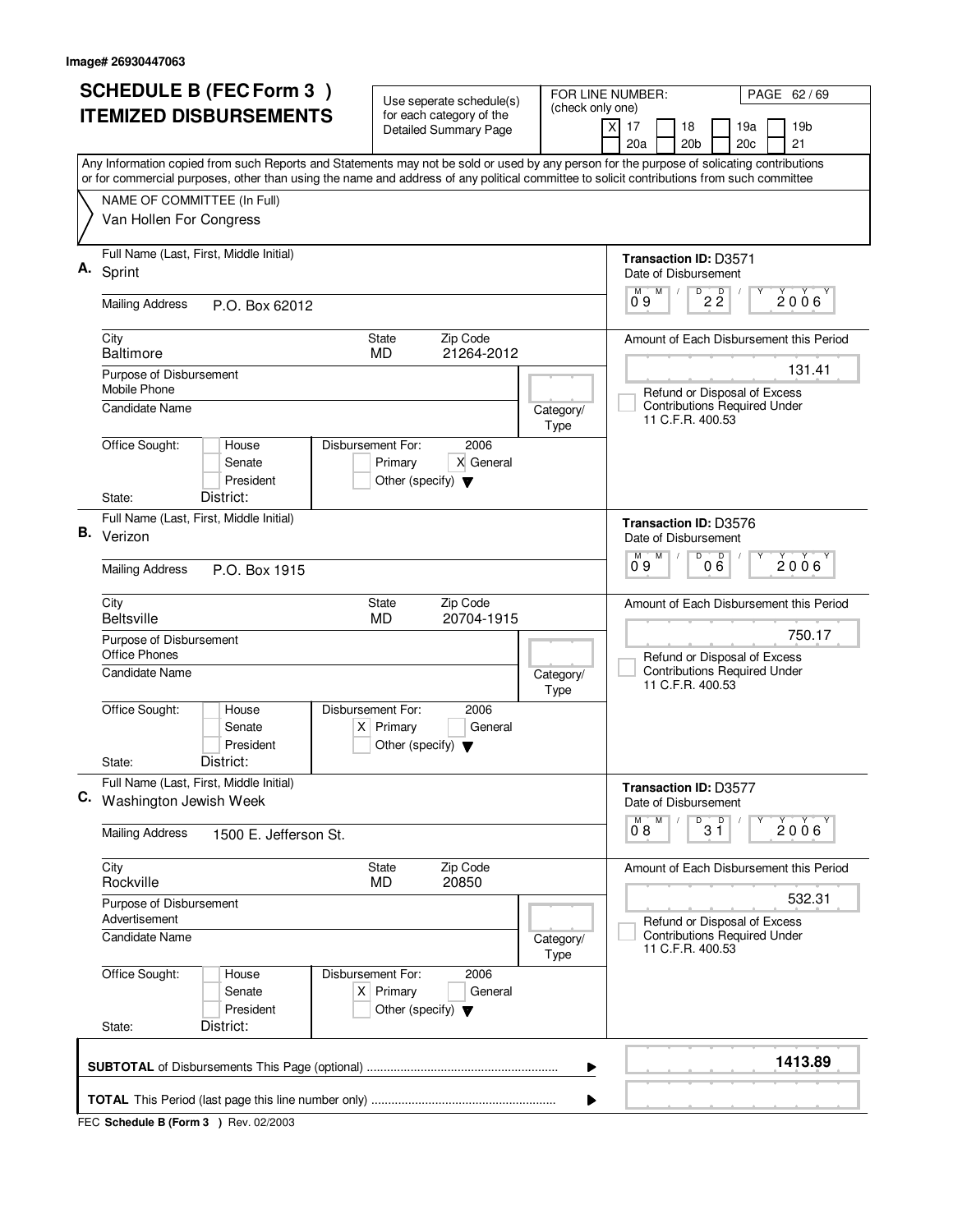|    | <b>SCHEDULE B (FEC Form 3)</b>                                                                                                                                                                                                                                                         | Use seperate schedule(s)                                                                    |                   | FOR LINE NUMBER:<br>PAGE 63/69                                                          |  |
|----|----------------------------------------------------------------------------------------------------------------------------------------------------------------------------------------------------------------------------------------------------------------------------------------|---------------------------------------------------------------------------------------------|-------------------|-----------------------------------------------------------------------------------------|--|
|    | <b>ITEMIZED DISBURSEMENTS</b>                                                                                                                                                                                                                                                          | for each category of the<br><b>Detailed Summary Page</b>                                    | (check only one)  | 17<br>18<br>19a<br>19 <sub>b</sub><br>X<br>20a<br>20 <sub>b</sub><br>20c<br>21          |  |
|    | Any Information copied from such Reports and Statements may not be sold or used by any person for the purpose of solicating contributions<br>or for commercial purposes, other than using the name and address of any political committee to solicit contributions from such committee |                                                                                             |                   |                                                                                         |  |
|    | NAME OF COMMITTEE (In Full)<br>Van Hollen For Congress                                                                                                                                                                                                                                 |                                                                                             |                   |                                                                                         |  |
|    | Full Name (Last, First, Middle Initial)                                                                                                                                                                                                                                                |                                                                                             |                   | <b>Transaction ID: D3530</b>                                                            |  |
|    | Adam Goldberg                                                                                                                                                                                                                                                                          |                                                                                             |                   | Date of Disbursement                                                                    |  |
|    | <b>Mailing Address</b><br>8807 Bovelder Dr.                                                                                                                                                                                                                                            |                                                                                             |                   | M<br>000<br>M<br>2006<br>0.9                                                            |  |
|    | City<br>Laurel                                                                                                                                                                                                                                                                         | <b>State</b><br>Zip Code<br>20708<br><b>MD</b>                                              |                   | Amount of Each Disbursement this Period                                                 |  |
|    | Purpose of Disbursement                                                                                                                                                                                                                                                                |                                                                                             |                   | 130.04                                                                                  |  |
|    | Reimbursements                                                                                                                                                                                                                                                                         |                                                                                             |                   | Refund or Disposal of Excess                                                            |  |
|    | <b>Candidate Name</b>                                                                                                                                                                                                                                                                  |                                                                                             | Category/<br>Type | <b>Contributions Required Under</b><br>11 C.F.R. 400.53                                 |  |
|    | Office Sought:<br>House<br>Senate<br>President<br>District:<br>State:                                                                                                                                                                                                                  | Disbursement For:<br>2006<br>$X$ Primary<br>General<br>Other (specify) $\blacktriangledown$ |                   |                                                                                         |  |
|    | Full Name (Last, First, Middle Initial)                                                                                                                                                                                                                                                |                                                                                             |                   | <b>Transaction ID: D3531</b>                                                            |  |
| В. | Adam Goldberg                                                                                                                                                                                                                                                                          |                                                                                             |                   | Date of Disbursement                                                                    |  |
|    | <b>Mailing Address</b><br>8807 Bovelder Dr.                                                                                                                                                                                                                                            |                                                                                             |                   | D<br>М<br>D<br>$2006^{\circ}$<br>$2\bar{9}$<br>08                                       |  |
|    | City<br>Laurel                                                                                                                                                                                                                                                                         | Zip Code<br><b>State</b><br>20708<br><b>MD</b>                                              |                   | Amount of Each Disbursement this Period                                                 |  |
|    | Purpose of Disbursement<br>Reimbursement                                                                                                                                                                                                                                               |                                                                                             |                   | 7.28<br>Refund or Disposal of Excess                                                    |  |
|    | <b>Candidate Name</b>                                                                                                                                                                                                                                                                  |                                                                                             | Category/<br>Type | <b>Contributions Required Under</b><br>11 C.F.R. 400.53                                 |  |
|    | Office Sought:<br>House<br>Senate<br>President                                                                                                                                                                                                                                         | Disbursement For:<br>2006<br>$X$ Primary<br>General<br>Other (specify) $\blacktriangledown$ |                   |                                                                                         |  |
|    | District:<br>State:<br>Full Name (Last, First, Middle Initial)                                                                                                                                                                                                                         |                                                                                             |                   |                                                                                         |  |
|    | C. Adam Goldberg                                                                                                                                                                                                                                                                       |                                                                                             |                   | Transaction ID: D3533<br>Date of Disbursement<br>D<br>M                                 |  |
|    | <b>Mailing Address</b><br>8807 Bovelder Dr.                                                                                                                                                                                                                                            |                                                                                             |                   | $\overline{1}$ $\overline{2}$<br>$2006^{\circ}$<br>09                                   |  |
|    | City<br>Laurel                                                                                                                                                                                                                                                                         | Zip Code<br>State<br><b>MD</b><br>20708                                                     |                   | Amount of Each Disbursement this Period                                                 |  |
|    | Purpose of Disbursement<br>Reimbursements                                                                                                                                                                                                                                              |                                                                                             |                   | 54.48                                                                                   |  |
|    | <b>Candidate Name</b>                                                                                                                                                                                                                                                                  |                                                                                             | Category/<br>Type | Refund or Disposal of Excess<br><b>Contributions Required Under</b><br>11 C.F.R. 400.53 |  |
|    | Office Sought:<br>House<br>Senate<br>President<br>District:<br>State:                                                                                                                                                                                                                  | 2006<br>Disbursement For:<br>$X$ Primary<br>General<br>Other (specify) $\blacktriangledown$ |                   |                                                                                         |  |
|    |                                                                                                                                                                                                                                                                                        |                                                                                             |                   |                                                                                         |  |
|    |                                                                                                                                                                                                                                                                                        |                                                                                             | ▶                 | 191.80                                                                                  |  |
|    | ▶                                                                                                                                                                                                                                                                                      |                                                                                             |                   |                                                                                         |  |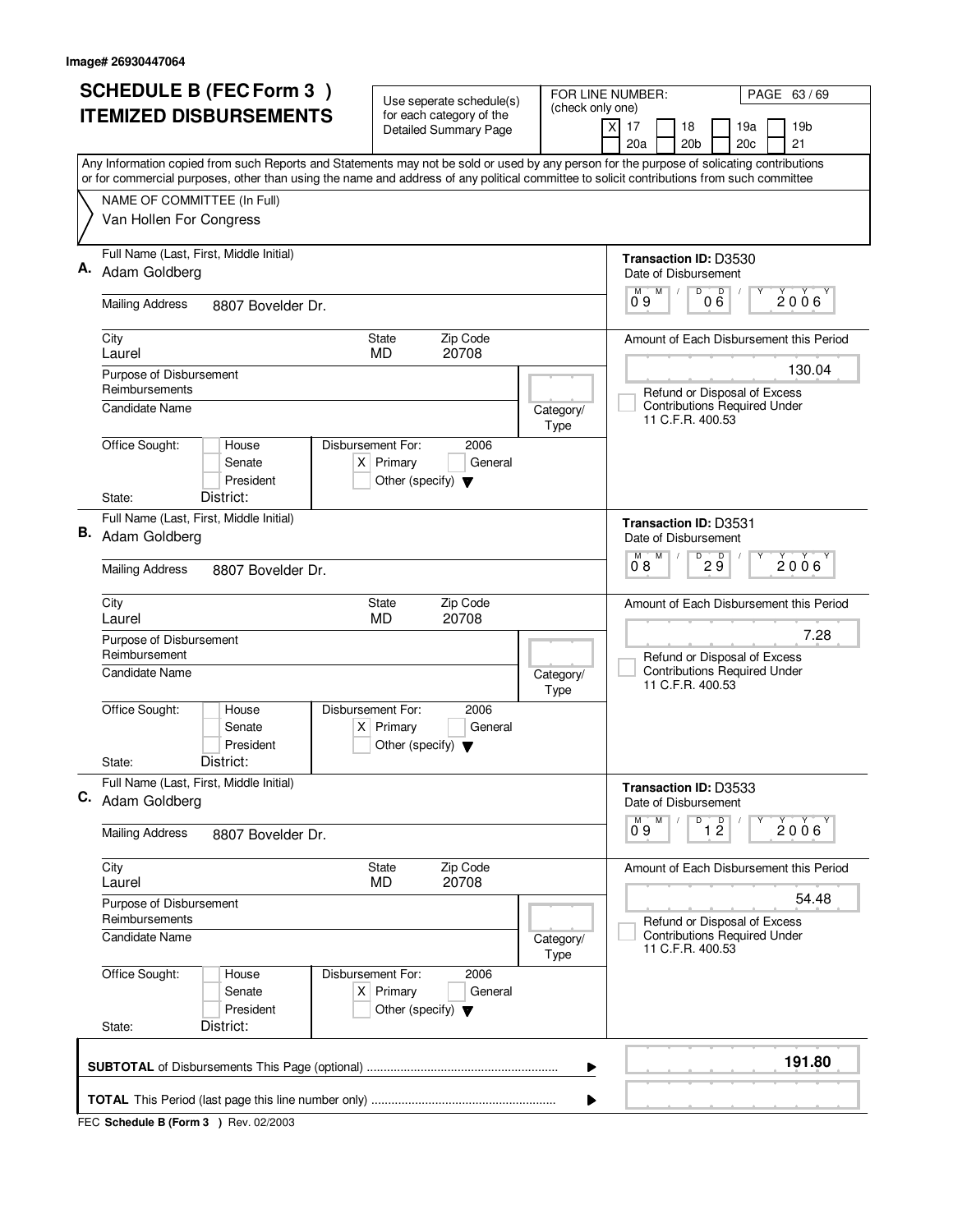|    | <b>SCHEDULE B (FEC Form 3)</b>                                                                                                                                                                                                                                                         | Use seperate schedule(s)                                                                    | FOR LINE NUMBER:  | PAGE 64 / 69                                                              |  |
|----|----------------------------------------------------------------------------------------------------------------------------------------------------------------------------------------------------------------------------------------------------------------------------------------|---------------------------------------------------------------------------------------------|-------------------|---------------------------------------------------------------------------|--|
|    | <b>ITEMIZED DISBURSEMENTS</b>                                                                                                                                                                                                                                                          | for each category of the<br><b>Detailed Summary Page</b>                                    | (check only one)  | $\times$<br>17<br>18<br>19b<br>19a                                        |  |
|    |                                                                                                                                                                                                                                                                                        |                                                                                             |                   | 20a<br>20 <sub>b</sub><br>21<br>20c                                       |  |
|    | Any Information copied from such Reports and Statements may not be sold or used by any person for the purpose of solicating contributions<br>or for commercial purposes, other than using the name and address of any political committee to solicit contributions from such committee |                                                                                             |                   |                                                                           |  |
|    | NAME OF COMMITTEE (In Full)                                                                                                                                                                                                                                                            |                                                                                             |                   |                                                                           |  |
|    | Van Hollen For Congress                                                                                                                                                                                                                                                                |                                                                                             |                   |                                                                           |  |
| Α. | Full Name (Last, First, Middle Initial)<br>Staples1                                                                                                                                                                                                                                    |                                                                                             |                   | Transaction ID: D3573<br>Date of Disbursement                             |  |
|    | <b>Mailing Address</b><br>9440 Georgia Ave.                                                                                                                                                                                                                                            |                                                                                             |                   | D<br>M<br>$\overline{1}$ $\overline{2}$<br>$0^{\circ}9$<br>$2006^{\circ}$ |  |
|    | City                                                                                                                                                                                                                                                                                   | Zip Code<br>State                                                                           |                   | Amount of Each Disbursement this Period                                   |  |
|    | <b>Silver Spring</b>                                                                                                                                                                                                                                                                   | 20910<br><b>MD</b>                                                                          |                   |                                                                           |  |
|    | Purpose of Disbursement<br><b>Office Supplies</b>                                                                                                                                                                                                                                      |                                                                                             |                   | 4.19<br>Refund or Disposal of Excess                                      |  |
|    | <b>Candidate Name</b>                                                                                                                                                                                                                                                                  |                                                                                             | Category/<br>Type | <b>Contributions Required Under</b><br>11 C.F.R. 400.53                   |  |
|    | Office Sought:<br>House<br>Senate<br>President                                                                                                                                                                                                                                         | Disbursement For:<br>2006<br>$X$ Primary<br>General<br>Other (specify) $\blacktriangledown$ |                   | [MEMO ITEM]                                                               |  |
|    | District:<br>State:<br>Full Name (Last, First, Middle Initial)                                                                                                                                                                                                                         |                                                                                             |                   |                                                                           |  |
| В. | <b>Chase Card Services</b>                                                                                                                                                                                                                                                             |                                                                                             |                   | <b>Transaction ID: D3541</b><br>Date of Disbursement<br>D<br>D<br>М       |  |
|    | <b>Mailing Address</b><br>P.O. Box 15656                                                                                                                                                                                                                                               |                                                                                             |                   | 2006<br>21<br>09                                                          |  |
|    | City<br>Wilmington                                                                                                                                                                                                                                                                     | Zip Code<br><b>State</b><br>19886-5656<br><b>DE</b>                                         |                   | Amount of Each Disbursement this Period                                   |  |
|    | Purpose of Disbursement<br>Reimbursements                                                                                                                                                                                                                                              |                                                                                             |                   | 1222.31<br>Refund or Disposal of Excess                                   |  |
|    | <b>Candidate Name</b>                                                                                                                                                                                                                                                                  |                                                                                             | Category/<br>Type | <b>Contributions Required Under</b><br>11 C.F.R. 400.53                   |  |
|    | Office Sought:<br>House<br>Senate<br>President                                                                                                                                                                                                                                         | Disbursement For:<br>2006<br>Primary<br>X General<br>Other (specify) $\blacktriangledown$   |                   |                                                                           |  |
|    | District:<br>State:                                                                                                                                                                                                                                                                    |                                                                                             |                   |                                                                           |  |
|    | Full Name (Last, First, Middle Initial)<br>C. American Self Storage                                                                                                                                                                                                                    |                                                                                             |                   | Transaction ID: D3537<br>Date of Disbursement                             |  |
|    | <b>Mailing Address</b><br>3700 Plyers Mill Rd.                                                                                                                                                                                                                                         |                                                                                             |                   | D<br>M<br>2 <sup>0</sup><br>$2006^{\circ}$<br>09                          |  |
|    | City<br>Kensington                                                                                                                                                                                                                                                                     | Zip Code<br>State<br>MD<br>20895                                                            |                   | Amount of Each Disbursement this Period                                   |  |
|    | Purpose of Disbursement<br>Storage                                                                                                                                                                                                                                                     |                                                                                             |                   | 201.50<br>Refund or Disposal of Excess                                    |  |
|    | <b>Candidate Name</b>                                                                                                                                                                                                                                                                  |                                                                                             | Category/<br>Type | <b>Contributions Required Under</b><br>11 C.F.R. 400.53                   |  |
|    | Office Sought:<br>House<br>Senate<br>President                                                                                                                                                                                                                                         | Disbursement For:<br>2006<br>X General<br>Primary<br>Other (specify) $\blacktriangledown$   |                   | [MEMO ITEM]                                                               |  |
|    | District:<br>State:                                                                                                                                                                                                                                                                    |                                                                                             |                   |                                                                           |  |
|    |                                                                                                                                                                                                                                                                                        |                                                                                             | ▶                 | 1222.31                                                                   |  |
|    | ▶                                                                                                                                                                                                                                                                                      |                                                                                             |                   |                                                                           |  |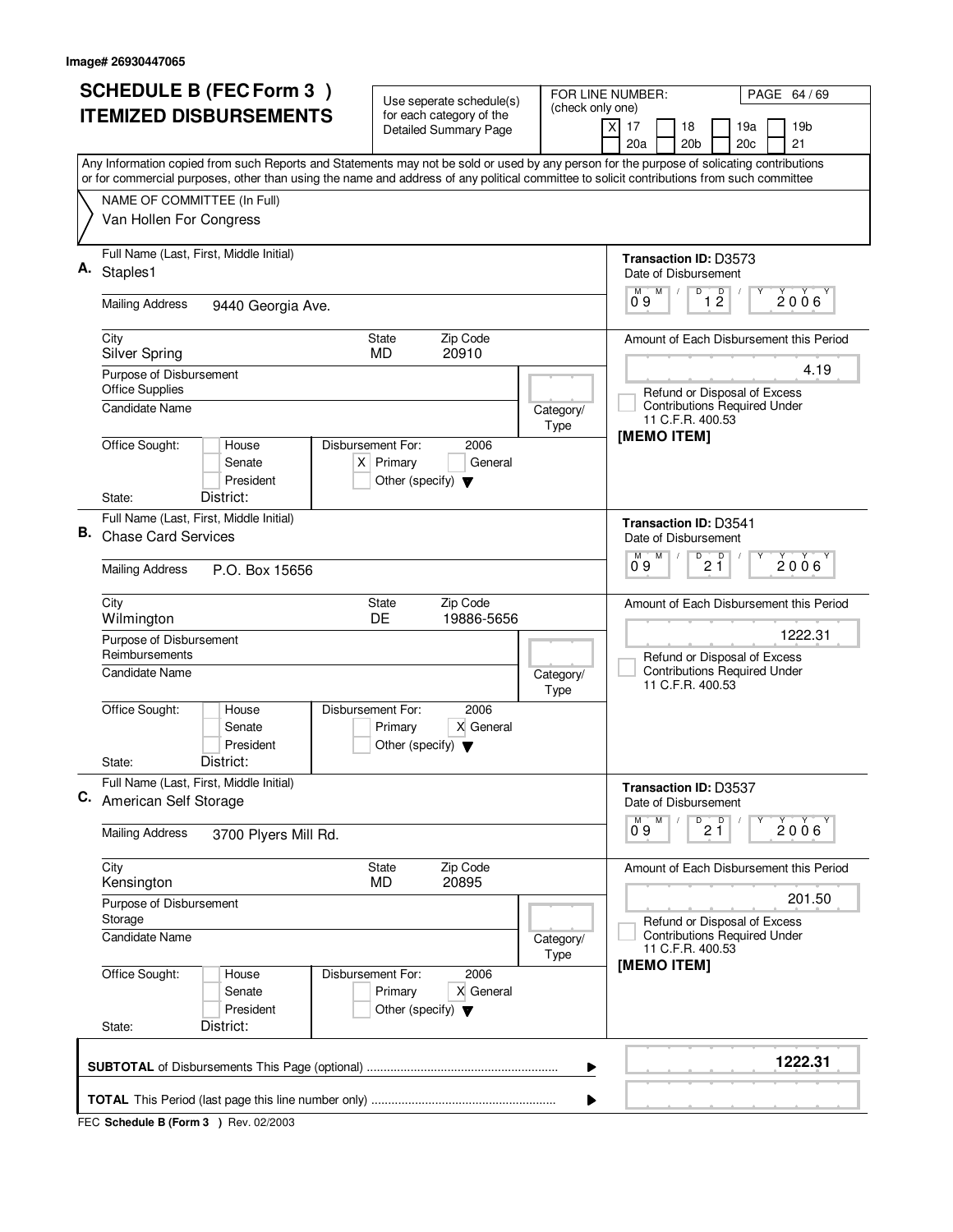| <b>SCHEDULE B (FEC Form 3)</b>                                                                                                            | Use seperate schedule(s)<br>for each category of the                                      | FOR LINE NUMBER:<br>PAGE 65/69<br>(check only one)                                                                                        |
|-------------------------------------------------------------------------------------------------------------------------------------------|-------------------------------------------------------------------------------------------|-------------------------------------------------------------------------------------------------------------------------------------------|
| <b>ITEMIZED DISBURSEMENTS</b>                                                                                                             | <b>Detailed Summary Page</b>                                                              | 19 <sub>b</sub><br>xl<br>17<br>18<br>19a<br>20a<br>20 <sub>b</sub><br>20c<br>21                                                           |
| or for commercial purposes, other than using the name and address of any political committee to solicit contributions from such committee |                                                                                           | Any Information copied from such Reports and Statements may not be sold or used by any person for the purpose of solicating contributions |
| NAME OF COMMITTEE (In Full)<br>Van Hollen For Congress                                                                                    |                                                                                           |                                                                                                                                           |
| Full Name (Last, First, Middle Initial)<br>Α.<br>American Self Storage                                                                    |                                                                                           | Transaction ID: D3538<br>Date of Disbursement                                                                                             |
| <b>Mailing Address</b><br>3700 Plyers Mill Rd.                                                                                            |                                                                                           | M<br>$\overline{21}$<br>$2006^{\circ}$<br>09                                                                                              |
| City<br>Kensington                                                                                                                        | Zip Code<br>State<br>20895<br><b>MD</b>                                                   | Amount of Each Disbursement this Period                                                                                                   |
| Purpose of Disbursement<br>Storage<br>Candidate Name                                                                                      |                                                                                           | 109.50<br>Refund or Disposal of Excess<br><b>Contributions Required Under</b><br>Category/<br>11 C.F.R. 400.53                            |
| Office Sought:<br>House<br>Senate<br>President<br>District:<br>State:                                                                     | Disbursement For:<br>2006<br>X General<br>Primary<br>Other (specify) $\blacktriangledown$ | Type<br>[MEMO ITEM]                                                                                                                       |
| Full Name (Last, First, Middle Initial)<br>В.<br>ASP-One                                                                                  |                                                                                           | <b>Transaction ID: D3539</b><br>Date of Disbursement<br>D<br>м<br>M<br>D                                                                  |
| <b>Mailing Address</b><br>5550 Touhy Ave.<br>Suite 300                                                                                    |                                                                                           | 2006<br>2 Ĭ<br>09                                                                                                                         |
| City<br><b>Skokie</b>                                                                                                                     | Zip Code<br><b>State</b><br>60077<br>IL                                                   | Amount of Each Disbursement this Period                                                                                                   |
| Purpose of Disbursement<br>E-Mail Services<br><b>Candidate Name</b>                                                                       |                                                                                           | 99.90<br>Refund or Disposal of Excess<br><b>Contributions Required Under</b><br>Category/<br>11 C.F.R. 400.53<br>Type                     |
| Office Sought:<br>House<br>Senate<br>President<br>District:<br>State:                                                                     | Disbursement For:<br>2006<br>Primary<br>X General<br>Other (specify) $\blacktriangledown$ | [MEMO ITEM]                                                                                                                               |
| Full Name (Last, First, Middle Initial)<br>C. Hostway.com                                                                                 |                                                                                           | <b>Transaction ID: D3554</b><br>Date of Disbursement<br>$\overline{D}$<br>D<br>M                                                          |
| <b>Mailing Address</b><br>P.O. Box 7044                                                                                                   |                                                                                           | $2006^{\circ}$<br>21<br>09                                                                                                                |
| City<br>Romeoville                                                                                                                        | Zip Code<br>State<br>IL<br>60446                                                          | Amount of Each Disbursement this Period                                                                                                   |
| Purpose of Disbursement<br><b>Computer Services</b>                                                                                       |                                                                                           | 44.95<br>Refund or Disposal of Excess                                                                                                     |
| <b>Candidate Name</b>                                                                                                                     |                                                                                           | <b>Contributions Required Under</b><br>Category/<br>11 C.F.R. 400.53<br>Type<br>[MEMO ITEM]                                               |
| Office Sought:<br>House<br>Senate<br>President<br>District:<br>State:                                                                     | Disbursement For:<br>2006<br>X General<br>Primary<br>Other (specify) $\blacktriangledown$ |                                                                                                                                           |
|                                                                                                                                           |                                                                                           | 0.00<br>▶                                                                                                                                 |
|                                                                                                                                           |                                                                                           | ▶                                                                                                                                         |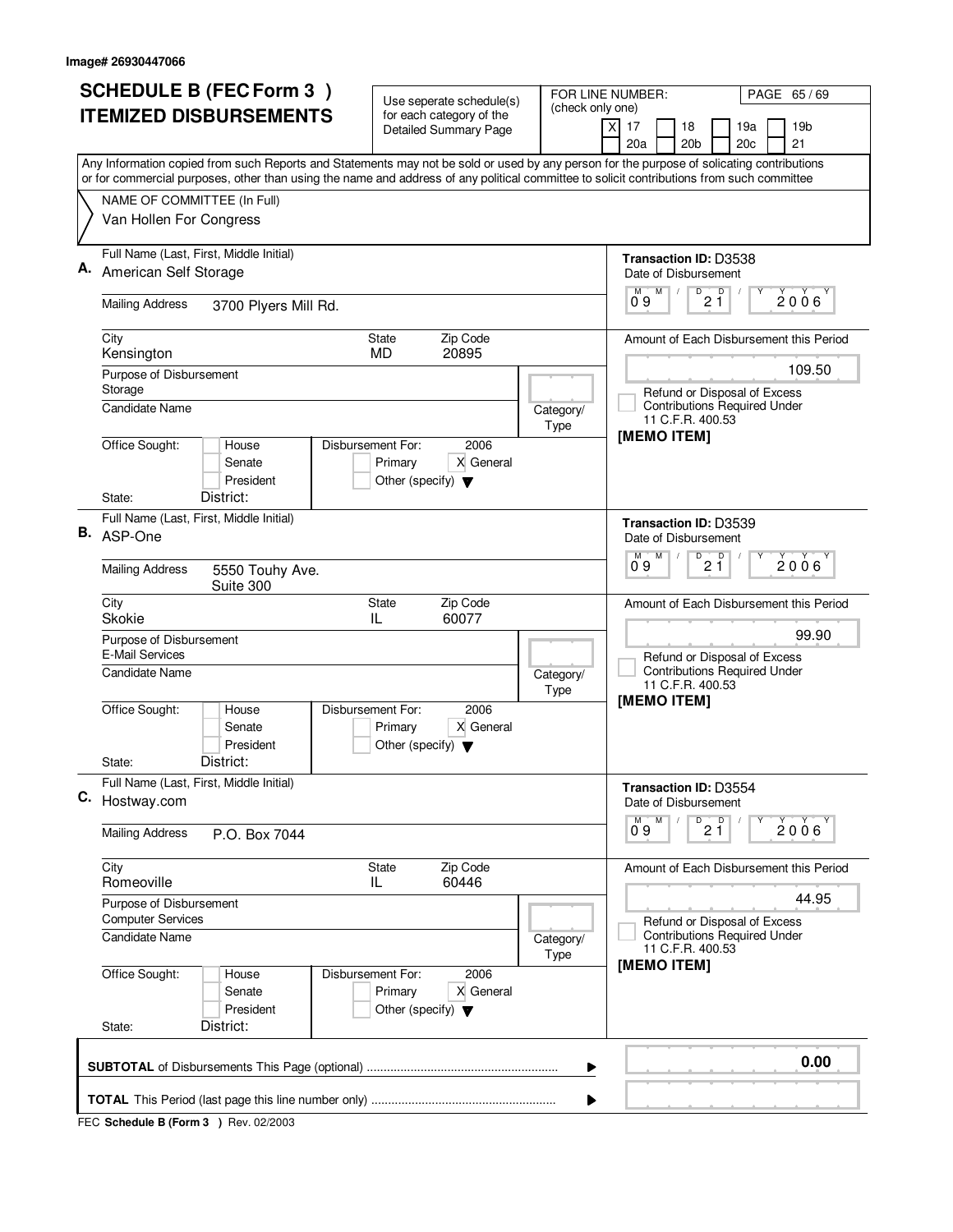|    | <b>SCHEDULE B (FEC Form 3)</b>                                                                                                                                                                                                                                                         | Use seperate schedule(s)                                                                  |                   | PAGE 66/69<br>FOR LINE NUMBER:                                                          |  |
|----|----------------------------------------------------------------------------------------------------------------------------------------------------------------------------------------------------------------------------------------------------------------------------------------|-------------------------------------------------------------------------------------------|-------------------|-----------------------------------------------------------------------------------------|--|
|    | <b>ITEMIZED DISBURSEMENTS</b>                                                                                                                                                                                                                                                          | for each category of the<br><b>Detailed Summary Page</b>                                  | (check only one)  | 19 <sub>b</sub><br>X<br>17<br>18<br>19a<br>20a<br>20 <sub>b</sub><br>20c<br>21          |  |
|    | Any Information copied from such Reports and Statements may not be sold or used by any person for the purpose of solicating contributions<br>or for commercial purposes, other than using the name and address of any political committee to solicit contributions from such committee |                                                                                           |                   |                                                                                         |  |
|    | NAME OF COMMITTEE (In Full)<br>Van Hollen For Congress                                                                                                                                                                                                                                 |                                                                                           |                   |                                                                                         |  |
|    | Full Name (Last, First, Middle Initial)<br>JangoMail                                                                                                                                                                                                                                   |                                                                                           |                   | <b>Transaction ID: D3556</b><br>Date of Disbursement<br>M                               |  |
|    | <b>Mailing Address</b><br>5335 Far Hills Ave.<br>Suite 222                                                                                                                                                                                                                             |                                                                                           |                   | $\overline{21}$<br>$0^{\circ}9$<br>$2006^{\circ}$                                       |  |
|    | City<br>Dayton                                                                                                                                                                                                                                                                         | Zip Code<br>State<br>45429<br><b>OH</b>                                                   |                   | Amount of Each Disbursement this Period                                                 |  |
|    | Purpose of Disbursement<br><b>E-Mail Services</b><br><b>Candidate Name</b>                                                                                                                                                                                                             |                                                                                           | Category/         | 255.00<br>Refund or Disposal of Excess<br><b>Contributions Required Under</b>           |  |
|    | Office Sought:<br>House<br>Senate<br>President                                                                                                                                                                                                                                         | 2006<br>Disbursement For:<br>Primary<br>X General<br>Other (specify) $\blacktriangledown$ | Type              | 11 C.F.R. 400.53<br>[MEMO ITEM]                                                         |  |
| В. | District:<br>State:<br>Full Name (Last, First, Middle Initial)<br>Staples, Inc.                                                                                                                                                                                                        |                                                                                           |                   | <b>Transaction ID: D3572</b><br>Date of Disbursement                                    |  |
|    | <b>Mailing Address</b><br>P.O. Box 9255                                                                                                                                                                                                                                                |                                                                                           |                   | D<br>D<br>M<br>м<br>2006<br>21<br>09                                                    |  |
|    | City<br>Framingham<br>Purpose of Disbursement                                                                                                                                                                                                                                          | Zip Code<br><b>State</b><br>01701-9709<br>MA                                              |                   | Amount of Each Disbursement this Period<br>511.46                                       |  |
|    | <b>Office Supplies</b><br><b>Candidate Name</b>                                                                                                                                                                                                                                        |                                                                                           | Category/<br>Type | Refund or Disposal of Excess<br><b>Contributions Required Under</b><br>11 C.F.R. 400.53 |  |
|    | Office Sought:<br>House<br>Senate<br>President<br>District:<br>State:                                                                                                                                                                                                                  | Disbursement For:<br>2006<br>Primary<br>X General<br>Other (specify) $\blacktriangledown$ |                   | [MEMO ITEM]                                                                             |  |
| C. | Full Name (Last, First, Middle Initial)<br>Samantha Gross                                                                                                                                                                                                                              |                                                                                           |                   | Transaction ID: D3569<br>Date of Disbursement<br>D<br>M                                 |  |
|    | <b>Mailing Address</b><br>1685 Crescent Pl., N.W. Apt 7                                                                                                                                                                                                                                |                                                                                           |                   | $\overline{1}$ $\overline{9}$<br>$2006^{\circ}$<br>09                                   |  |
|    | City<br>Washington                                                                                                                                                                                                                                                                     | Zip Code<br>State<br>20009<br>DC                                                          |                   | Amount of Each Disbursement this Period                                                 |  |
|    | Purpose of Disbursement<br>Reimb. for Event Expense                                                                                                                                                                                                                                    |                                                                                           |                   | 413.60<br>Refund or Disposal of Excess                                                  |  |
|    | <b>Candidate Name</b>                                                                                                                                                                                                                                                                  |                                                                                           | Category/<br>Type | <b>Contributions Required Under</b><br>11 C.F.R. 400.53                                 |  |
|    | Office Sought:<br>House<br>Senate<br>President                                                                                                                                                                                                                                         | 2006<br>Disbursement For:<br>X General<br>Primary<br>Other (specify) $\blacktriangledown$ |                   |                                                                                         |  |
|    | District:<br>State:                                                                                                                                                                                                                                                                    |                                                                                           |                   |                                                                                         |  |
|    |                                                                                                                                                                                                                                                                                        |                                                                                           | ▶                 | 413.60                                                                                  |  |
|    |                                                                                                                                                                                                                                                                                        |                                                                                           |                   |                                                                                         |  |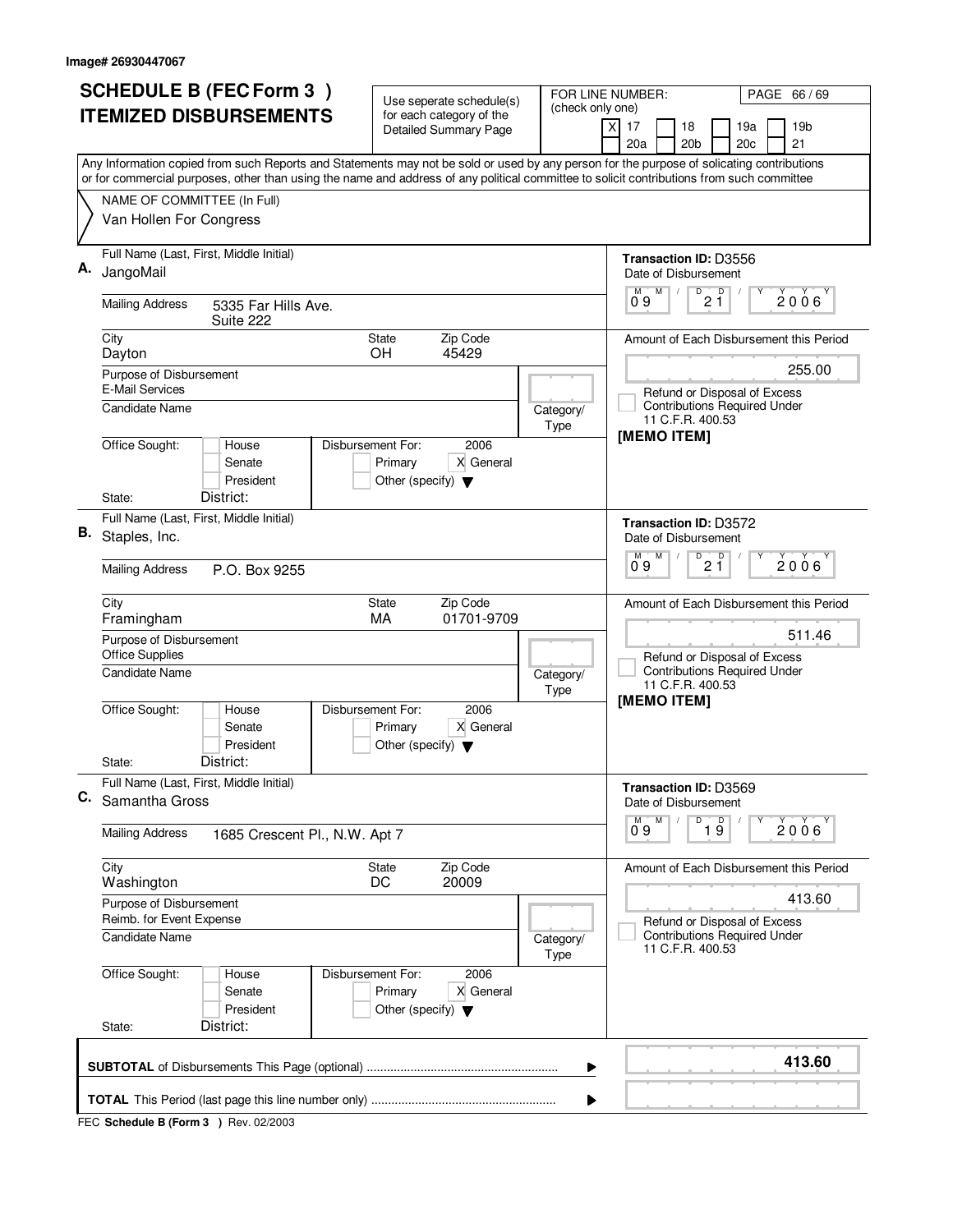| <b>SCHEDULE B (FEC Form 3)</b><br><b>ITEMIZED DISBURSEMENTS</b>                                                                                                                                                                                                                                                                                  | Use seperate schedule(s)<br>(check only one)<br>for each category of the<br><b>Detailed Summary Page</b> | PAGE 67/69<br>FOR LINE NUMBER:<br>17<br>19 <sub>b</sub><br>18<br>19a<br>20a<br>20 <sub>b</sub><br>20 <sub>c</sub><br>21  |
|--------------------------------------------------------------------------------------------------------------------------------------------------------------------------------------------------------------------------------------------------------------------------------------------------------------------------------------------------|----------------------------------------------------------------------------------------------------------|--------------------------------------------------------------------------------------------------------------------------|
| Any Information copied from such Reports and Statements may not be sold or used by any person for the purpose of solicating contributions<br>or for commercial purposes, other than using the name and address of any political committee to solicit contributions from such committee<br>NAME OF COMMITTEE (In Full)<br>Van Hollen For Congress |                                                                                                          |                                                                                                                          |
| Full Name (Last, First, Middle Initial)<br>А.<br>Costco<br><b>Mailing Address</b><br>10925 Baltimore Ave.                                                                                                                                                                                                                                        |                                                                                                          | Transaction ID: D3543<br>Date of Disbursement<br>D<br>19<br>M<br>2006<br>09                                              |
| City<br><b>Beltsville</b><br>Purpose of Disbursement<br>Event Expense<br>Candidate Name                                                                                                                                                                                                                                                          | Zip Code<br><b>State</b><br>MD<br>20705<br>Category/                                                     | Amount of Each Disbursement this Period<br>413.60<br>Refund or Disposal of Excess<br><b>Contributions Required Under</b> |
| Disbursement For:<br>Office Sought:<br>House<br>Senate<br>President<br>District:<br>State:                                                                                                                                                                                                                                                       | Type<br>2006<br>X General<br>Primary<br>Other (specify) $\blacktriangledown$                             | 11 C.F.R. 400.53<br><b>IMEMO ITEMI</b>                                                                                   |

|                                                                         | 0.00     |
|-------------------------------------------------------------------------|----------|
|                                                                         | 29115.53 |
| $FFA$ , $A + I + I + R$ , $F + \ldots$ , $A + R + \ldots$ , $A + R + R$ |          |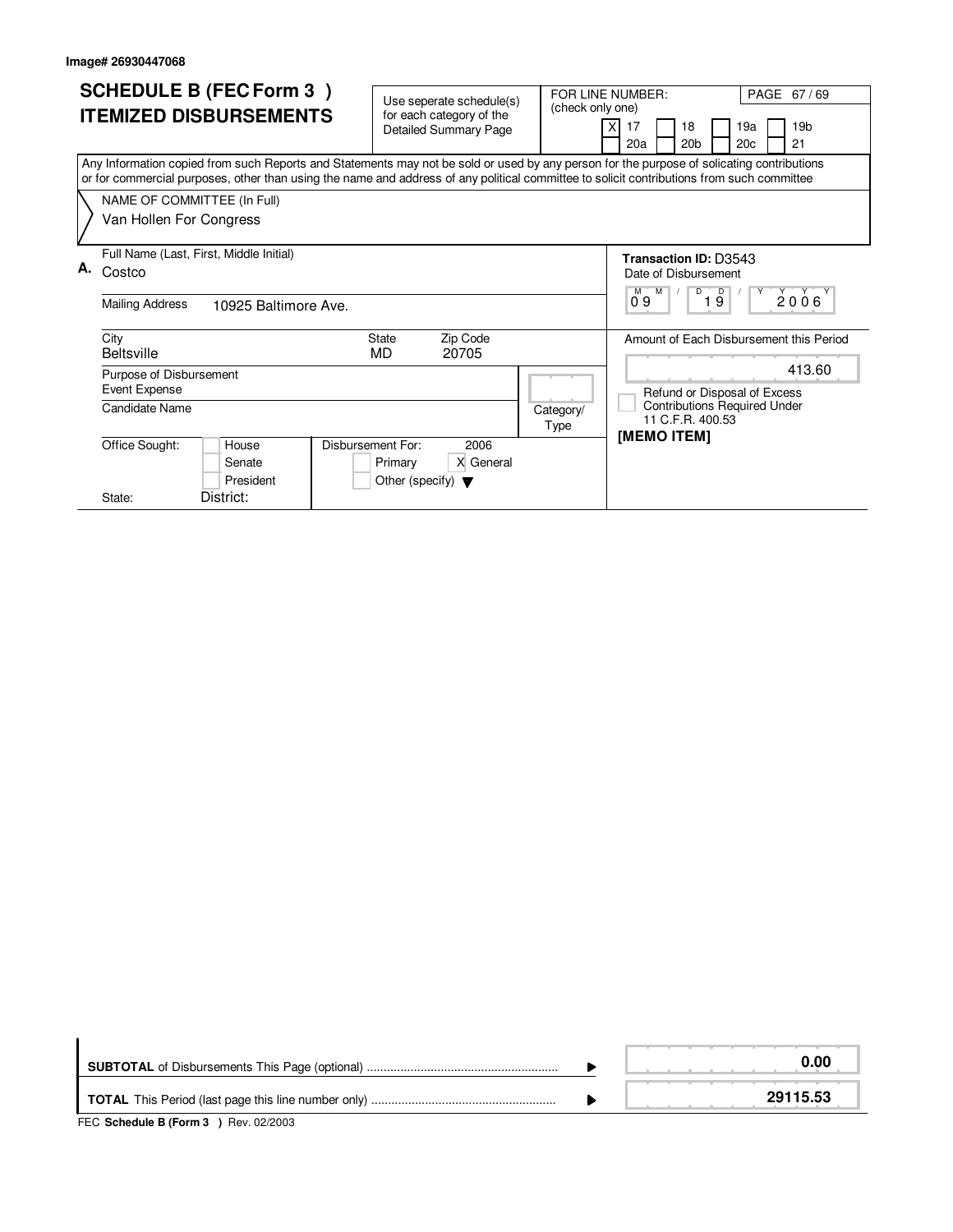| <b>SCHEDULE B (FEC Form 3)</b><br><b>ITEMIZED DISBURSEMENTS</b><br>Any Information copied from such Reports and Statements may not be sold or used by any person for the purpose of solicating contributions |                                                                                                                                                                   |                                                                                                                                           |  | Use seperate schedule(s)<br>for each category of the<br><b>Detailed Summary Page</b> |  | (check only one)  | FOR LINE NUMBER:<br>17<br>18<br>X<br>20 <sub>b</sub><br>20a                                                                                                                                                    | PAGE 68 / 69<br>19a<br>19 <sub>b</sub><br>20 <sub>c</sub><br>21 |  |
|--------------------------------------------------------------------------------------------------------------------------------------------------------------------------------------------------------------|-------------------------------------------------------------------------------------------------------------------------------------------------------------------|-------------------------------------------------------------------------------------------------------------------------------------------|--|--------------------------------------------------------------------------------------|--|-------------------|----------------------------------------------------------------------------------------------------------------------------------------------------------------------------------------------------------------|-----------------------------------------------------------------|--|
|                                                                                                                                                                                                              | NAME OF COMMITTEE (In Full)<br>Van Hollen For Congress                                                                                                            | or for commercial purposes, other than using the name and address of any political committee to solicit contributions from such committee |  |                                                                                      |  |                   |                                                                                                                                                                                                                |                                                                 |  |
| А.                                                                                                                                                                                                           | Full Name (Last, First, Middle Initial)<br><b>DCCC</b><br><b>Mailing Address</b><br>430 S. Capitol St., S.E.<br>2nd Floor<br>Zip Code<br>City<br>State            |                                                                                                                                           |  |                                                                                      |  |                   | <b>Transaction ID: D3545</b><br>Date of Disbursement<br>$\overline{P}$ 2 5<br>M<br>$\begin{array}{c} \begin{array}{c} \gamma \\ 2006 \end{array} \end{array}$<br>09<br>Amount of Each Disbursement this Period |                                                                 |  |
|                                                                                                                                                                                                              | Washington<br>Purpose of Disbursement<br>Transfer<br>Candidate Name<br>Disbursement For:<br>Office Sought:<br>House<br>Senate<br>President<br>District:<br>State: |                                                                                                                                           |  | DC<br>20003<br>2006<br>X General<br>Primary<br>Other (specify) $\blacktriangledown$  |  | Category/<br>Type | 2500.00<br>Refund or Disposal of Excess<br><b>Contributions Required Under</b><br>11 C.F.R. 400.53                                                                                                             |                                                                 |  |

|                                       | 2500.00 |
|---------------------------------------|---------|
|                                       | 2500.00 |
| FEC Schedule B (Form 3 ) Rev. 02/2003 |         |